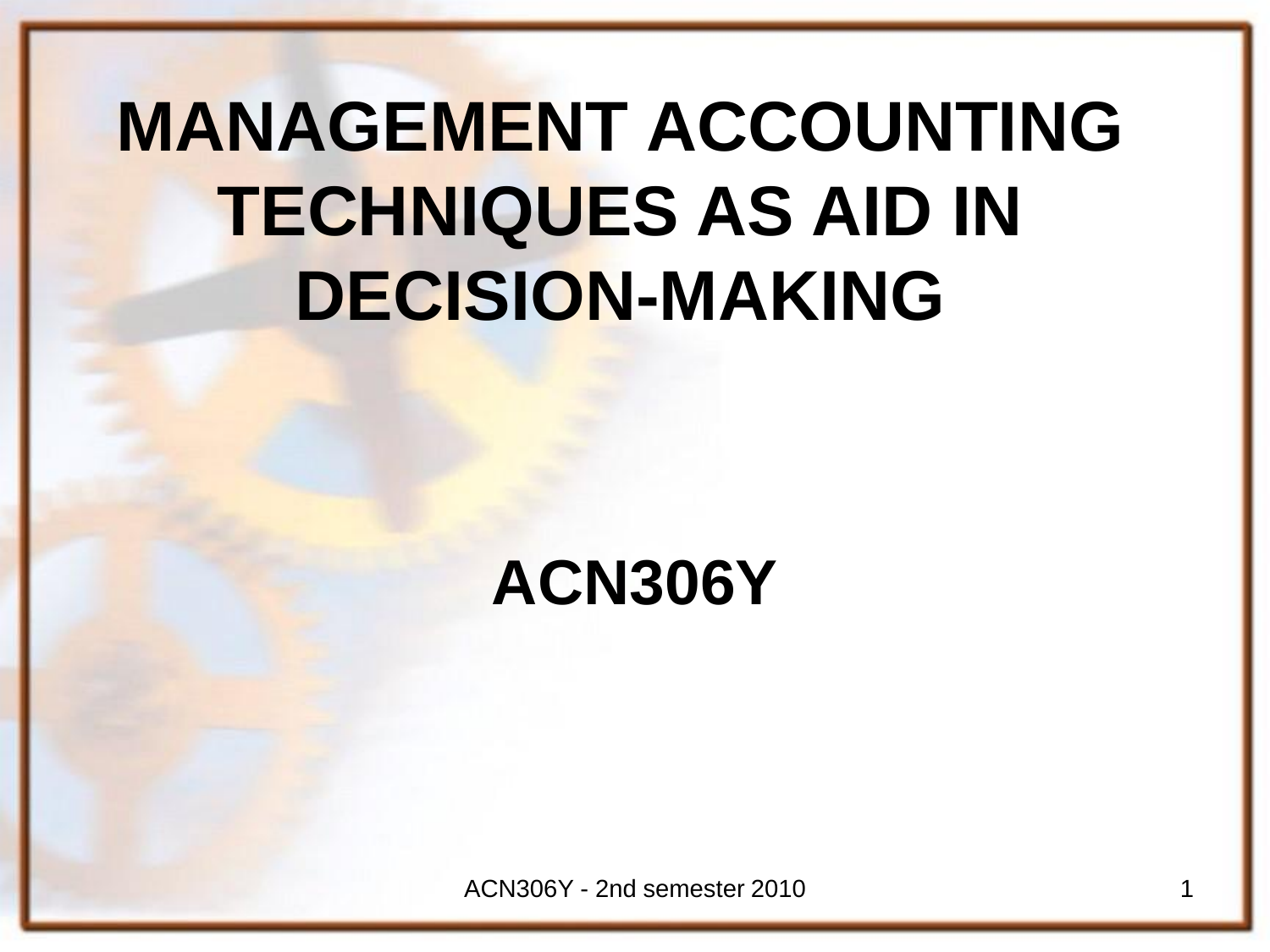### **PROGRAMME: GROUP DISCUSSION 2010** 14:30 -15:30 COST VOLUME PROFIT, REGRESSION, LEARNING CURVES, OPTIMISATION (CHAPTERS 5, 6, 7, 8) 15:30 - 15:45 RELEVANT COST(CHAPTER 9) 15:45 – 16:00 BREAK 16:00 - 16:15 DECISION TREES(CHAPTER10) 16:15 - 16:30 NETWORKS (CHAPTER 11) 16:30 - 16:45 INVENTORY CONTROL (CHAPTER 12) 16:45 - 17:00 EXAMINATION TECHNIQUES 17:00 - 17:30 QUESTIONS AFTER CLASS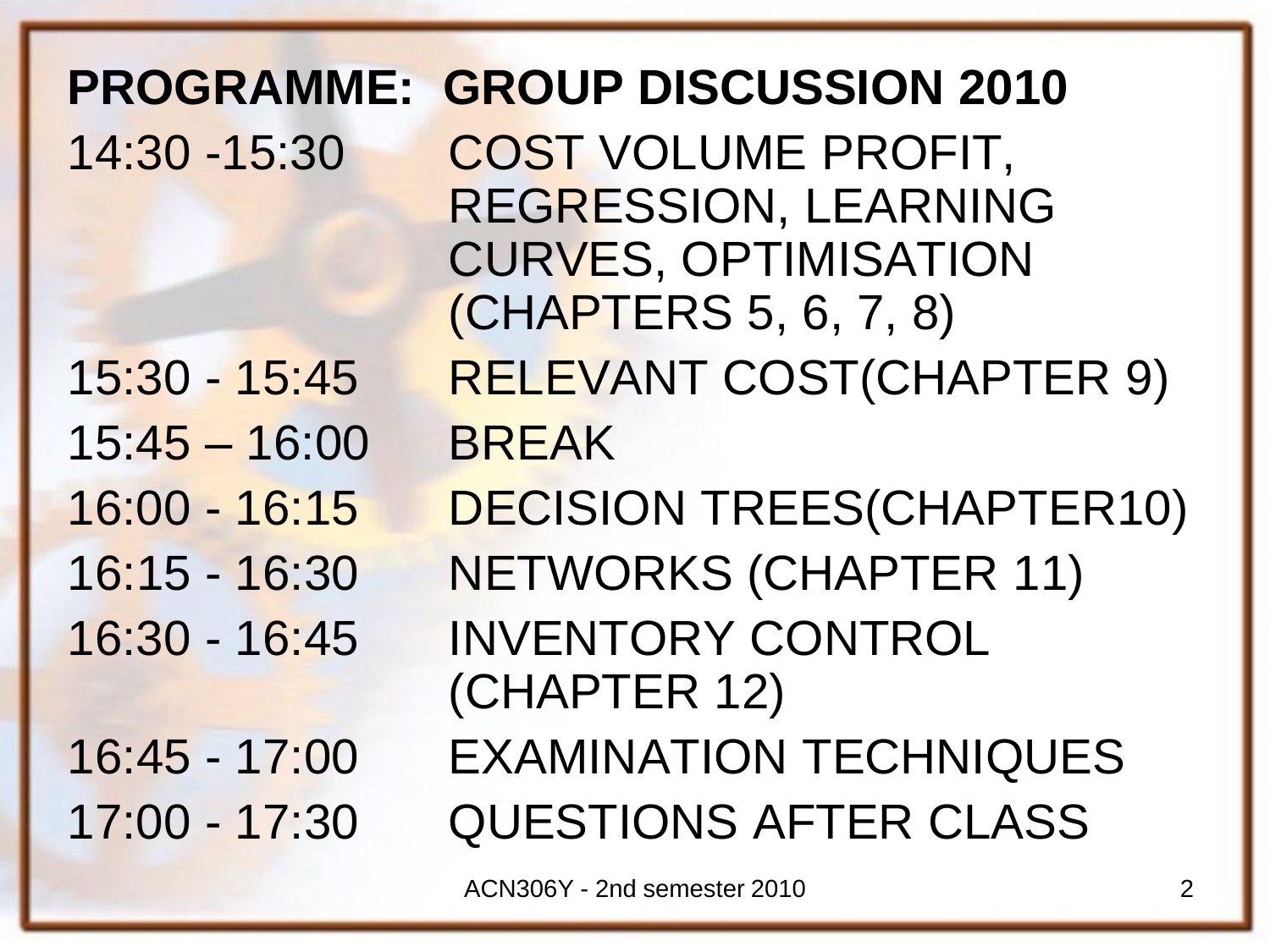COST VOLUME PROFIT – CHAPTER 5

The following example will illustrate a very important concept, namely:

Sales consists of 2 components, namely

- Price
- Volume

When volume changes, all variable costs will change. When price change, variable cost will not change, unless the volume change. ACN306Y - 2nd semester 2010 3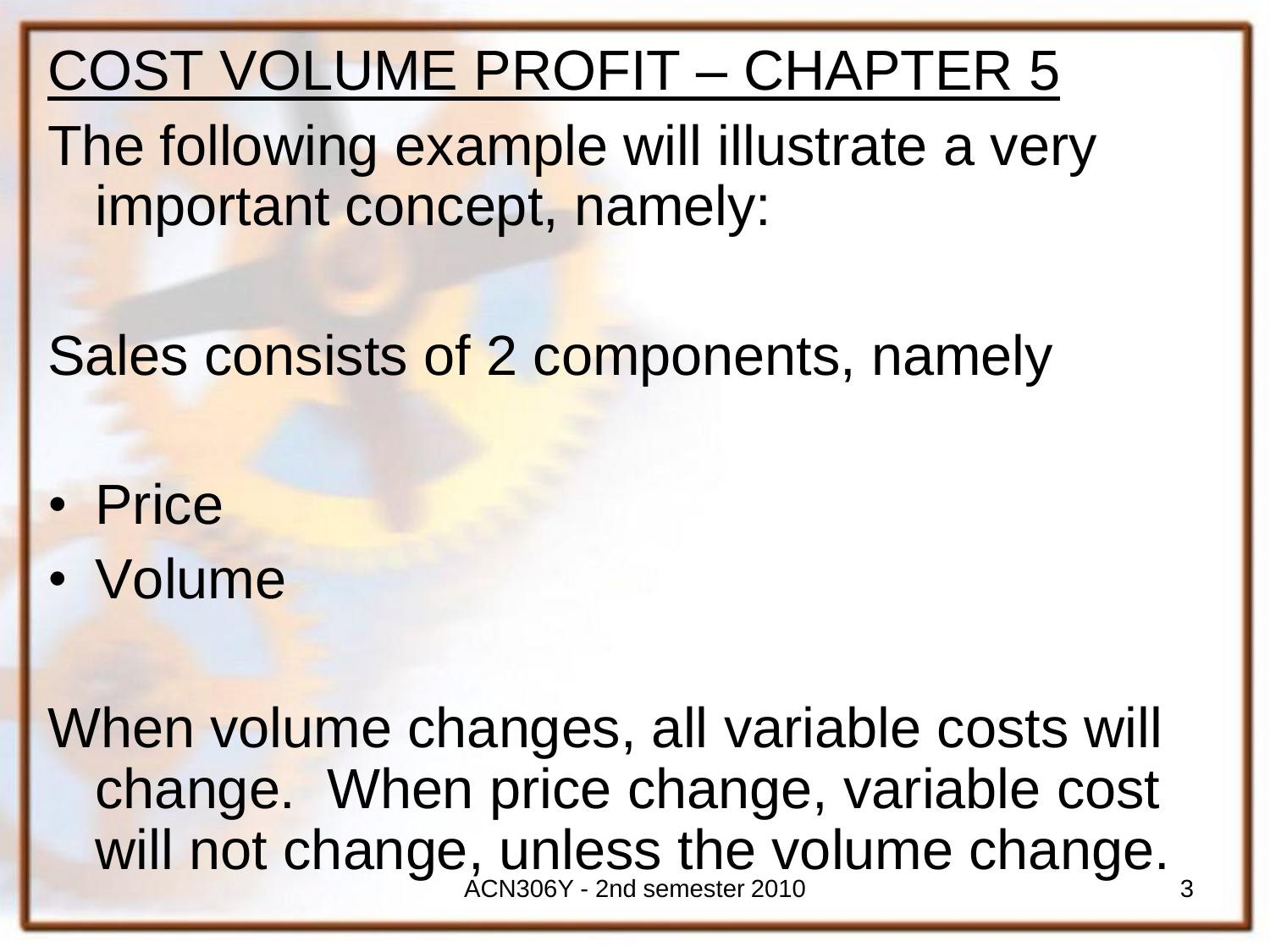The following example is of a business which has 1 product of which 100 units are sold

|                                                                                                                  | Per unit<br>(R)                                                                          | Total (R)                   | <b>Ratio</b>                                                             |  |   |
|------------------------------------------------------------------------------------------------------------------|------------------------------------------------------------------------------------------|-----------------------------|--------------------------------------------------------------------------|--|---|
| <b>Sales</b>                                                                                                     | 10                                                                                       | 1 000                       | 1                                                                        |  |   |
| Variable<br>cost                                                                                                 | 5                                                                                        | 500                         | 0.5                                                                      |  |   |
| Marginal<br>Income                                                                                               | 5                                                                                        | 500                         | 0.5                                                                      |  |   |
| <b>Fixed cost</b>                                                                                                |                                                                                          | 300                         | 0.3                                                                      |  |   |
| Net profit                                                                                                       |                                                                                          | 200                         | 0.2                                                                      |  |   |
| <b>Break even sales in units <math>=</math> Fixed costs / Marginal income per unit</b><br>$=$ 300 / 5 = 60 units |                                                                                          |                             |                                                                          |  |   |
| Break even sales in Rands = Fixed costs / Marginal income ratio<br>$=$ 300 / 0.5 = R 600                         |                                                                                          |                             |                                                                          |  |   |
| <b>Safety margin</b>                                                                                             |                                                                                          |                             | = (Sales – Breakeven sales) / Sales<br>$=$ (1 000 / 600) / 1 000 $=$ 0.4 |  |   |
|                                                                                                                  | = Safety margin X Marginal income ratio<br>Net profit margin<br>$= 0.4 \times 0.5 = 0.2$ |                             |                                                                          |  |   |
|                                                                                                                  |                                                                                          | ACN306Y - 2nd semester 2010 |                                                                          |  | 4 |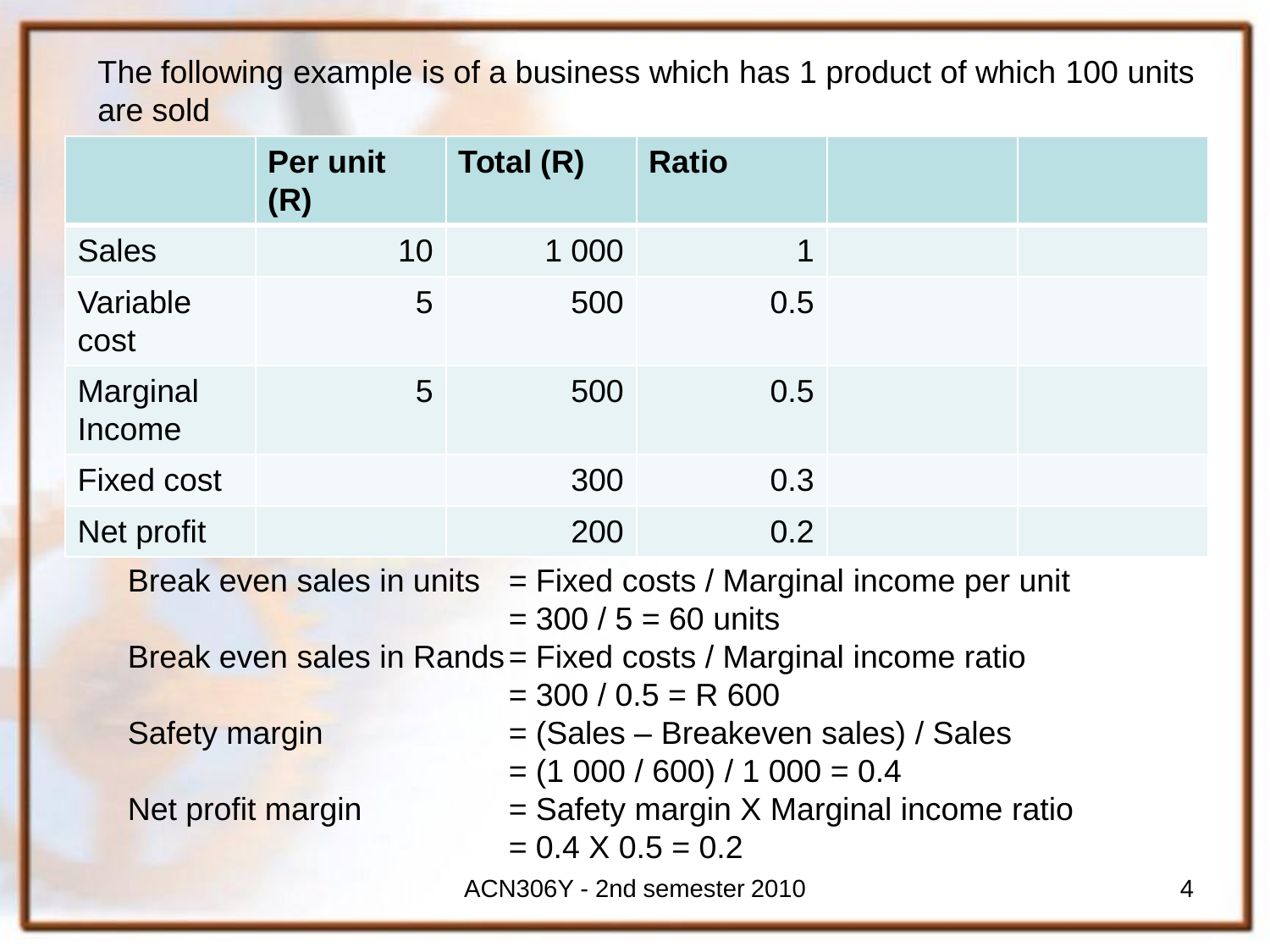# Change Over Point

- The possible level of sales will determine how much is spent on fixed overheads. The higher the fixed cost the higher is the breakeven point.
- The change over point is calculated as follows:  $(F2 - F1) / (V1 - V2)$  where
- $F2 = High fixed cost, F1 = Low fixed cost$
- $V1 = \text{Variable cost at } F1$ ,  $V2 = \text{Variable}$ cost at F2.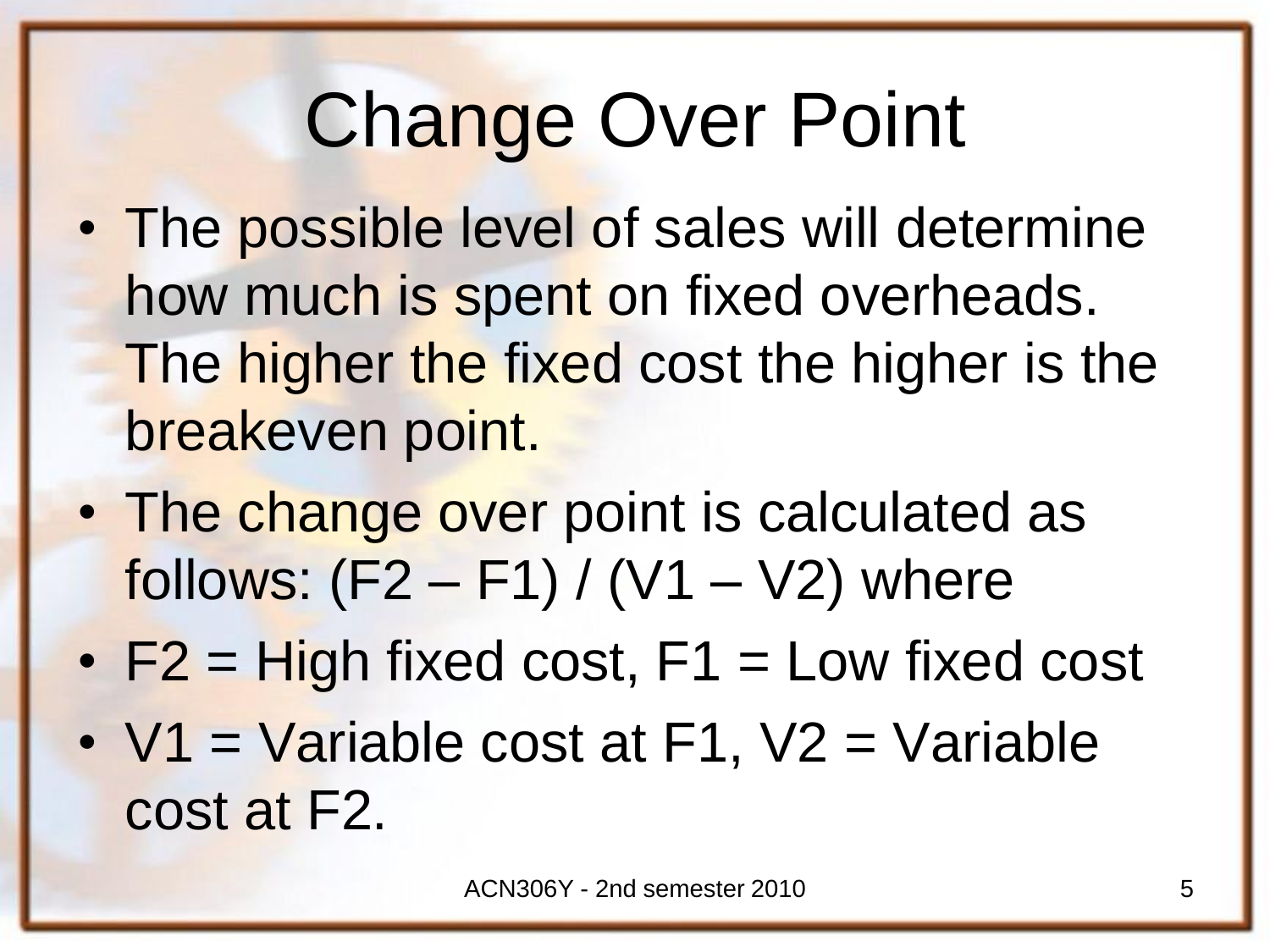#### **EXAMPLE:**

Please refer to your study guide:

Question 3 p15 (d)

Mr Benito requires an after-tax net income of R160 000. Calculate the number of hamburgers that should be sold in order to obtain the desired income.

**compare with**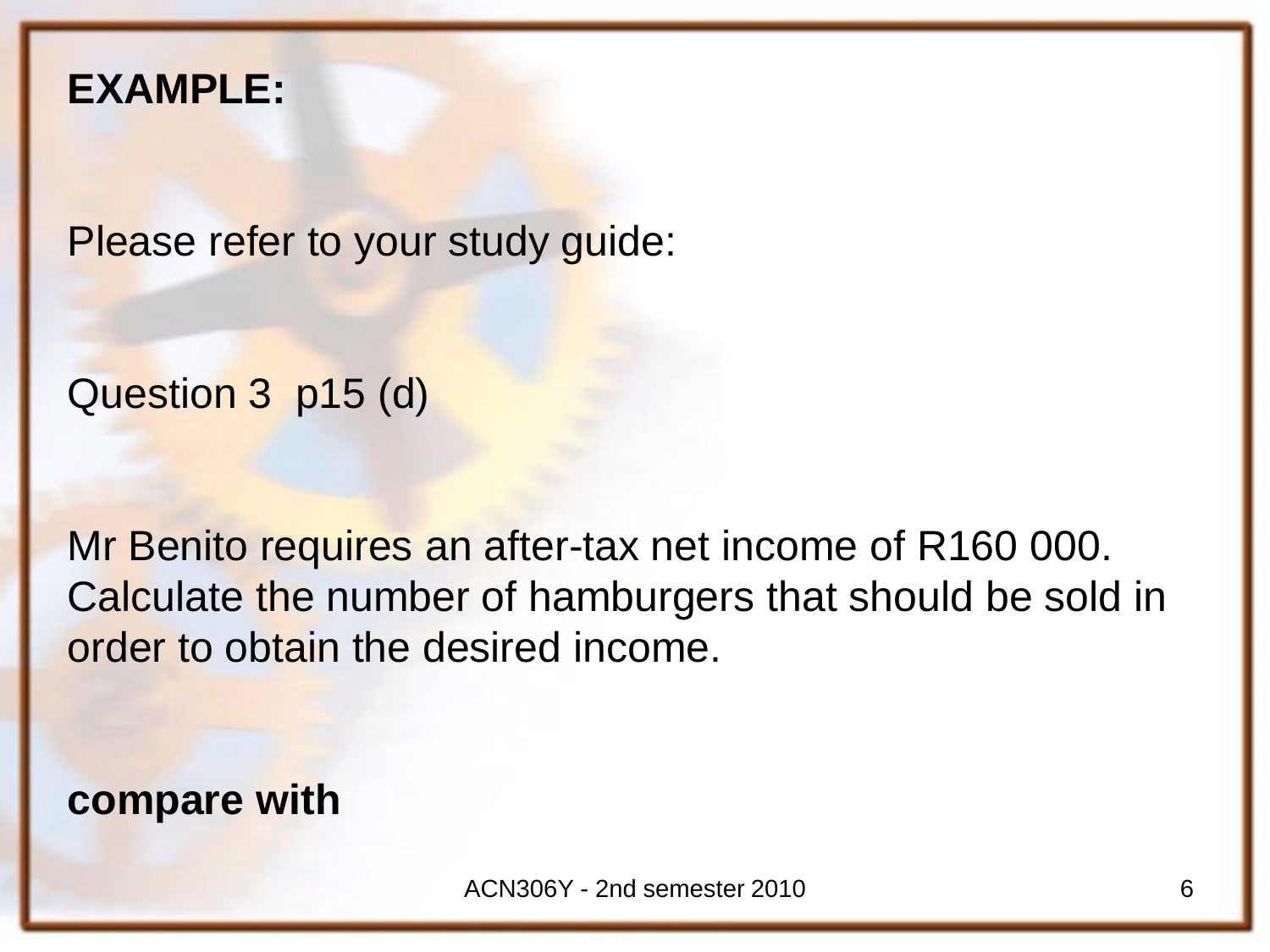### Question 4 p18(d)

Calculate what the contract price per packet of biltong should be if Mr Meatman wants to earn a net profit of 25% on contract sales.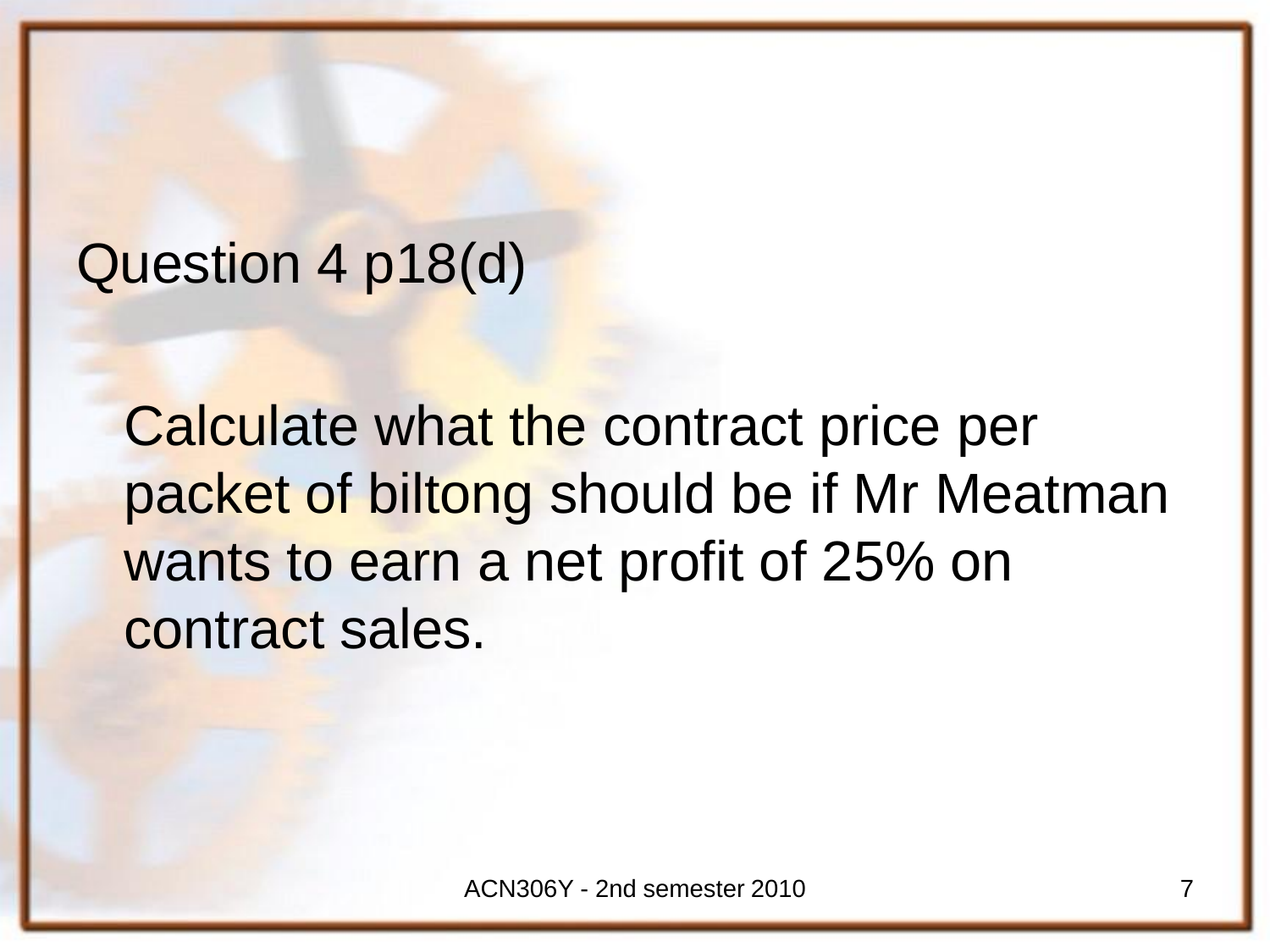• Question 3 p16(d)

Number of hamburgers to be sold After-tax net income required  $= R$  160 000 Before-tax net income  $R = R$  160 000 / 0,65  $= R$  246 154 Let number of hamburgers  $= x$ - Sales = Variable cost + Fixed cost + Profit Thus:  $8x = 3x + 275920 + 246154$ Thus:  $5x = 522074$ Thus:  $x = 104444.8 = 104415$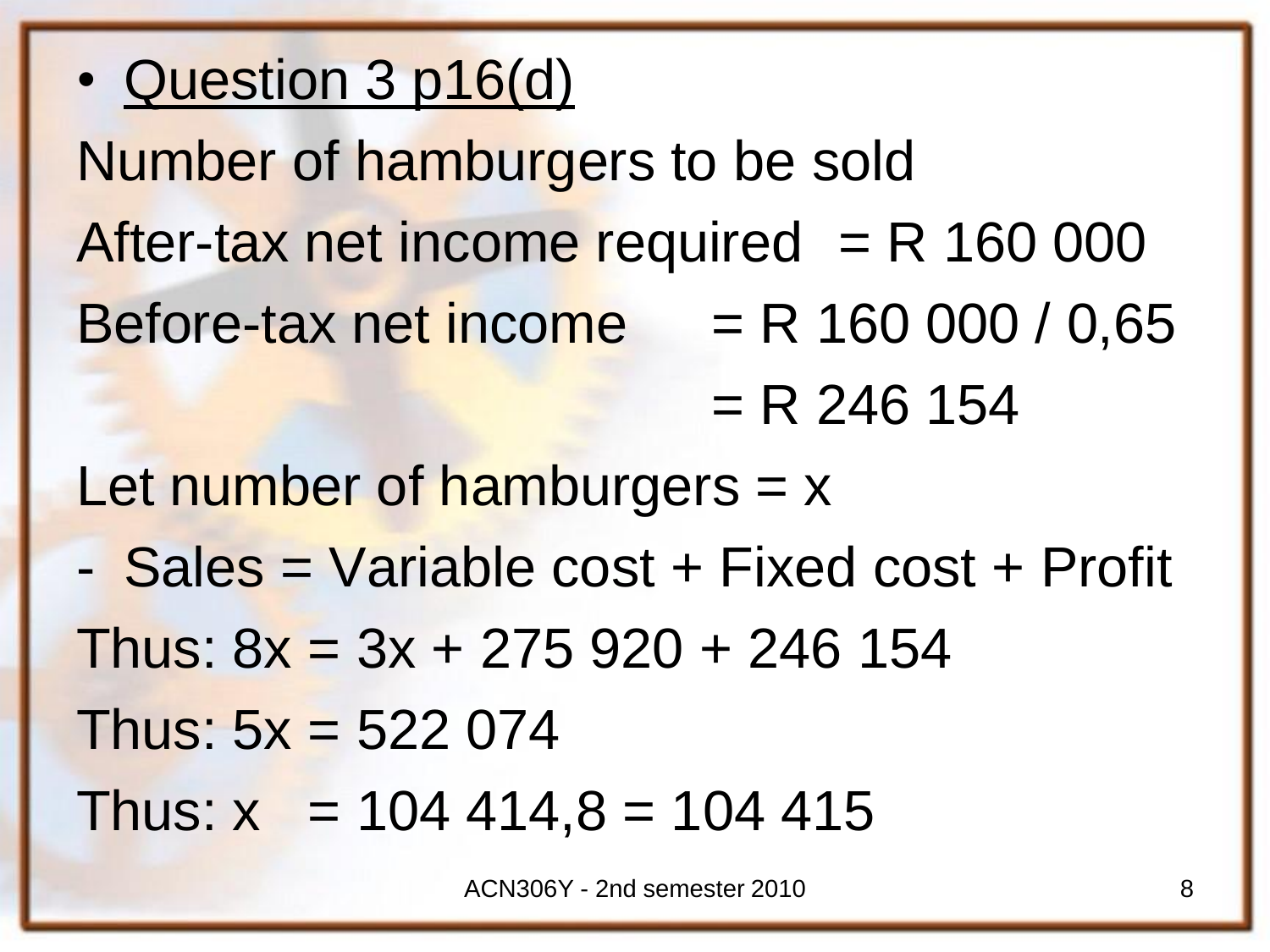#### Question 4 p20(d)

**Selling price per packet to earn 25% net profit on sales**

Let the selling price per packet =  $x$ Sales = Variable cost + Fixed cost + Profit  $400x = 6681 + 200 + 0,25(400x)$  $400x - 100x = 6881$  $x = 6881 \div 300$  $x = 22,94$ 

Therefore the selling price per packet should be R22,94. (5)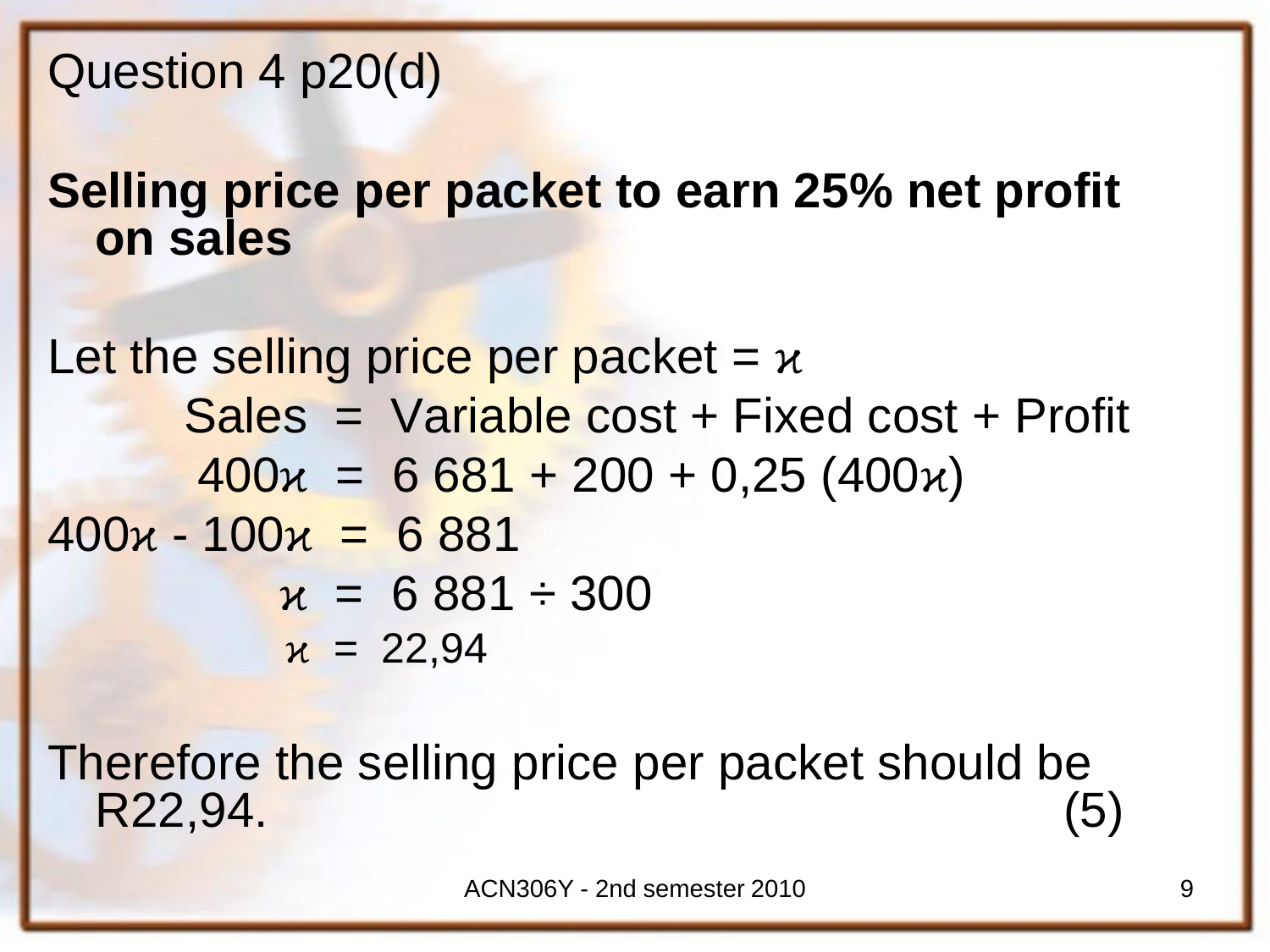## Splitting of overheads into fixed and variable cost

• You will often get a figure for total overheads, which has to be split into its fixed and variable elements

• There are various ways of doing this calculation, depending on the information given.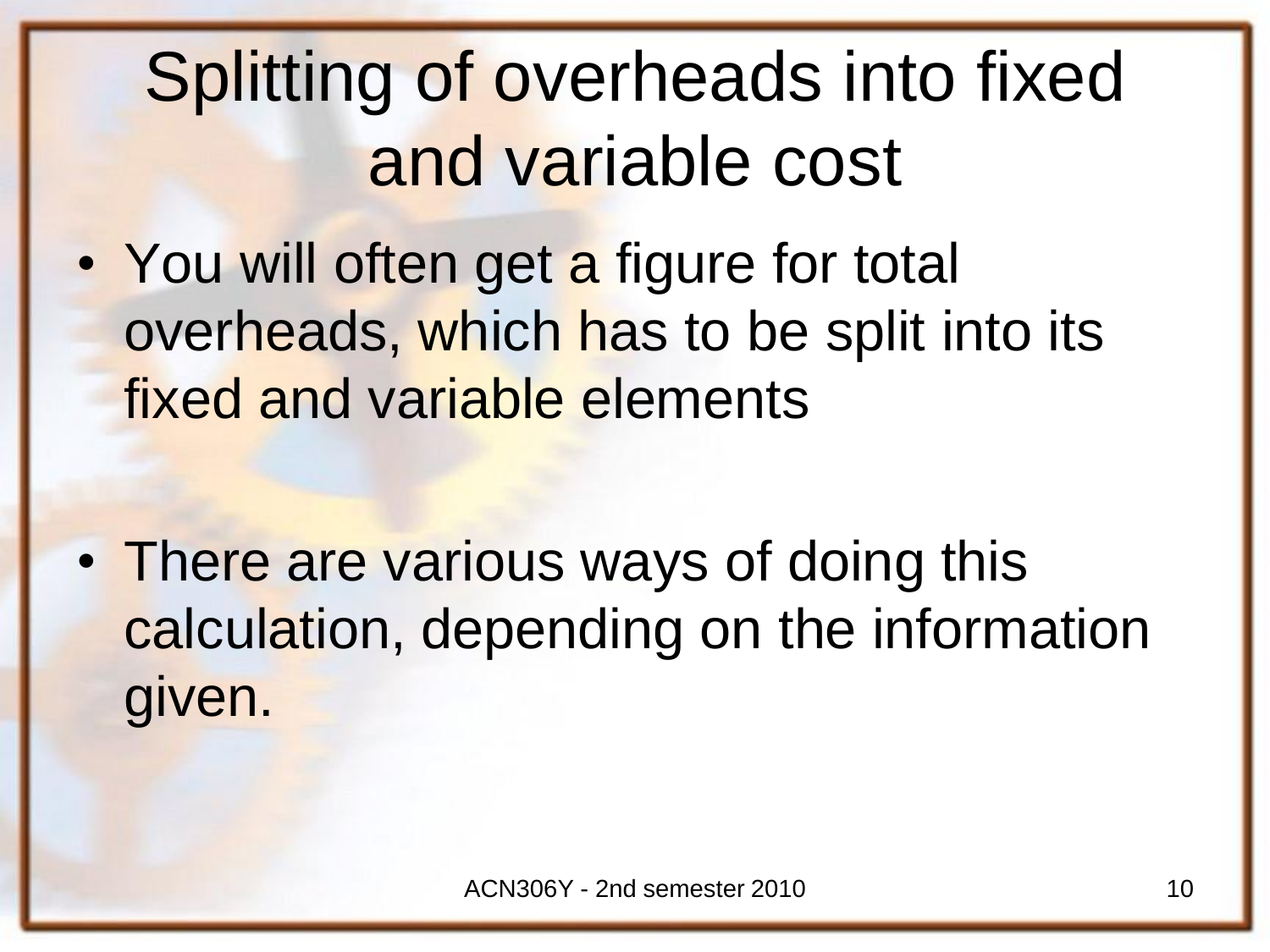### Example 2

Refer study guide pages 45 - 49 Point 3 of the information says:

• The flexible budget, at capacity levels of 90% and 100%, indicates that total overheads will amount to R7 984 000 and R8 200 000 for 24 300 and 27 000 machine hours respectively.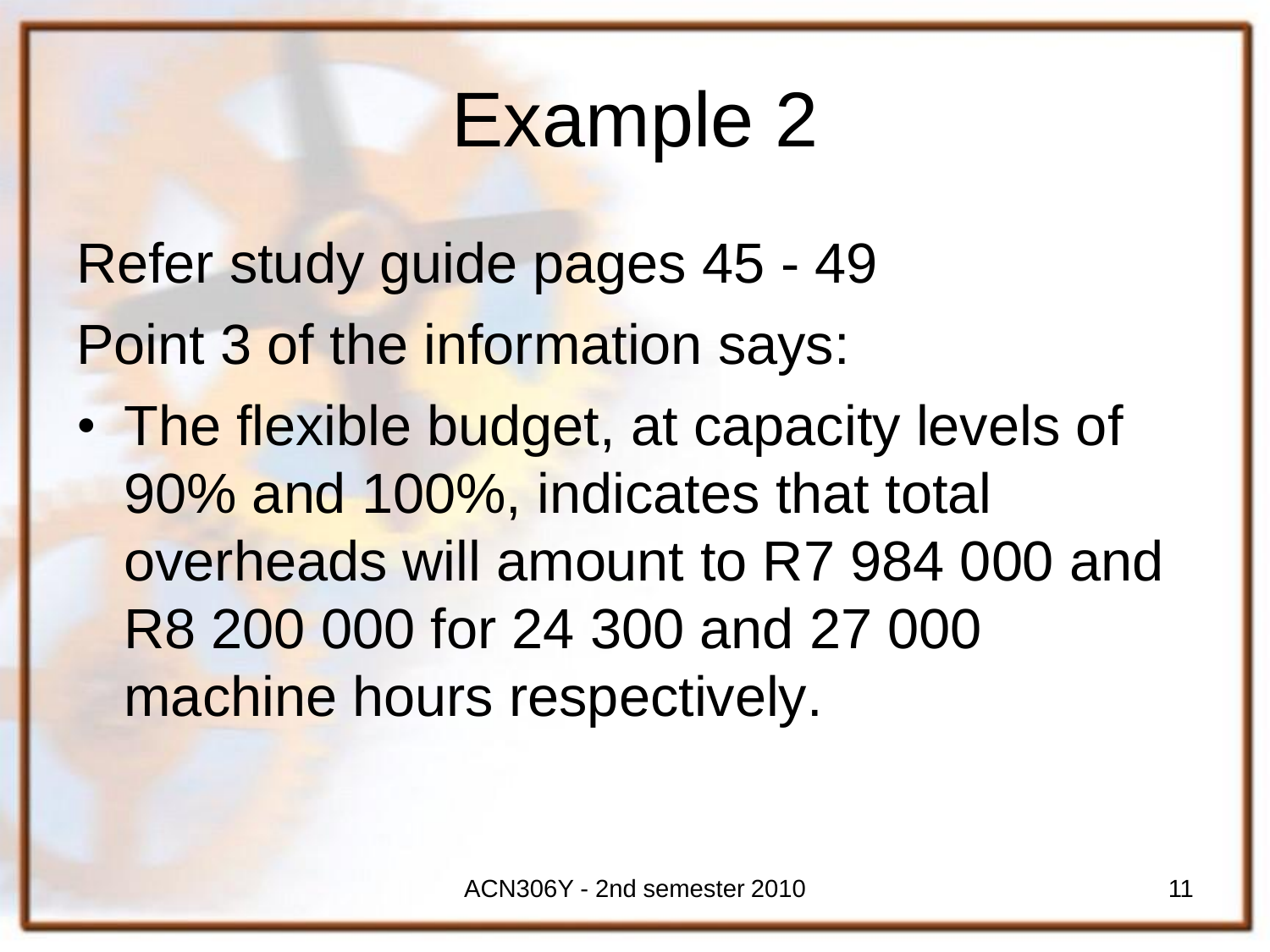#### **Variable overhead**

| Capacity | <b>Hours</b> | R         |
|----------|--------------|-----------|
| 100%     | 27 000       | 8 200 000 |
| 90%      | 24 300       | 7984000   |
|          | 2 700        | 216 000   |

Variable overhead per hour  $=$  R216 000

2 700

= R80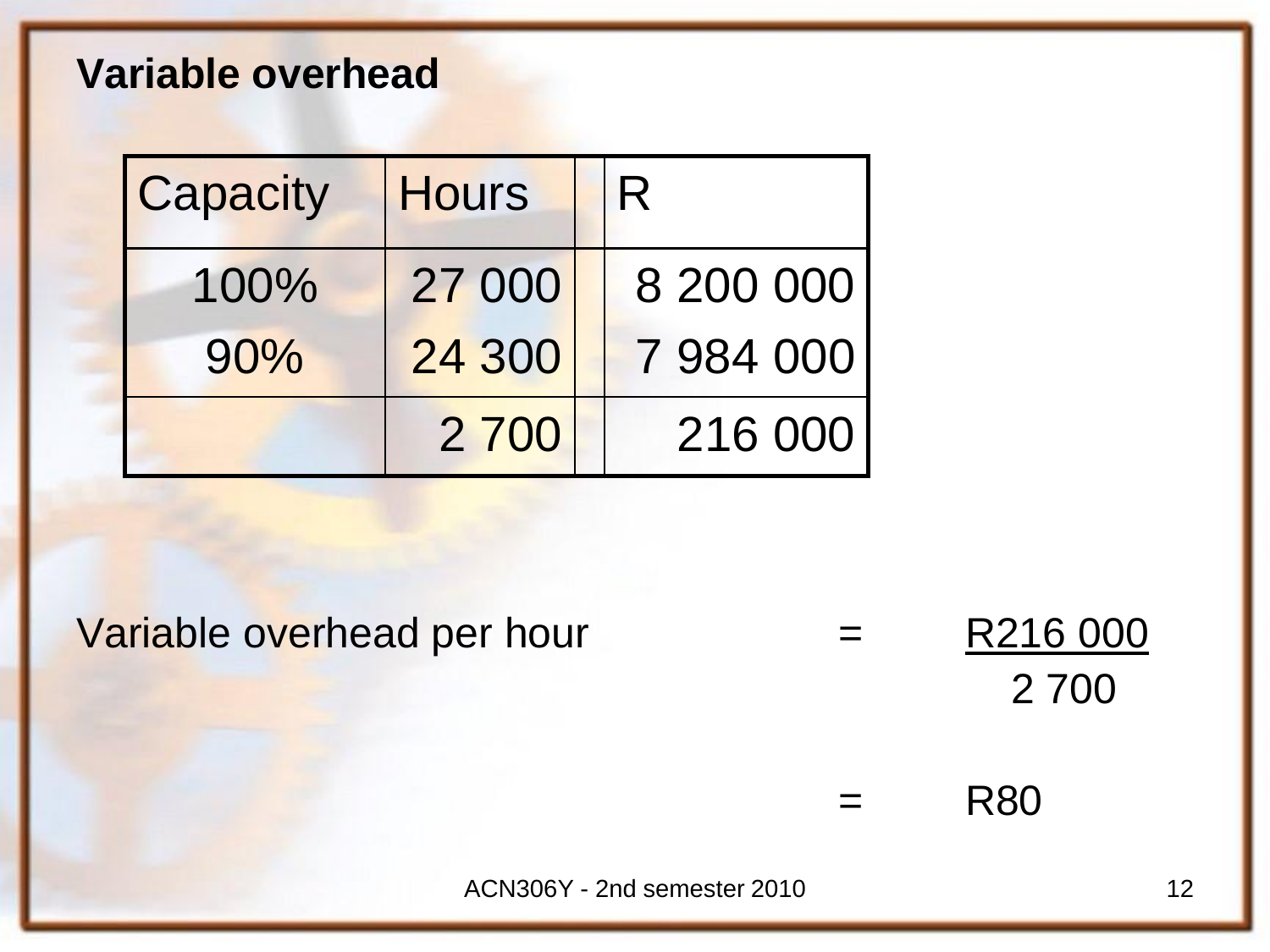#### Variable overhead per unit

| - Speedy | 15 x R80<br>60          |
|----------|-------------------------|
|          | <b>R20</b>              |
| Bumpy    | $22,5 \times R80$<br>60 |
|          | <b>R30</b>              |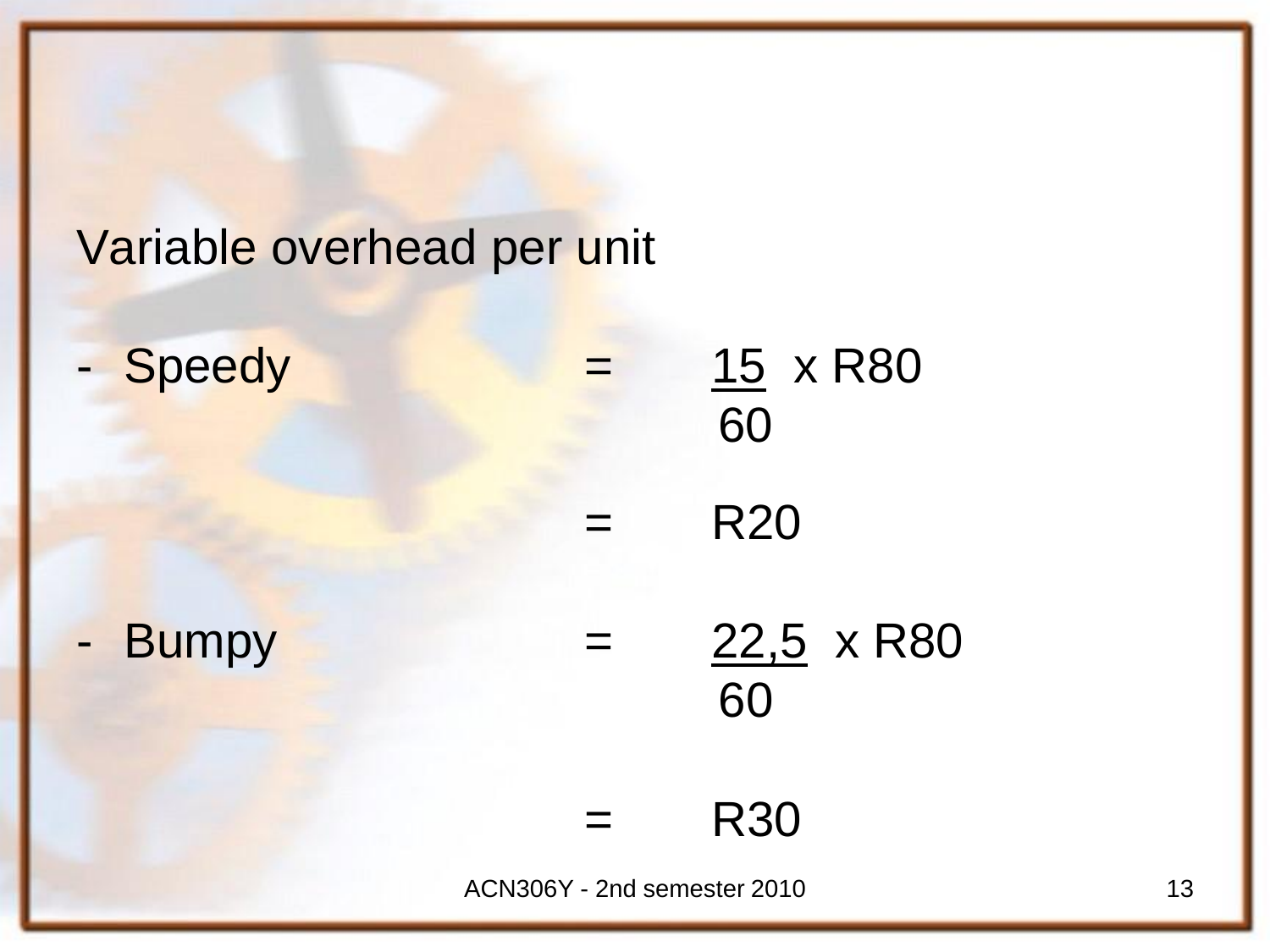### Students often ask us why we divide by 60.

• Variable overheads are calculated per hour, while machine time is given per minute. You have to convert the minutes into hours and therefore divide by 60, as there are 60 minutes in an hour.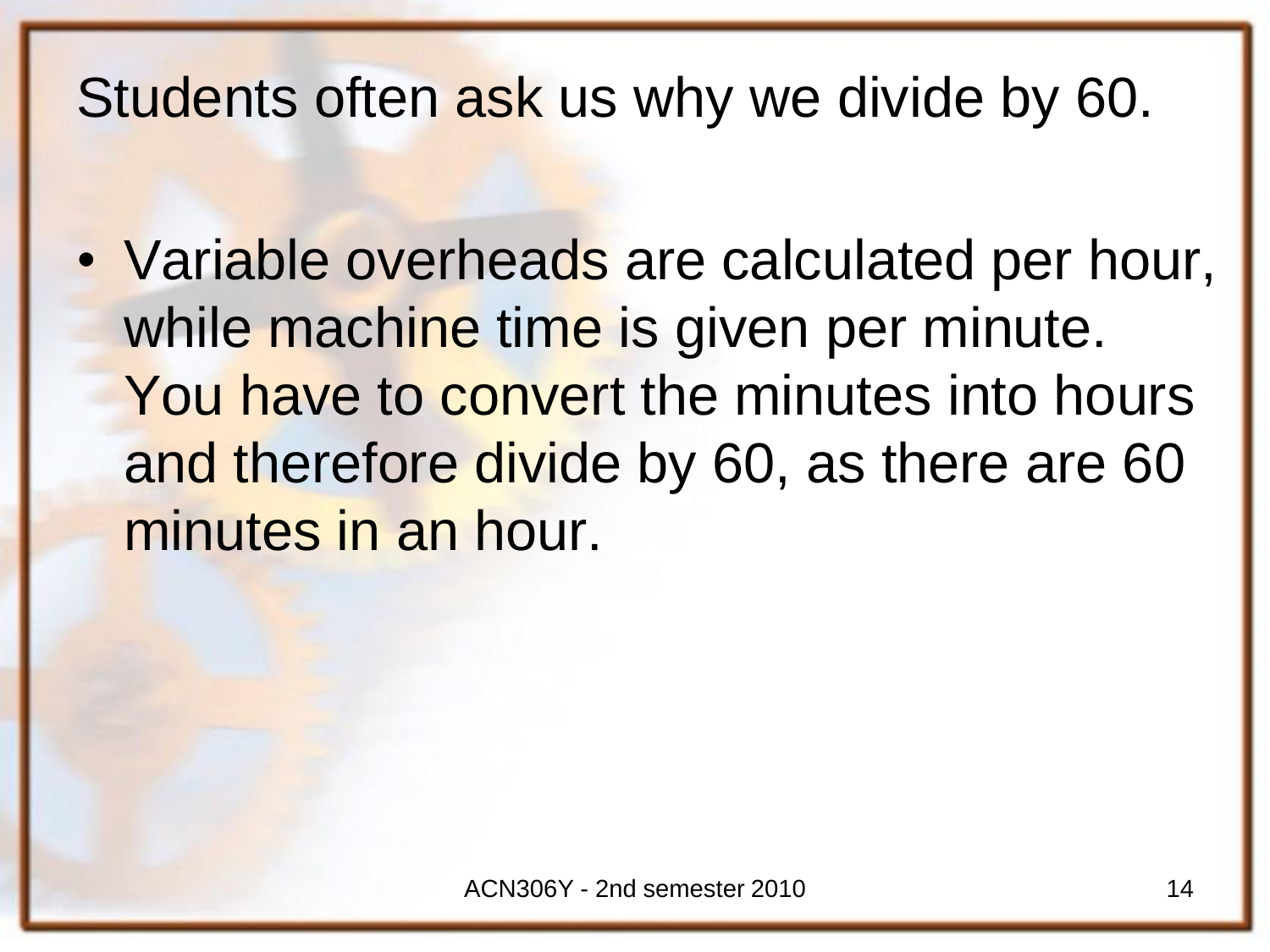### Example 3

• Refer study guide pages 49 - 52

Information given pg 49: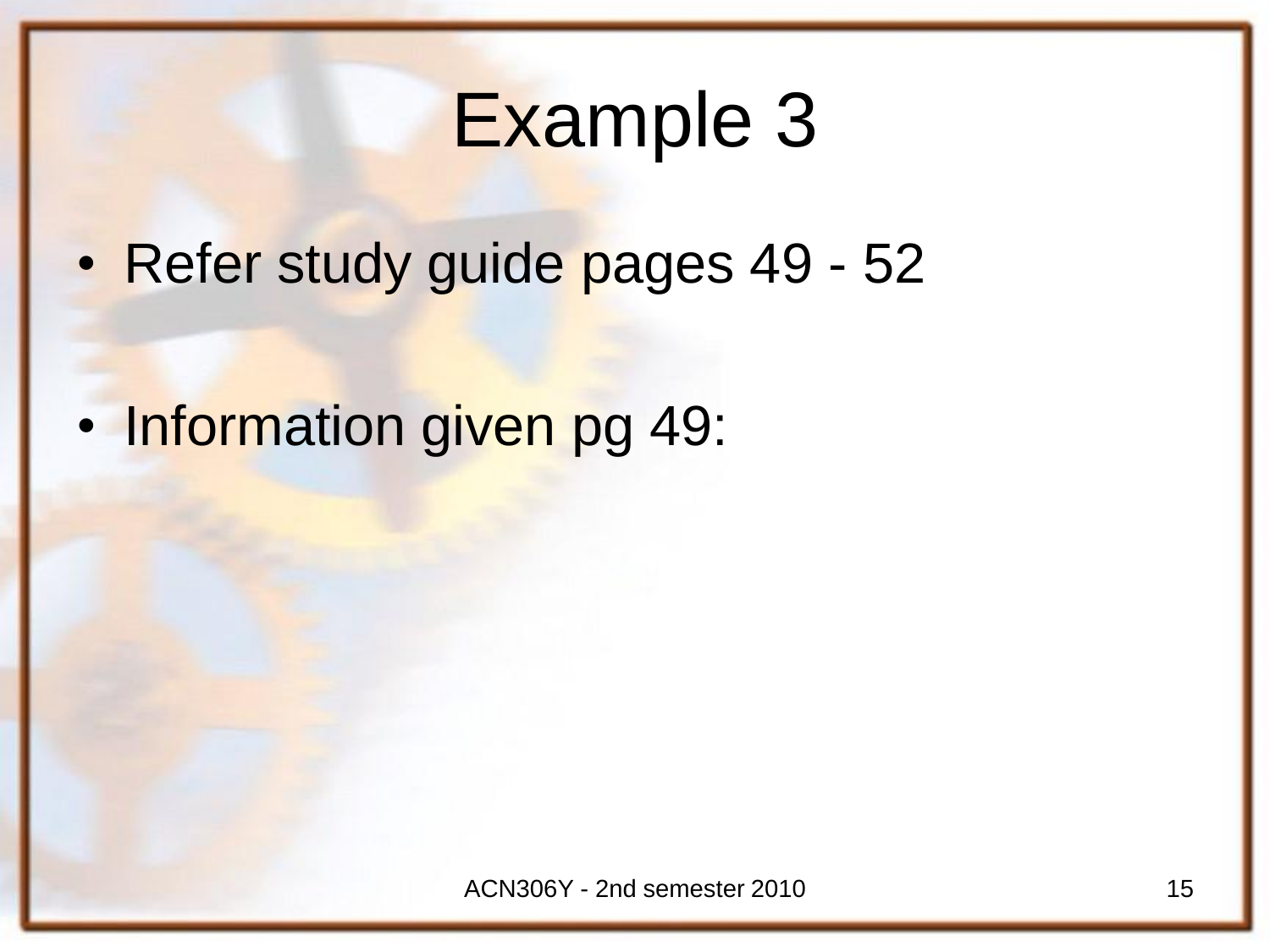The following is an extract from the budget for the financial year, based on 95% of the available machine hours:

|                     | Abbo     | <b>Babbo</b> |
|---------------------|----------|--------------|
| Sales volume(units) | 12 000   | 16 000       |
| Sales volume (rand) | R348 000 | R512 000     |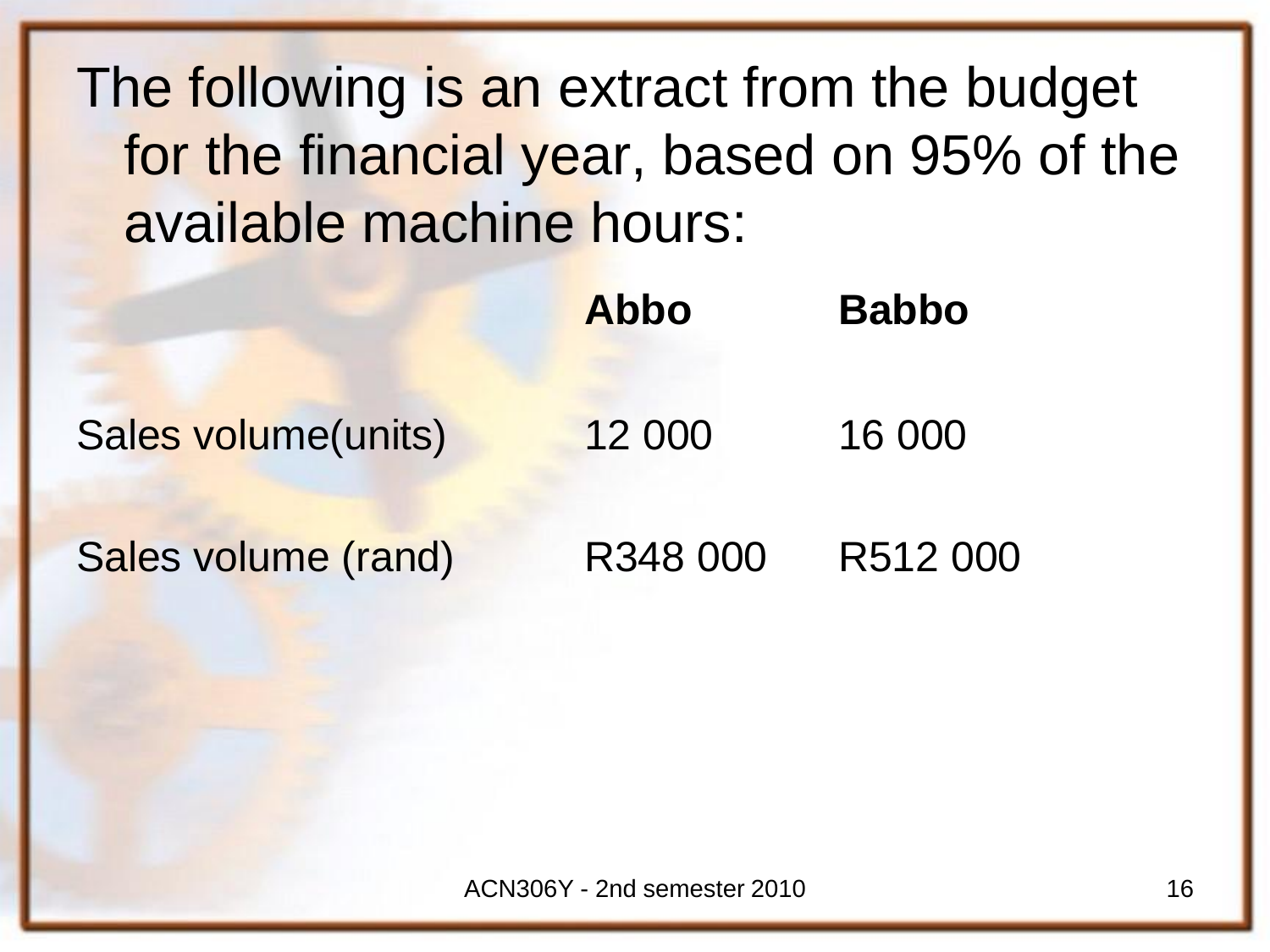#### **Standards per unit:**

|                     | Abbo  | <b>Babbo</b> |
|---------------------|-------|--------------|
|                     | R     | R.           |
| Raw material - Zapo | 12,00 | 7,50         |
| Labour              | 4,50  | 3,00         |
| <b>Overheads</b>    | 3,00  | 5,00         |

The budgeted fixed manufacturing overheads for the year amount to R63 800. Overheads are allocated to production at a rate of R4 per machine hour.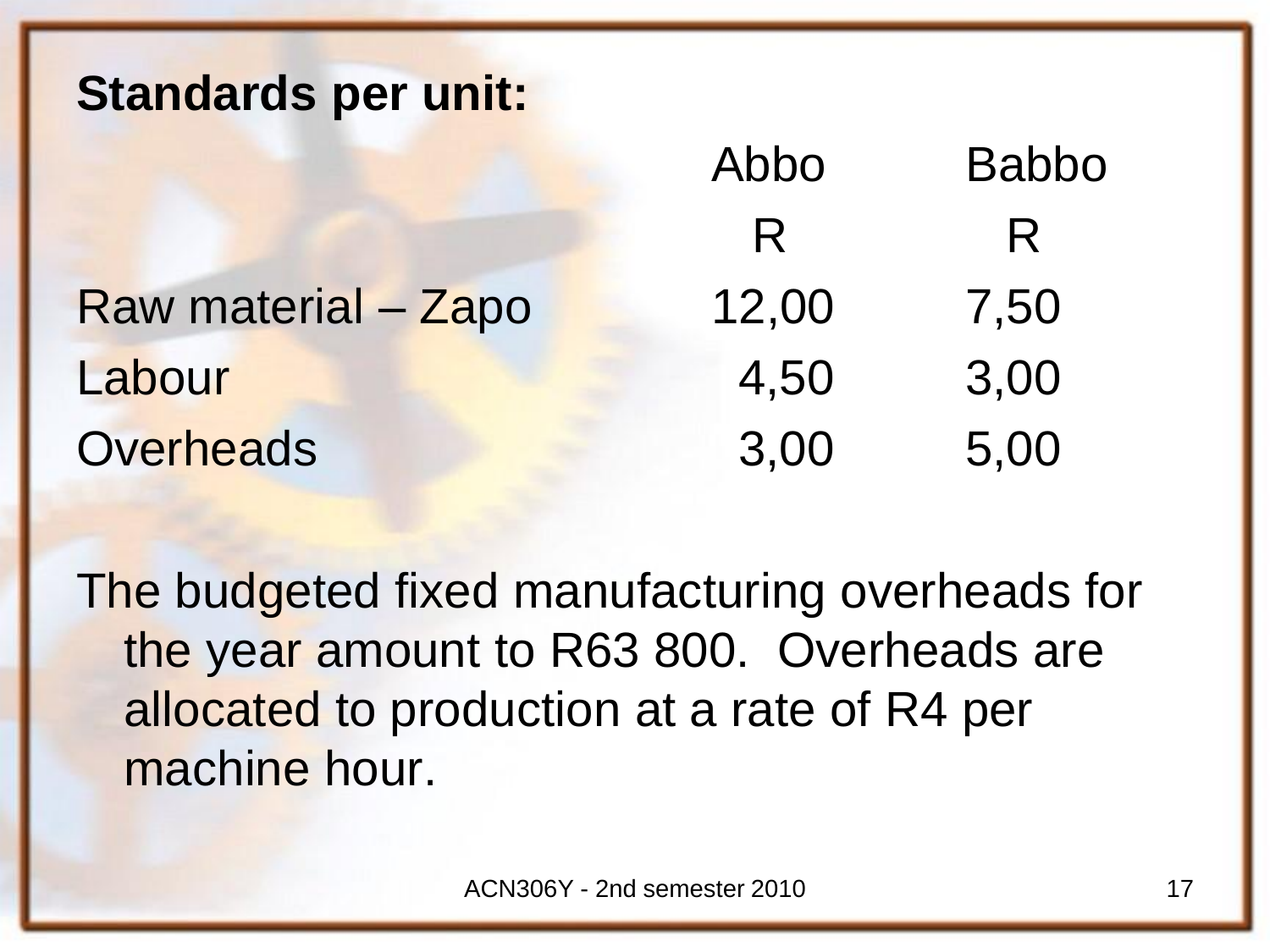#### Total overhead  $[(12\ 000 \times R3) + (16\ 000 \times R5)]$  116 000 Less: Fixed overheads 63 800 ─────

Variable overheads 52 200

════════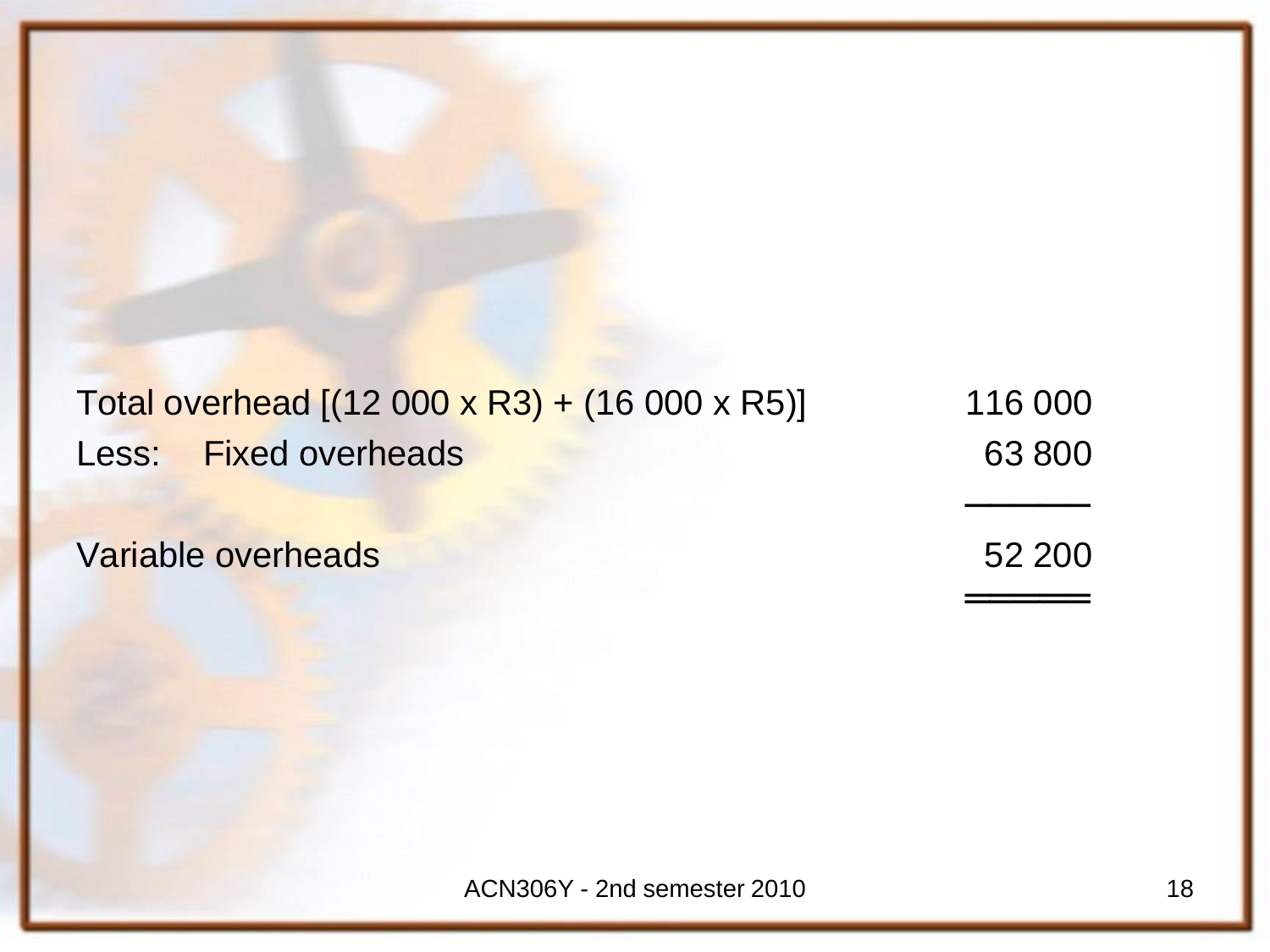### Total machine hours: R 116 000 / R 4  $= 29000$  machine hours

Variable overheads per hour: R 52 200 / 29 000  $=$  R1,80 per hour

Variable overheads per unit:

 $\lambda$ bbo  $3/4 \times R1,80$  = R1,35 per unit  $Babbo$  5/4 x R1,80 = R2,25 per unit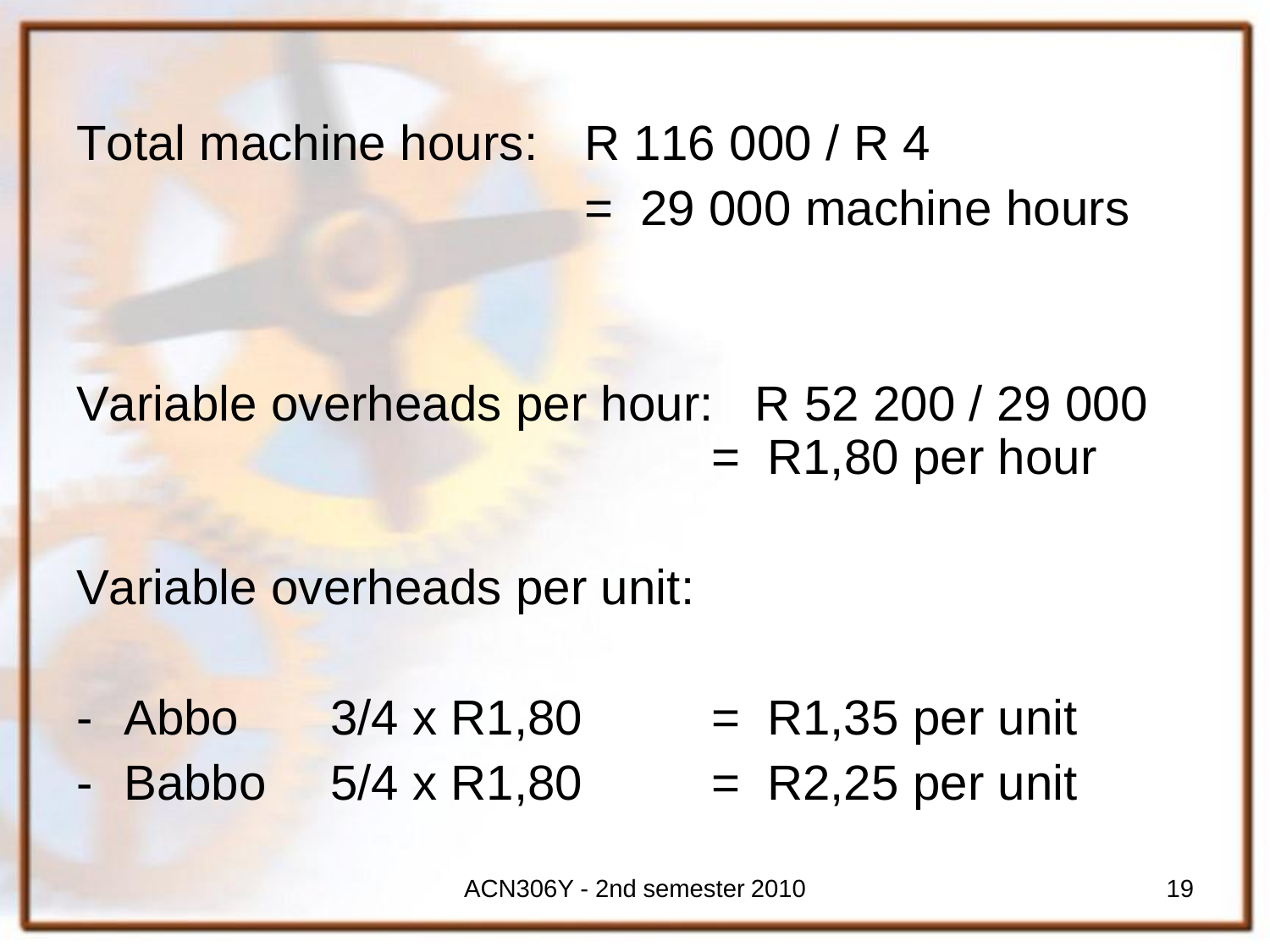## **QUESTIONS OFTEN ASKED:**

- Please refer to your study guide
- P7 & 8 (a): Please read the first and the last paragraph of the question on p7 & 8.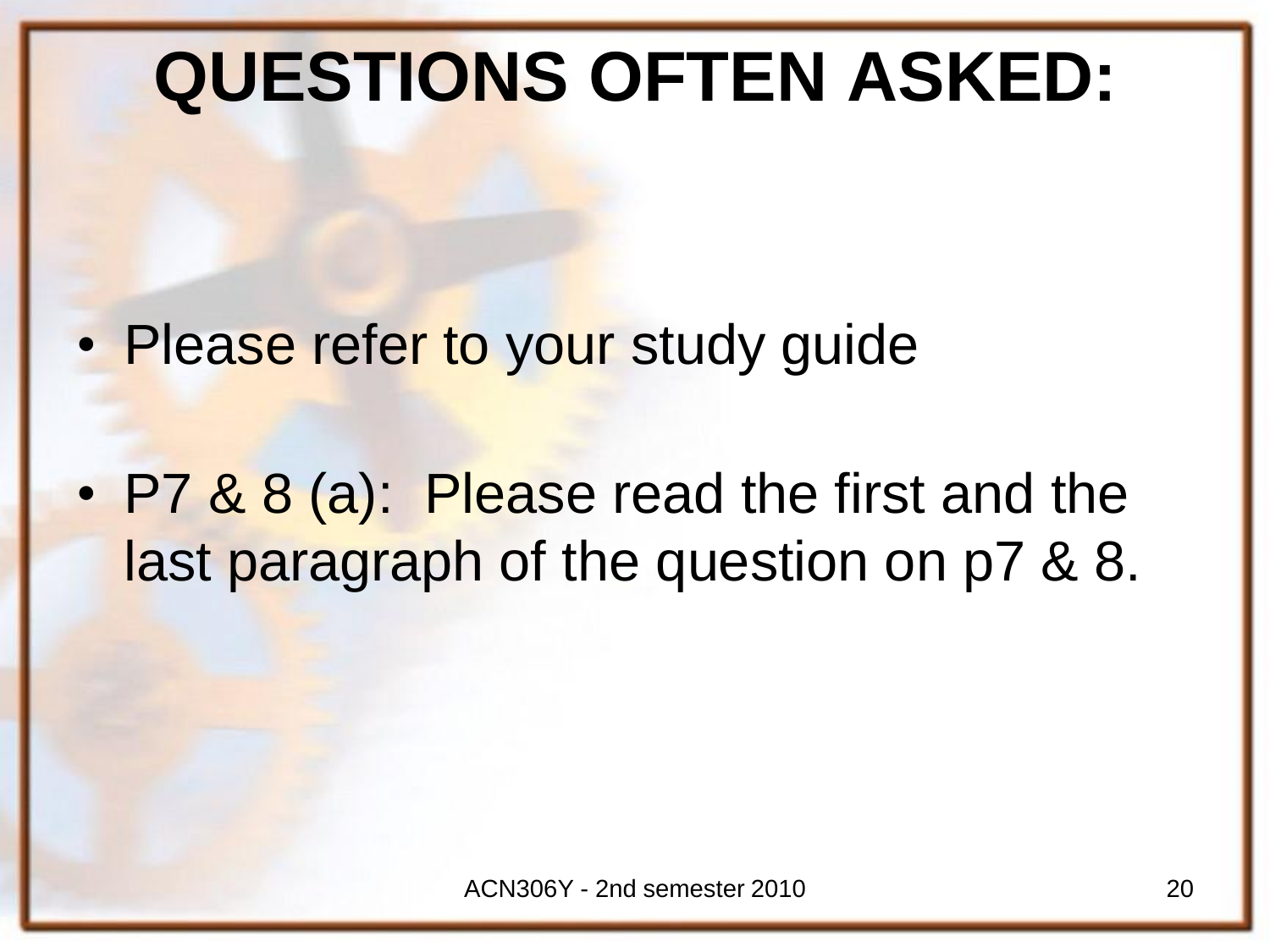#### **Required:**

Determine the maximum number of games that can be played per annum.

#### **Number of games per annum**

100% capacity  $=$   $(15 \times 365 \times 2 \times 6)$  games = 65 700 games

Students often ask us why 15, 2 and 6 There are 15 hours of play, two games per hour and 6 courts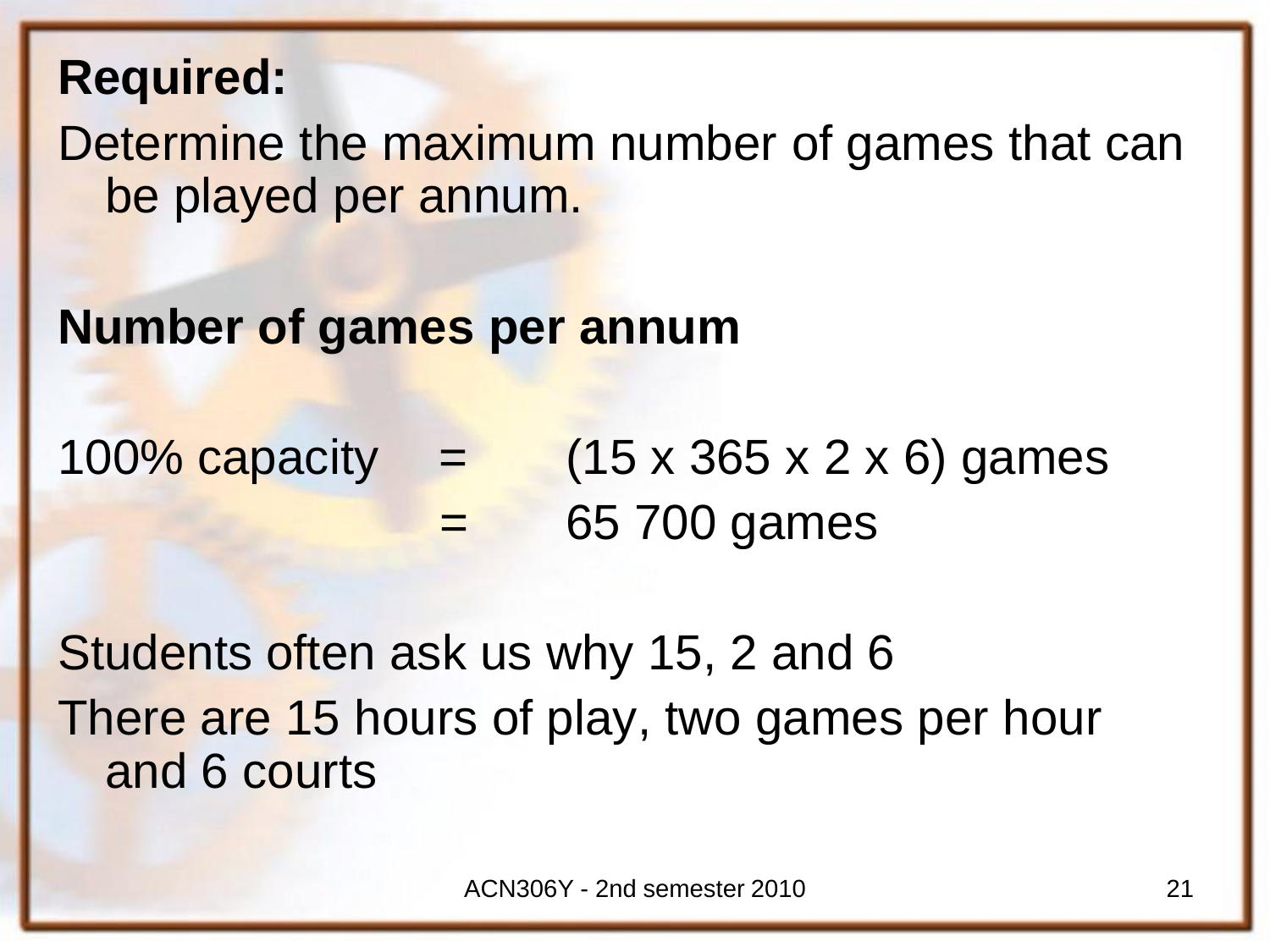**study guide: p19 calculation 2:** 

Why do we multiply by 0,5?

Topside required for fixed contract

Because the contract is for 400 packets of 500g (0,5kg)!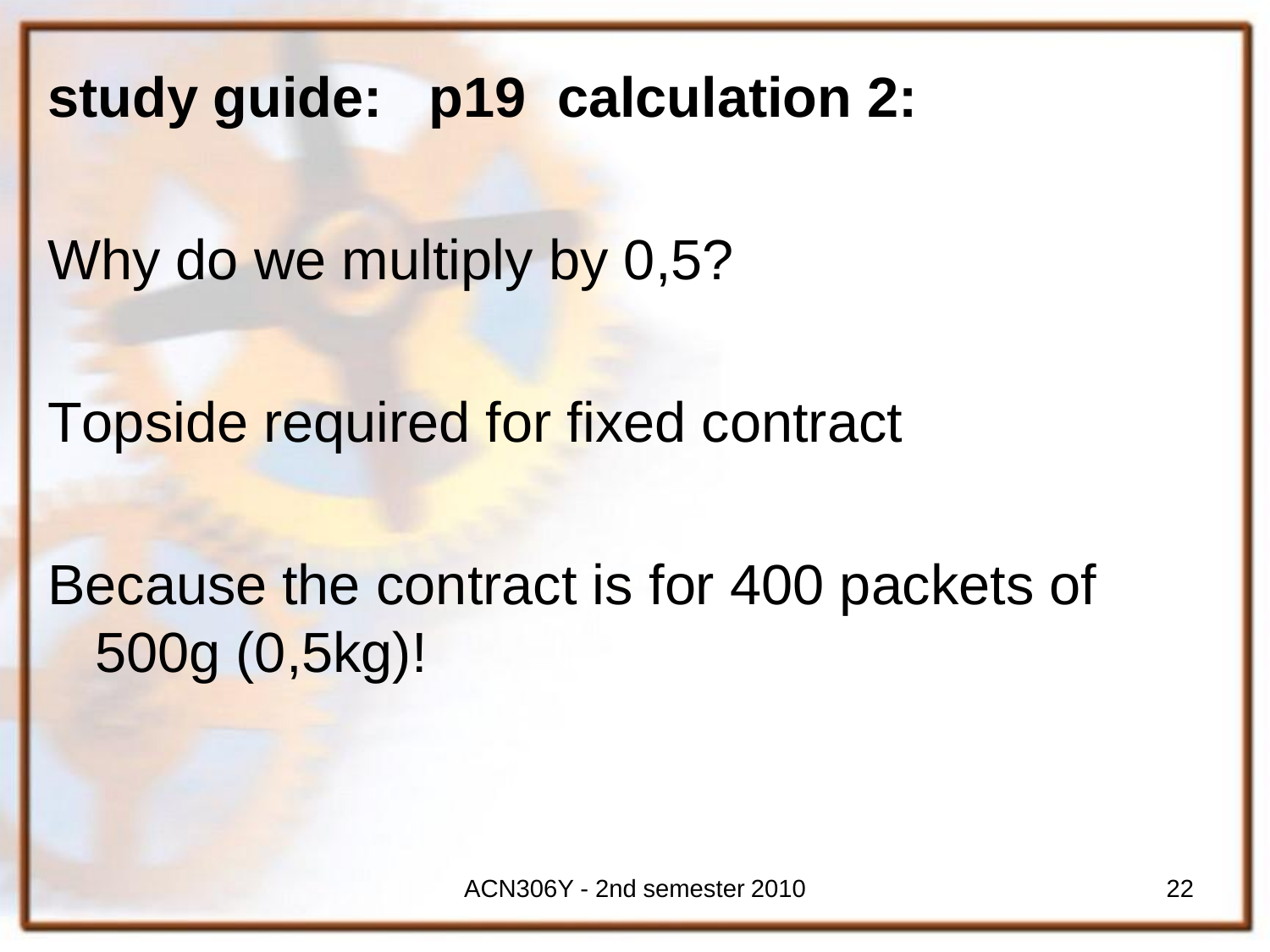## Chapter 6 REGRESSION ANALYSIS

- Correlation and regression analysis is a quantitative technique aimed at providing information which can be used in cost-volume-profit analysis.
- Correlation indicates the extent to which a relationship exists between two or more sets of data. NB: It is not always a causative relationship.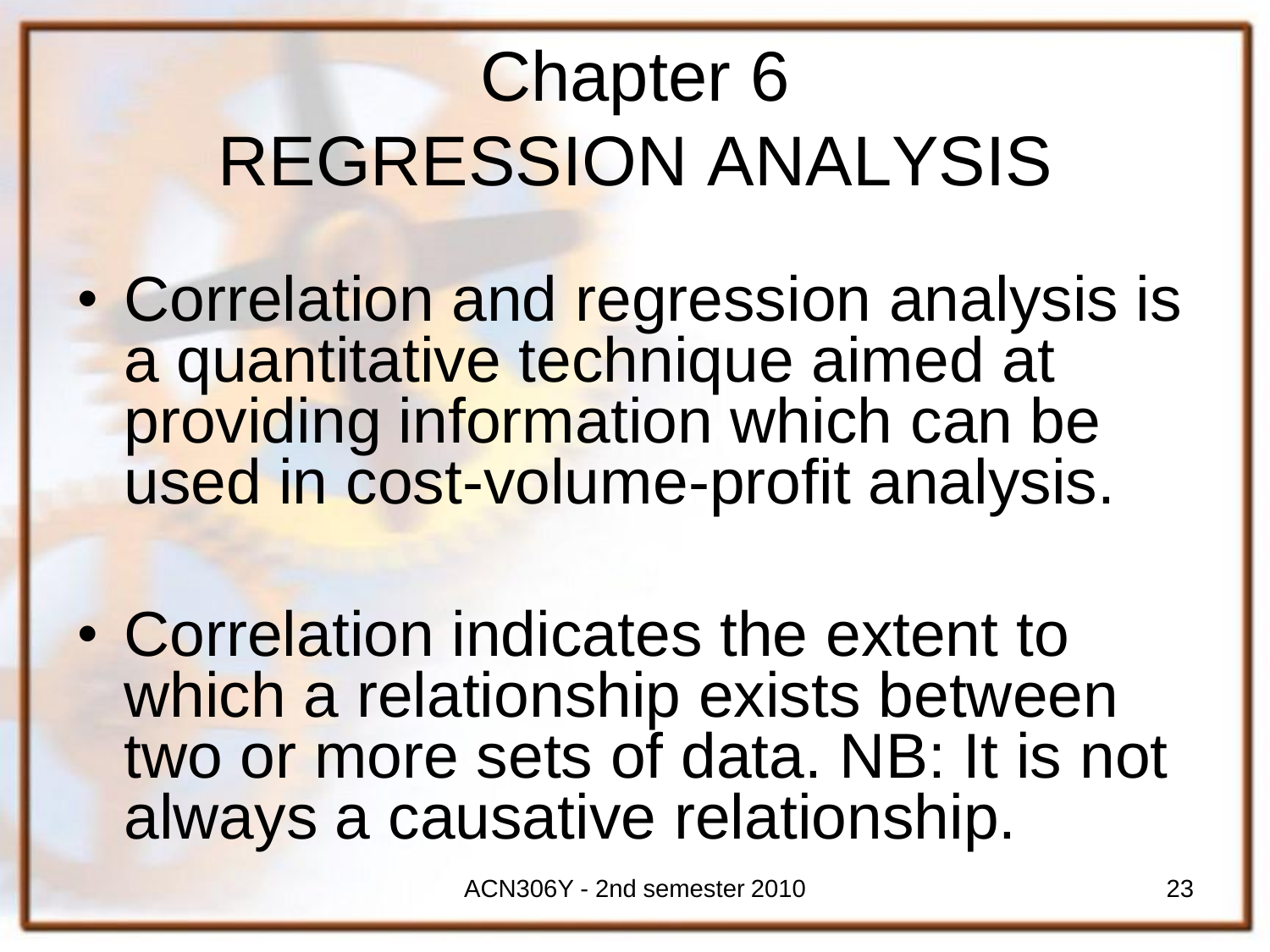## Chapter 6 REGRESSION ANALYSIS

- Once an acceptable correlation has been established, regression analysis can be used to formulate a forecasting model. This is done mathematically with the aid of statistical methods and formulae.
- Coefficient between -0.75 and 0.75 is questionable.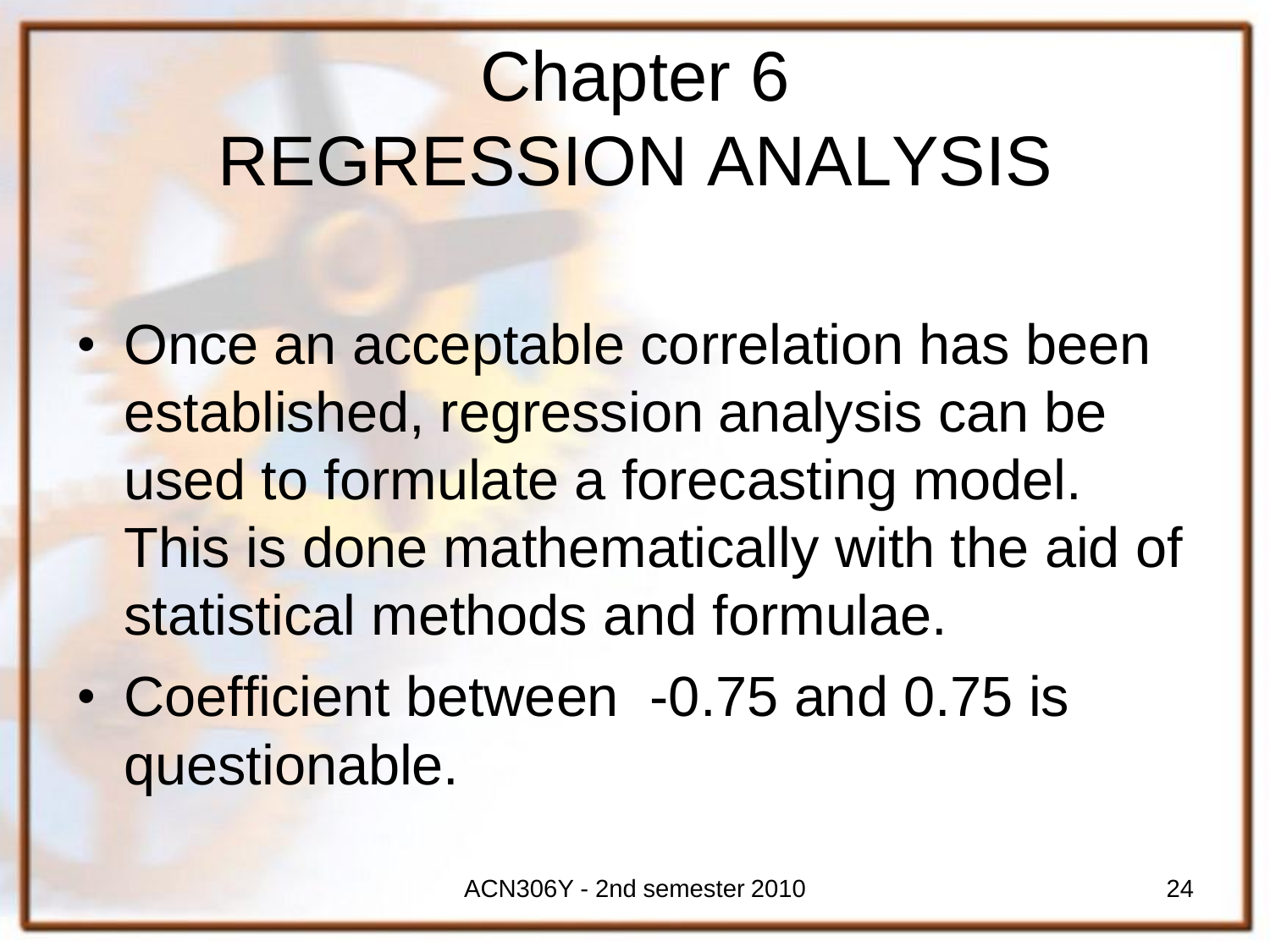## Chapter 6 REGRESSION ANALYSIS

- This chapter focus on a linear (or almost linear) relationship between one dependent and one independent variable, that is simple linear correlation and regression analysis.
- You do not need to know all the formulae, but must know how to apply them.
- Know  $y = a + bx$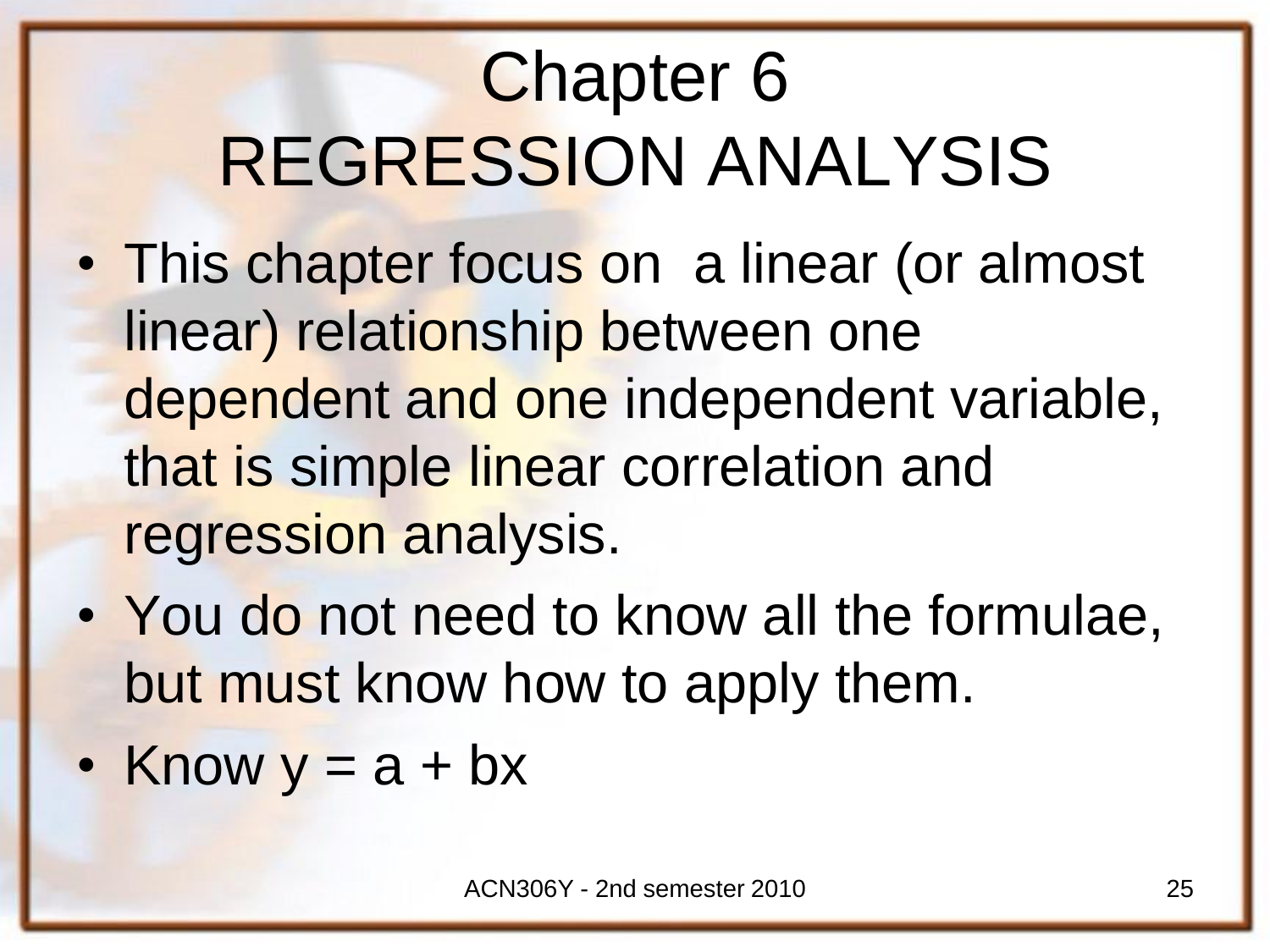NB: Most formulae for this chapter will be given, but you must know how to apply them.

```
Know: y = a + bx
```
y = dependent variable  $x =$  independent variable  $a = fixed cost$ , and intercept on y axis  $b$  = variable cost, slope of the line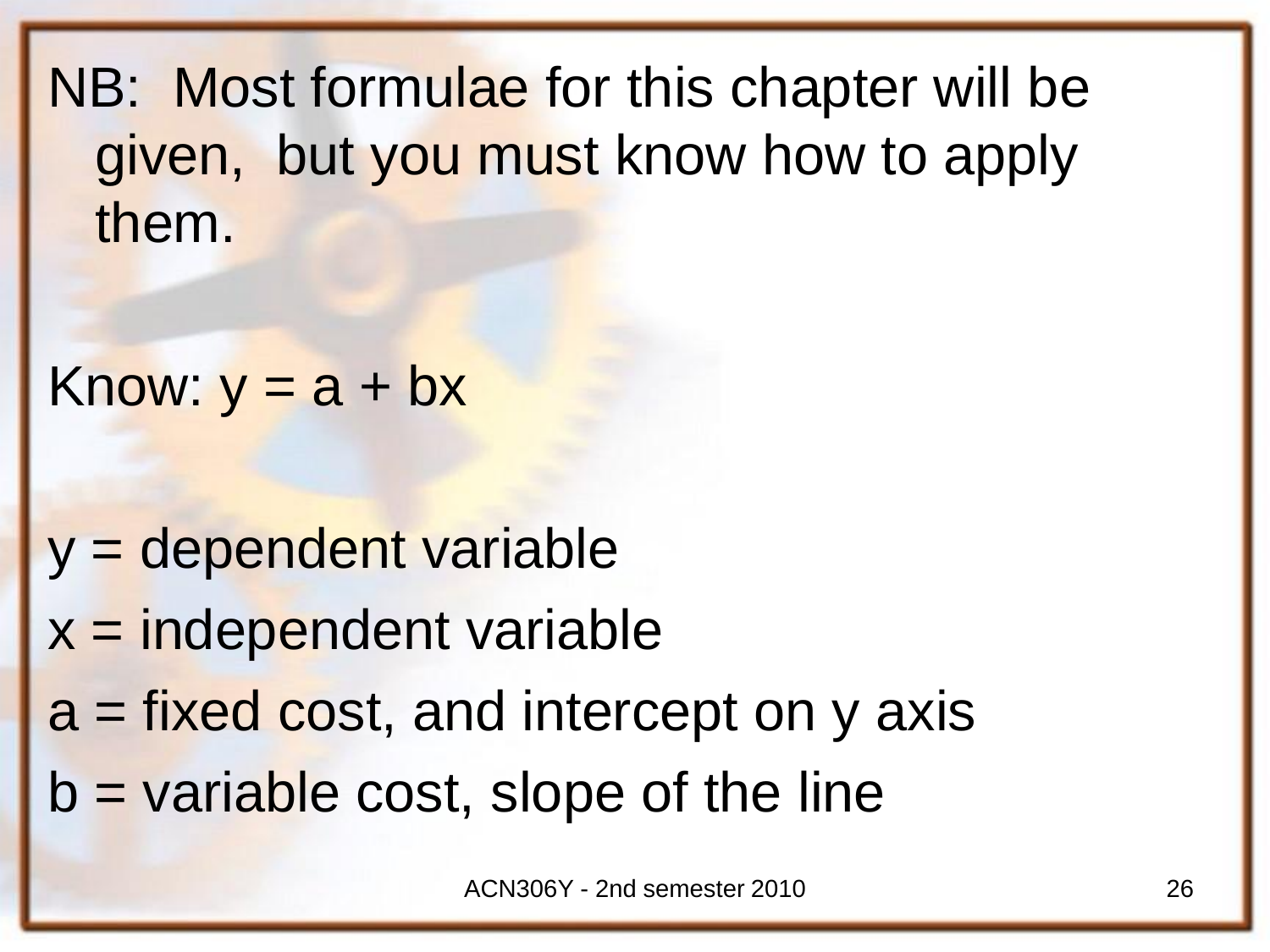### r = coefficient of correlation

### It measures the degree of relationship between two sets of data.

### When  $r = 1$  or  $-1$ , a perfect correlation exists, forecasts can be made with 100% accuracy.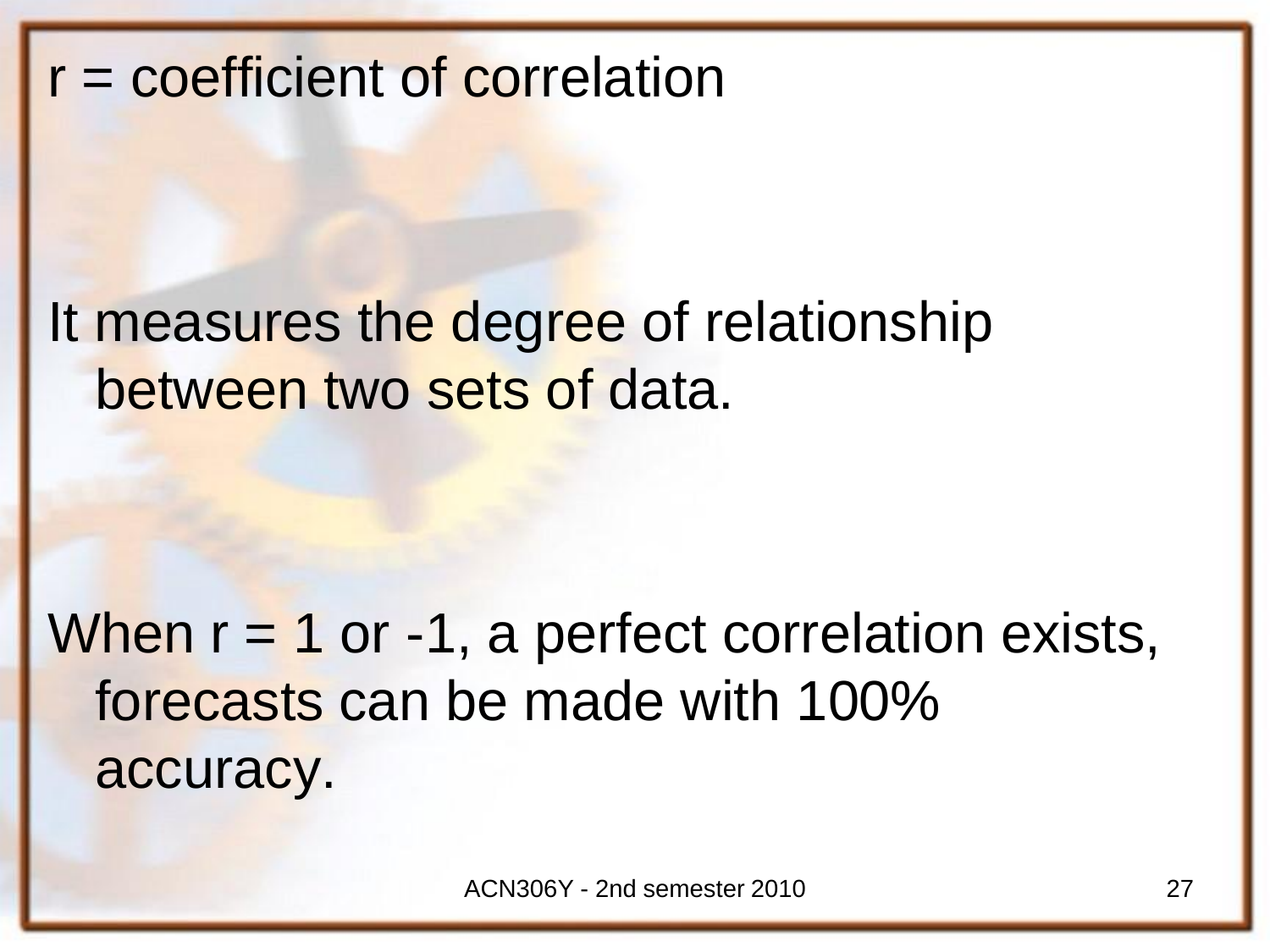### r<sup>2</sup> = coefficient of determination

r<sup>2</sup> indicates the extend to which a change in the dependent variable can be explained by the independent variable.

If  $r^2 = 0.81$ , it means that 81% of the change in the dependent variable can be explained by the independent variable, and that 19% of the change in the dependent variable is caused by other factors. Not always causal.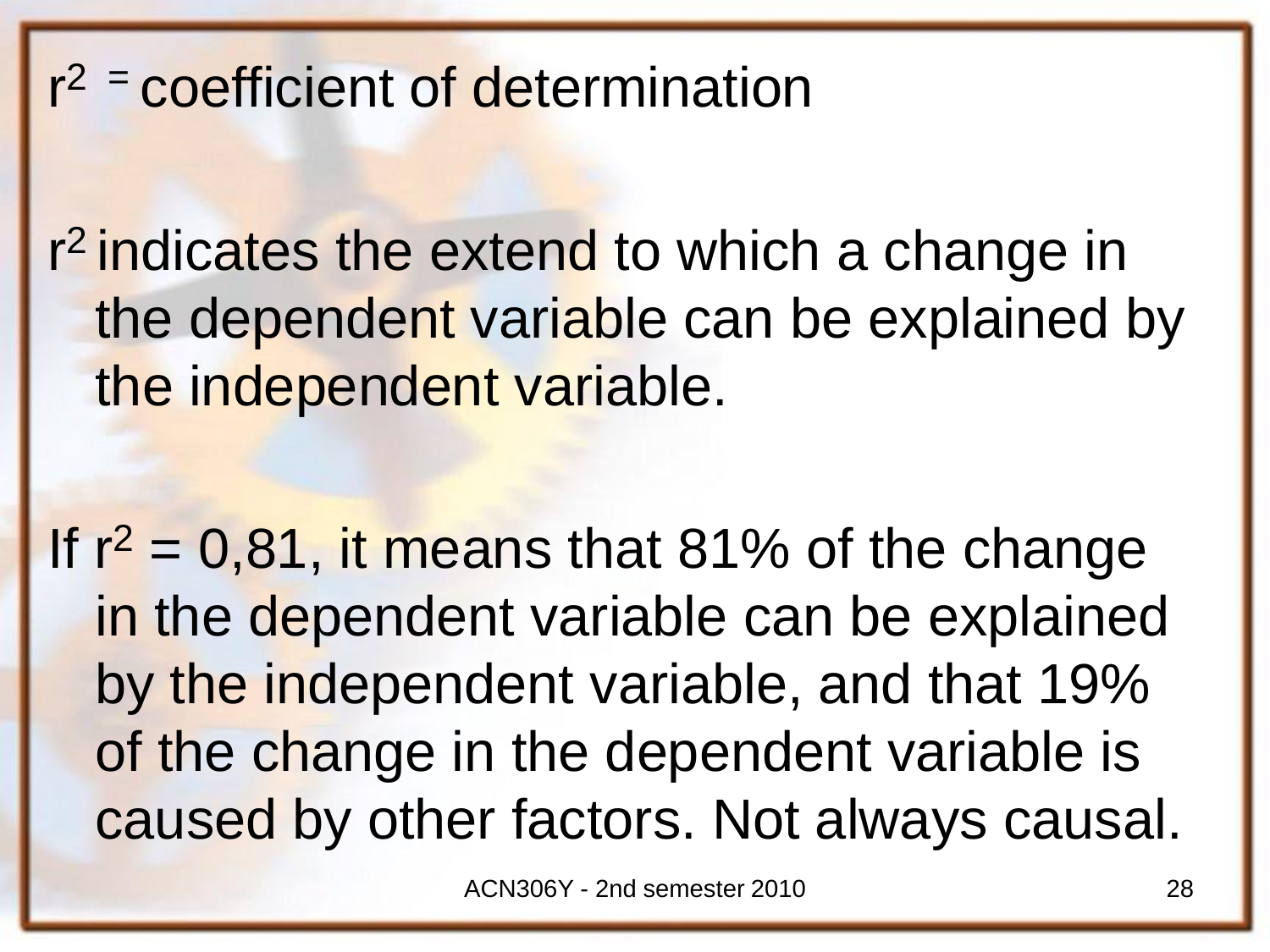## CHAPTER 7 LEARNING CURVE THEORY

• When a new product or process is developed, "learning" takes place. As the output increases, the time required to produce each unit decreases. A learning curve is a graphical expression of the decrease in the average time required to produce each unit as cumulative output increases.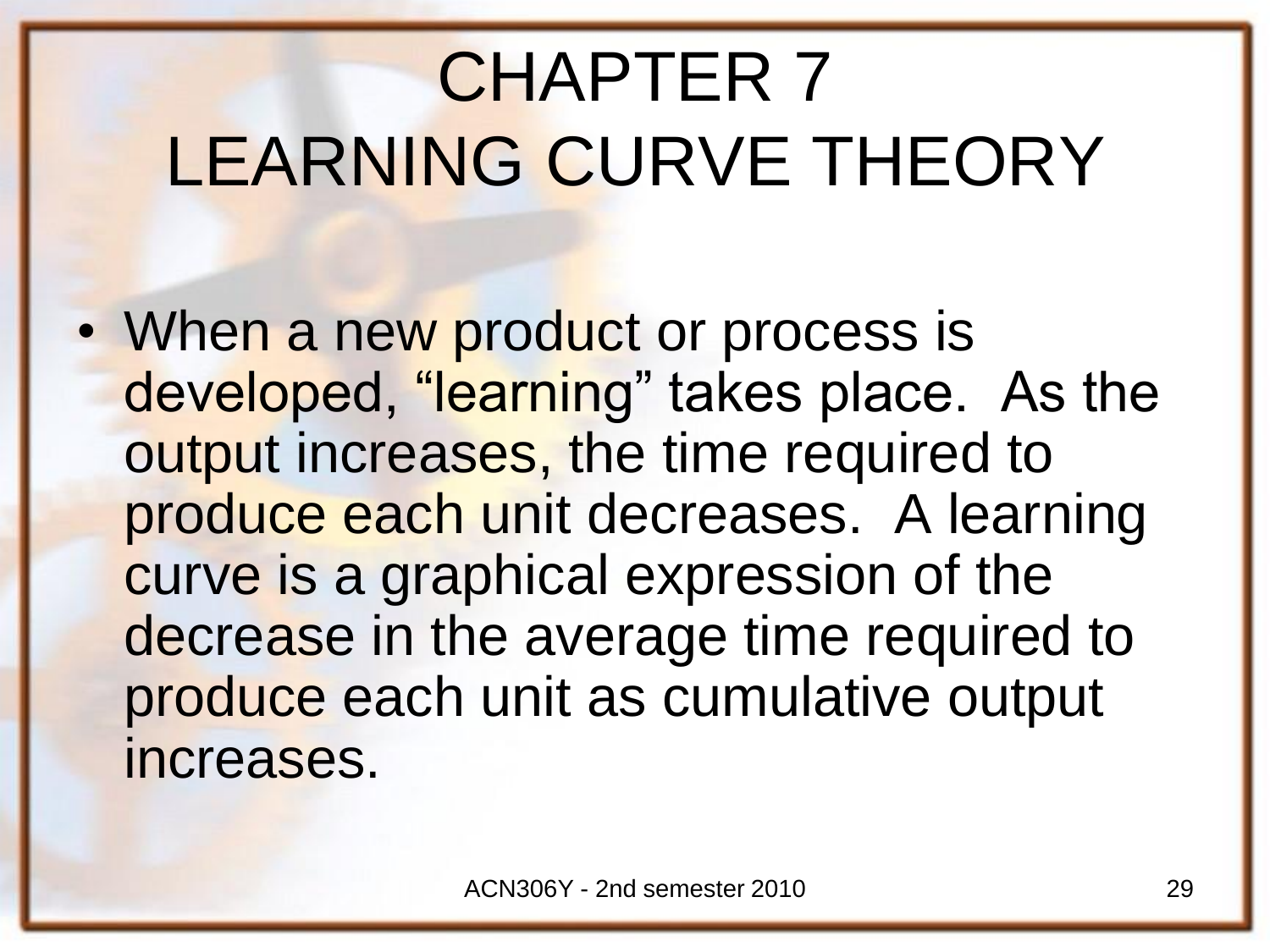# LEARNING CURVE THEORY

### **Formula:**

### Cumulative average time per unit x 100 Previous cumulative average time per unit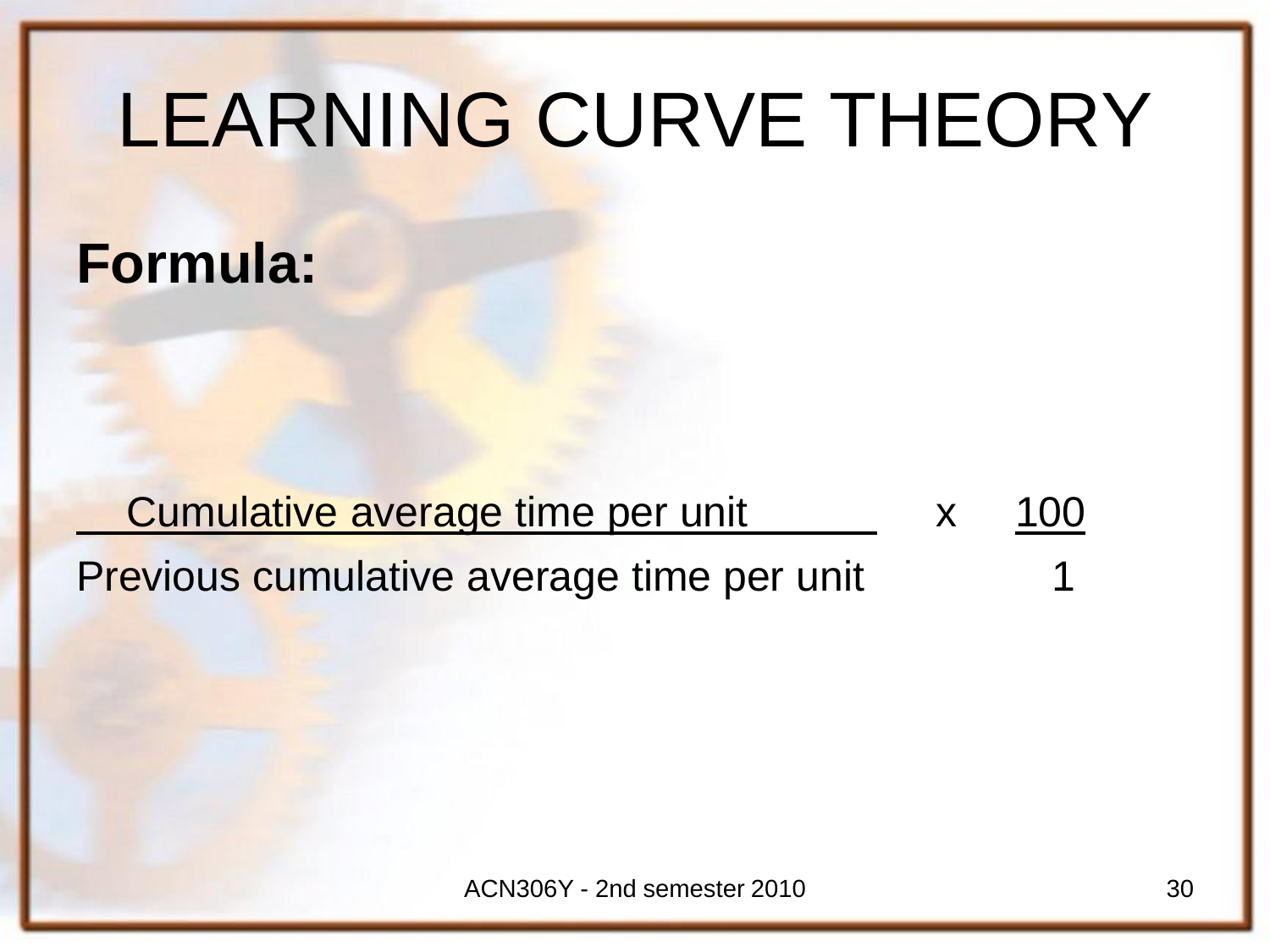#### **Example 1:**

Time taken to manufacture the 1<sup>st</sup> unit 1 000 hours Time taken to manufacture the 2<sup>nd</sup> unit 700 hours

$$
= \frac{(1\ 000 + 700)/2}{1000} \times \frac{100}{1}
$$

$$
= \frac{850}{1000} \times \frac{100}{1}
$$

85% ACN306Y - 2nd semester 2010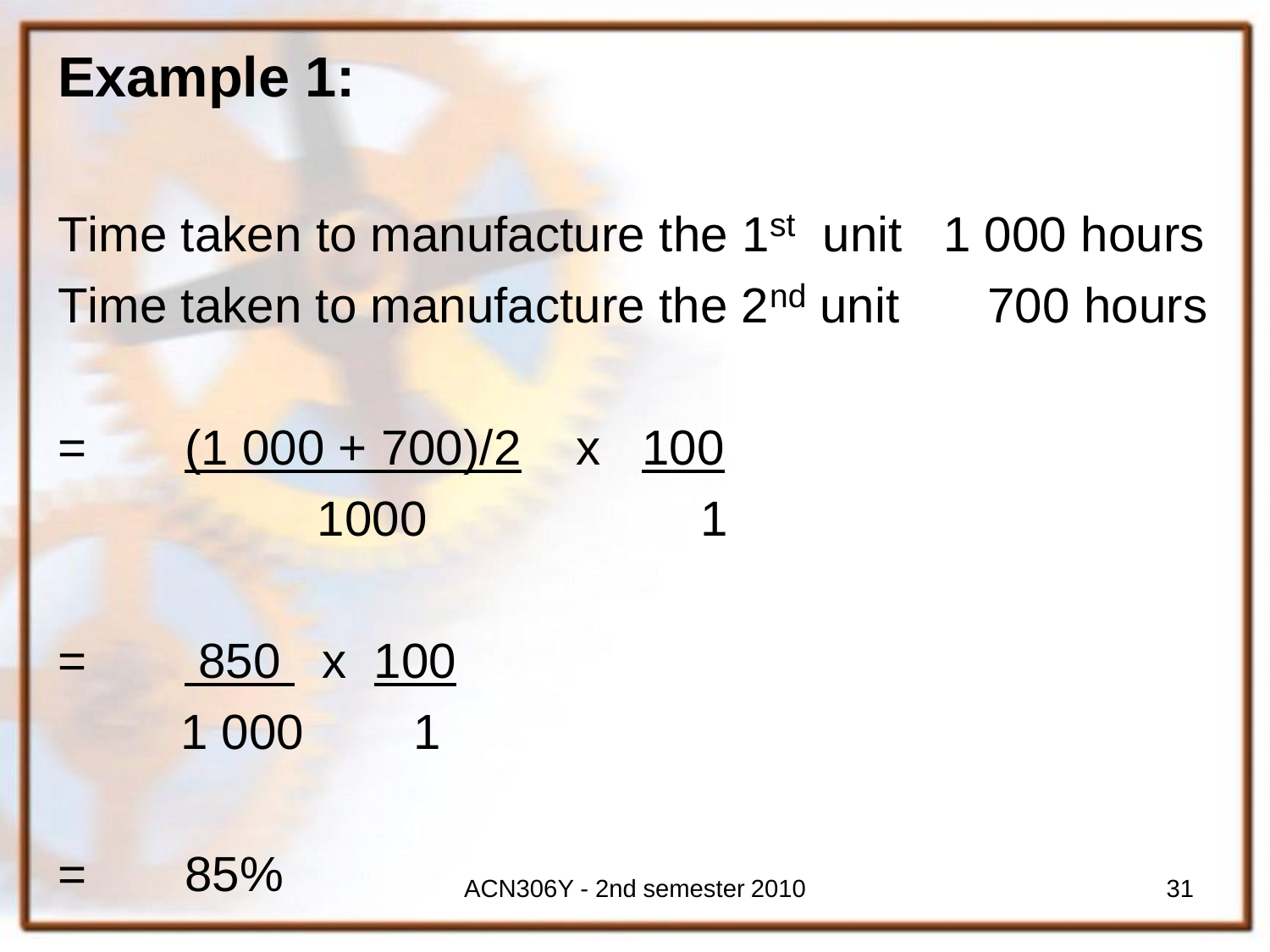### **Example 2:**

It took 100 hours to manufacture the first 4 units and 190 hours to manufacture the first 8 units. To date, 8 units have been manufactured and sold. The company has been approached for a quote on the manufacturing of 8 units. It is expected that the learning curve will be maintained for the manufacture of the first **16** units.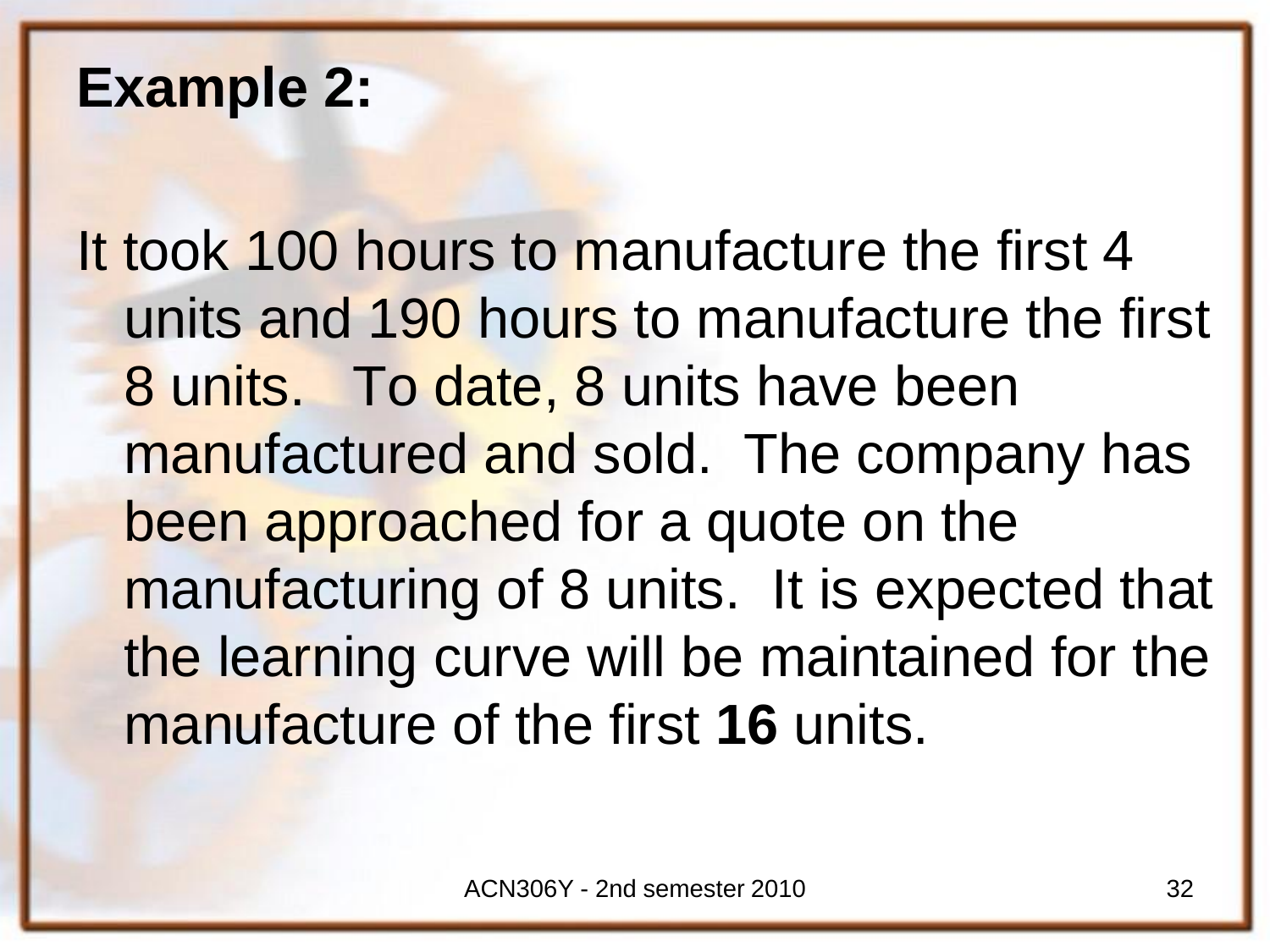Cumulative average time per unit x 100 Previous cumulative average time per unit

| $\overline{\phantom{a}}$<br><b>Contract Contract</b> | 190/8 | $\mathbf{X}$ | 100 |
|------------------------------------------------------|-------|--------------|-----|
|                                                      | 100/4 |              |     |

#### 95%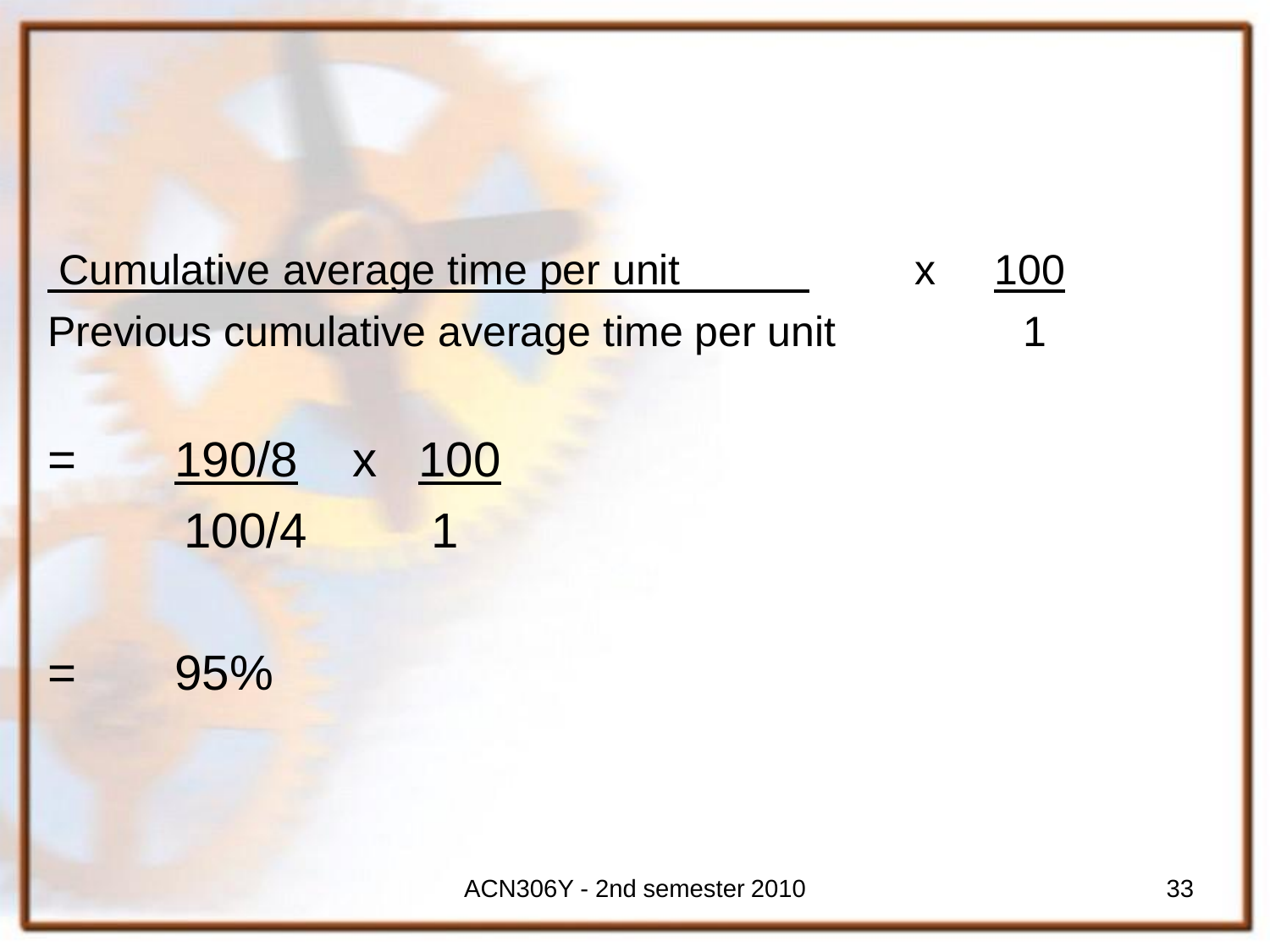| <b>Units</b><br><b>Units</b><br><b>Total</b><br><b>Cum average</b><br>time/u<br>made<br>time<br>(Cum)<br>27,70<br>27,70<br>1<br>1<br>52,64<br>$\overline{2}$<br>26,32<br>1<br>100,00<br>25,00<br>$\overline{2}$<br>$\overline{4}$<br>190,00<br>23,75<br>8<br>$\overline{4}$<br>360,96<br>22,56<br>16<br>8<br>100/4<br>25<br>190/8<br>23,75<br>25/0,95<br>26,32<br>$\equiv$<br>26,32/0,95<br>$=$ 27,70 = 25/(0,95) <sup>2</sup><br>ACN306Y - 2nd semester 2010 |  |  |  |  |
|---------------------------------------------------------------------------------------------------------------------------------------------------------------------------------------------------------------------------------------------------------------------------------------------------------------------------------------------------------------------------------------------------------------------------------------------------------------|--|--|--|--|
|                                                                                                                                                                                                                                                                                                                                                                                                                                                               |  |  |  |  |
|                                                                                                                                                                                                                                                                                                                                                                                                                                                               |  |  |  |  |
|                                                                                                                                                                                                                                                                                                                                                                                                                                                               |  |  |  |  |
|                                                                                                                                                                                                                                                                                                                                                                                                                                                               |  |  |  |  |
|                                                                                                                                                                                                                                                                                                                                                                                                                                                               |  |  |  |  |
|                                                                                                                                                                                                                                                                                                                                                                                                                                                               |  |  |  |  |
|                                                                                                                                                                                                                                                                                                                                                                                                                                                               |  |  |  |  |
|                                                                                                                                                                                                                                                                                                                                                                                                                                                               |  |  |  |  |
|                                                                                                                                                                                                                                                                                                                                                                                                                                                               |  |  |  |  |
|                                                                                                                                                                                                                                                                                                                                                                                                                                                               |  |  |  |  |
|                                                                                                                                                                                                                                                                                                                                                                                                                                                               |  |  |  |  |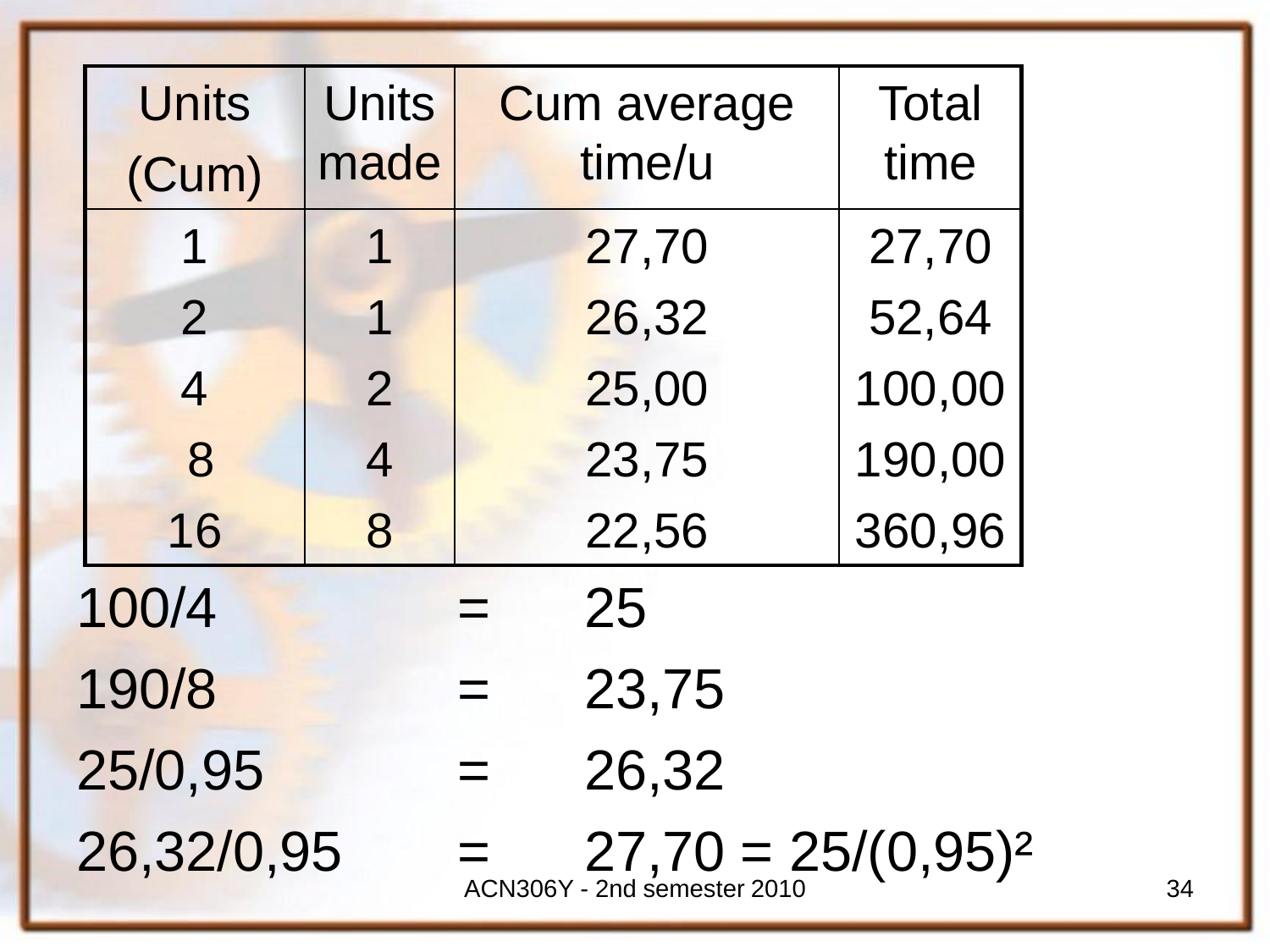### Total time taken for the additional 8 units:

Total time for units  $1 - 16$  (22,56 x 16) 360,96 Total time for units 9 - 16 (360,96 -190) 170,96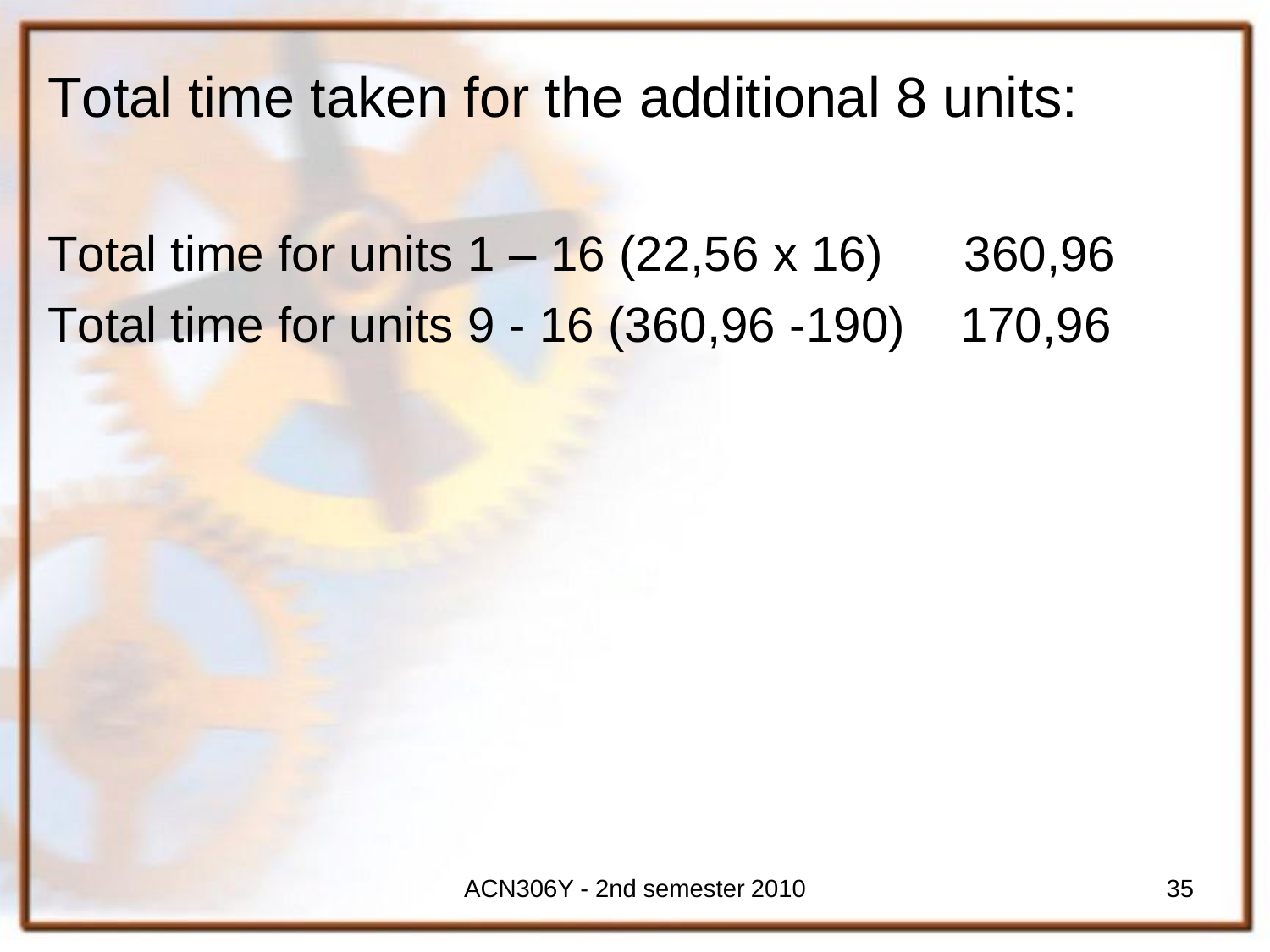Remember, you can rearrange the formula with the information you have, to calculate the unknown element.

#### **Example 3**:

Time taken to manufacture 2<sup>nd</sup> unit 16 000 hours Learning curve **1999** United States and States and States and States and States and States and States and States

Calculate time taken to manufacture the 1<sup>st</sup> unit.

 $90\% = (X + 16000) \div 2$ **x** 

 $0,90X = (X + 16000)$  $\sim$  2

 $1,80X = X + 16000$ 

 $0,80X = 16000$ 

 $X = 2000Q<sub>CN306Y</sub>$  - 2nd semester 2010 36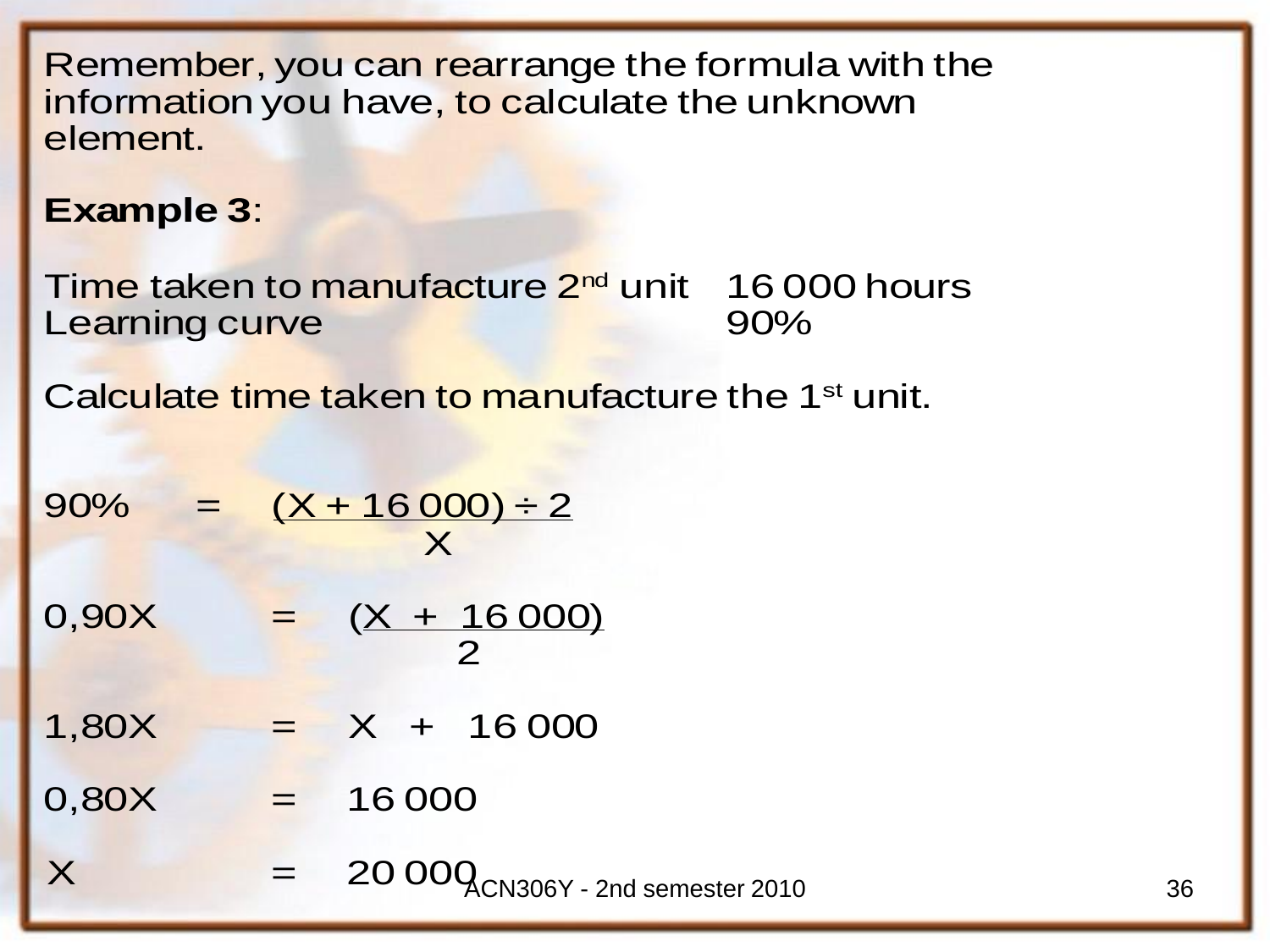### **Study guide questions:**

**Q1 p31: How should we know this contract is for the manufacturing of units 9 - 16 and not units 1 - 8.**

• Read carefully. The last two sentences of paragraph two, are the key. "As a first step, a contract for the manufacturing of eight concrete mixers was obtained. These machines have been delivered recently."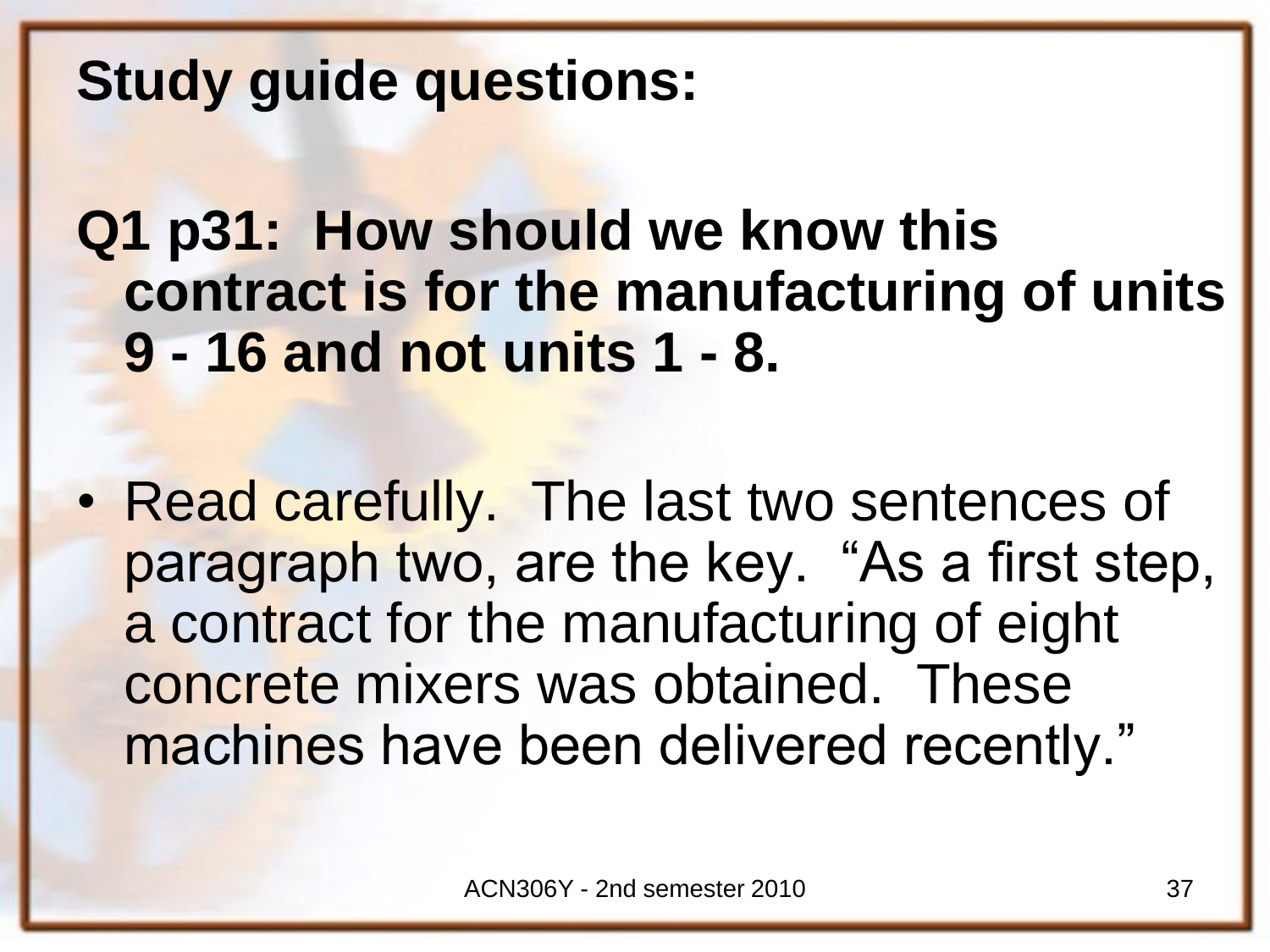### **CALCULATION OF PROFIT**

• Refer to p32: They have consequently decided to base their quotation on the recovery of direct manufacturing costs only, with a mark up of 25%, **based on the quotation price**.

• Make sure of the basis of the mark up. If profit is based on cost, the calculation is simple.

• Total cost x profit  $% =$  profit.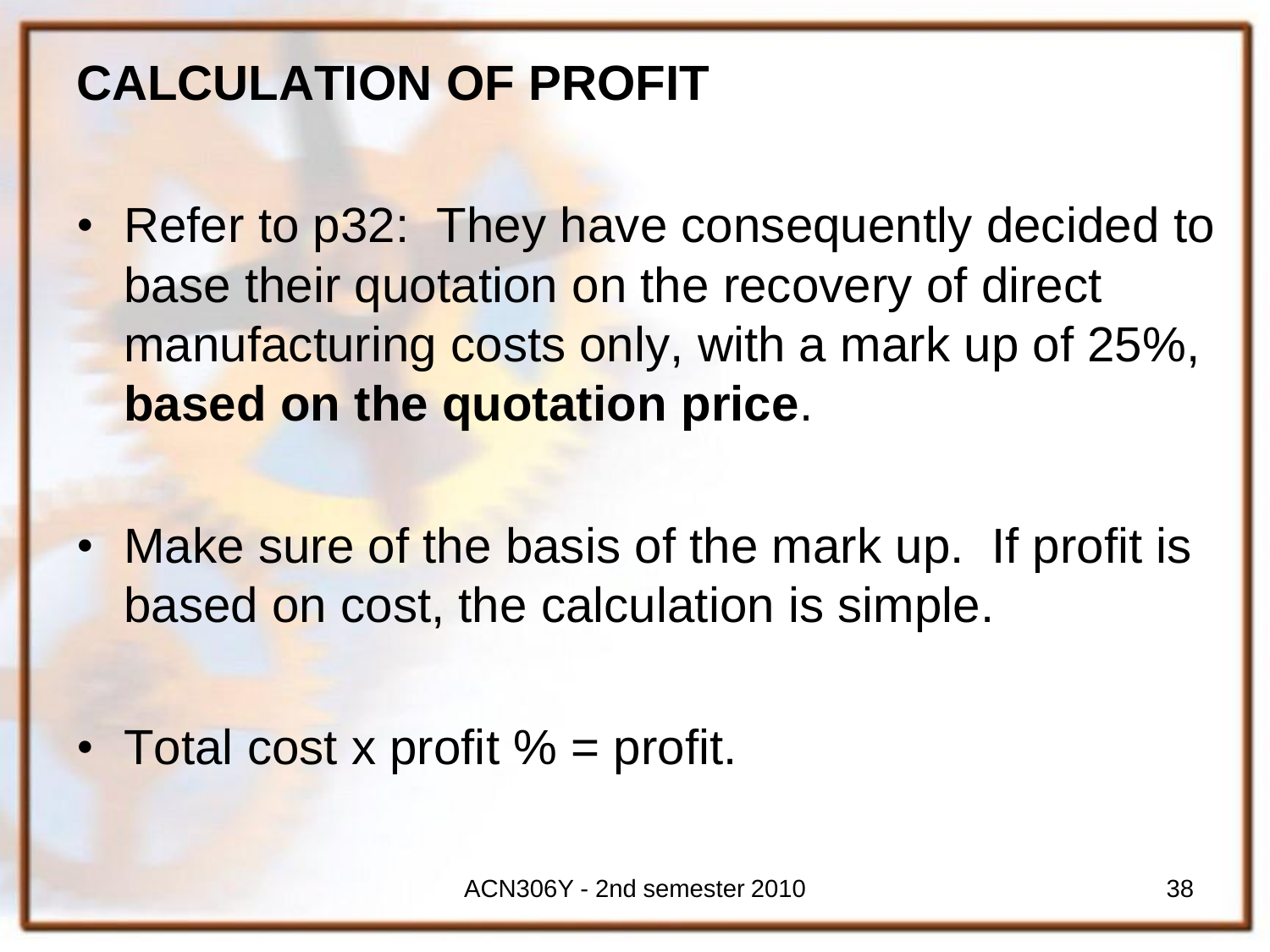If profit is based on sales or quotation price, the quotation price is your basis. **Total cost 117 574** Add: Mark-up (R117 574 x 25/75) 39 191 Quotation price 156 765 Use the ratio:  $Cost = 75$  $Profit = 25$ Quotation = 100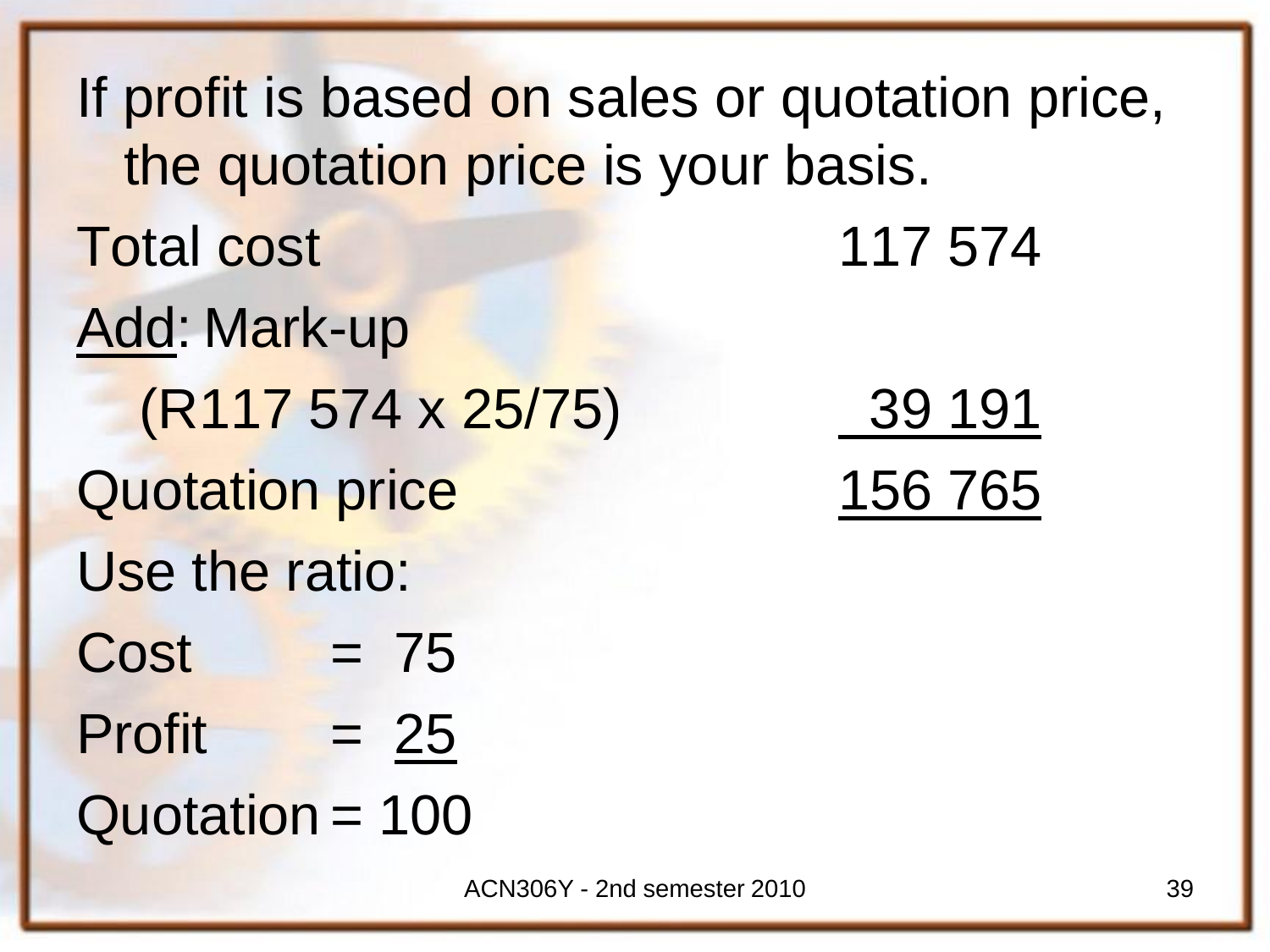# CHAPTER 8 **OPTIMISATION**

When a company produces more than one product, management must decide how much of each output to produce. Owing to various constraints, such as material, labour and machine time, companies can only produce a limited amount of outputs. Optimisation is used to determine the optimal product mix.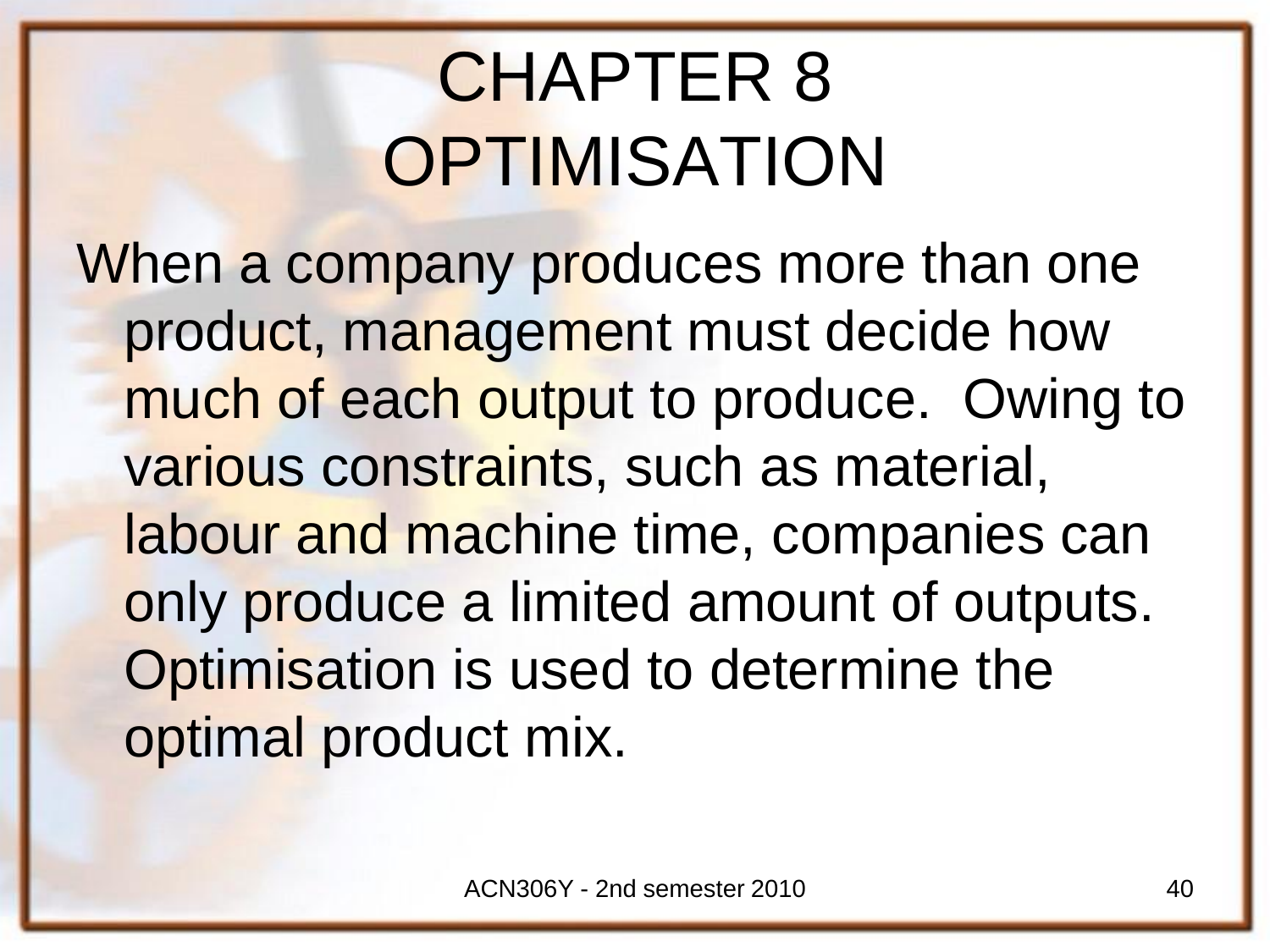# **OPTIMISATION**

This module does not require you to be able to solve problems graphically. You need to be able to solve problems with the application of marginal costing techniques, as well as problems requiring the application of linear programming in situations where two constraints, plus a sales constraint exist.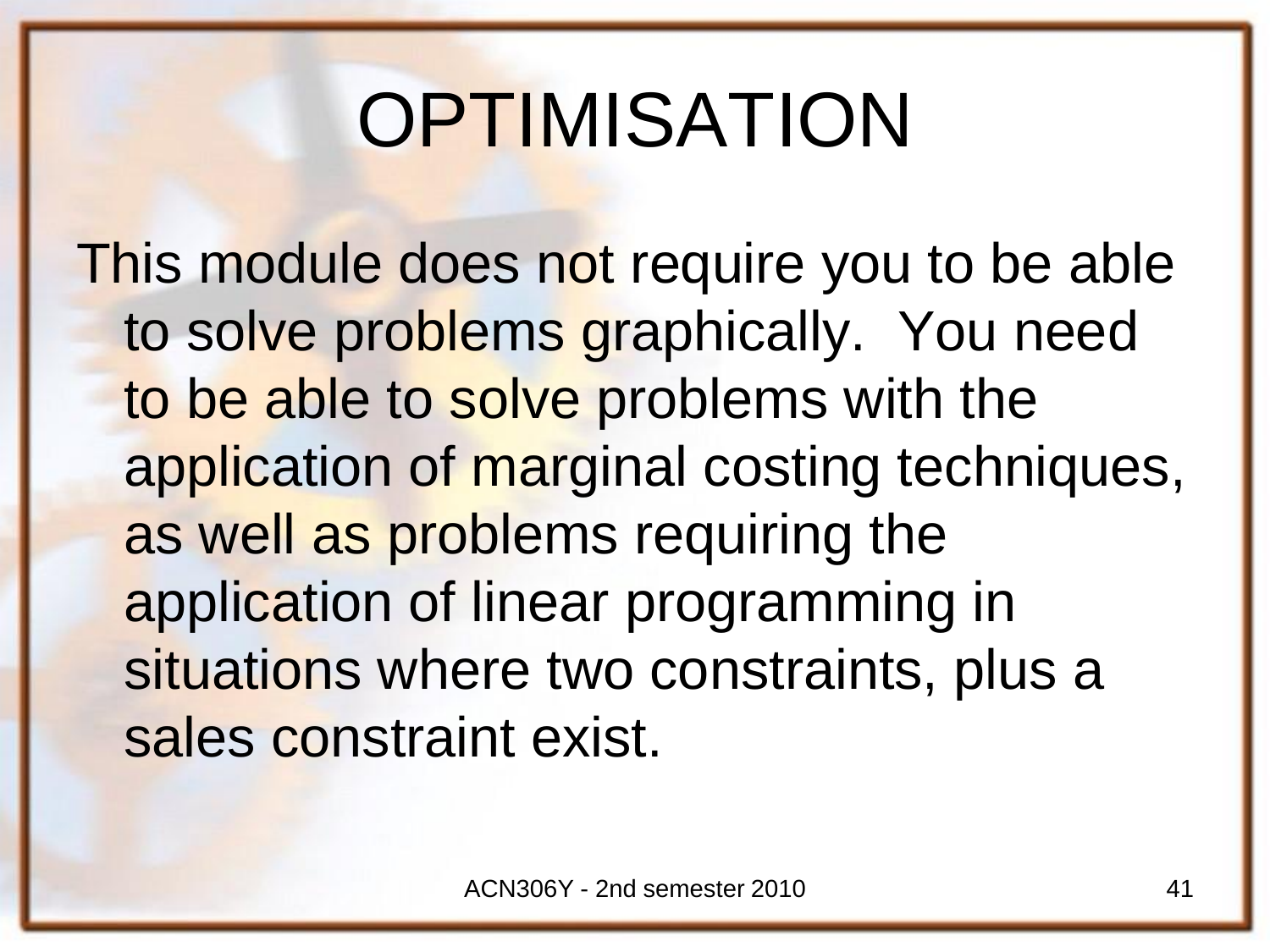# **OPTIMISATION**

### **Example 1**

## **Study guide p40 - 44**

ACN306Y - 2nd semester 2010 **42**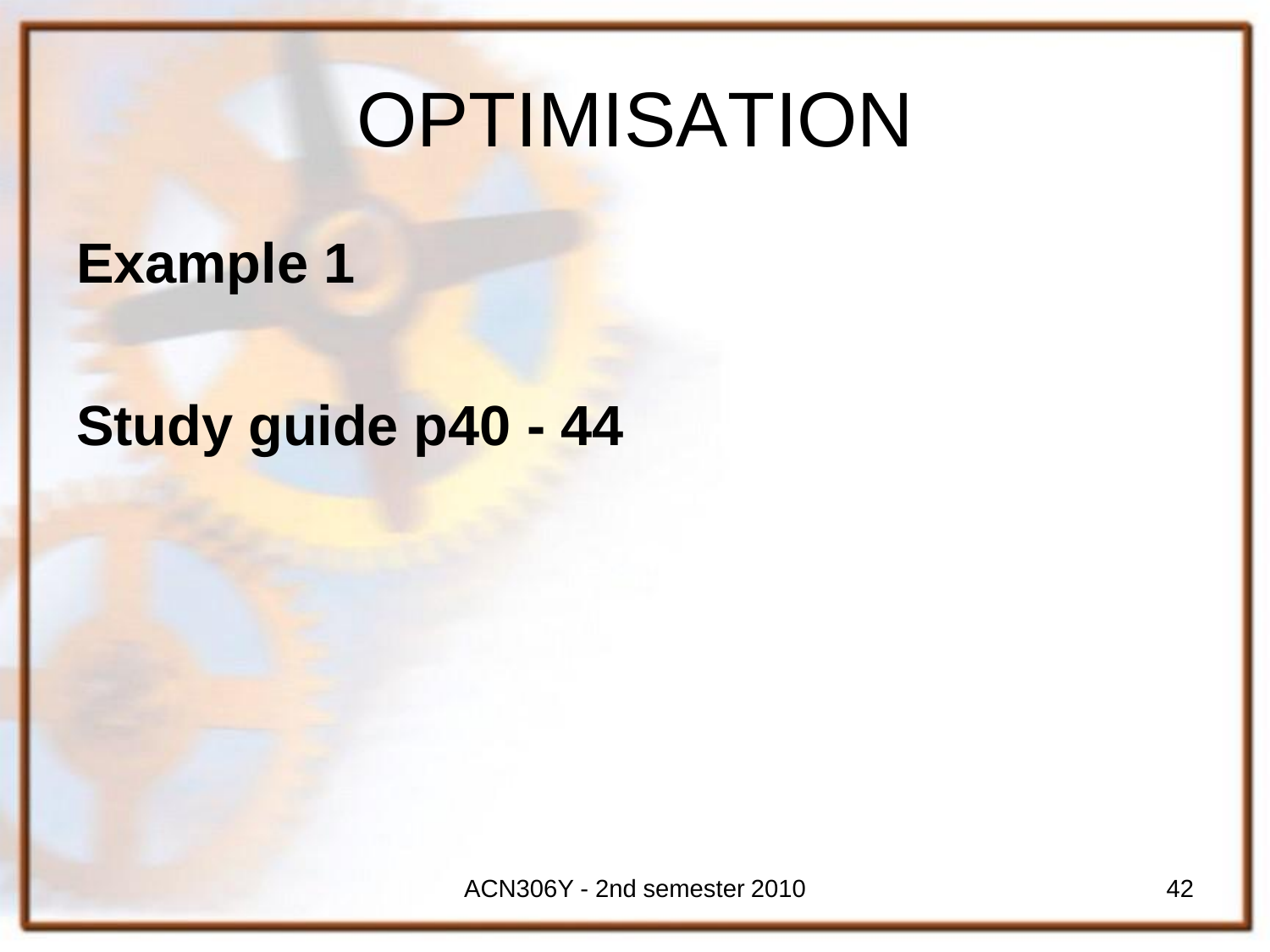#### QUESTION 1 **(21 marks; 25 minutes)**

Super Sport Products Limited is a manufacturer of sport equipment. In order to compile the budget of the section that manufactures children's cricket bats for the next financial year, a decision must be taken regarding the optimal product mix.

Two models of children's cricket bats are being manufactured:

- the Hansie bat for older children, and
- the Johnty bat for younger children.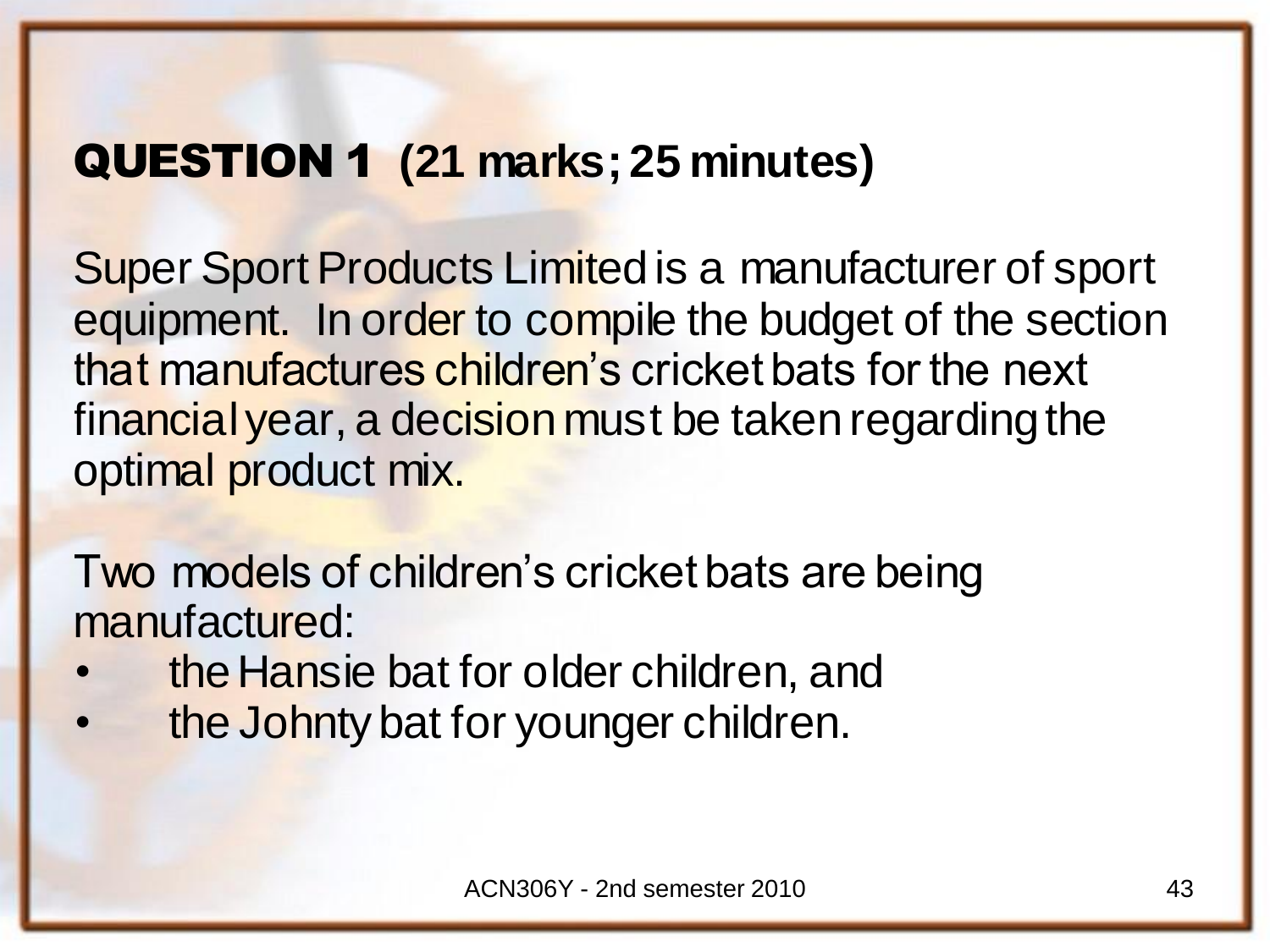| The standard per unit for each of the models are as follows: |                      |               |
|--------------------------------------------------------------|----------------------|---------------|
|                                                              | <b>Hansie</b><br>bat | Johnty<br>bat |
|                                                              | R                    | R             |
| <b>Material</b>                                              | 12,95                | 10,50         |
| Direct labour (@ R6 per hour)                                | 18,00                | 6,00          |
| Manufacturing overheads (@ R3,50                             | 10,50                | 5,25          |
| per machine hour)                                            |                      |               |
| <b>Selling price</b>                                         | 45,00                | 25,00         |

#### *Additional information*:

Both bats are made from the same material, of which only 35 500 kilograms, at a total cost of R248 500, will be available during the next financial year.

ACN306Y - 2nd semester 2010 44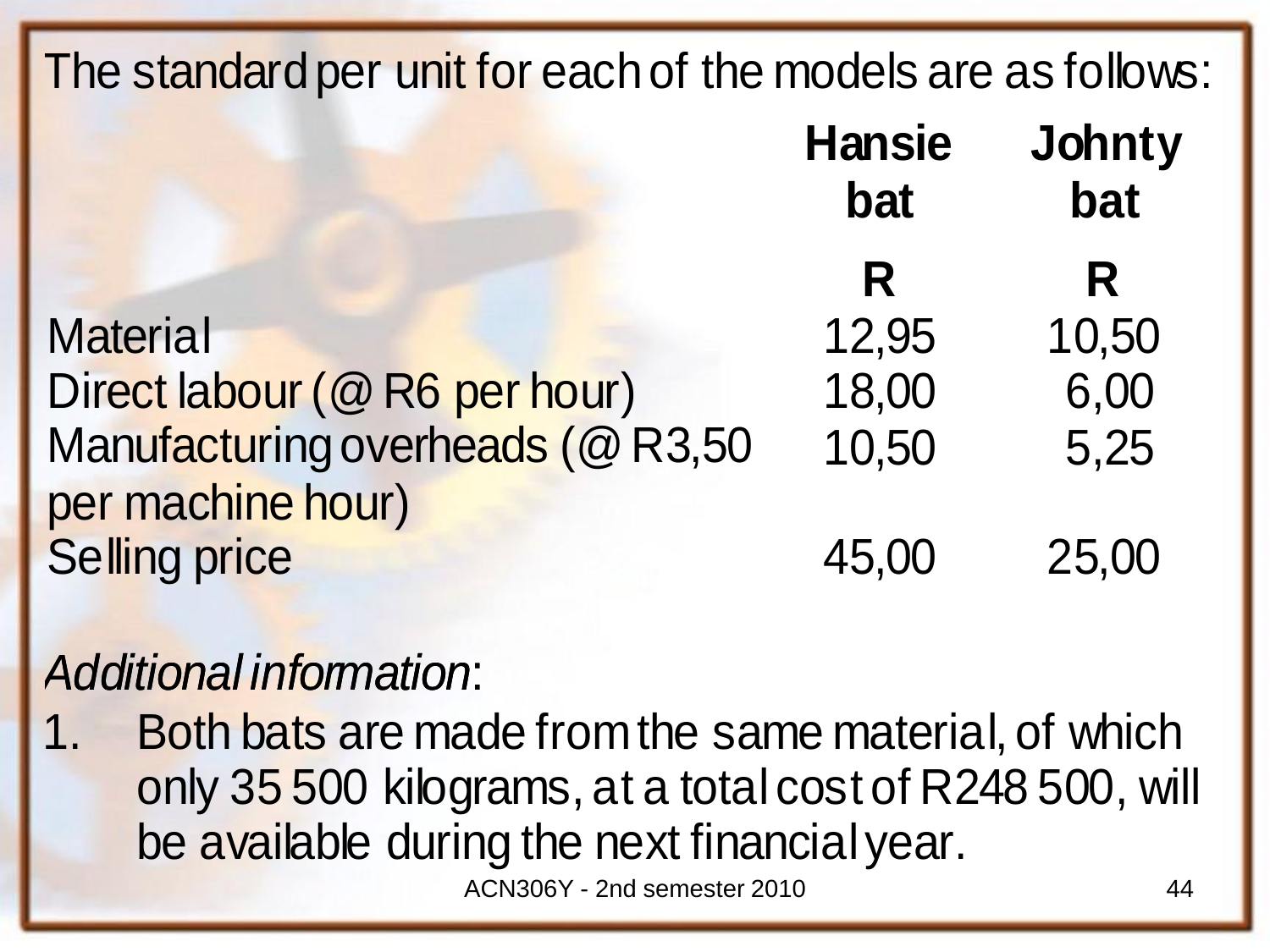| 2. | overheads:      |                  | The following is an extract of the budget for manufacturing |
|----|-----------------|------------------|-------------------------------------------------------------|
|    | <b>Capacity</b> | <b>Number of</b> | <b>Total manufacturing</b>                                  |
|    | utilisation     | machine hours    | overheads                                                   |
|    |                 |                  | R                                                           |
|    | 100%            | 50 000           | 158075                                                      |
|    | 90%             | 45 000           | 151 575                                                     |

- 3. It is estimated that 11 000 Hansie bats and 14 500 Johnty bats could be sold annually.
- 4. Selling and administrative expenses are fixed and amount to R15 000 per annum.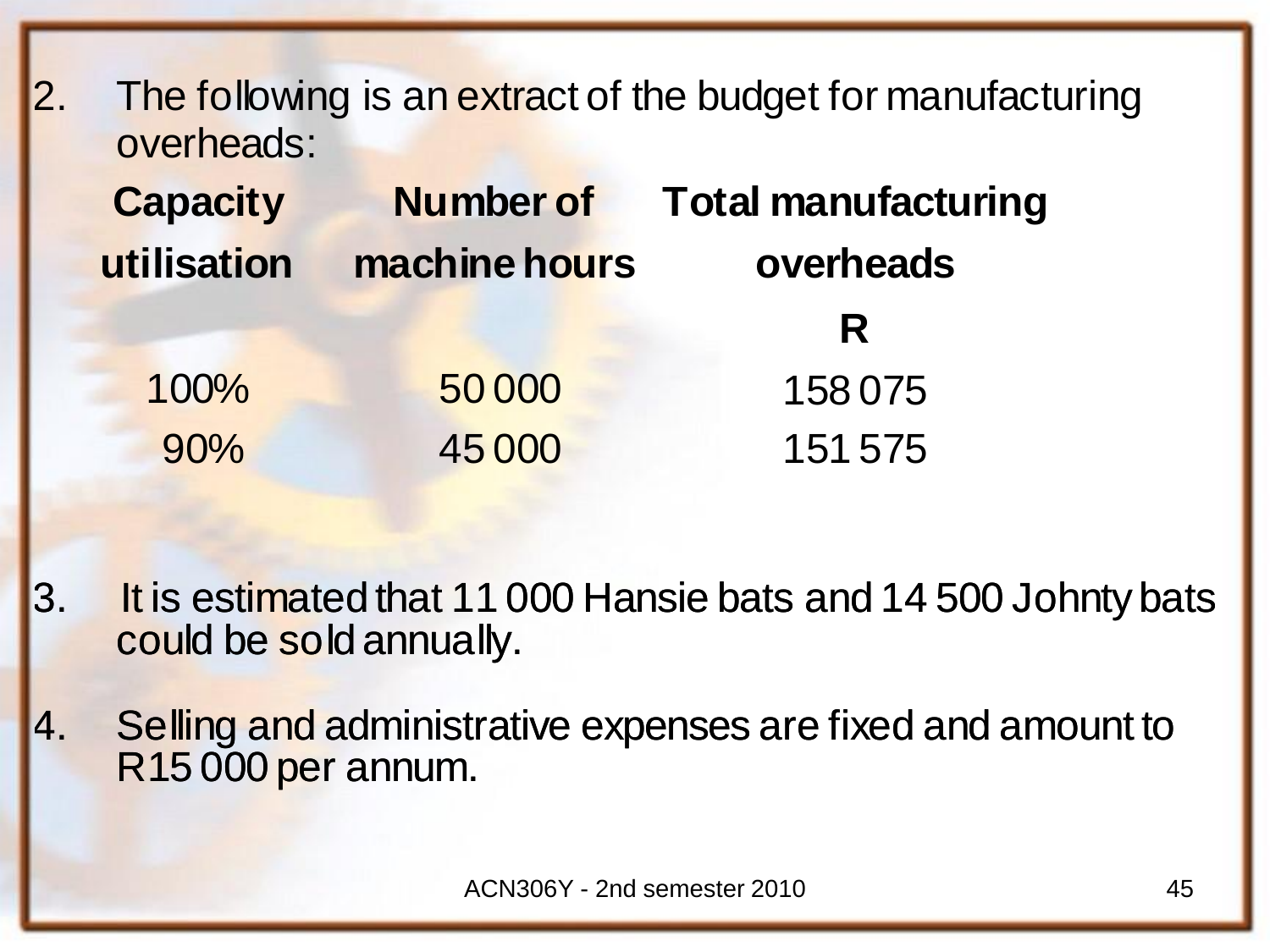### **REQUIRED:**

Determine the product mix which will maximise the net profit of the section for the next financial year.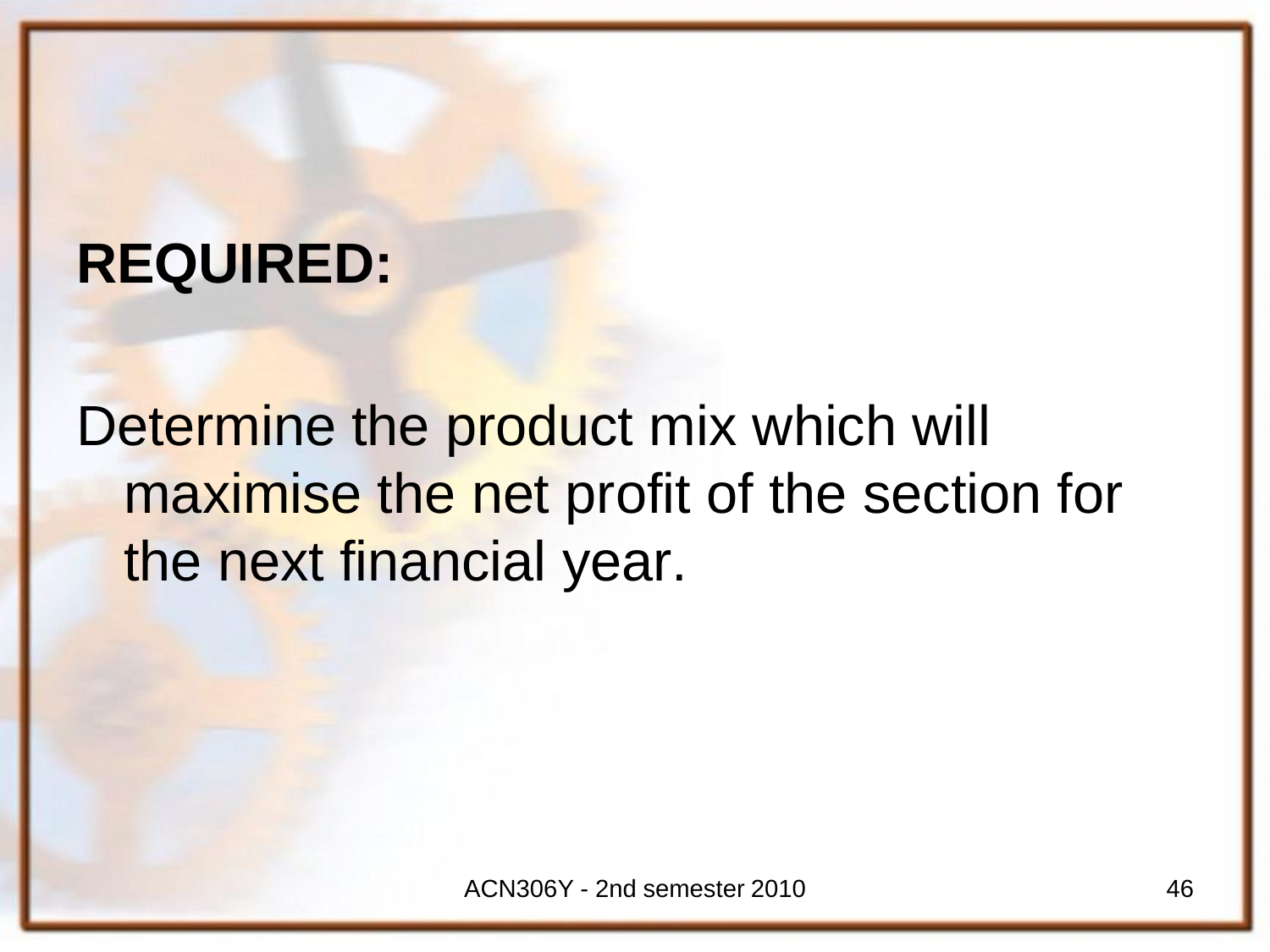### SOLUTION: **SUPER SPORT PRODUCTS LIMITED**

*Product mix to maximise net profit* 

1. *Optimal product mix* Maximise 10,15 H + 6,55 J Where:  $H =$  Hansie bats and  $J =$  Johnty bats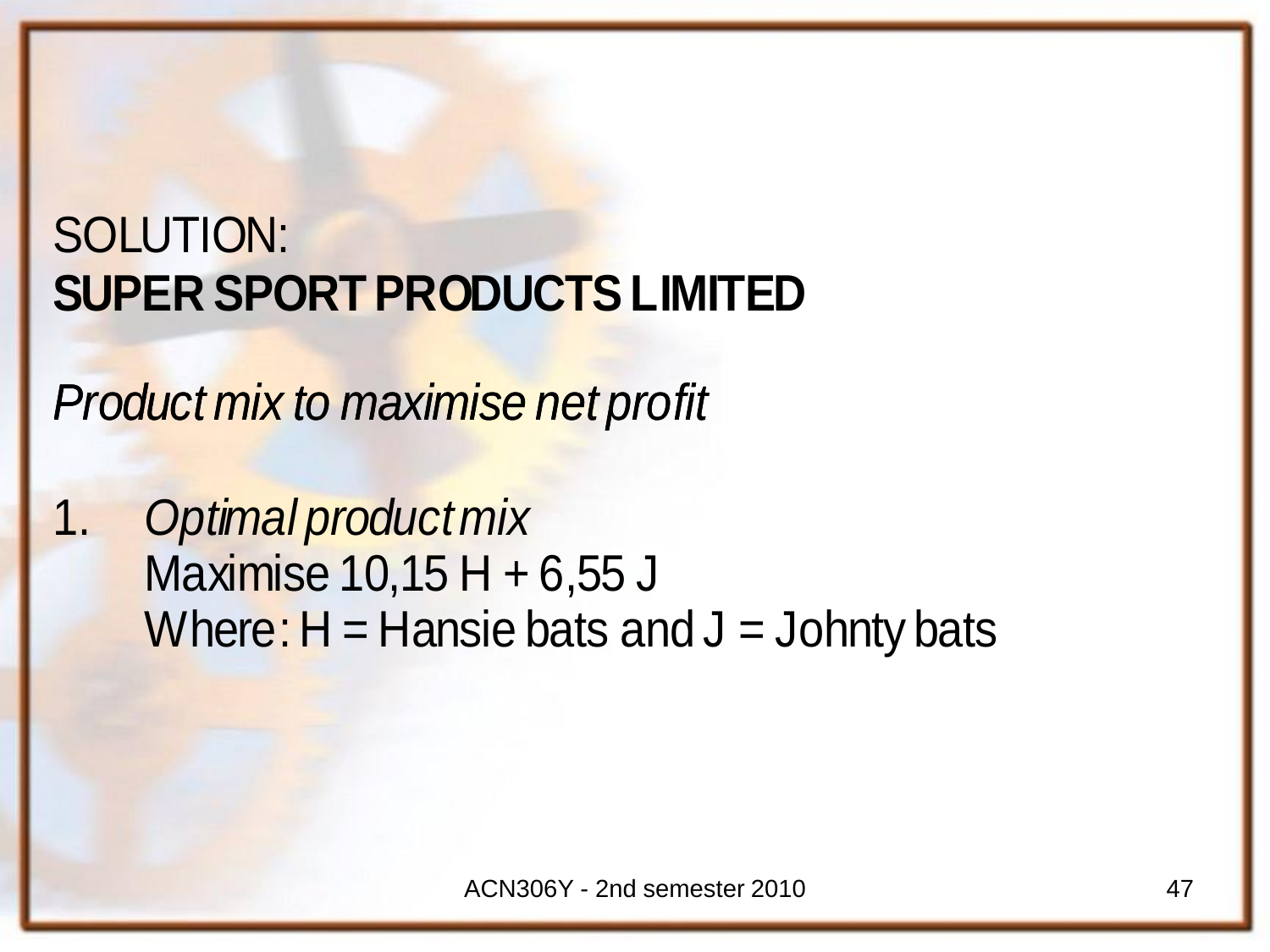## *2. Marginal income per unit*

|                          | <b>Hansie</b> | Johnty |
|--------------------------|---------------|--------|
|                          | R             | R      |
| <b>Selling price</b>     | 45,00         | 25,00  |
| Less: Variable cost      | 34,85         | 18,45  |
| <b>Material</b>          | 12,95         | 10,50  |
| Labour                   | 18,00         | 6,00   |
| Overheads                | 3,90          | 1,95   |
| Marginal income per unit | 10,15         | 6,55   |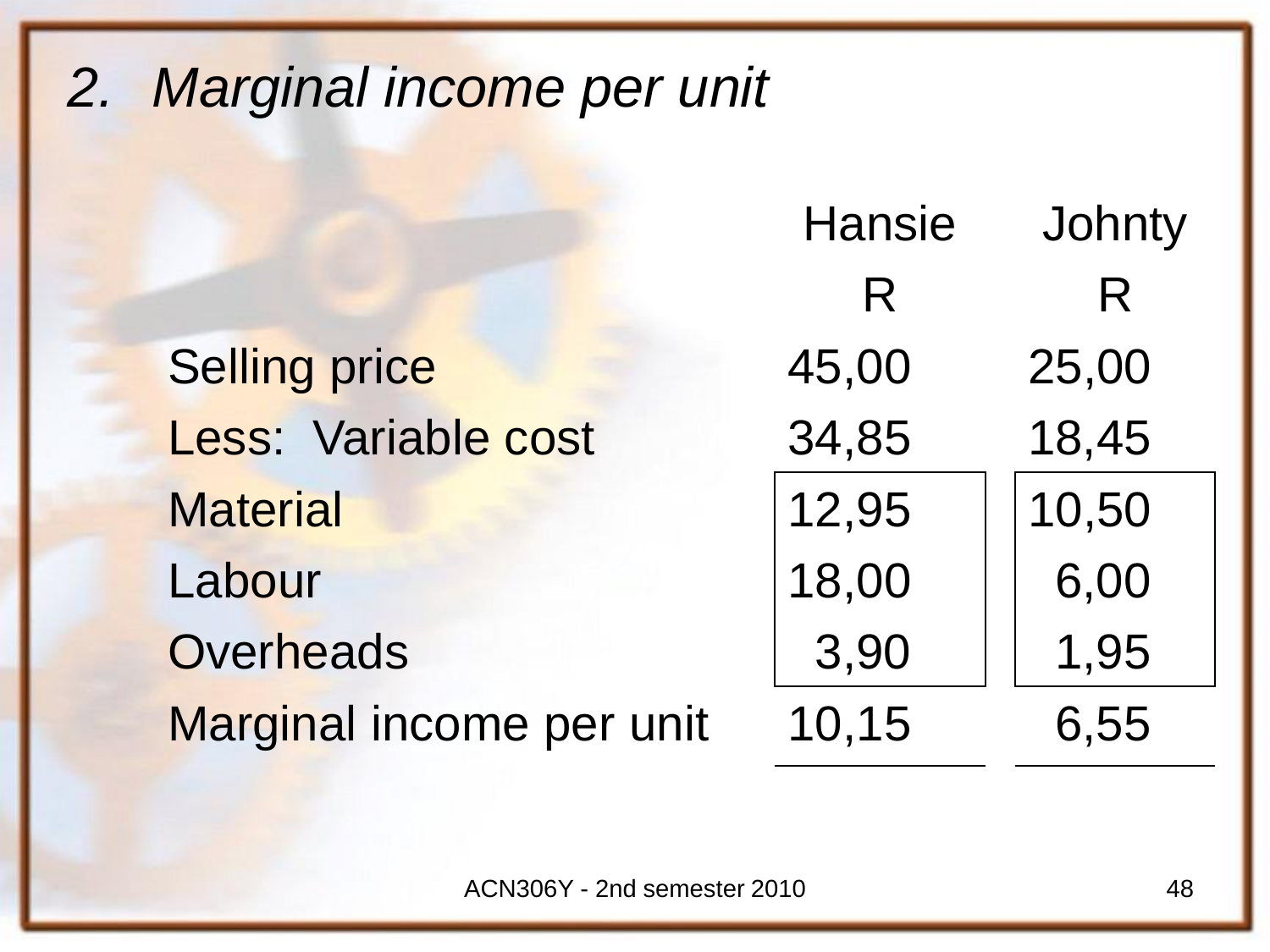|                   | <b>Hours</b> | R.      |
|-------------------|--------------|---------|
| <b>Total cost</b> | 50 000       | 158 075 |
| <b>Total cost</b> | 45 000       | 151 575 |
|                   | 5 0 0 0      | 6 500   |

Variable manufacturing overhead cost per hour  $= R 6 500 / 5000$  $=$  R 1,30 per hour Variable manufacturing overhead cost per unit: Hansie = R 1,30 x (R 10,50 / R 3,50)  $= R 3,90$ Johnty = R 1,30 x (R 5,25 / R 3,50)  $= R 1,95$ 

ACN306Y - 2nd semester 2010 49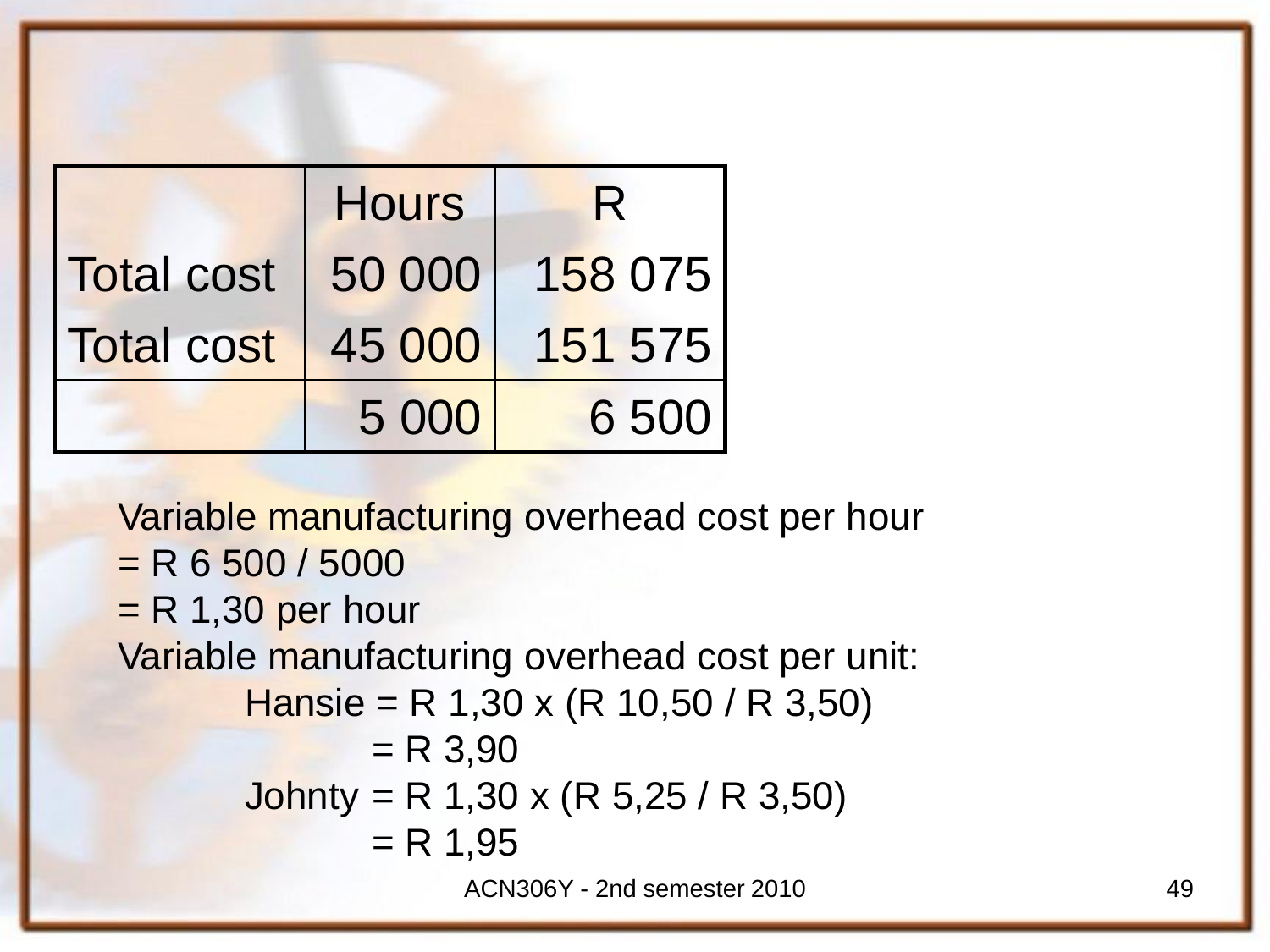#### *3. Constraints*

| <b>Products</b> | <b>Units</b> | <b>Material</b> |                | <b>Machine hours</b> |                       |
|-----------------|--------------|-----------------|----------------|----------------------|-----------------------|
|                 |              | <b>Per unit</b> | <b>Total R</b> | Hours per unit       | <b>Total</b><br>hours |
| <b>Hansie</b>   | 11 000       | 12,95           | 142 450        | $3,00=(10.5/3.5)$    | 33 000                |
| <b>Johnty</b>   | 14 500       | 10,50           | 152 250        | $1,50=(5,25/3,5)$    | 21750                 |
|                 |              |                 | 294 700        |                      | 54 750                |
|                 |              |                 | 248 500        |                      | 50 000                |
|                 |              |                 | 46 200         |                      | 4 7 5 0               |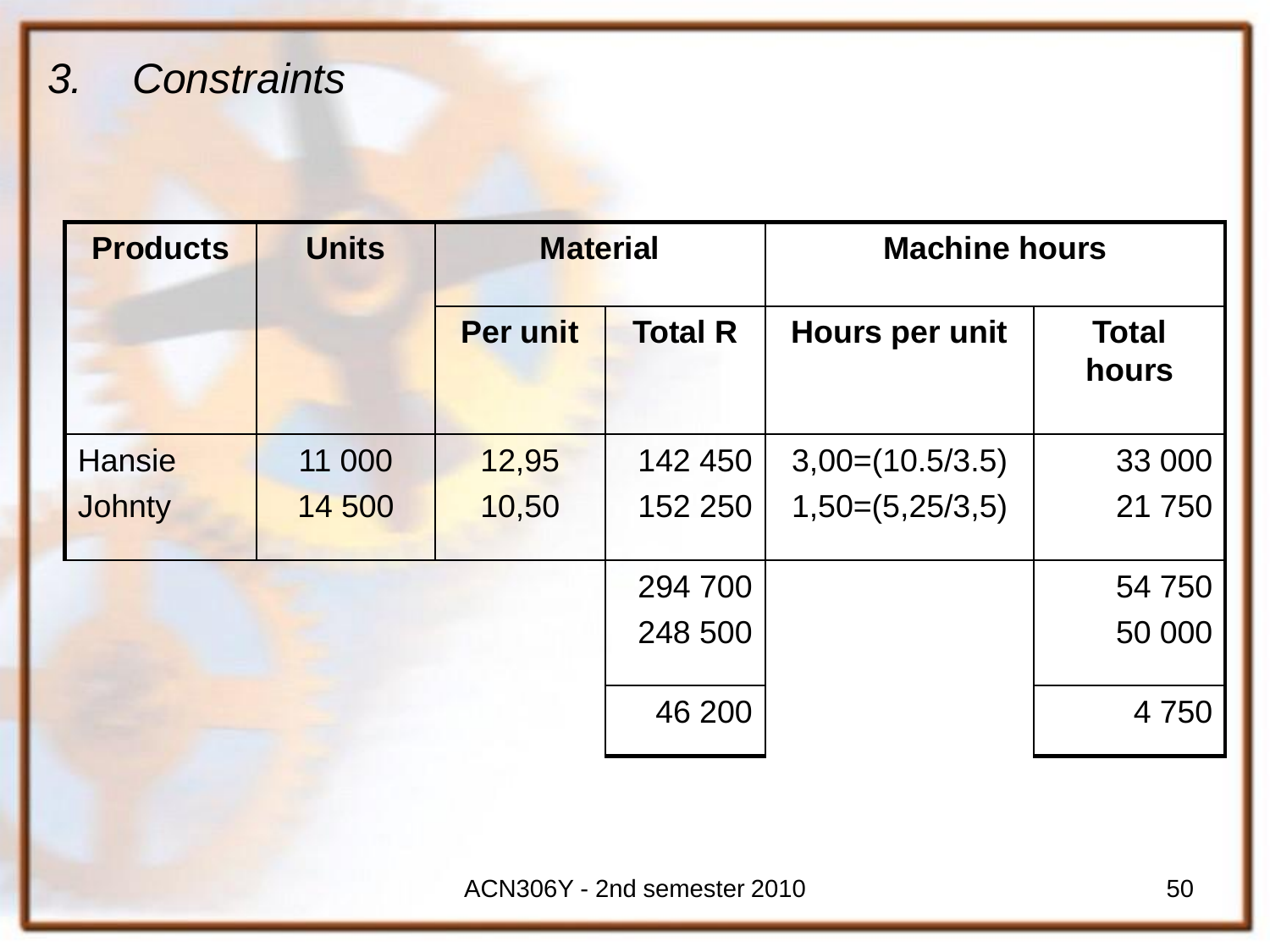Material and machine hours are constraints. (5)

#### **!! Remark:**

Only one constraint exists with regard to material. The material constraint could be calculated in terms of rand or kilogram. The solution in the study guide has included both options, it should be seen as two alternative ways of determining the material constraint.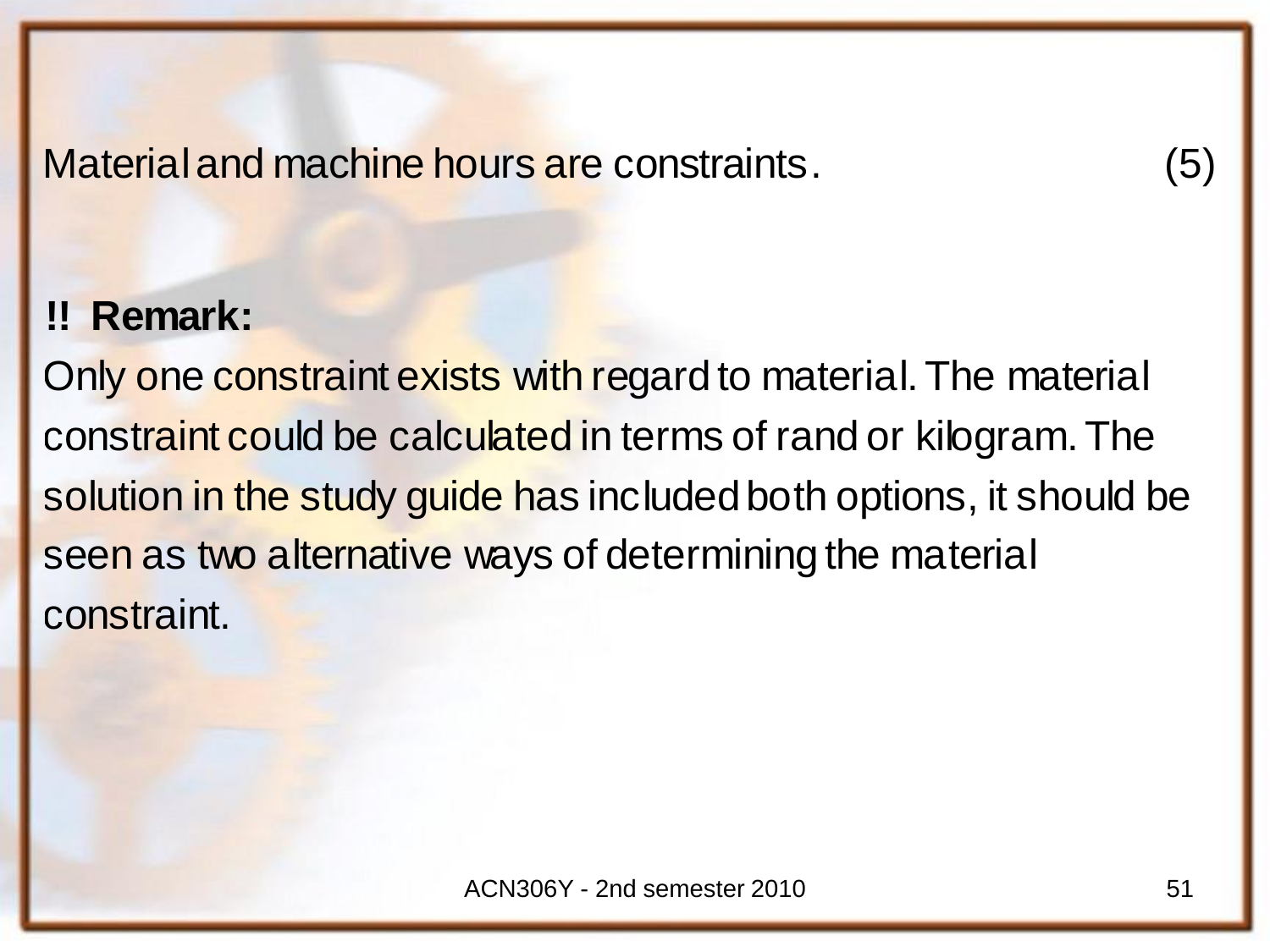*4. Marginal income per constraint*

| <b>Product</b> | <b>Marginal</b><br><i>income</i> | <b>Material</b> |                                     | <b>Machine hours</b> |                                              |                                       |                |
|----------------|----------------------------------|-----------------|-------------------------------------|----------------------|----------------------------------------------|---------------------------------------|----------------|
|                | Per<br>per unit<br>unit<br>R     |                 | <b>Marginal</b><br>income per<br>R. | Ranking              | <b>Hours</b><br>per<br>unit<br>$\circled{3}$ | <b>Marginal</b><br>income<br>per hour | Ranking        |
| <b>Hansie</b>  | 10,15                            | 12,95           | 0,78<br>10.15/12.95                 | 1                    | 3,00                                         | 3,38                                  | $\overline{2}$ |
| <b>Johnty</b>  | 6,55                             | 10,50           | 0,62<br>6,55/10,50                  | $\overline{2}$       | 1,50                                         | 4,37                                  | 1              |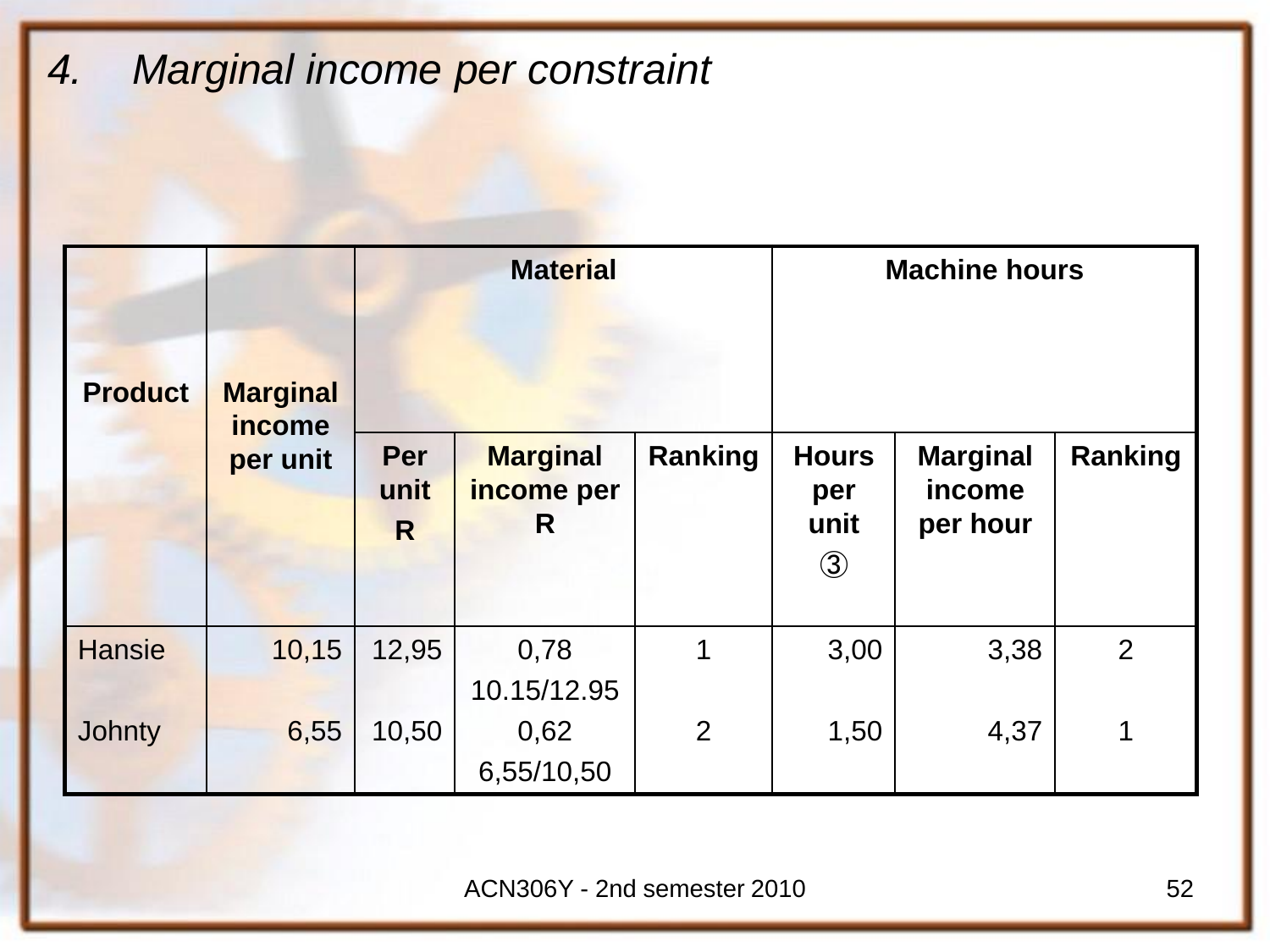```
The ranking in terms of the contstraints does not favour
  the same product, therefore linear programming will 
  have to be applied to determine the optimal product mix.
5. Equations
  Let Hansie bats = H and
      Johnty bats = J
             12,95 H + 10,50 J <= 248 500 (1)
             3,00 H + 1,50 J <= 50 000 (2)
      (2) \times 7: 21,00 H + 10,5 J <= 350 000 (3)
      (1) : 12,95 H + 10,5 J <= 248 500 (1)
      (3) - (1): 8,05 H <= 101 500
                   Thus H \le 12608,70limited to the market demand of 11 000 Hansie bats
```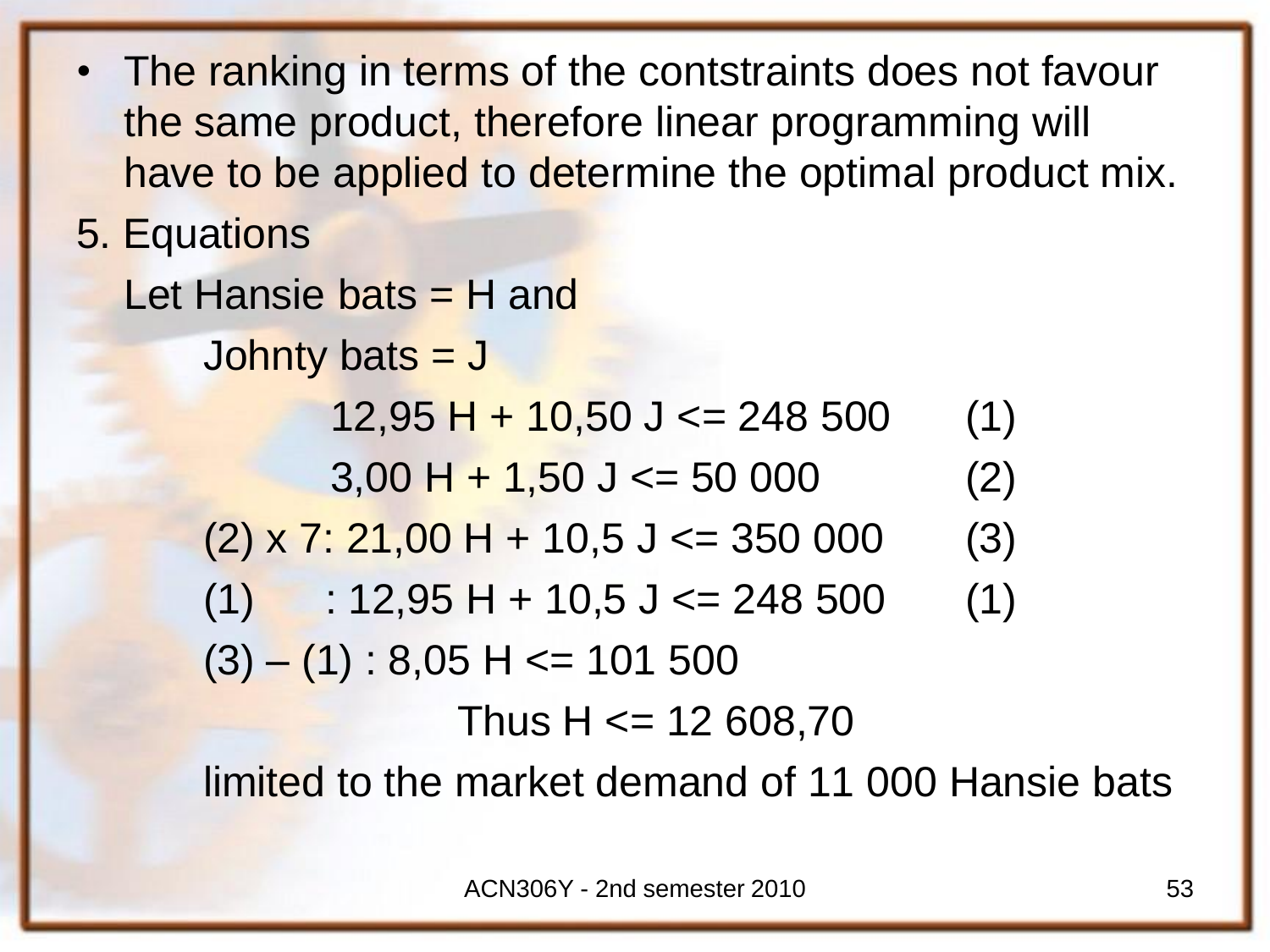#### Material available for Johnty bats:

Available Utilised for Hansie bats (11 000 x R12,95) Available for Johnty 106 050

248 500 142 450

R

Production of Johnty (R106 050 /10,50)

 $= 10 100$ bats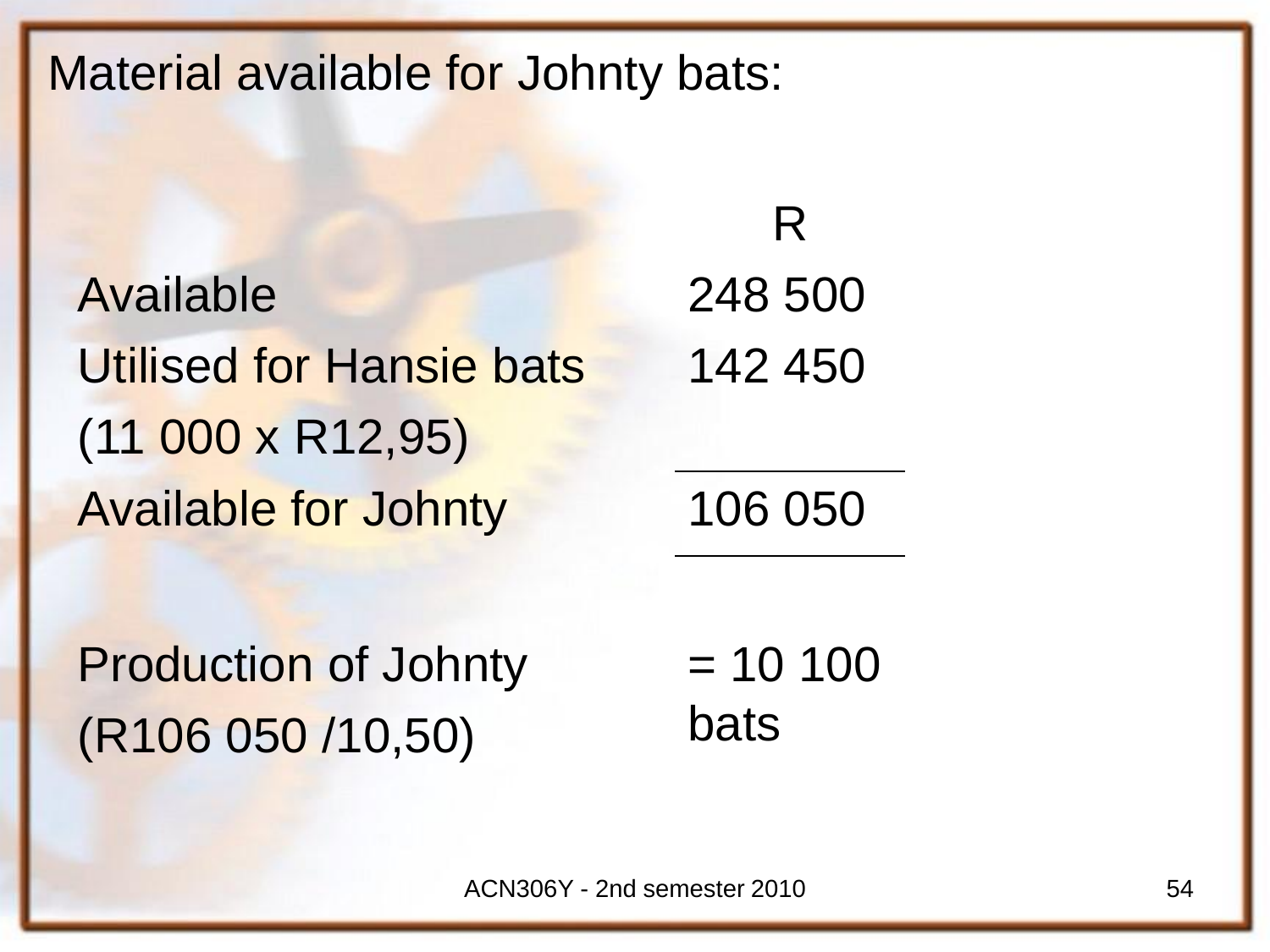Machine hours available for Johnty bats

Available Utilised for Hansie bats  $(11\ 000 \times 3)$ Available for Johnty 17 000

50 000 33 000

Production of Johnty (17 000/1,5)  $= 11$  333 bats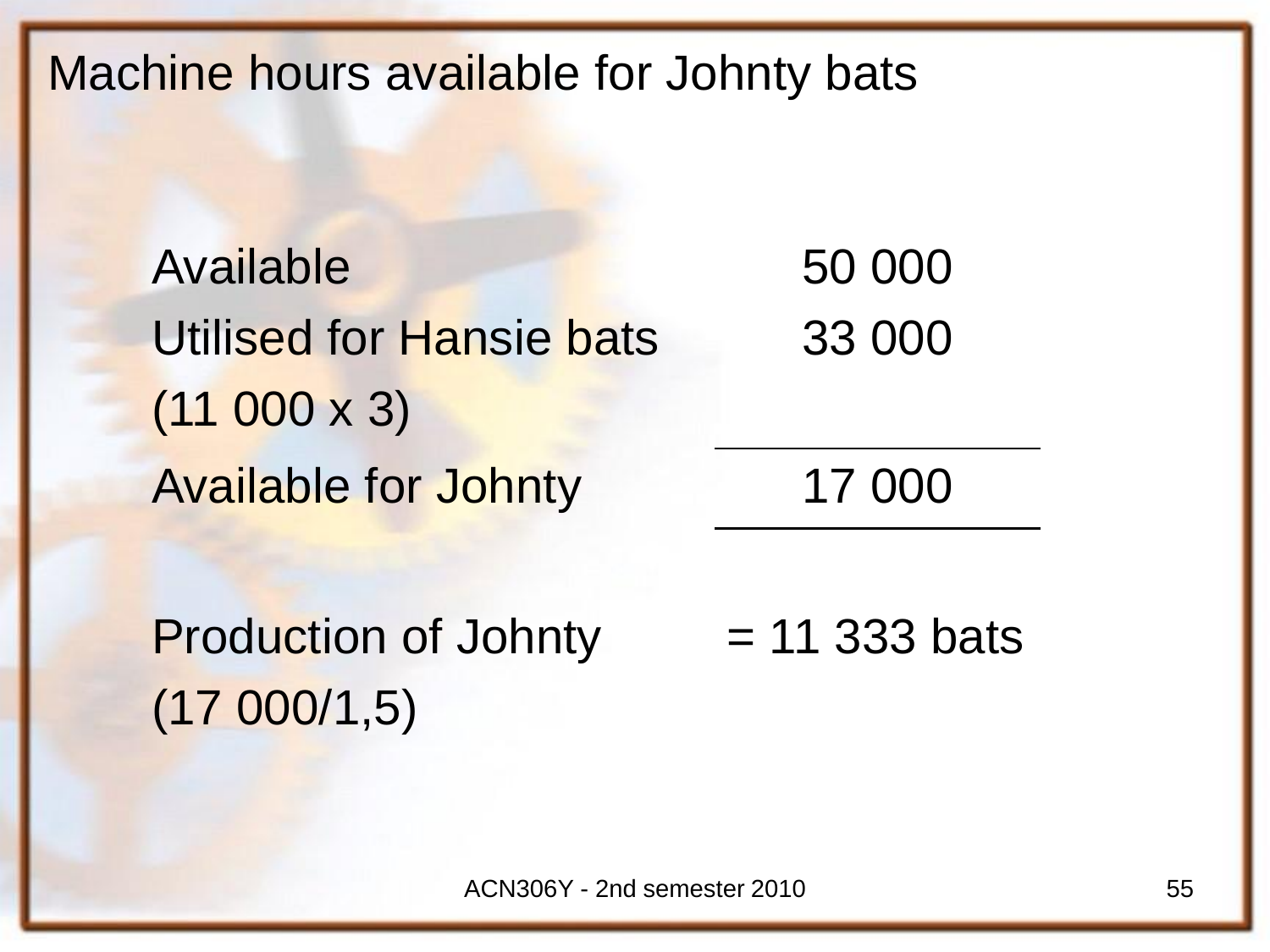The optimal product mix is 11 000 Hansie bats and 10 100 Johnty bats.**!!**

#### **!! Remark:**

There are sufficient machine hours to manufacture 11 333 Johnty bats. There are, however, material for only 10 100 Johnty bats. Only 10 100 Johnty bats can therefore be manufactured.

(7)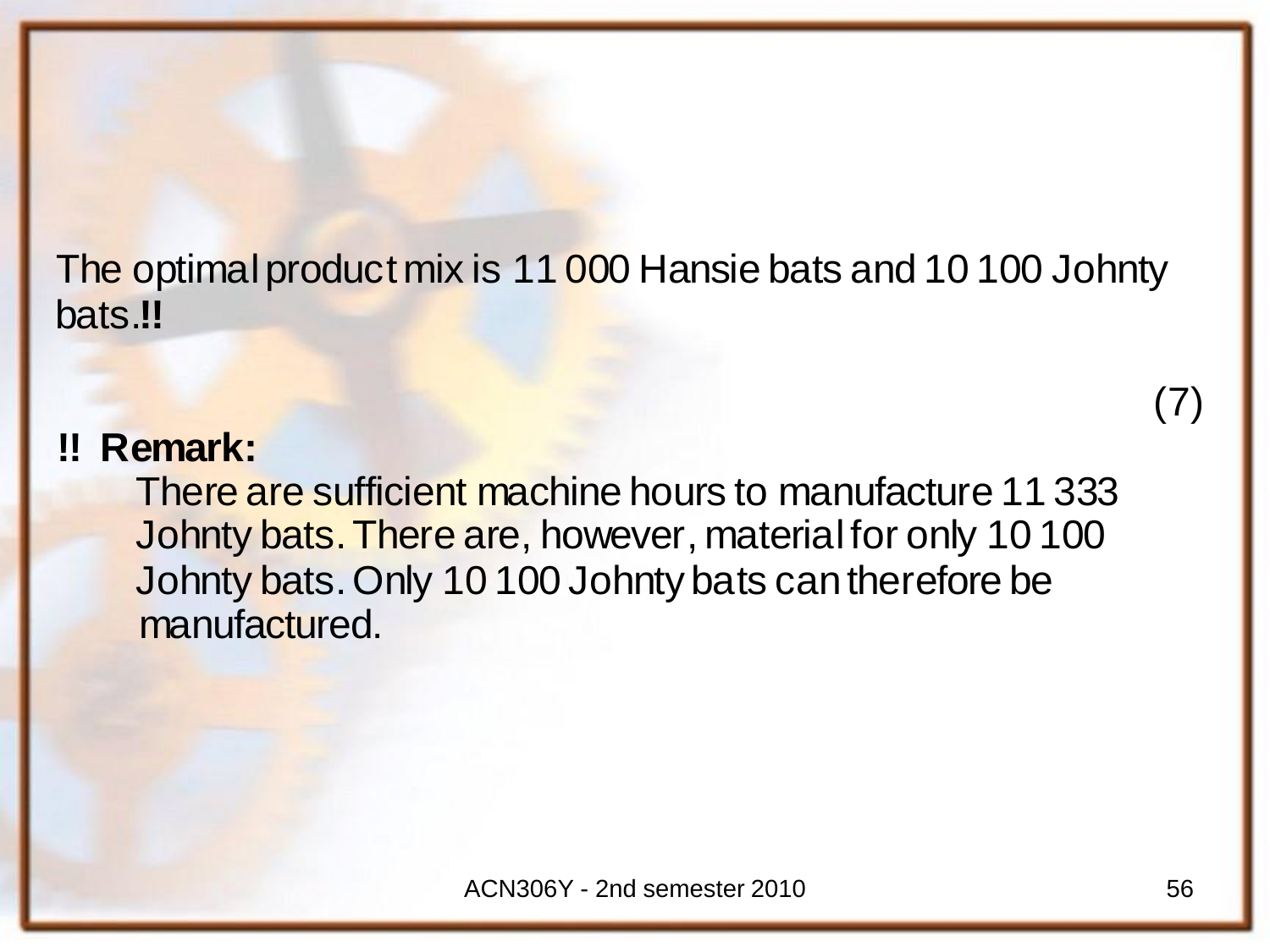| <b>Kilograms per unit:</b> |                          |
|----------------------------|--------------------------|
| Cost per kg                | $R = R$ 248 500 / 35 500 |
|                            | $= R 7,00$               |
| <b>Hansie</b>              | $=$ R 12,95 / R 7,00     |
|                            | $= 1,85$ kg              |
| Johnty                     | $= R 10,50 / R 7,00$     |
|                            | $= 1,50$ kg              |

#### *Machine hours per unit:*

 $Hansie = R 10,50 / R 3,50$  $= 3,00$  hours

- Johnty = R  $5,25 / R$  3,50
	- $= 1,50$  hours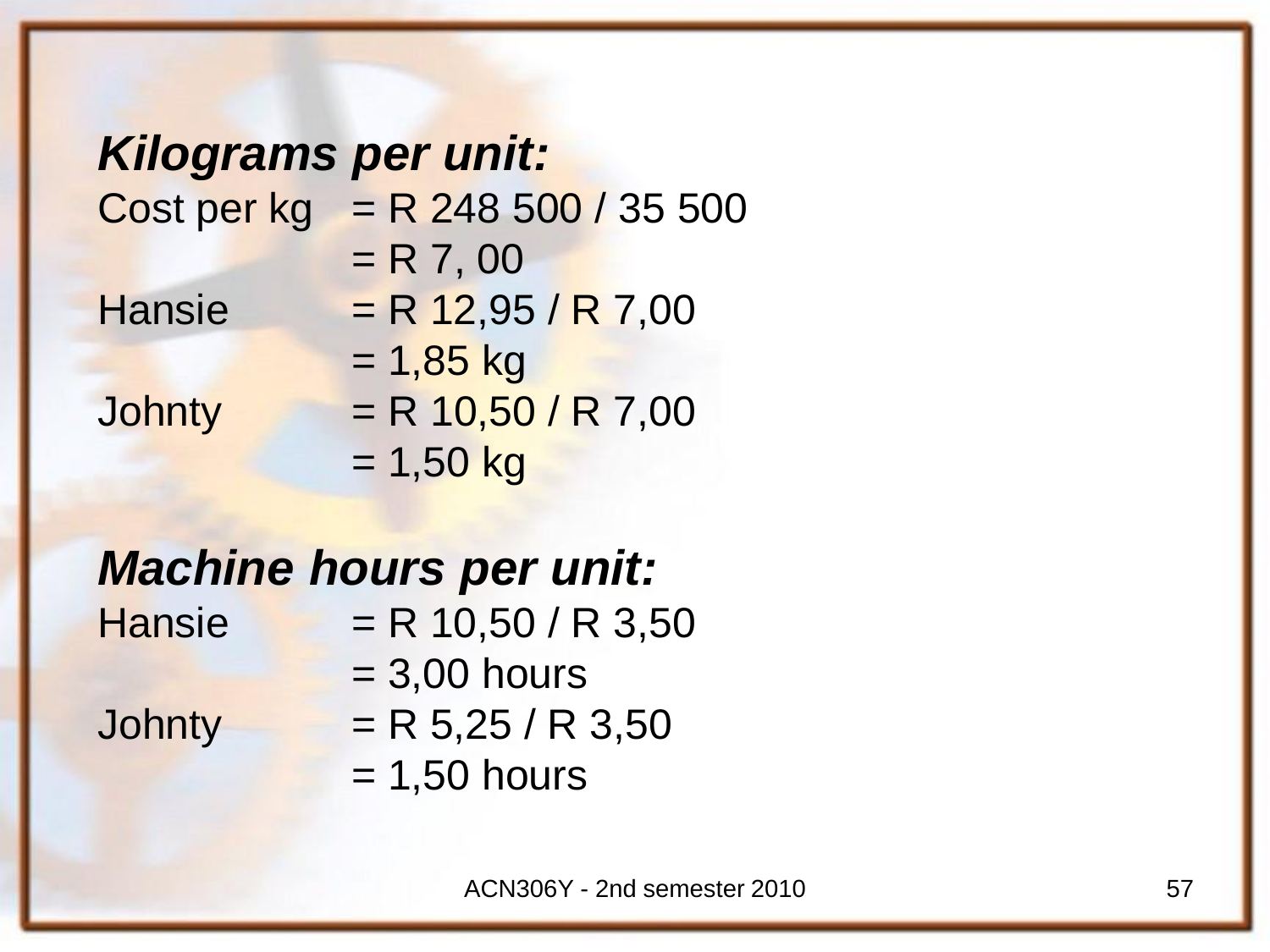## Chapter 9 Relevance approach to non-routine decisions

The management accountant's role in decision-making is to provide information relevant to a decision. Managers use this information in preparing a quantitative analysis of the problem under review. Qualitative factors should also be considered before a final decision is taken.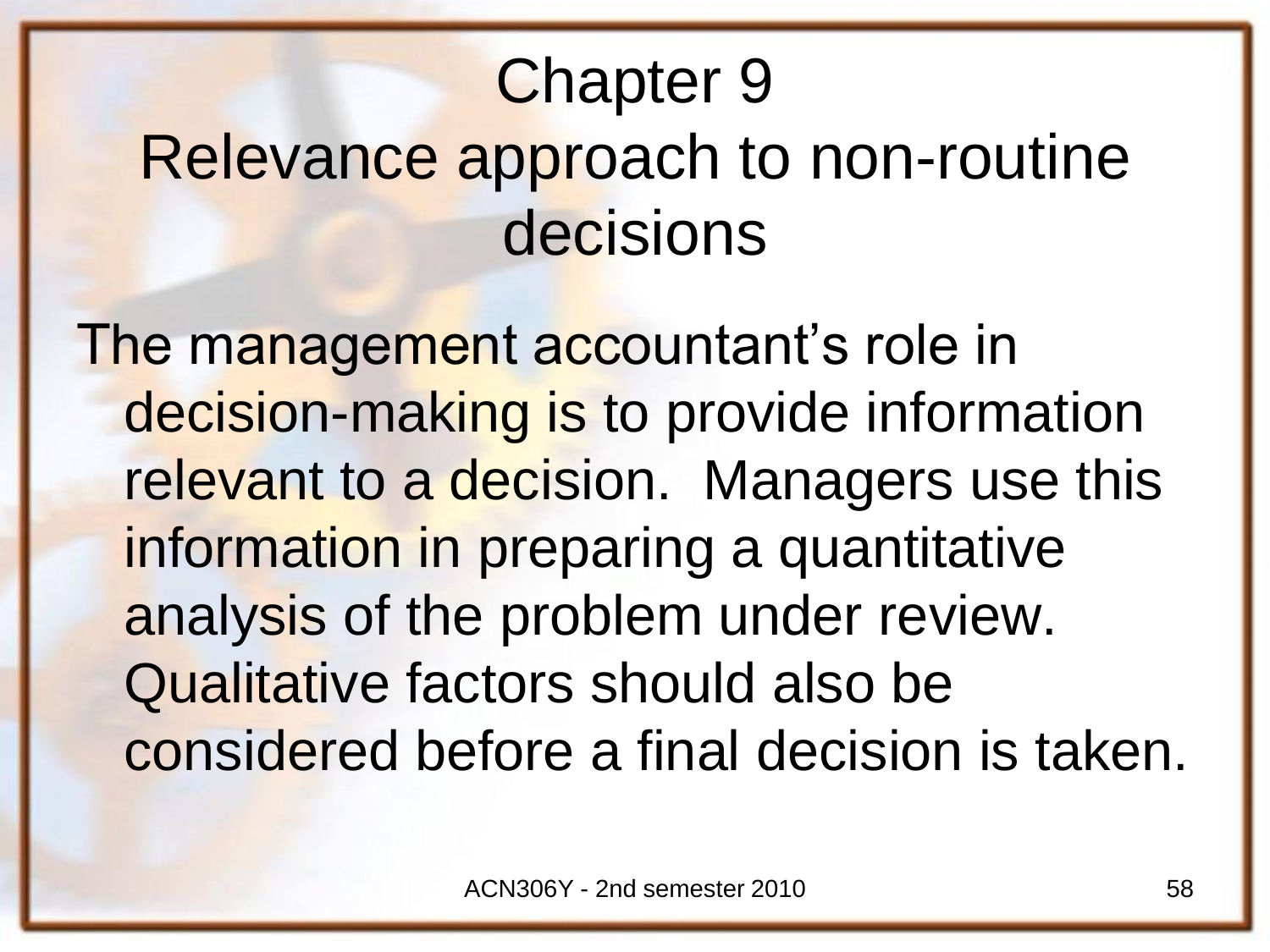#### The various decisions are

•outsourcing versus manufacturing •deletion of a market segment •expansion of a product range •acceptance of once-off sales opportunities at discounted selling prices •further processing of a product • acceptance of special order using optimisation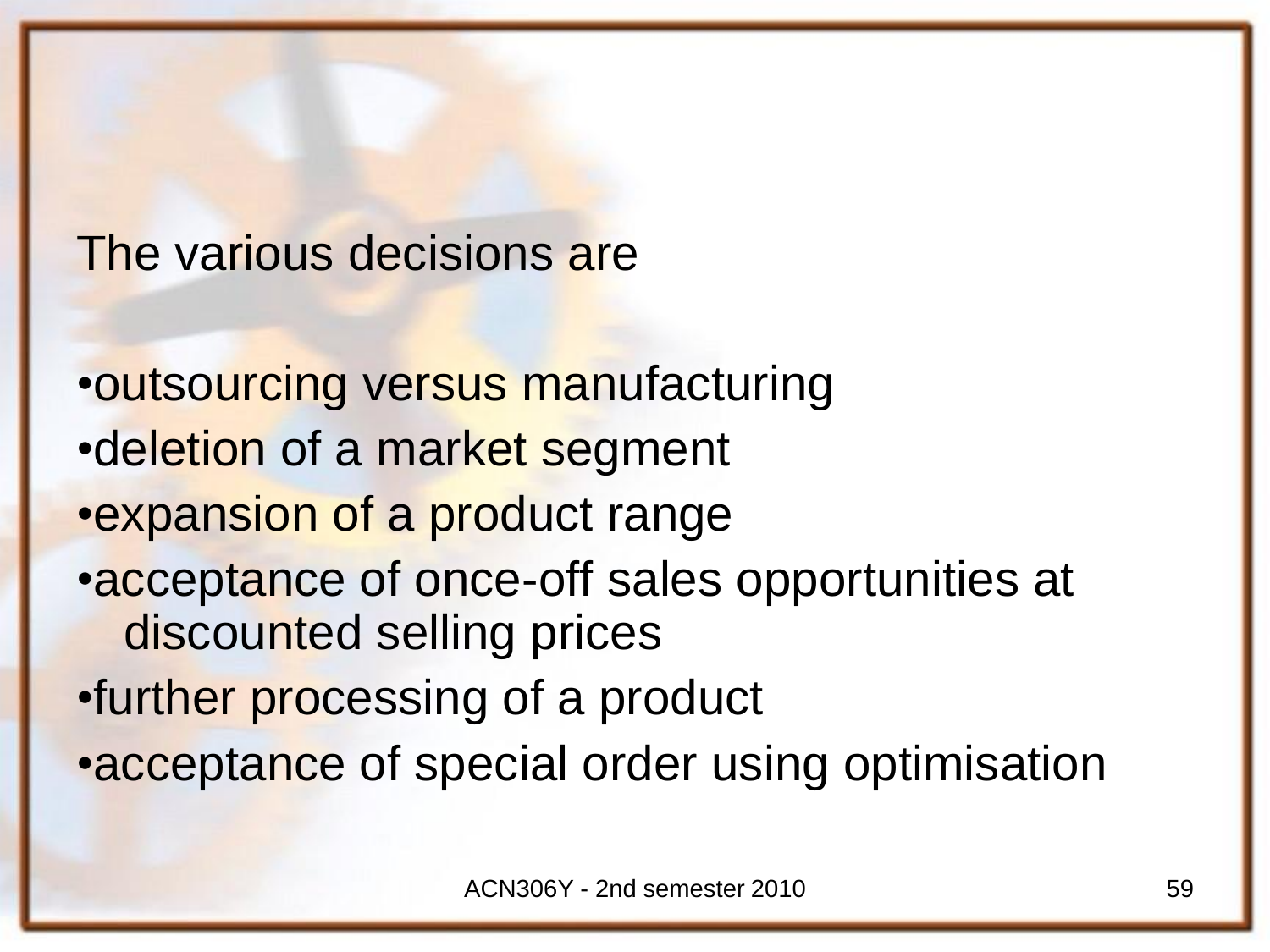# COST AND REVENUE **CONCEPTS** • **COMMITTED FIXED COST**

Fixed cost which the enterprise is bound to pay in terms of a contract, for example rent, retrenchment expenses, bond expenses.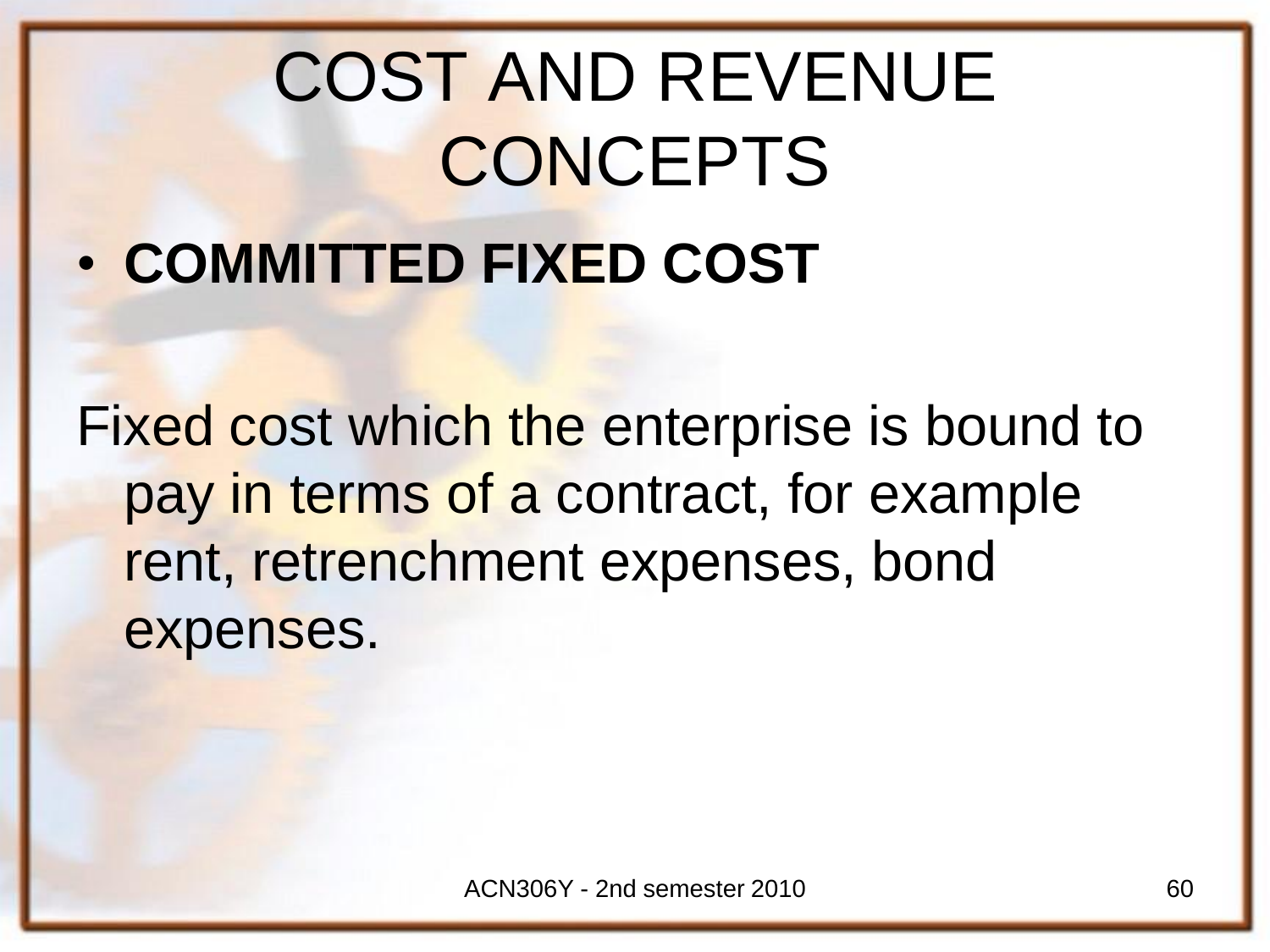## • **DISCRETIONARY FIXED COST**

Fixed cost in respect of which an enterprise can opt not to longer incur again with immediate effect, for example renting a car, salary of temporary staff, etc.

## • **OPPORTUNITY COST**

Measures the monetary benefits sacrificed when the choice of one course of action requires that another course of action has to be forfeited.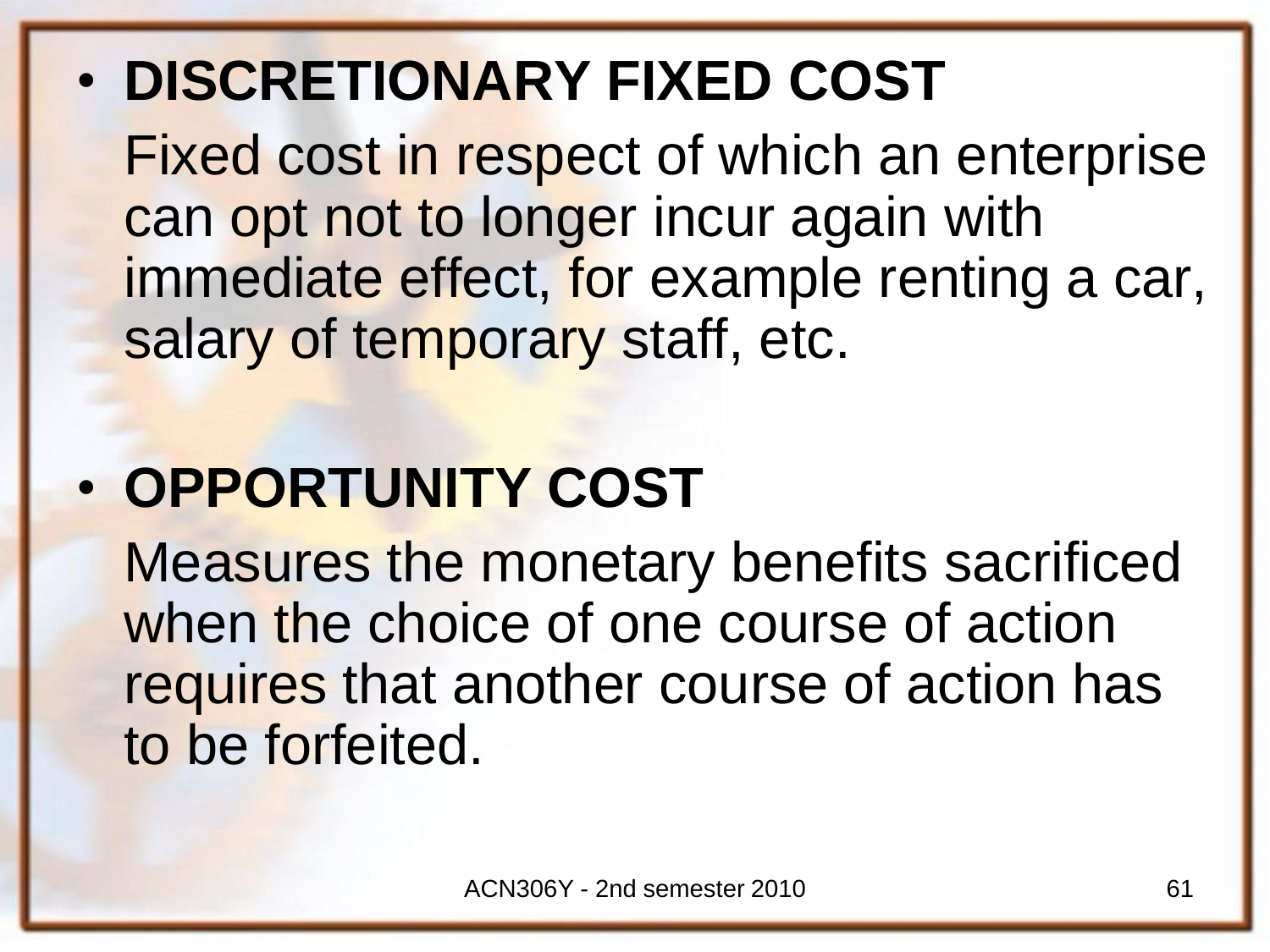• **INCREMENTAL COST/REVENUE**

Relates to additional cost/revenue that has to be incurred/ which can be earned in a particular situation.

## • **SUNK COST**

Cost which has been incurred in terms of past decisions and which cannot be changed with a future decision.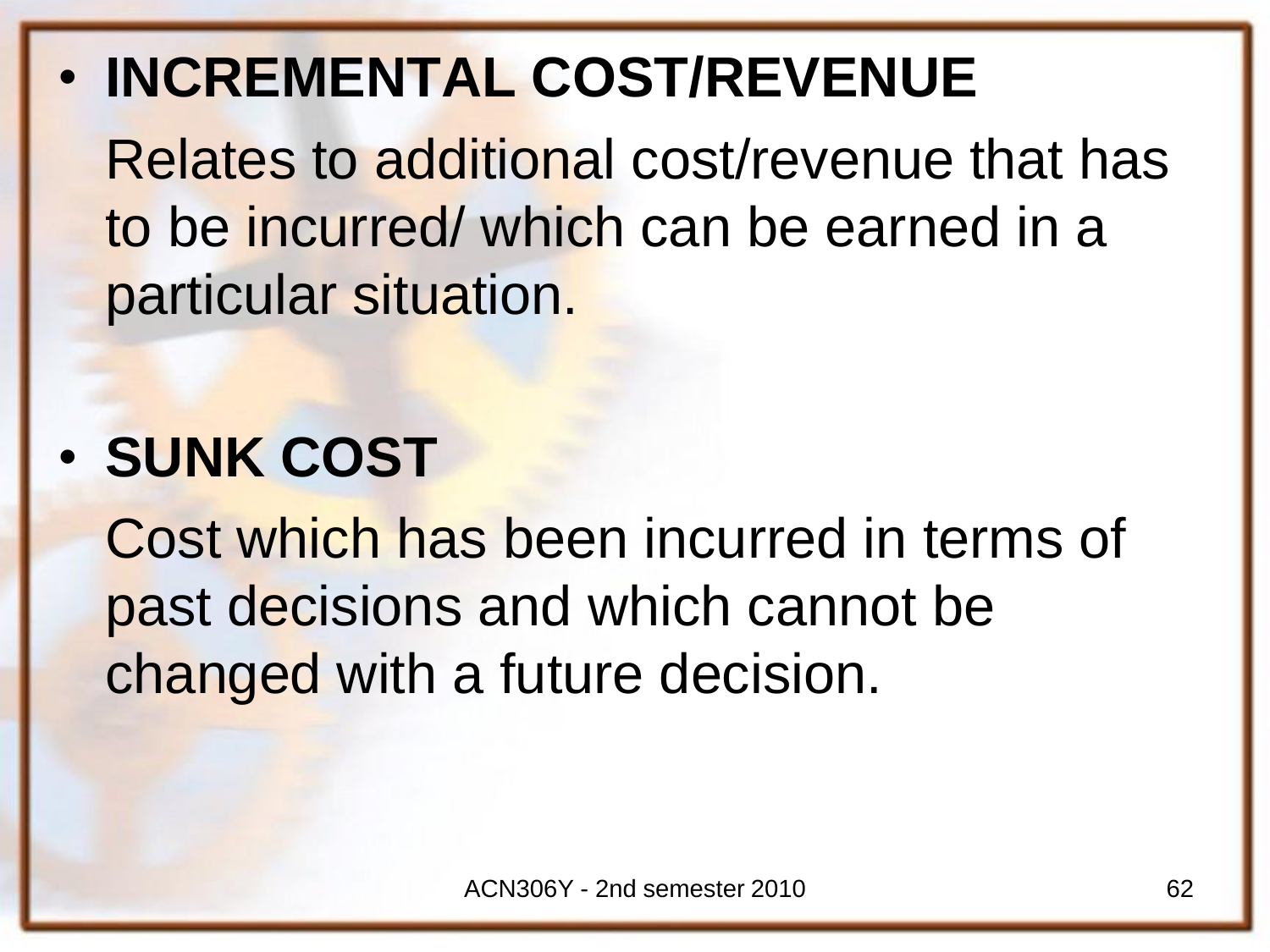## • **DIRECT COST**

In terms of the relevance approach, it relates to cost directly relating to a specific situation, or cost which has to be incurred for a specific purpose. The cost can be either fixed or variable, in contrast to the use of the term within the context of direct and absorption costing approach, where it relates to variable cost only.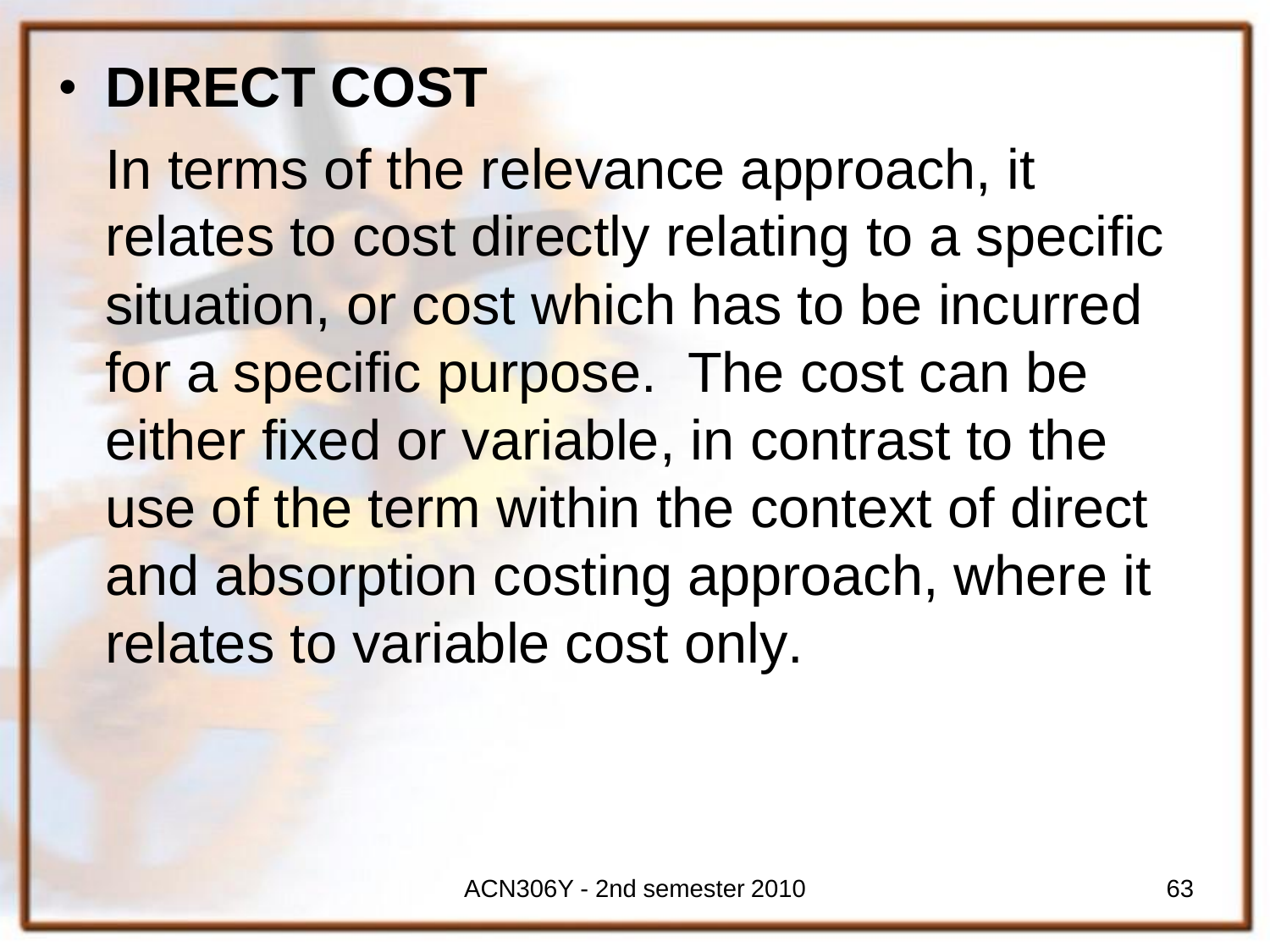## • **ARBITRARY ALLOCATED COST**

Those costs which are allocated to a certain product or division on an arbitrary basis.

## • **RELEVANT COST/REVENUE** Relates to cost/revenue relevant in a particular situation.

ACN306Y - 2nd semester 2010 64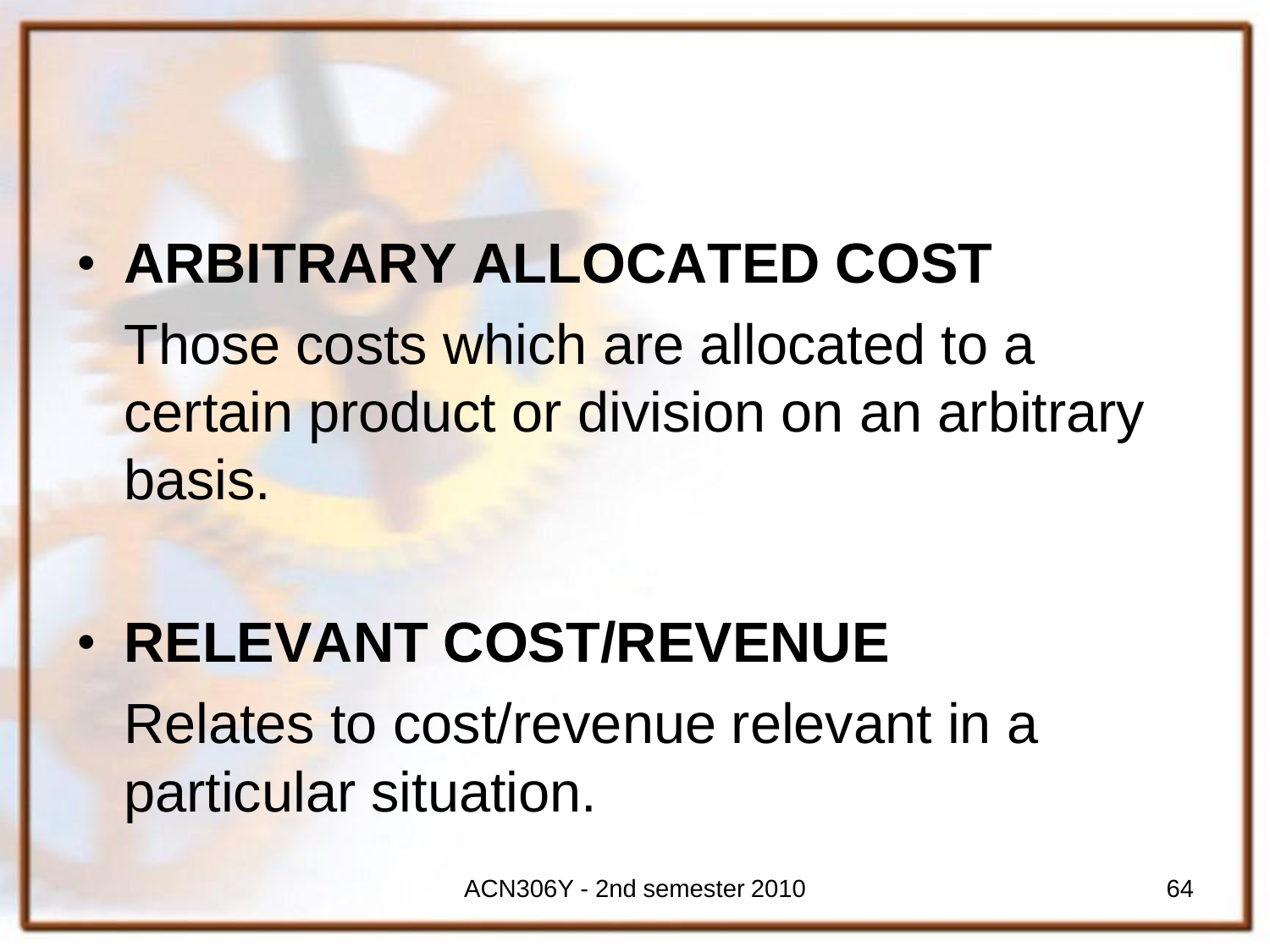## How to approach a relevant cost question

- Make sure you understand what the decision is all about. (Make or buy, a special order, outsourcing vs. manufacturing, etc.)
- Unless otherwise stated, you have to look at the long-term, as well as the short- to medium term.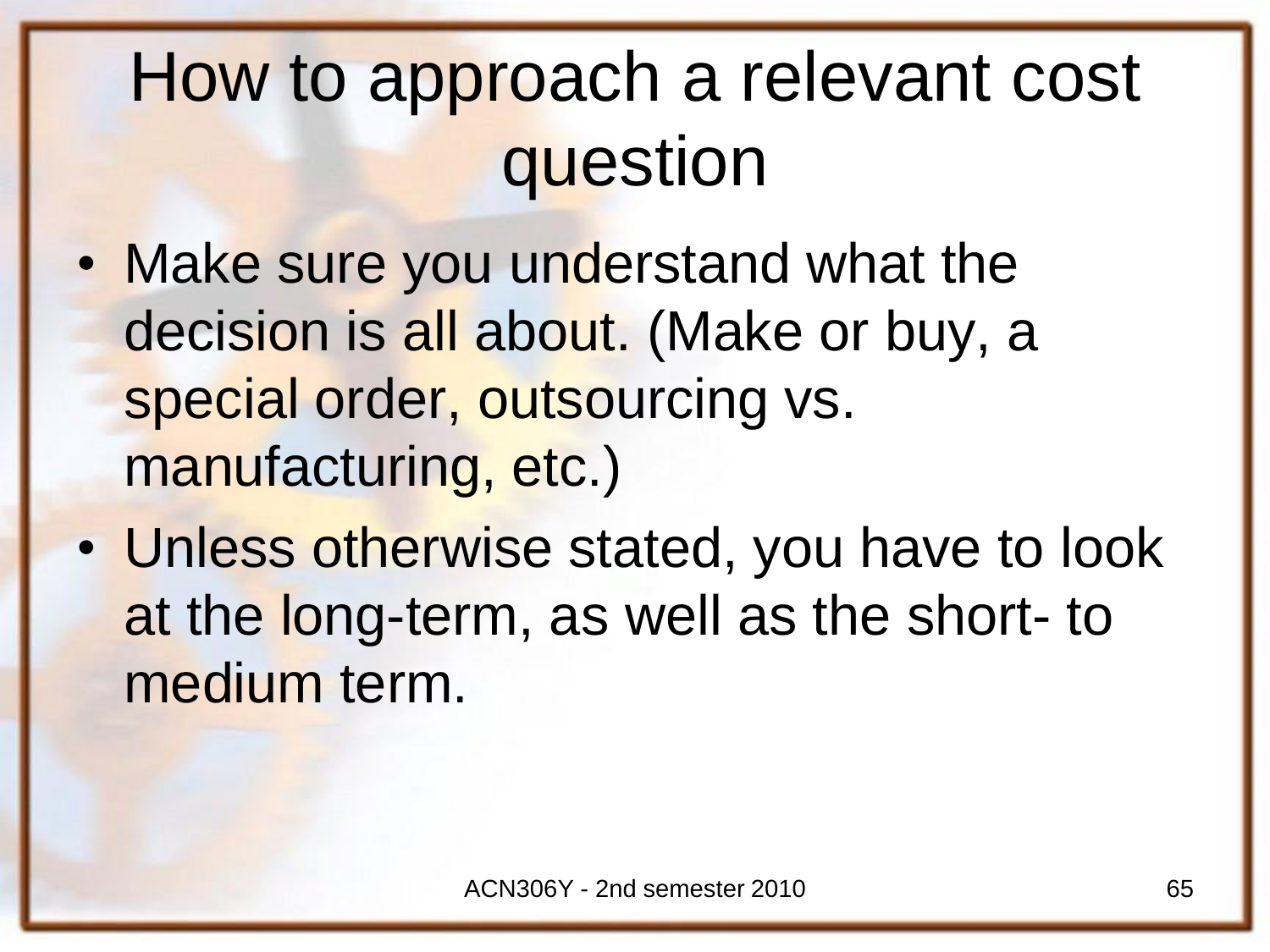In the long-term, you should take into account all the **relevant** costs. All costs which will have an influence on the decision, will be relevant, because you can change it over the long term.

• Consider all cost/revenue items mentioned in the question. If a cost item is not relevant, indicate the fact and explain why it is excluded.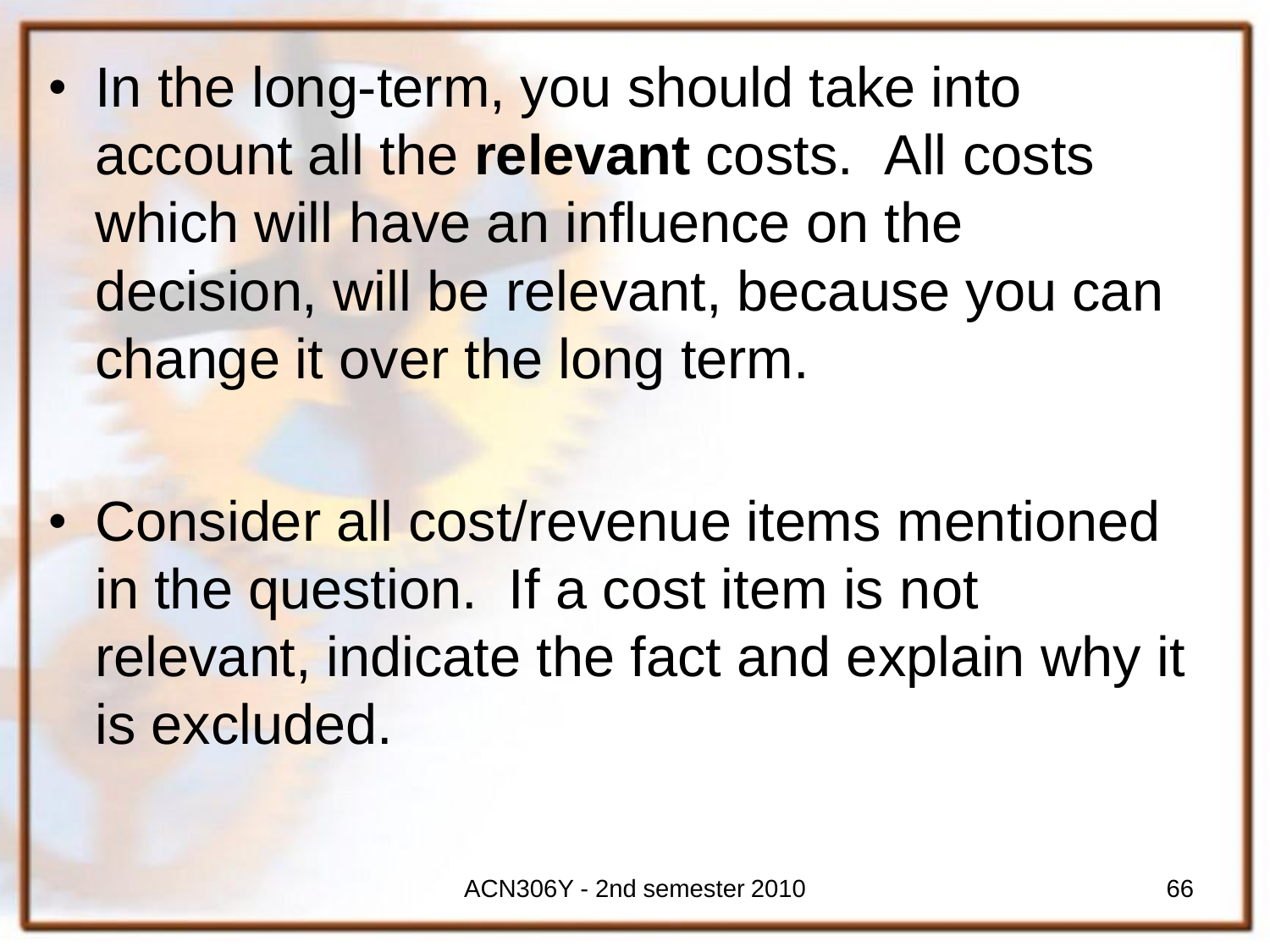In the short- to medium-term, the committed portion of the fixed cost is added back from the result arrived at in the long-term calculation. The entity is bound to pay these costs, regardless of the decision, and it is therefore irrelevant in the short- to medium term.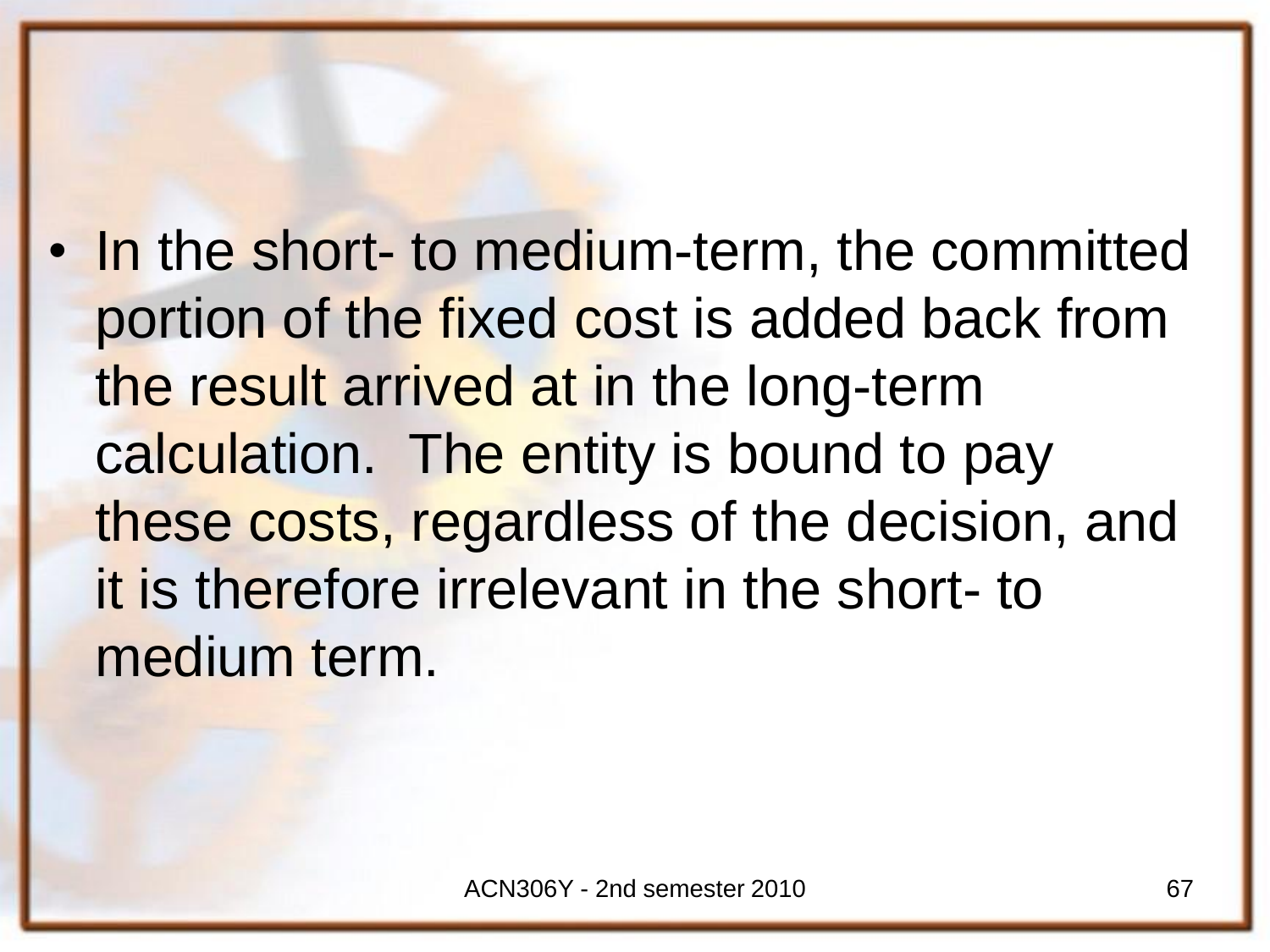# CHAPTER 10 DECISION TREES

- A decision-making model includes the following steps:
- Identify objectives.
- Search for possible courses of action.
- Identify events.
- List possible alternatives.
- Measure payoffs.
- Select a course of action.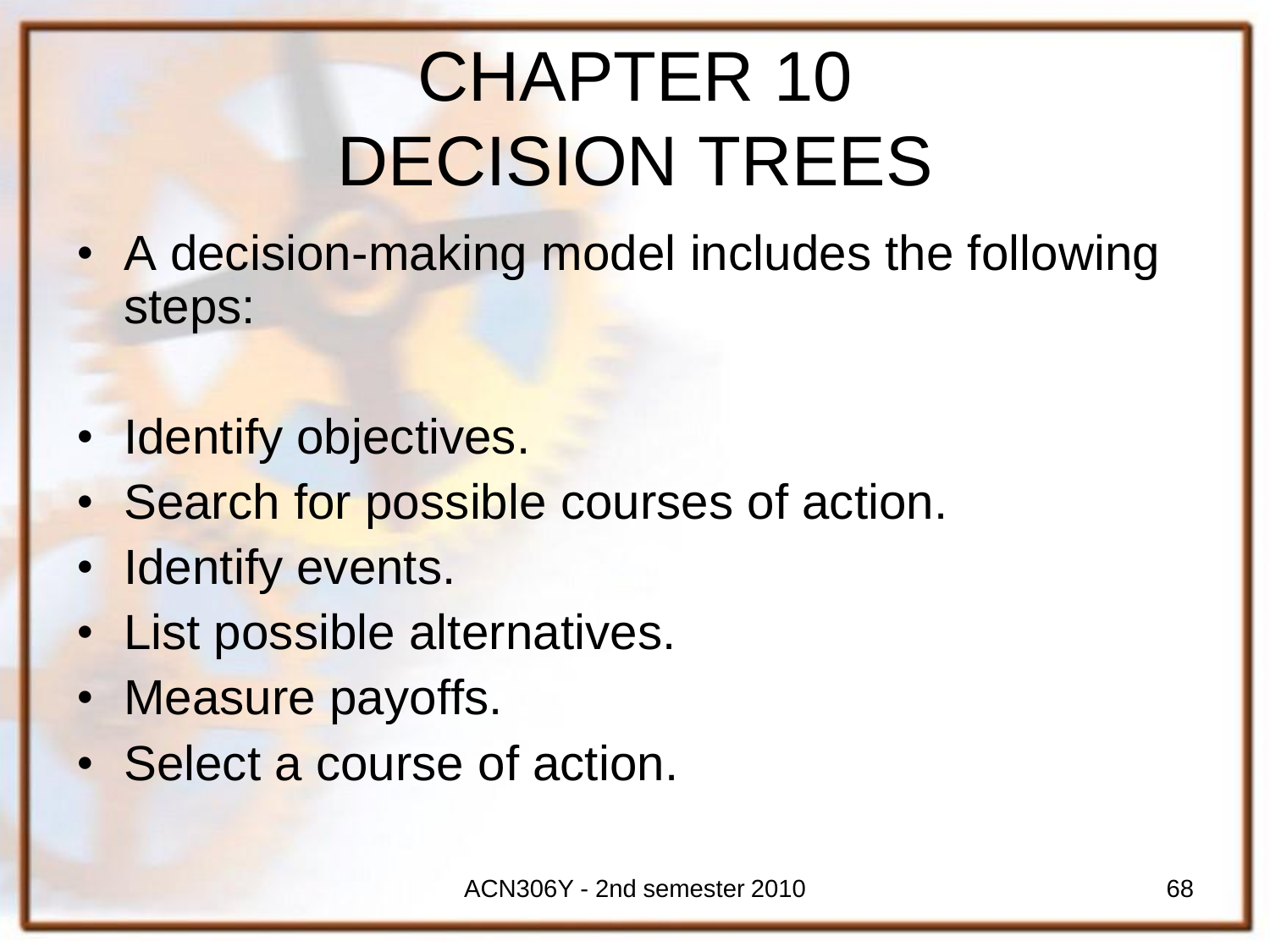• The diagram of the decision-making process and the hypothetical possible outcomes of each event is called a "decision tree".

• A decision tree is useful for analysing alternatives, especially where there are many possible outcomes for various alternatives, and where some outcomes depend on previous outcomes.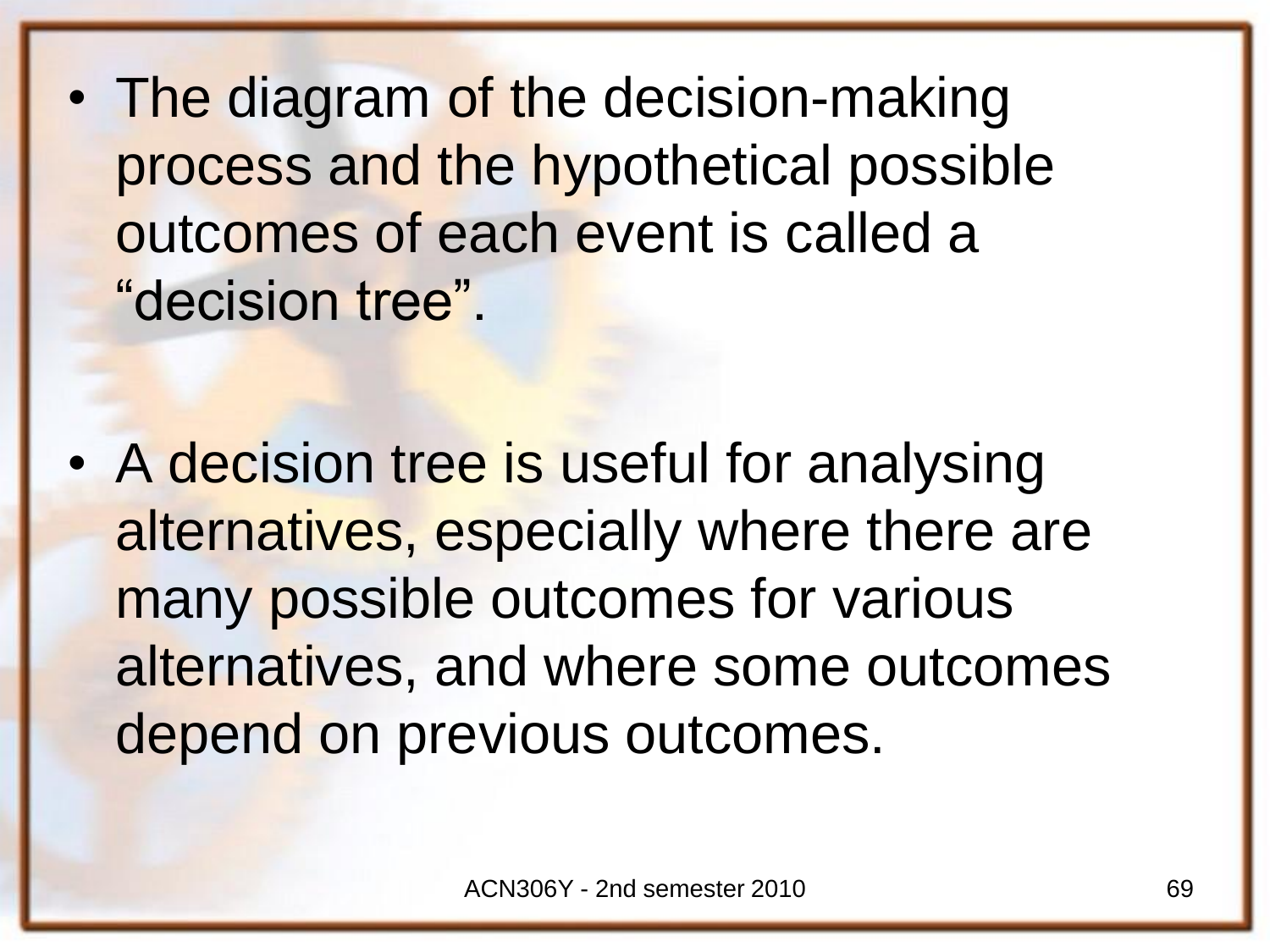### Two types of nodes are used in the construction of a decision tree:

• A decision node

• An event node

ACN306Y - 2nd semester 2010 **70**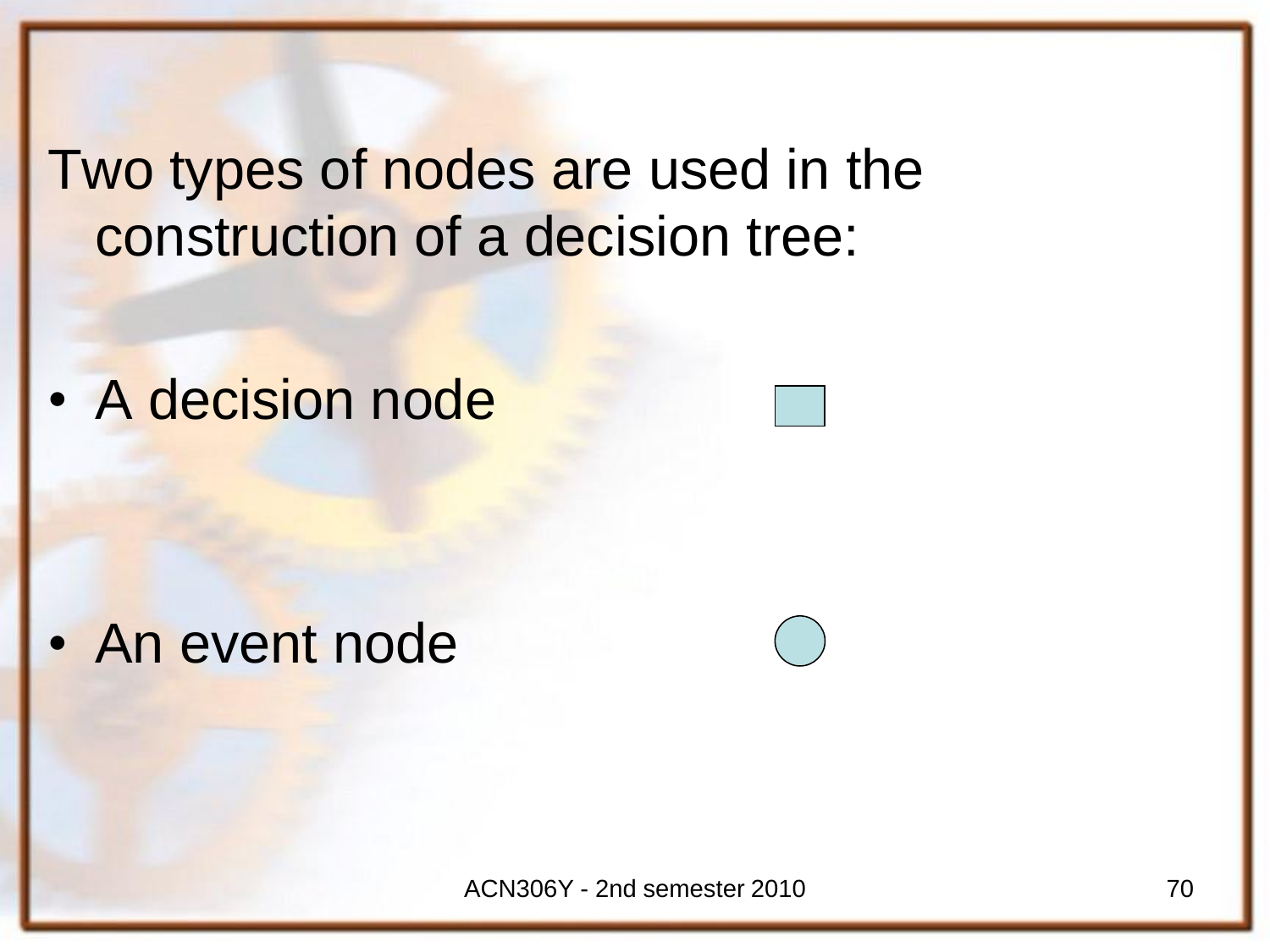• A decision node implies that the decisionmaker is in control of a situation, i.e. whatever is decided upon, will occur with certainty.

• An event node indicates the presence of an uncertainty about the possible outcome, and is not controllable. Event nodes will have probabilities attached to each possible outcome.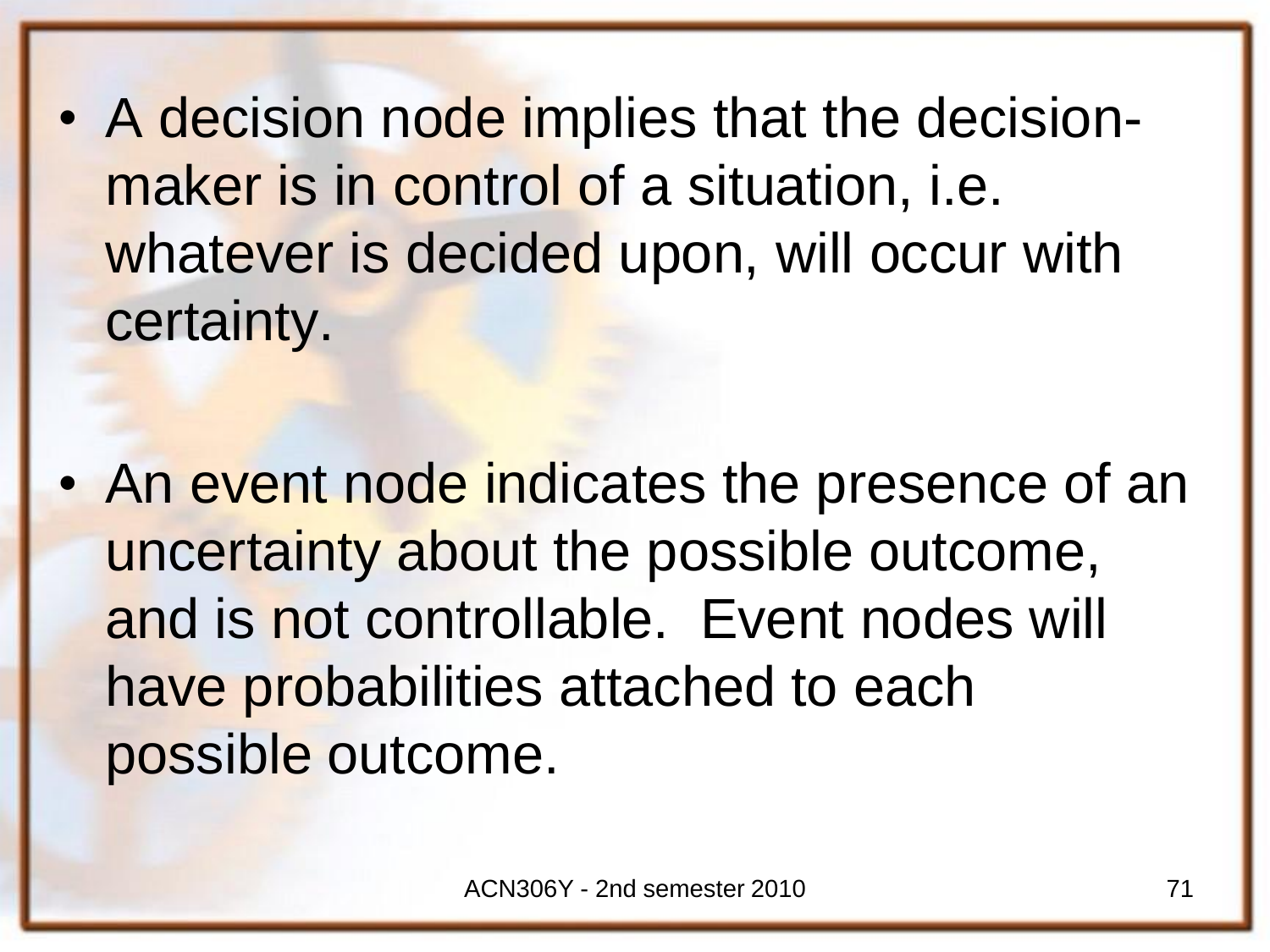## **EXAMPLES**

Present the information in each of the following situations in a decision tree format using the correct nodes: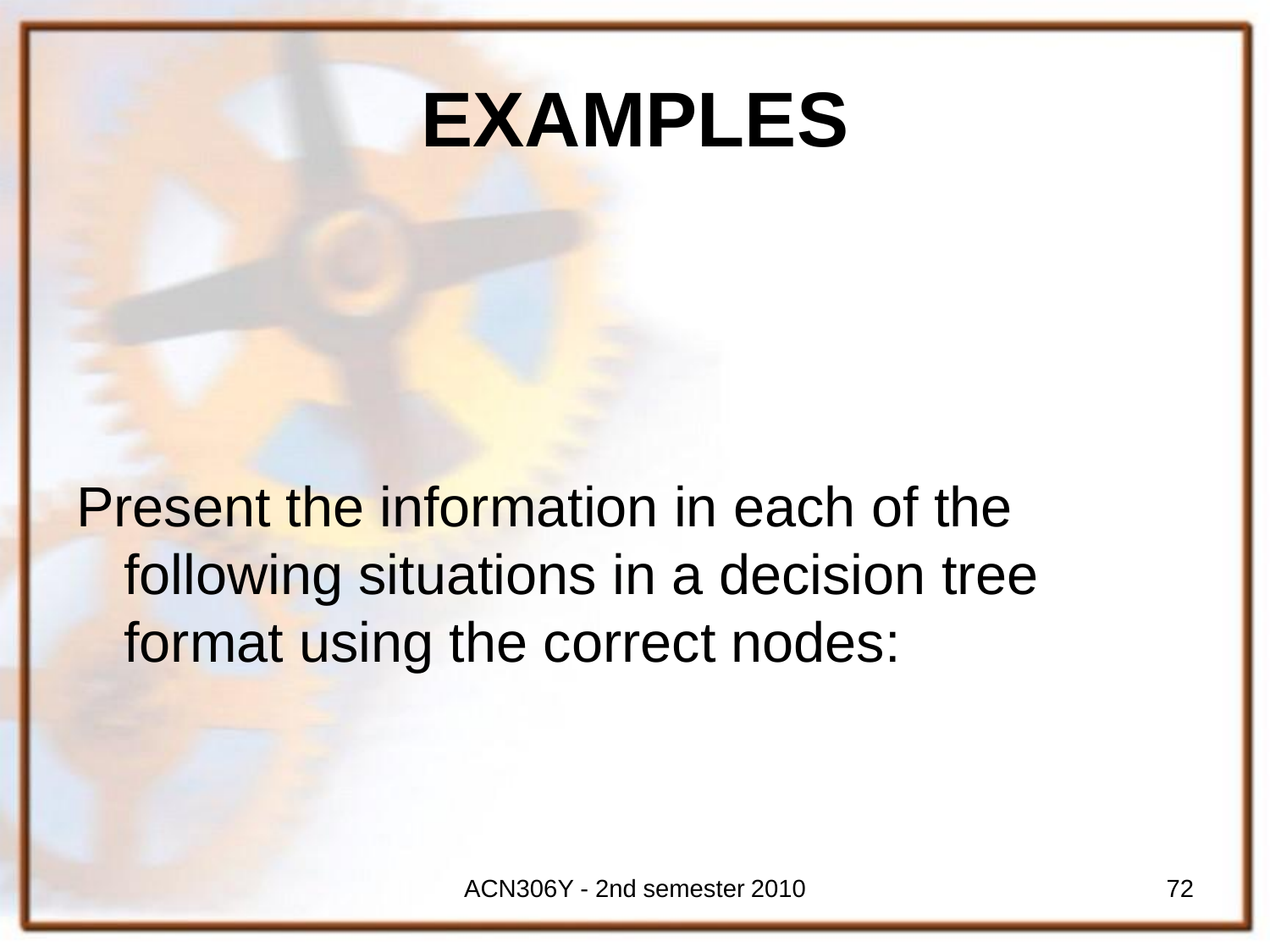#### 1. Decide whether to erect a large or a small factory.

Erect large factory

Do not erect factory

Etlect small tactory

### (Not to do anything is an implied option)

ACN306Y - 2nd semester 2010 **73**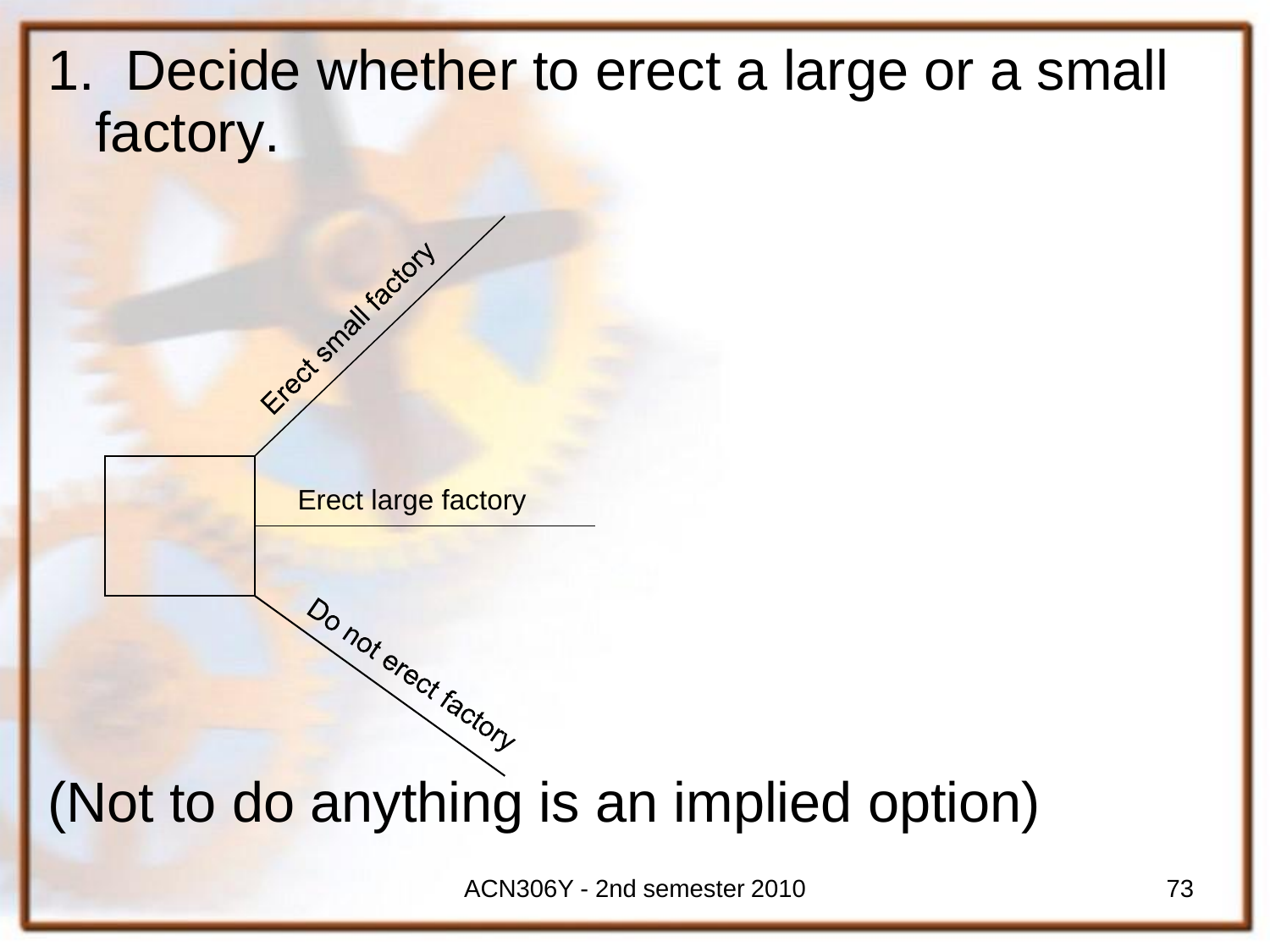## 2. Decide whether to launch an advertising campaign. If launched, the campaign will have a 70% chance on success.

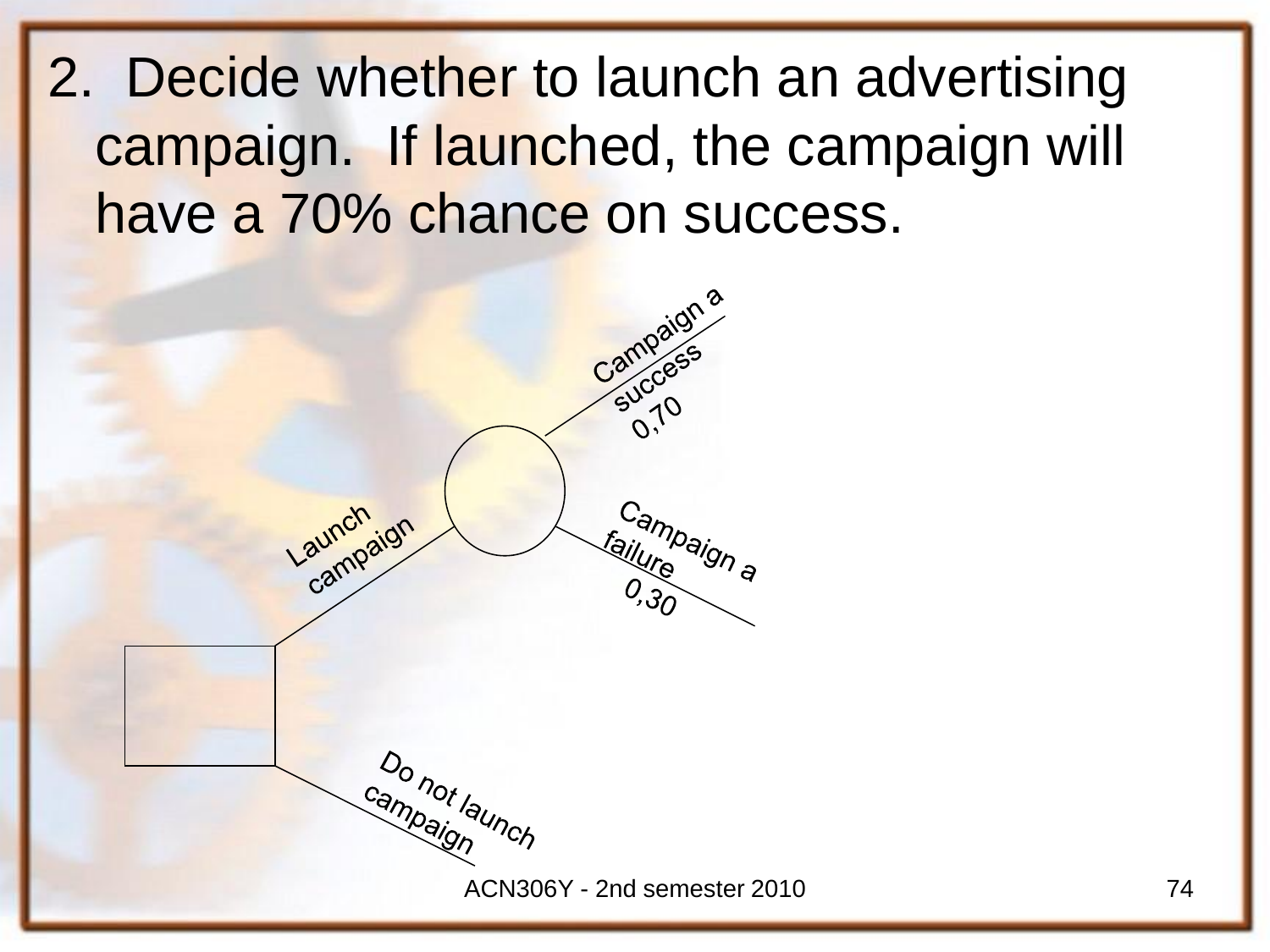4. James is considering selling his shares. There is an 80% chance of getting R10 000 for his shares, otherwise he will get R8 000.

The word "considering" implies that the decision has not yet been taken.<sup>75</sup>

Get R8000

Sell shares

Do not sell shares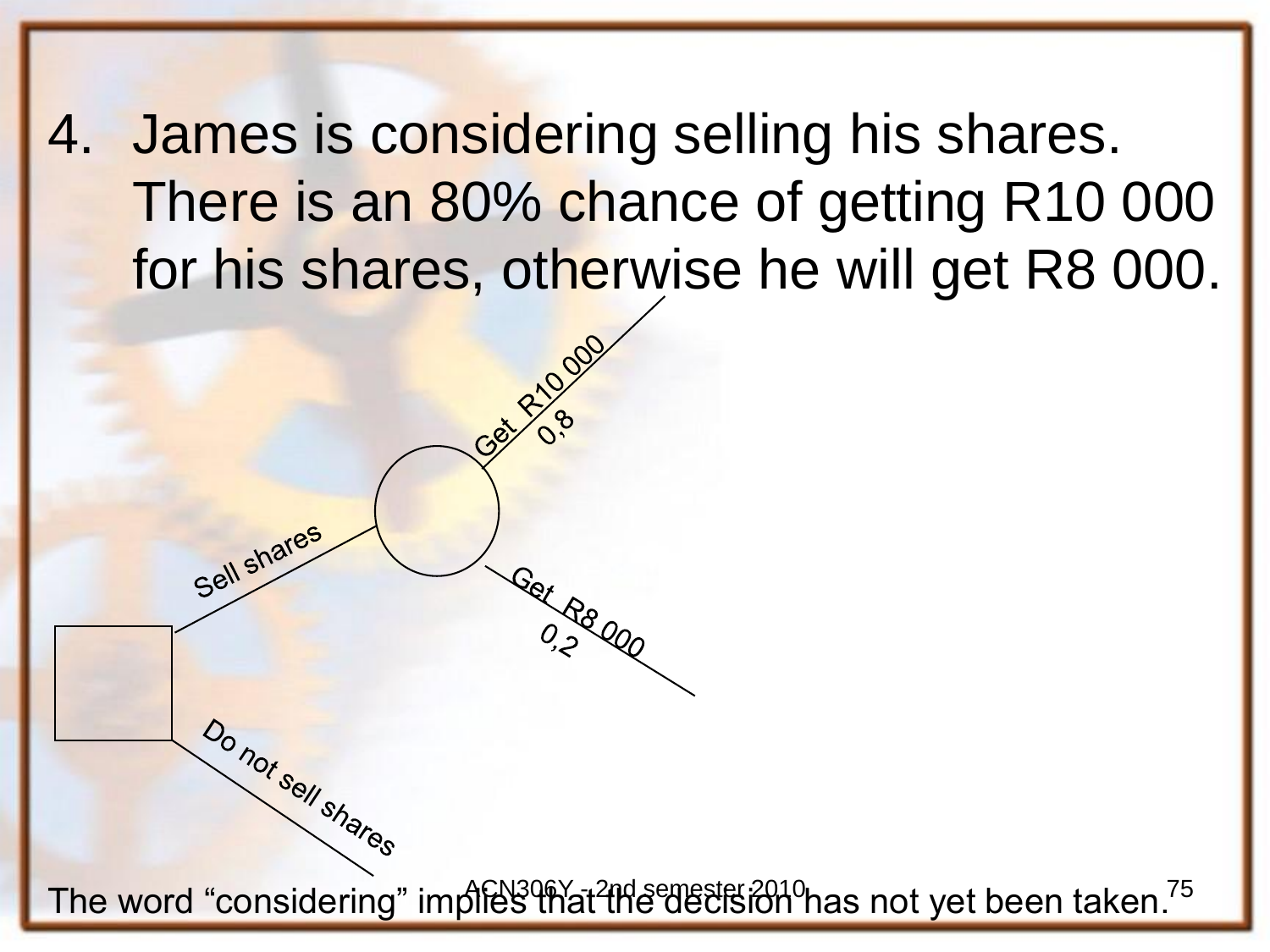5. James has decided to sell his shares. There is an 80% chance of getting R10 000, otherwise he will get R8 000.

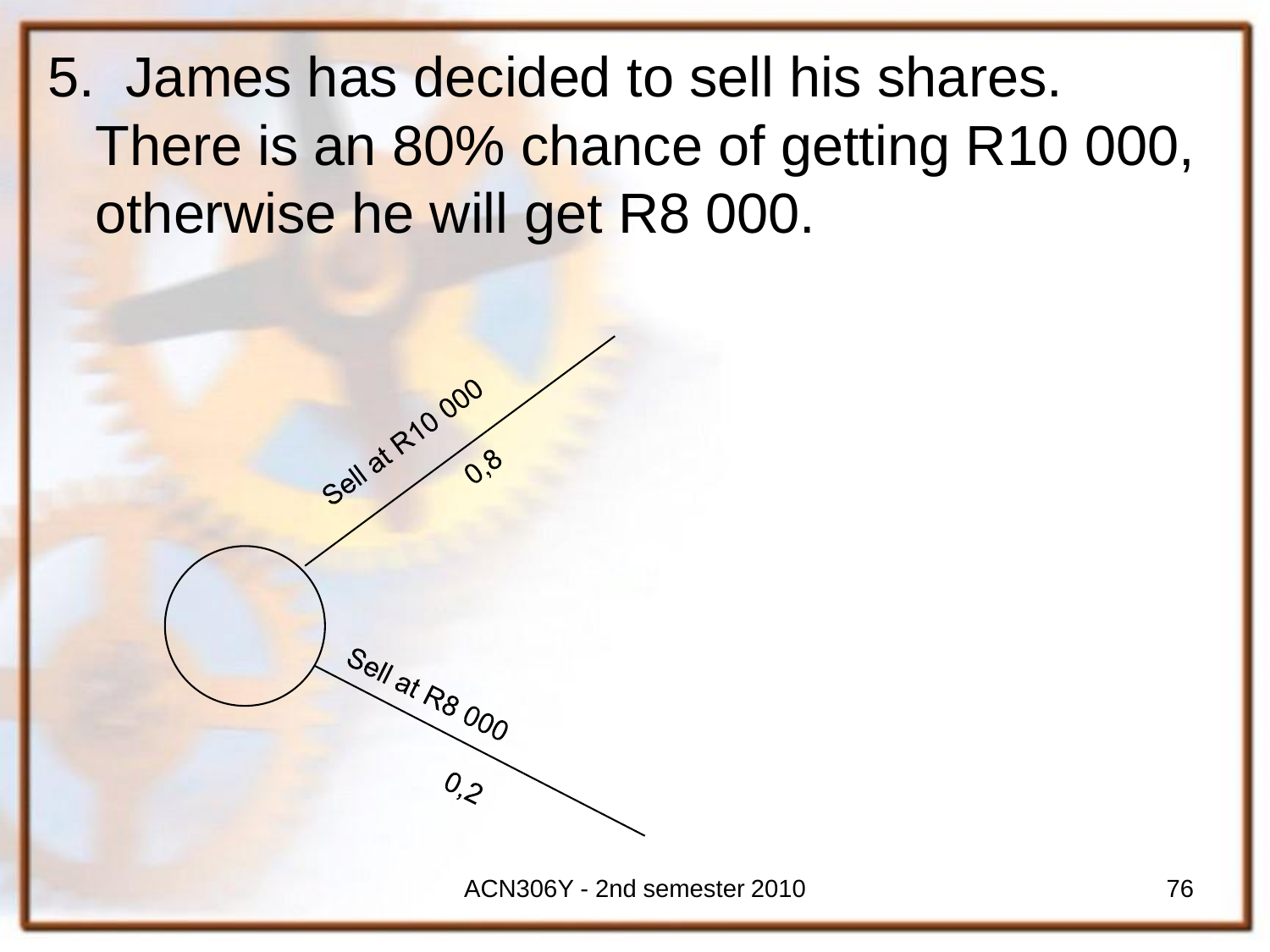8. Johan is considering buying a mango farm. If he does, he also has to decide which variety to plant.

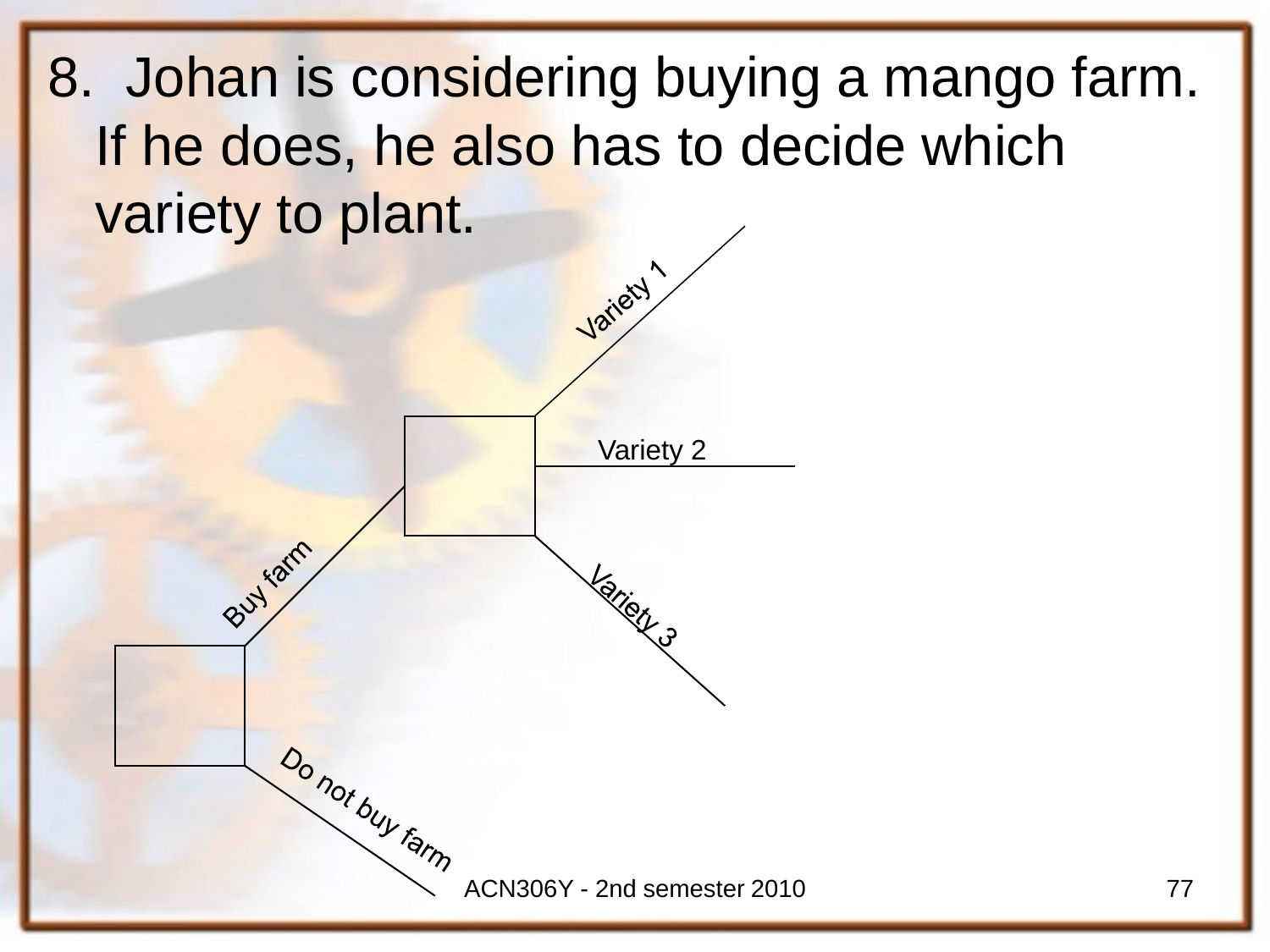# Chapter 11 Network analysis

- As the result of rapid technological development projects are becoming larger and more complex. Project costs and time control is becoming more and more necessary and at the same time more difficult.
- Network analysis is an extension of budgetary control methods and overcomes some of the above weaknesses. It provides a method of controlling both costs and physical progress.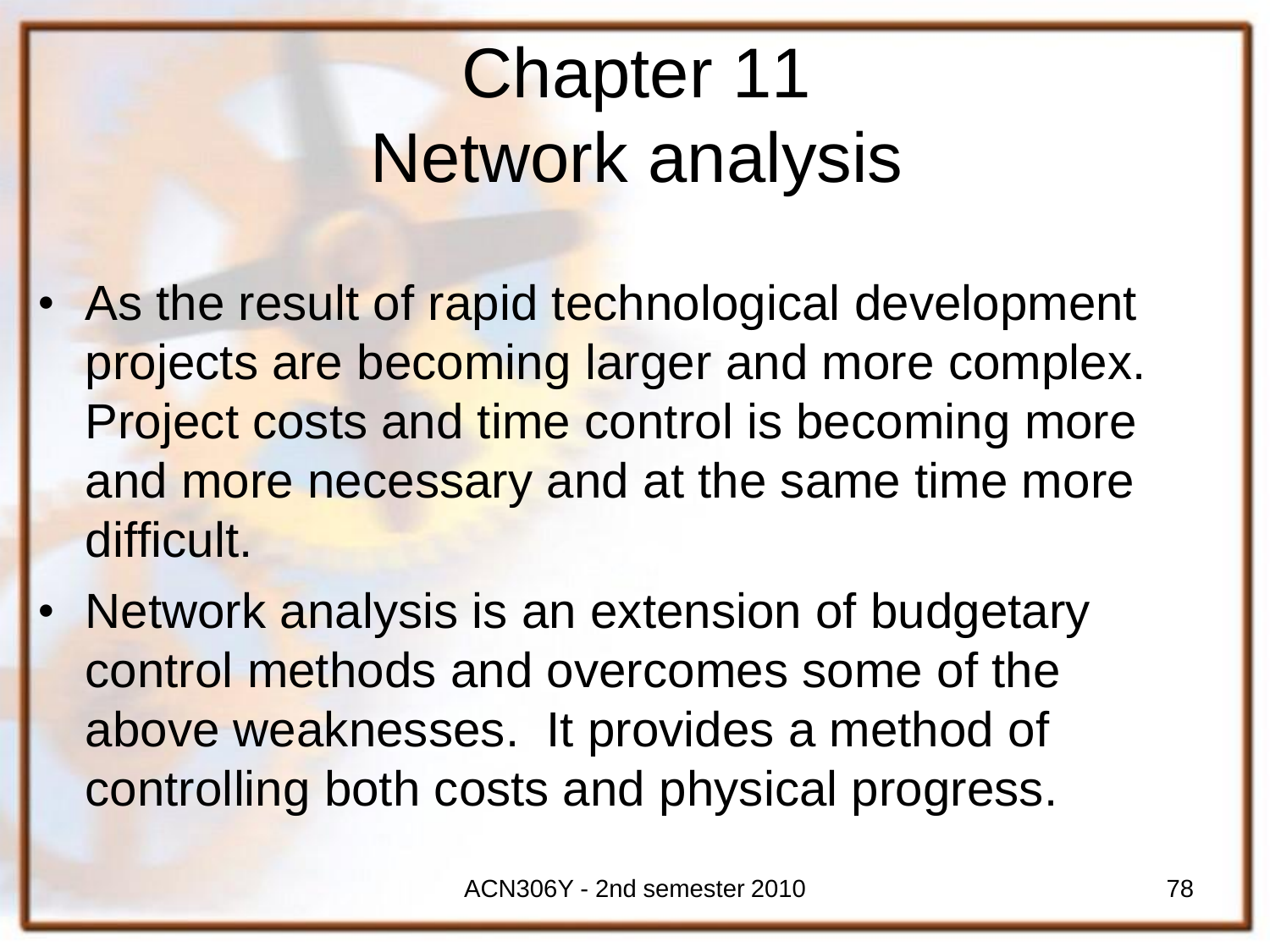**Network analysis is a very effective tool in** project management because it enables one to plan and control a project in a cost efficient manner.

• Know the formula for calculating the duration of an activity:

 $(1 \times \text{most optimistic duration}) + (4 \times \text{most})$ likely duration) + (1 x most pessimistic duration)]/6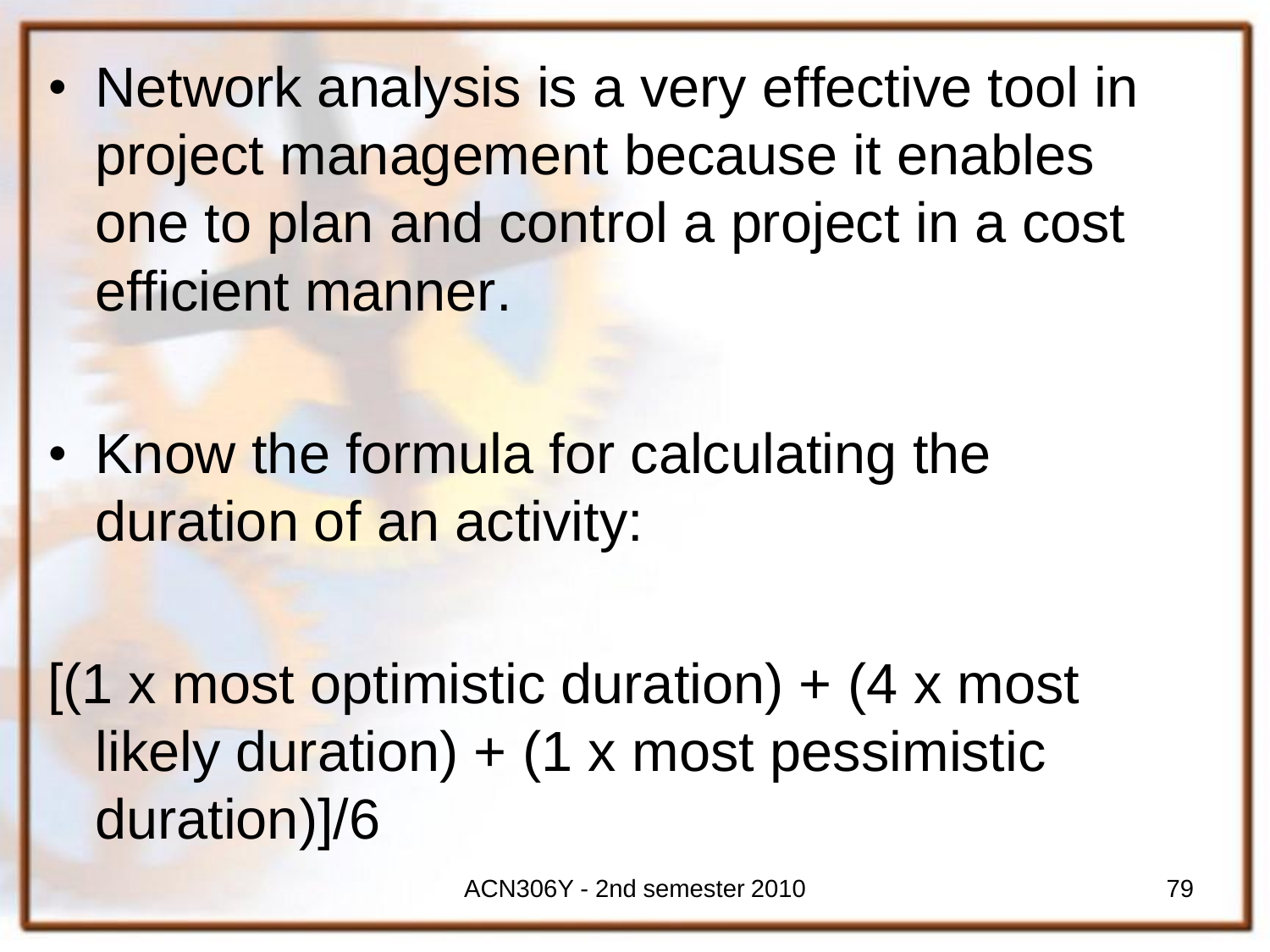## **Example**

• Refer to Study guide p82 – 84 **Question 2 (23 marks; 28 minutes)** A contract for the erection of prefabricated classrooms has been awarded to Vinnigrig CC. You are the cost accountant of the firm and have identified the activities involved, and the sequence thereof, as follows: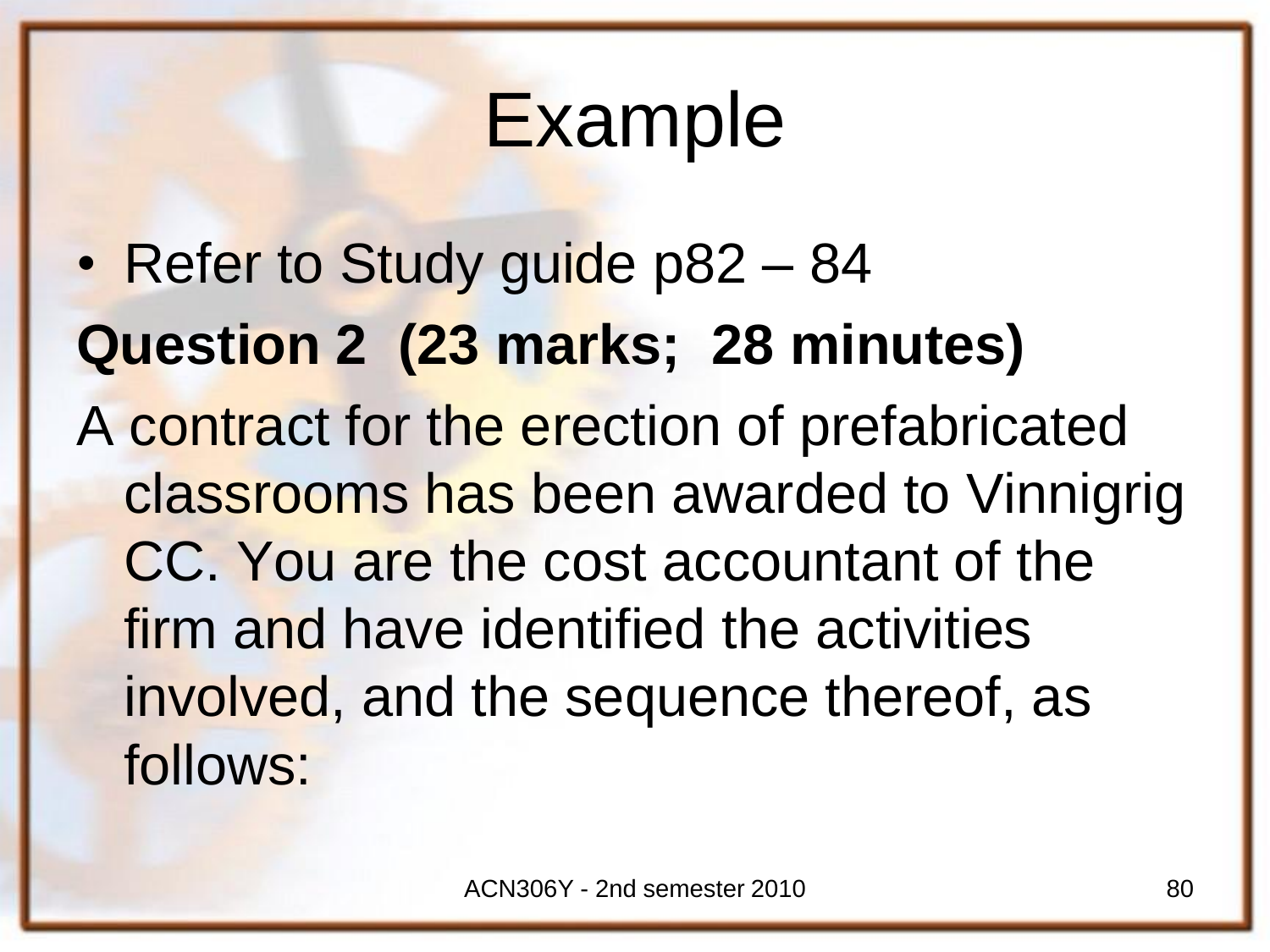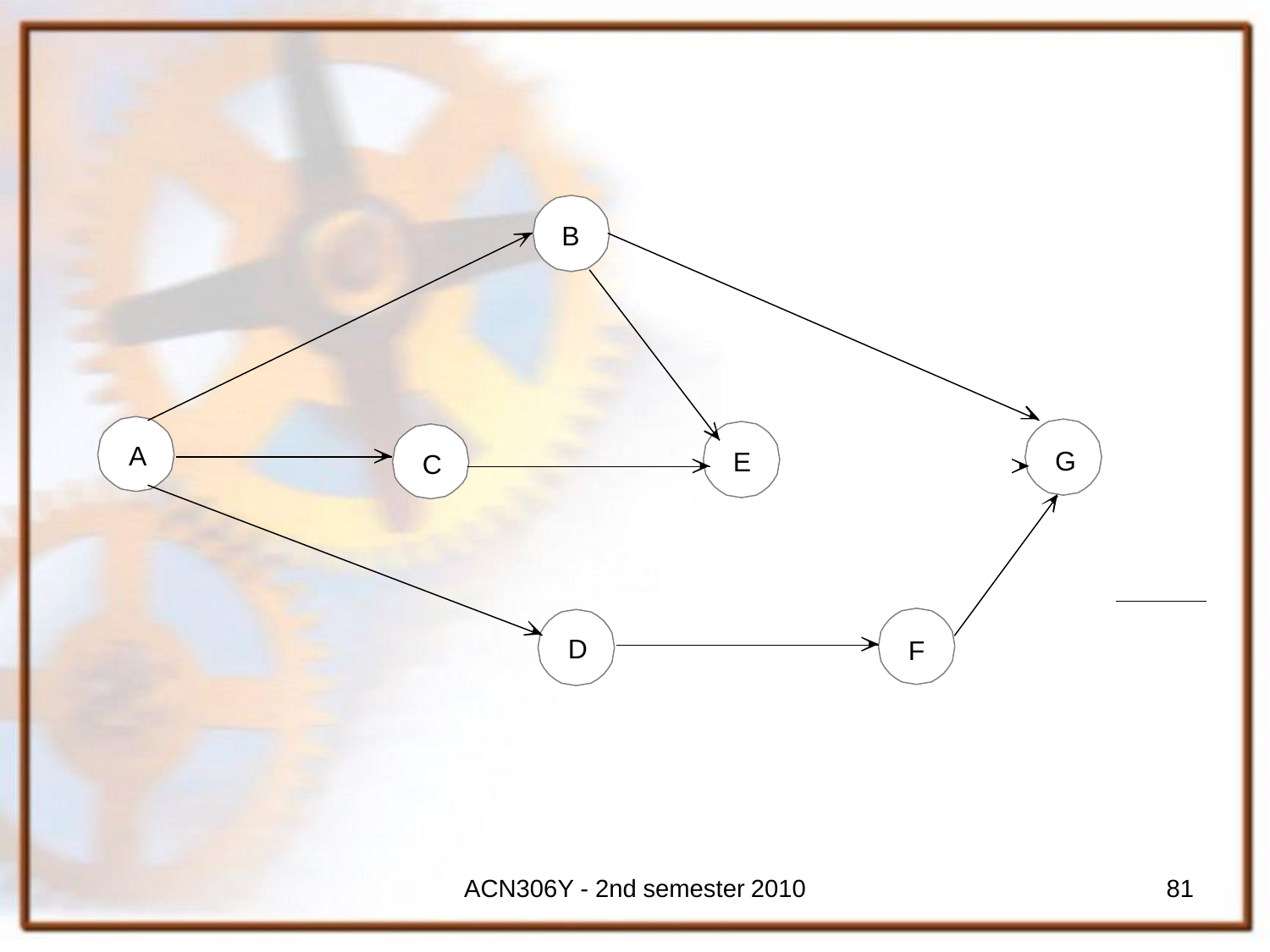| <b>Activity</b>                                                                | <b>Normal</b>            | <b>Accelerated</b>       | <b>Cost slope</b> |  |
|--------------------------------------------------------------------------------|--------------------------|--------------------------|-------------------|--|
| $A - B$                                                                        | 10                       | 9                        | 1800              |  |
| $A - C$                                                                        | 10                       | 9                        | 2800              |  |
| $A - D$                                                                        | 8                        | $\overline{\mathcal{I}}$ | 1 200             |  |
| $B - E$                                                                        | $\overline{\mathcal{I}}$ | $\overline{4}$           | 4 700             |  |
| $B-G$                                                                          | 9                        | 8                        | 4 0 0 0           |  |
| $C - E$                                                                        | 8                        | 6                        | 800               |  |
| $D - F$                                                                        | 4                        | 3                        | 1500              |  |
| $E - G$                                                                        | 5                        | $\overline{2}$           | 1 200             |  |
| $F - G$                                                                        | 8                        | 6                        | 1 700             |  |
| The duration of the various activities and cost slopes are as above. The fixed |                          |                          |                   |  |

costs amount to R 4 500 per day. They are not regarded as committed fixed costs. ACN306Y - 2nd semester 2010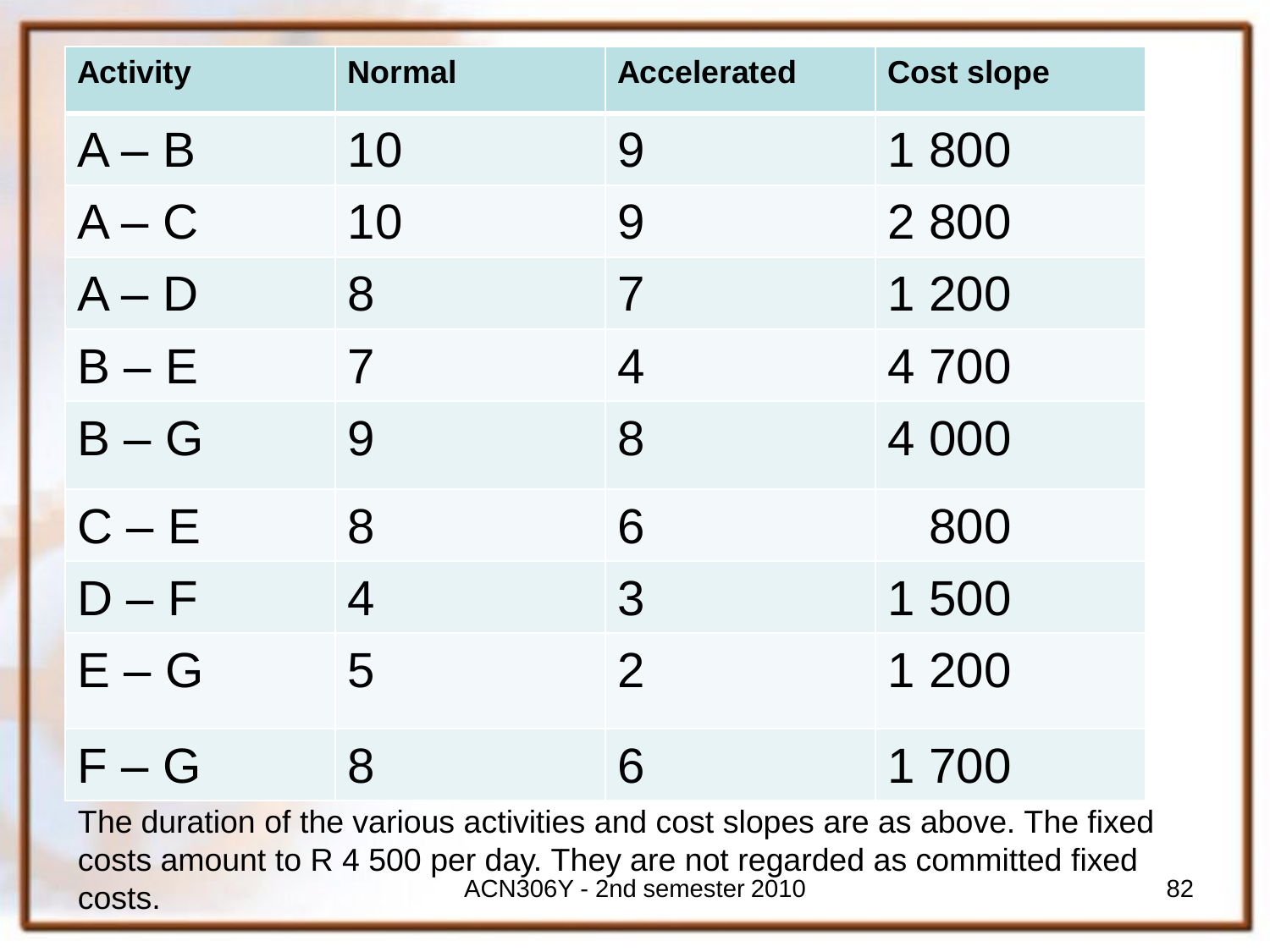## **REQUIRED:**

(a) Determine the critical path. (4) (b) Determine the programme to be followed in order to complete the project at the minimum cost and indicate the saving in normal costs. (19)

[23]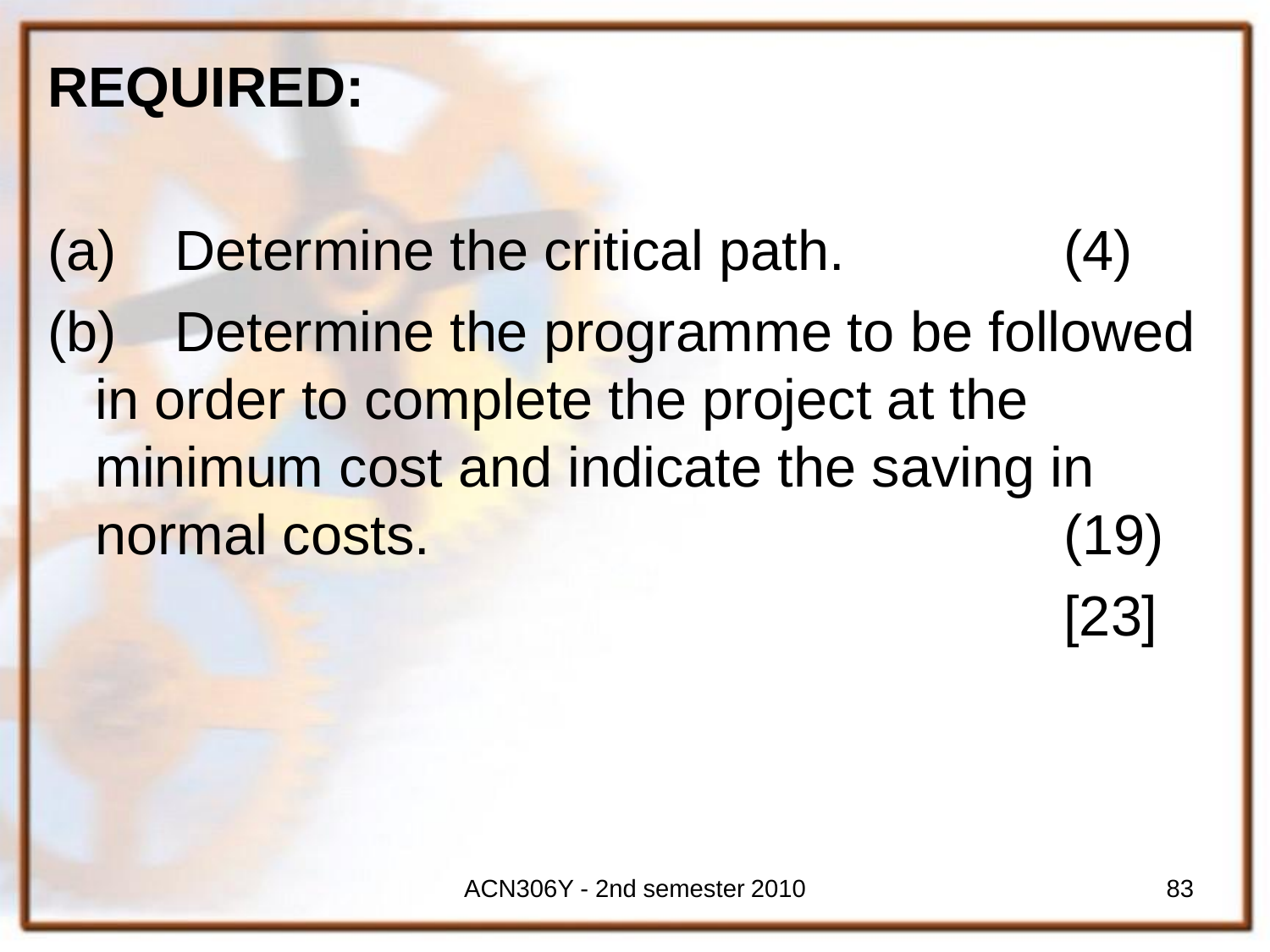- The following representation highlights the accelerations.
- Represent activities as follows:
- $\cdot$  A-B-G with a
- $\cdot$  A-B-E-G with a
- - A-C-E-G with a X
- $\bullet$  A-D-F-G with a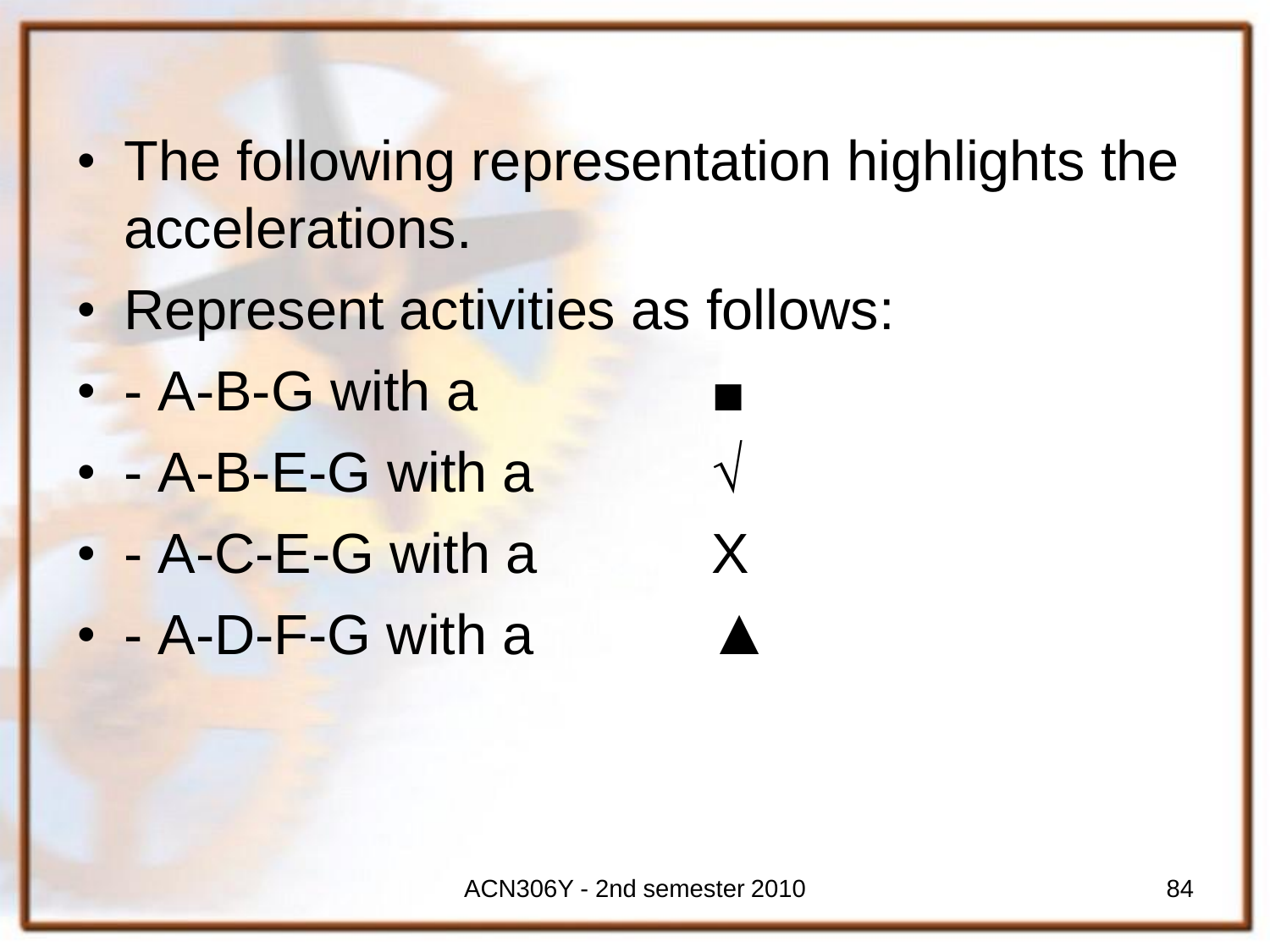• Suggested Solution

## (a) Critical path  $A - B - G : 10 + 9 = 19$  days  $A - B - E - G : 10 + 7 + 5 = 22$  days  $A - C - E - G : 10 + 8 + 5 = 23$  days  $A - D - F - G : 8 + 4 + 8 = 20$  days Thus: 23 days is the critical path because it is the most time consuming.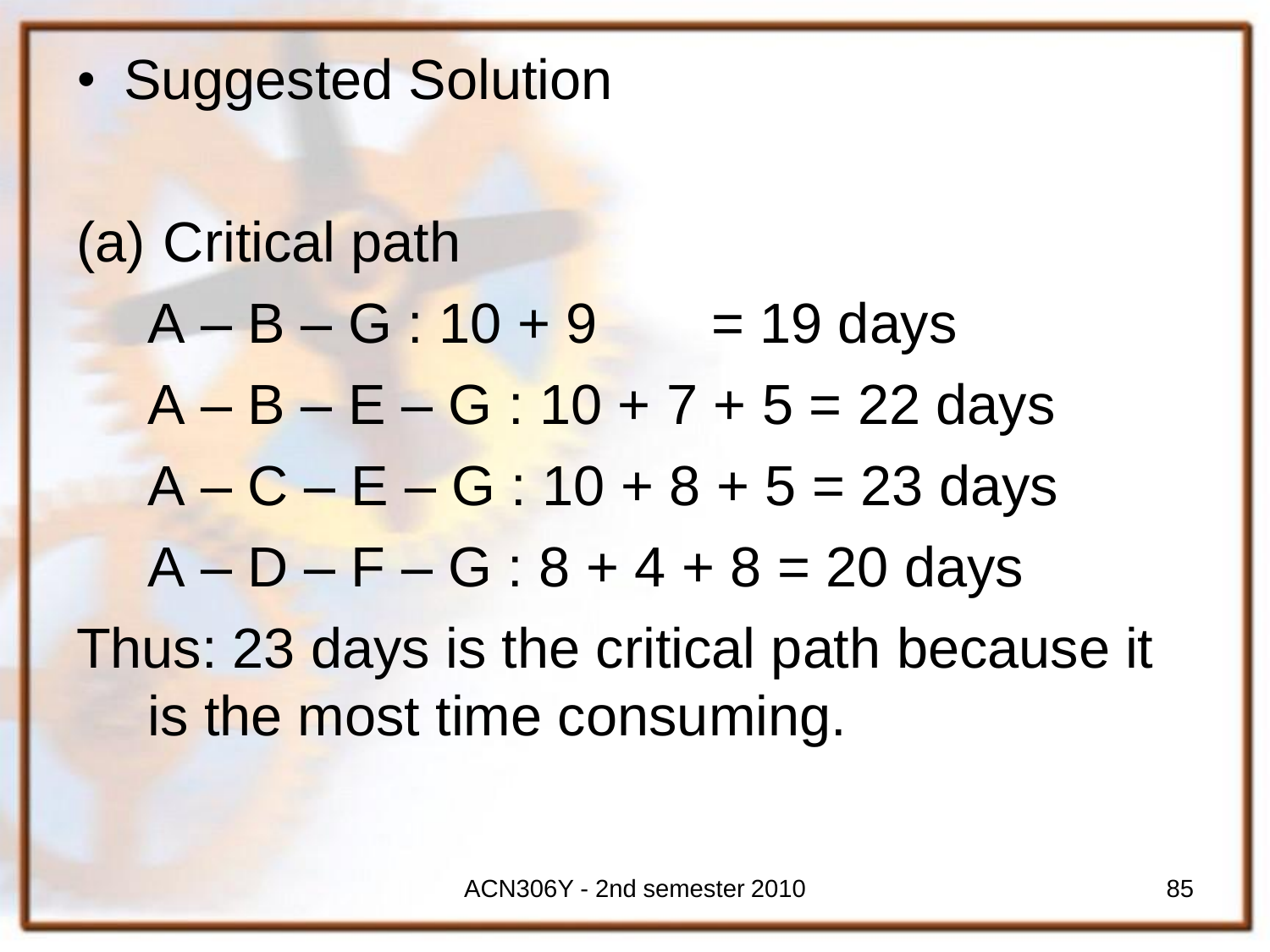| <b>Activity</b>         | <b>Represent</b> | <b>Normal</b>               | <b>Accelerated</b> | <b>Cost slope</b> |
|-------------------------|------------------|-----------------------------|--------------------|-------------------|
| $A - B$                 | $\sqrt{ }$       | $10-1 =$                    | 9                  | 1800              |
| $A - C$                 |                  | $X$ 10                      | 9                  | 2800              |
| $A - D$                 |                  | $8 - 1 =$                   | $\overline{7}$     | 1 200             |
| $B - E$                 | $\sqrt{ }$       | 7                           | $\overline{4}$     | 4700              |
| $B-G$                   |                  | 9                           | 8                  | 4 0 0 0           |
| $C - E$                 |                  | $X$ 8-1-1 = 6               |                    | 800               |
| $D - F$                 |                  | $4 - 1 =$                   | 3                  | 1500              |
| $E-G$                   |                  | $\sqrt{X}$ 5-2-1 = 2        |                    | 1 200             |
| $\mathsf{F}-\mathsf{G}$ |                  | ACN306Y - 2nd semester 2010 |                    | 1 700             |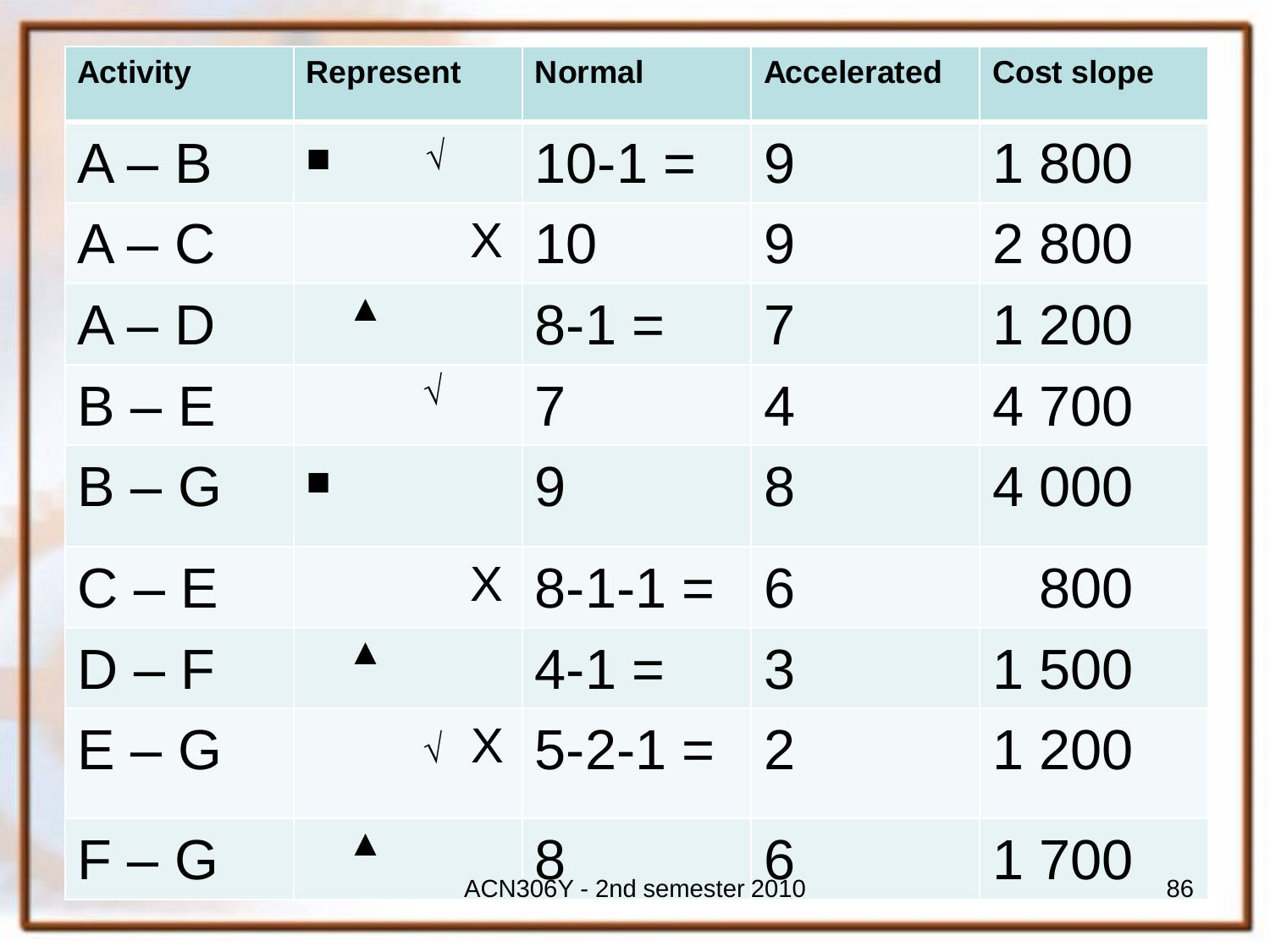|                                   |                                      | $\sqrt{}$                                             | <b>Routes</b><br>$\sf X$                              | $\blacktriangle$                                        | Saving in<br>fixed cost | Additional<br>variable<br>cost | <b>Net</b><br>saving |
|-----------------------------------|--------------------------------------|-------------------------------------------------------|-------------------------------------------------------|---------------------------------------------------------|-------------------------|--------------------------------|----------------------|
|                                   | $A \rightarrow B$<br>$\rightarrow G$ | $A \rightarrow B$<br>$\rightarrow E \rightarrow$<br>G | $A \rightarrow C$<br>$\rightarrow E \rightarrow$<br>G | $A \rightarrow D$<br>$\rightarrow$ F $\rightarrow$<br>G |                         |                                |                      |
|                                   | Days                                 | <b>Days</b>                                           | Days                                                  | Days                                                    | $\mathsf{R}$            | $\mathsf{R}$                   | $\mathsf{R}$         |
| Normal time: Accelerate:          | 19                                   | 22                                                    | 23                                                    | 20                                                      |                         |                                |                      |
| $C \rightarrow E$ by 1 day        |                                      |                                                       | (1)                                                   |                                                         | 4500                    | 800                            | 3700                 |
|                                   | 19                                   | 22                                                    | 22                                                    | 20                                                      | 4500x2                  | $1200x2=$                      |                      |
| $E \rightarrow G$ by 2 days       |                                      | (2)                                                   | (2)                                                   |                                                         | $= 9000$                | 2400                           | 6600                 |
|                                   | 19                                   | 20                                                    | 20                                                    | 20                                                      |                         |                                |                      |
| $E \rightarrow G$ by 1 day        |                                      | (1)                                                   | (1)                                                   |                                                         |                         | 1200                           |                      |
| $A \rightarrow D$ by 1 day        |                                      |                                                       |                                                       | (1)                                                     | 4500                    | 1200                           | 2100                 |
|                                   | 19                                   | 19                                                    | 19                                                    | 19                                                      |                         |                                |                      |
| $A \rightarrow B$ by 1 day        | (1)                                  | (1)                                                   |                                                       |                                                         |                         | 1800                           |                      |
| $C \rightarrow E$ by 1 day        |                                      |                                                       | (1)                                                   |                                                         |                         | 800                            |                      |
| $D \rightarrow F$ by 1 day        |                                      |                                                       |                                                       | (1)                                                     | 4500                    | 1500                           | 400                  |
|                                   | 18                                   | 18                                                    | 18                                                    | 18                                                      | 22500                   | 9700                           | 12800                |
|                                   |                                      |                                                       |                                                       |                                                         |                         |                                |                      |
| ACN306Y - 2nd semester 2010<br>87 |                                      |                                                       |                                                       |                                                         |                         |                                |                      |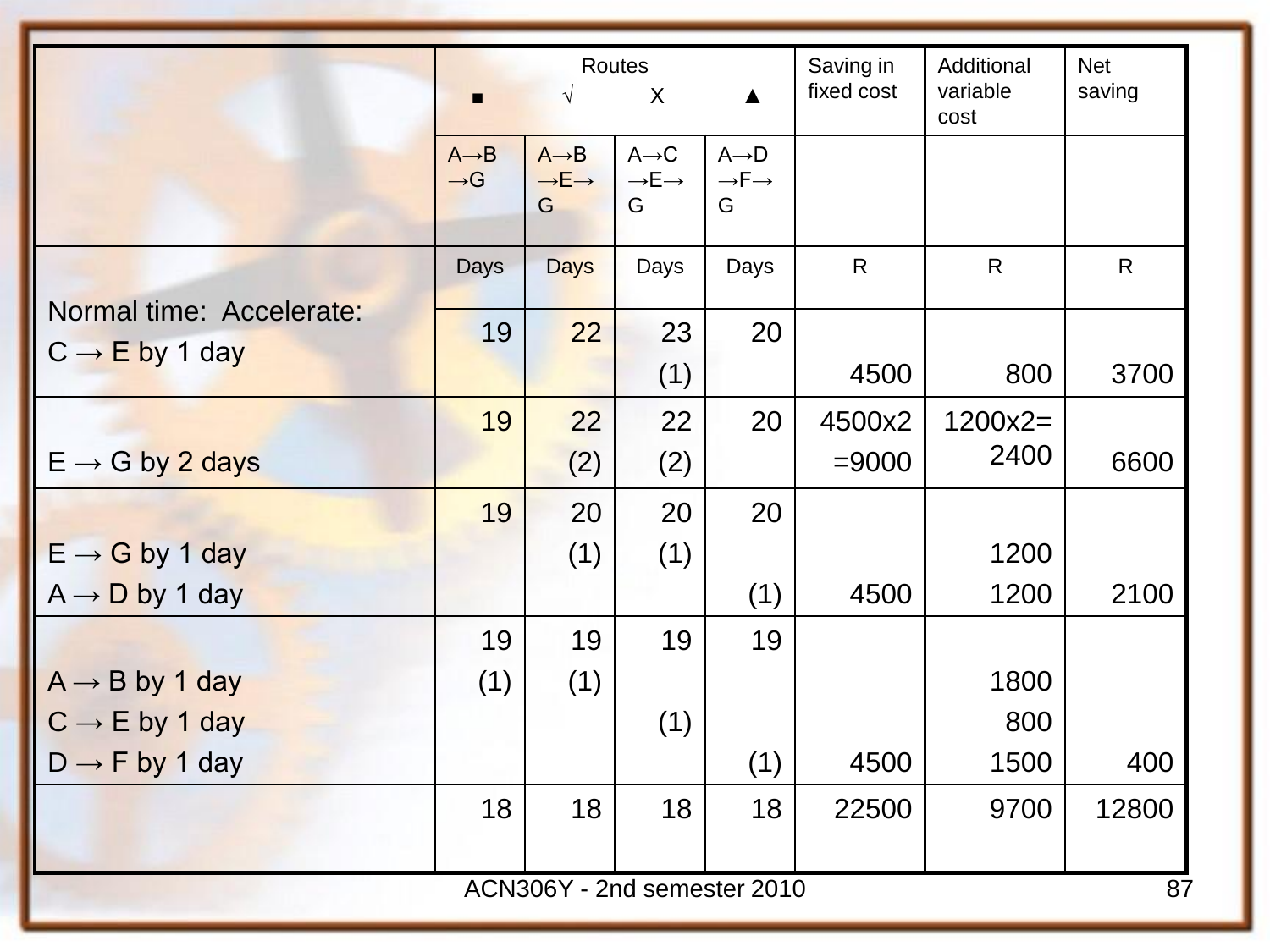No further acceleration is cost effective, as a 1 day acceleration will cost R 13 200  $(2,800 (X) + 4,700 (V) + 4,000 (m) + 1,700)$ (▲)) , therefore exceeding the possible saving in fixed costs of R 4 500 per day. Therefore the project should be completed in 18 days, at a net saving of R 12 800.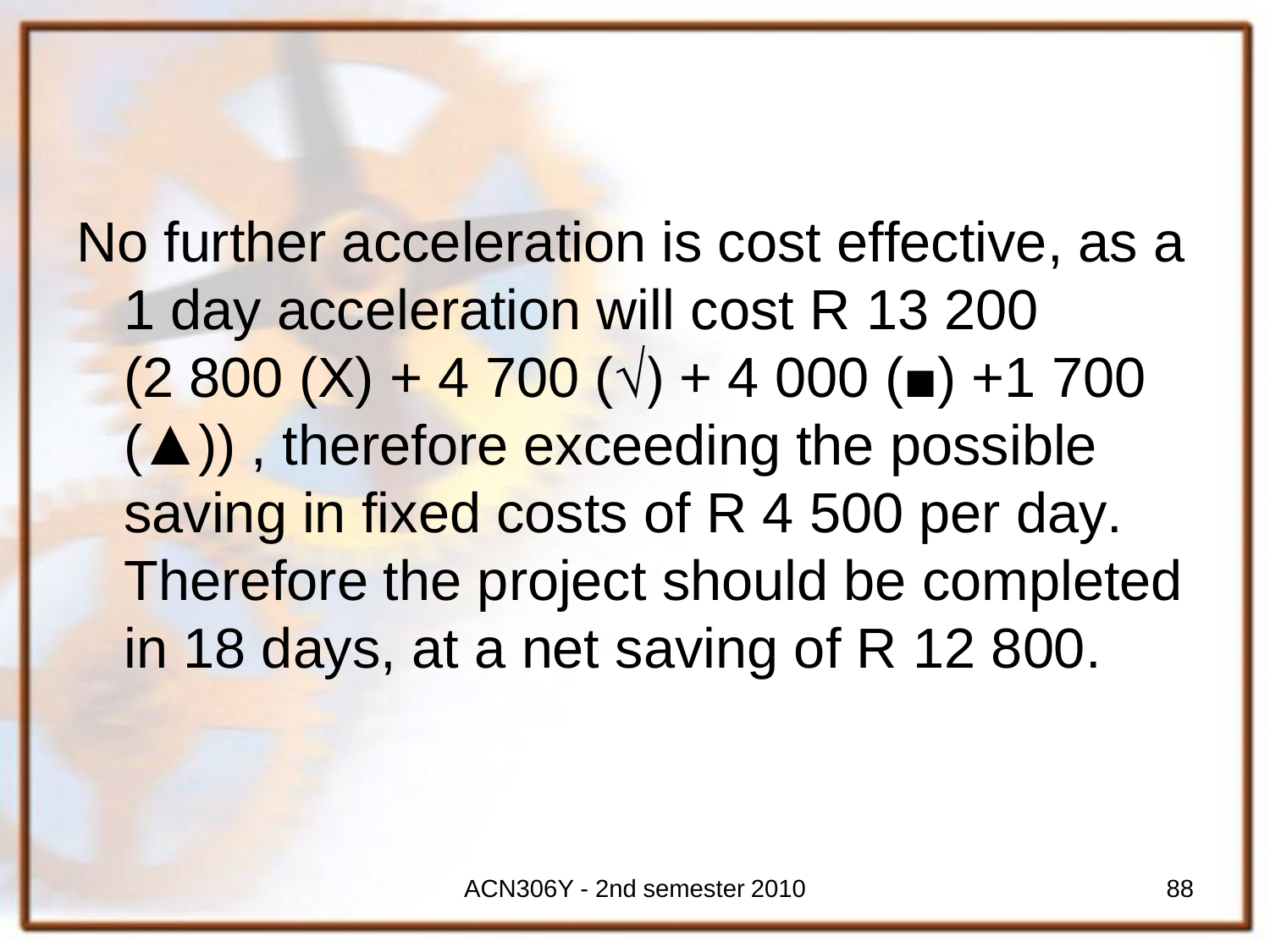#### **DETERMINATION OF THE LATEST STARTING AND COMPLETION TIMES OF ACTIVITIES**

EXAMPLE: STUDY GUIDE p84 - 87 We are going to discuss these concepts briefly by making use of the following example:

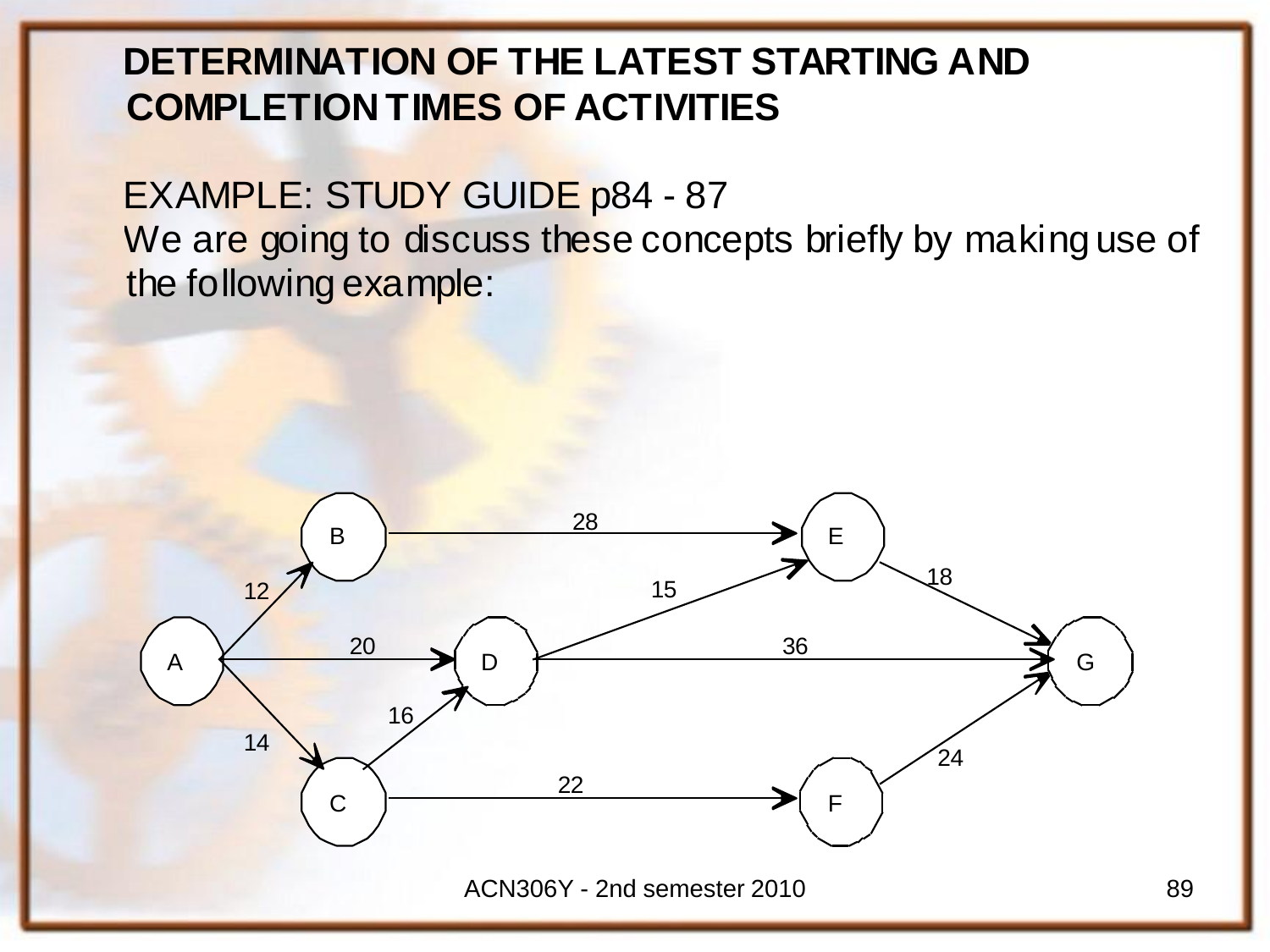**Latest completion time (LCT) (Requirement or "deadline")**

LCT = critical route – longest route from the **end**  of the activity to the end of the project

• If you take activity  $A - C$  as an example, you will find that there are three routes leading from C, which is the end of the activity, to G, which is the end of the project, namely

$$
C - D - E - G : 16 + 15 + 18 = 49
$$

- $C D G$  : 16 + 36 = 52 (longest)
- $C F G$  : 22 + 24 = 46

 $LCT = 66$  (critical route) – 52 = 14 days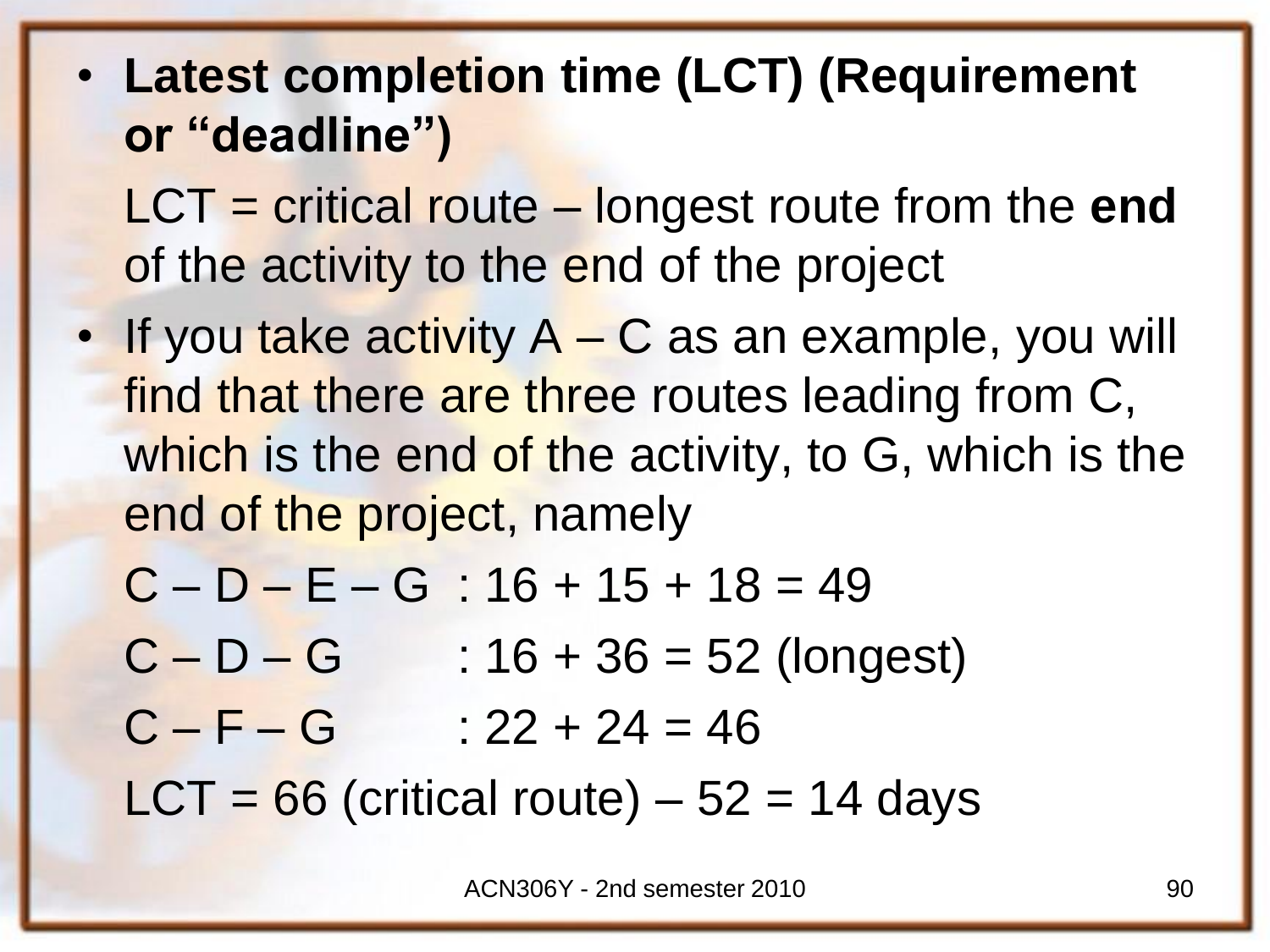• **Latest starting time required (LST)** at Milestone A and activity A – C

LST = critical route – longest route from the **beginning** of the activity to the end of the project.

There are again three routes to take into account.  $A - C - D - E - G$  :  $14 + 16 + 15 + 18 = 63$  $A - C - D - G$  :  $14 + 16 + 36$  = 66 (longest)  $A - C - F - G$  :  $14 + 22 + 24$  = 60

 $LST = 66 - 66$  $=$  0

Alternatively, you can simply deduct the duration of the activity from the LCT of that activity  $(14 - 14 = 0)$ .

ACN306Y - 2nd semester 2010 91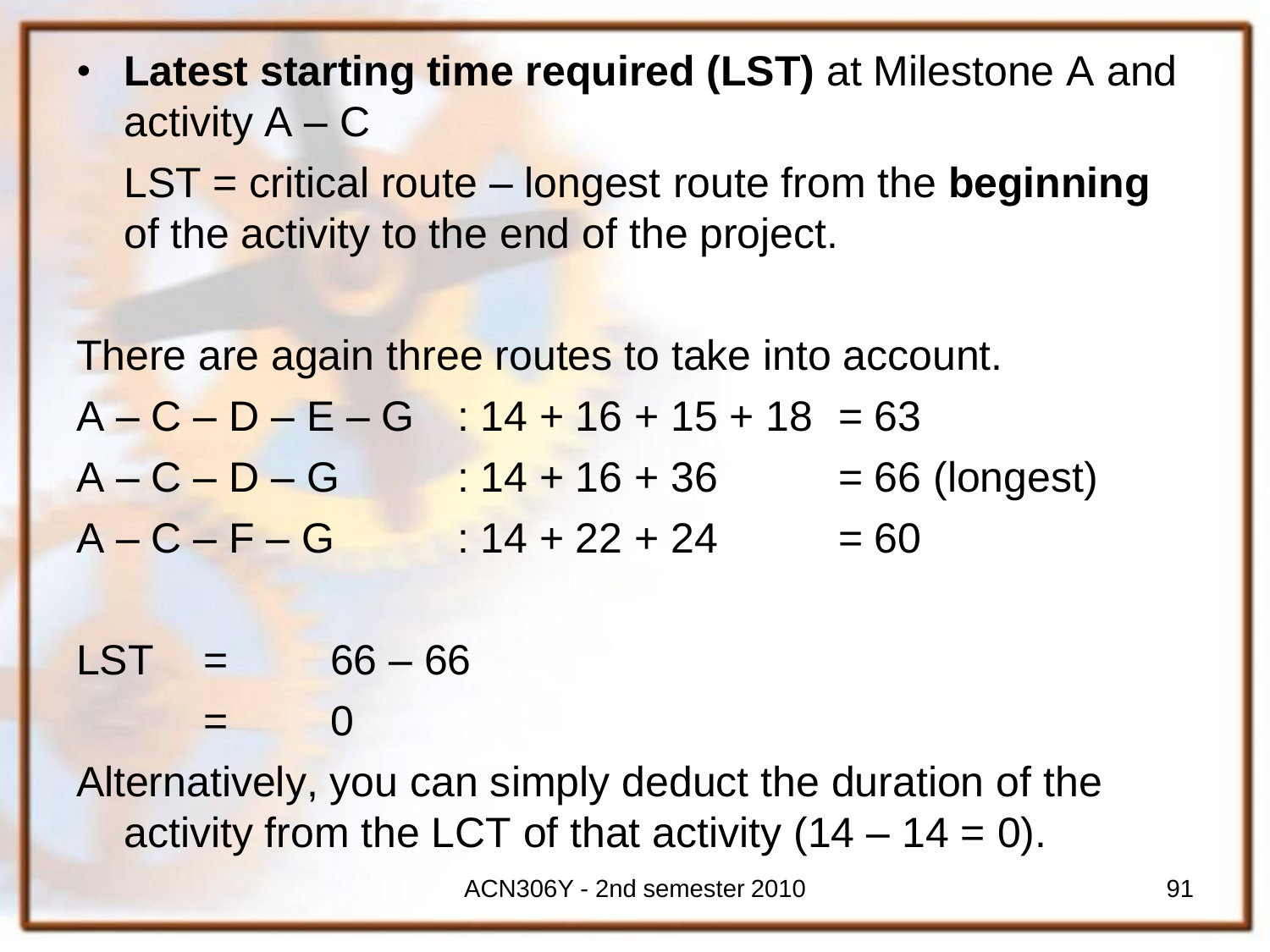• **Earliest completion time possible (ECT)** ECT = longest route from the **beginning** of the **project** to the **end** of the **activity.**

The ECT for activity  $D - E$  will therefore be the longest of:

 $A - D - E$  : 20 + 15 = 35

 $A - C - D - E$ : 14 + 16 + 15 = 45 (longest)  $ECT = 45 days$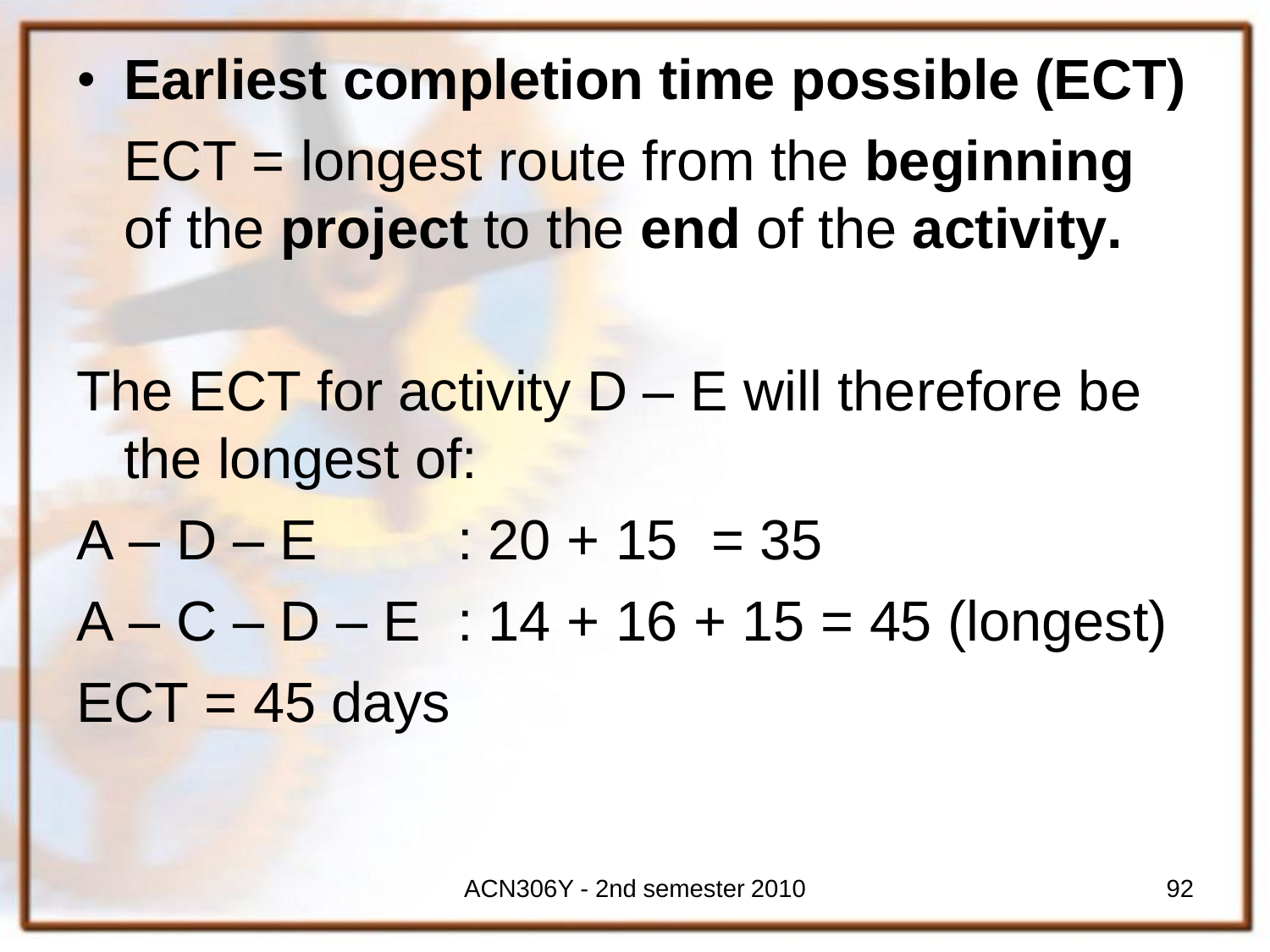• **Earliest starting time possible (EST)**  $EST =$  the longest route from the **beginning** of the **project** to the **beginning** of the **activity**. • EST for D – E will therefore be the longest of:  $A - D$  :  $= 20$  $A - C - D$  : 14 + 16 = 30 (longest)

## $EST = 30$  days.

Alternatively, you can deduct the duration of the activity from the ECT of that activity  $(45 - 15 = 30)$ .

ACN306Y - 2nd semester 2010 93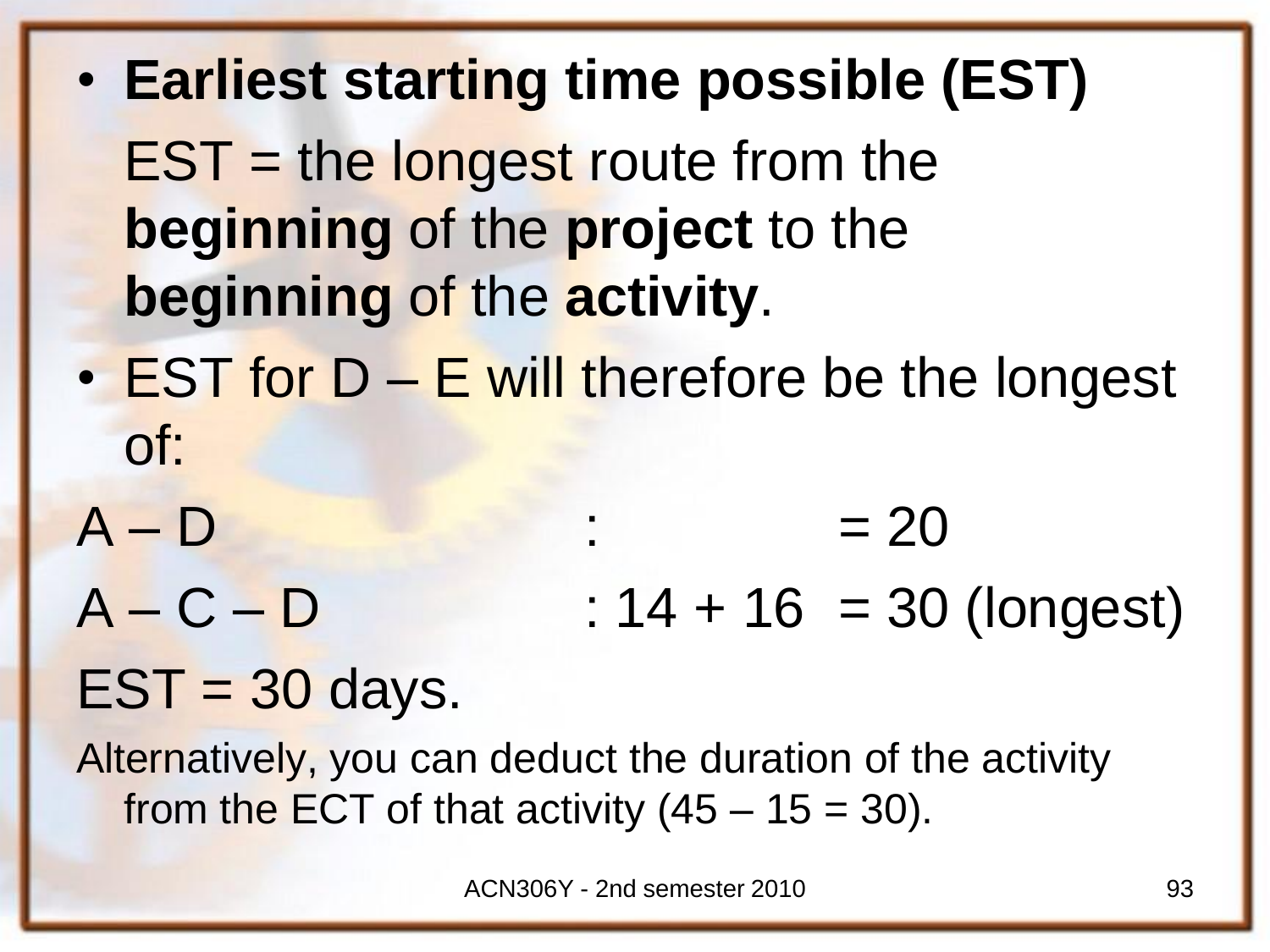# **Slack**

- Slack refers to the difference between the "deadline" and the fastest possible completion time at a specific milestone or at the end of an activity or at the beginning of an activity.
- It gives the time a project team can delay activities with because it is not on the critical path.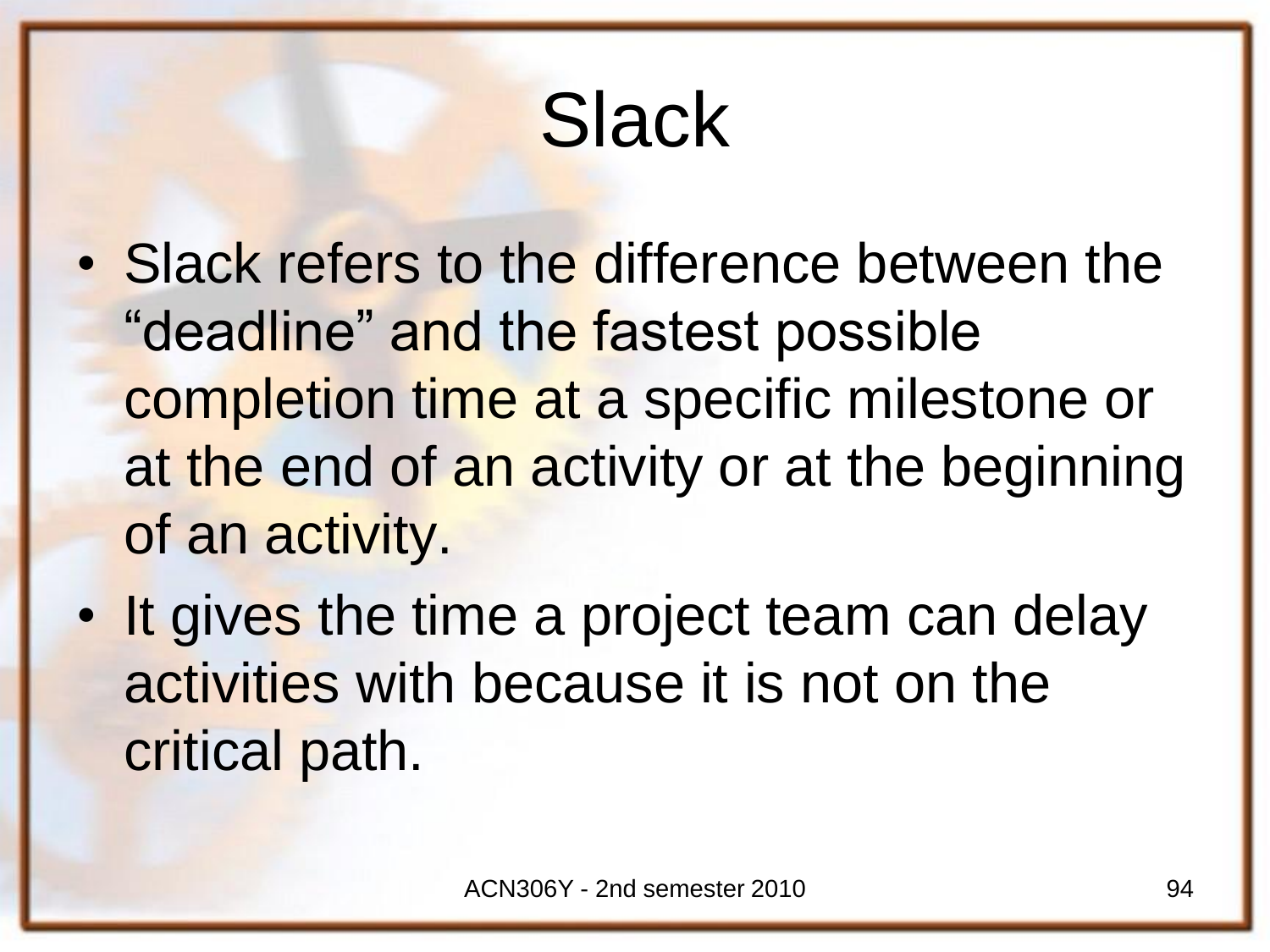# LCT, LST, ECT and EST

- Differentiate between **activities** (for example **A – B**) and **milestones** (for example **B**)
- Latest is calculated from the last milestone backwards and it refers to a "deadline".
- Earliest is calculated from the first milestone forward and it refers to a possibility.
- Completion Time refers to the second milestone of an activity.
- Starting Time refers to the first milestone of an activity.
- Slack is the difference between the LCT and ECT or the LST and EST, it refers thus to the difference between the latest and earliest times at a specific milestone.

ACN306Y - 2nd semester 2010 **95**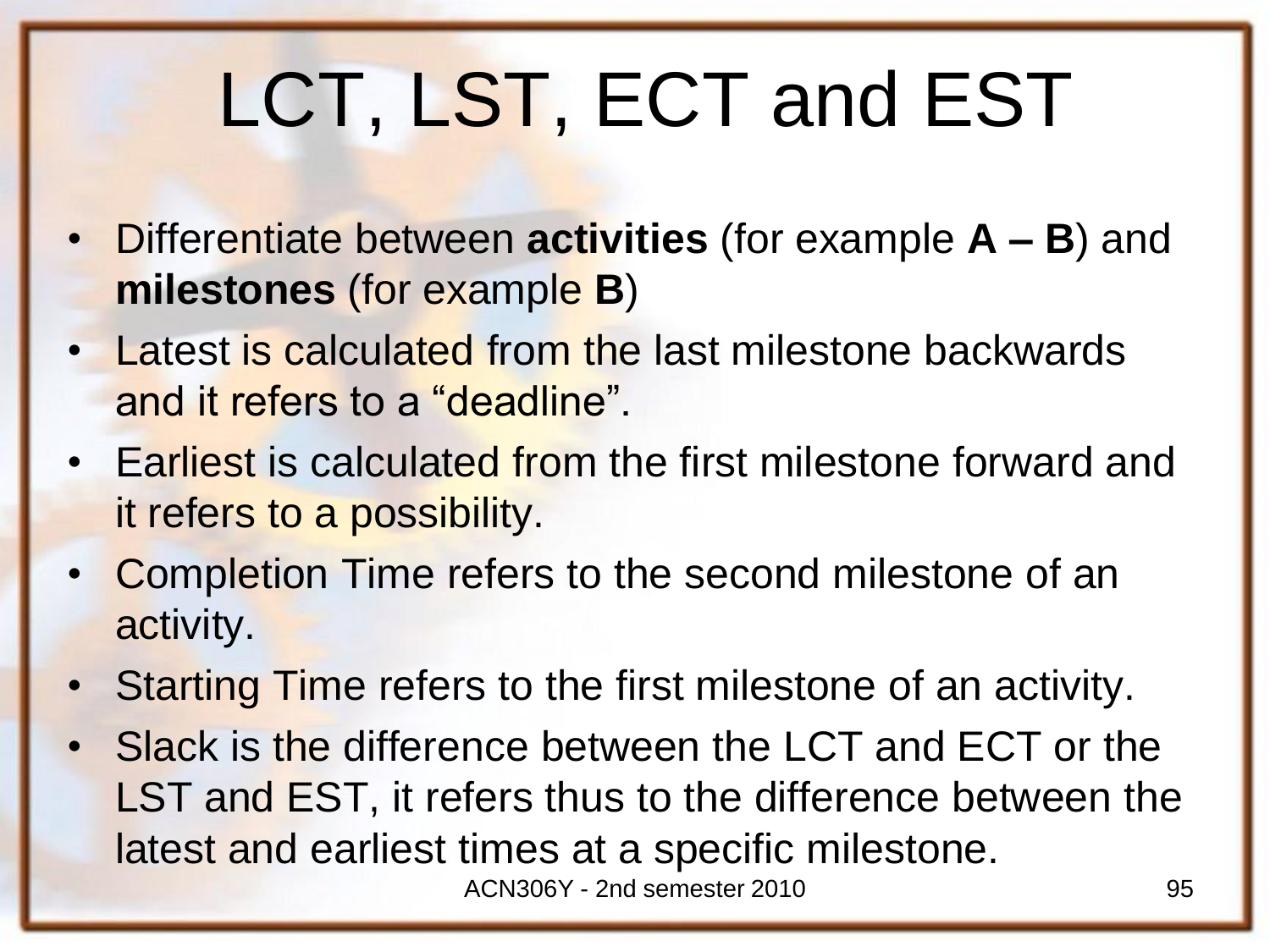## Chapter 12 Inventory and Production Models • It is generally expensive to hold inventory. Traditionally, enterprises held large quantities of inventory. Nowadays a more holistic management approach is followed. The application of inventory and production models in inventory control, can assist management in providing relevant information to optimise profitability and cash flow.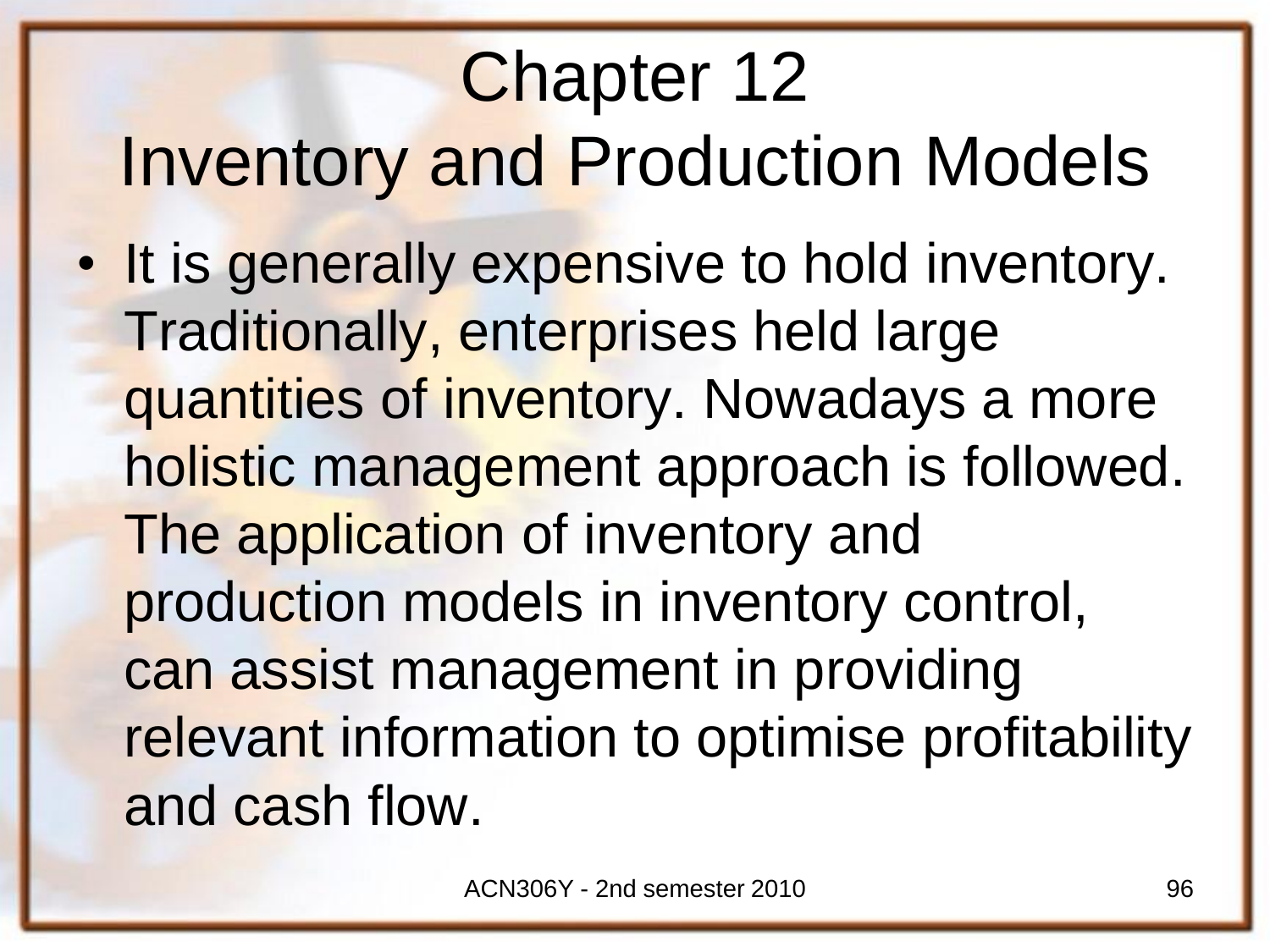# Origin of EOQ model



Minimum stock cost is where: Ordering cost = Carrying plus Holding cost  $_{97}$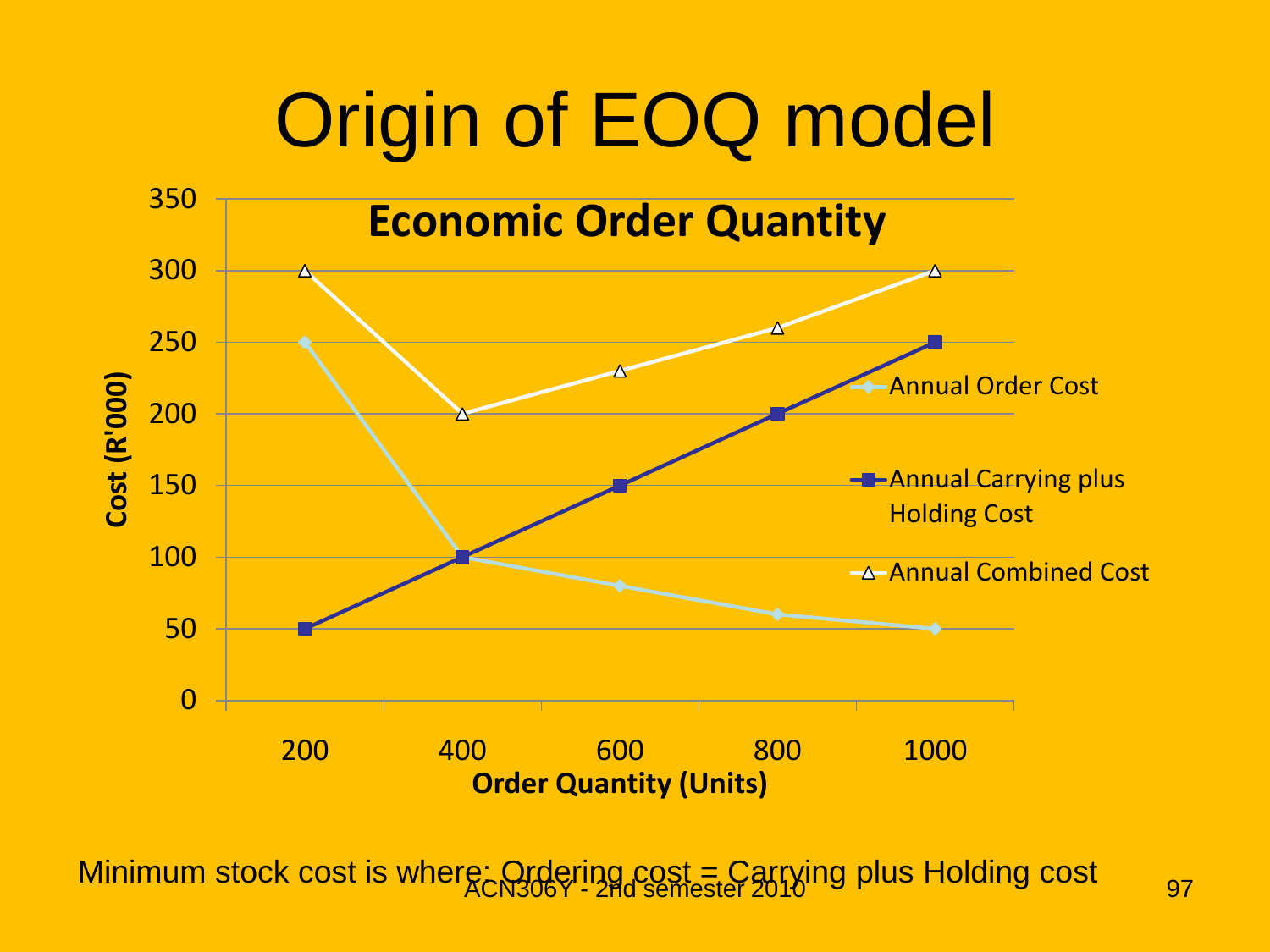#### Study guide p97 – 99 **QUESTION 5 (20 marks; 24 minutes)**

Sterny (Pty) Limited assembles electrical equipment. One of the company's main products requires an electric motor. These motors are purchased from an outside contractor. The company wants to formulate a purchasing policy that will ensure minimum costs.

You are provided with the following information:

Annual production requirement : 17 000 motors Purchase price in the set of the R50 per motor Cost of placing an order : R60 Lead time **contract time in the set of the set of the set of the set of the set of the set of the set of the set of the set of the set of the set of the set of the set of the set of the set of the set of the set of the set** 

- 
- -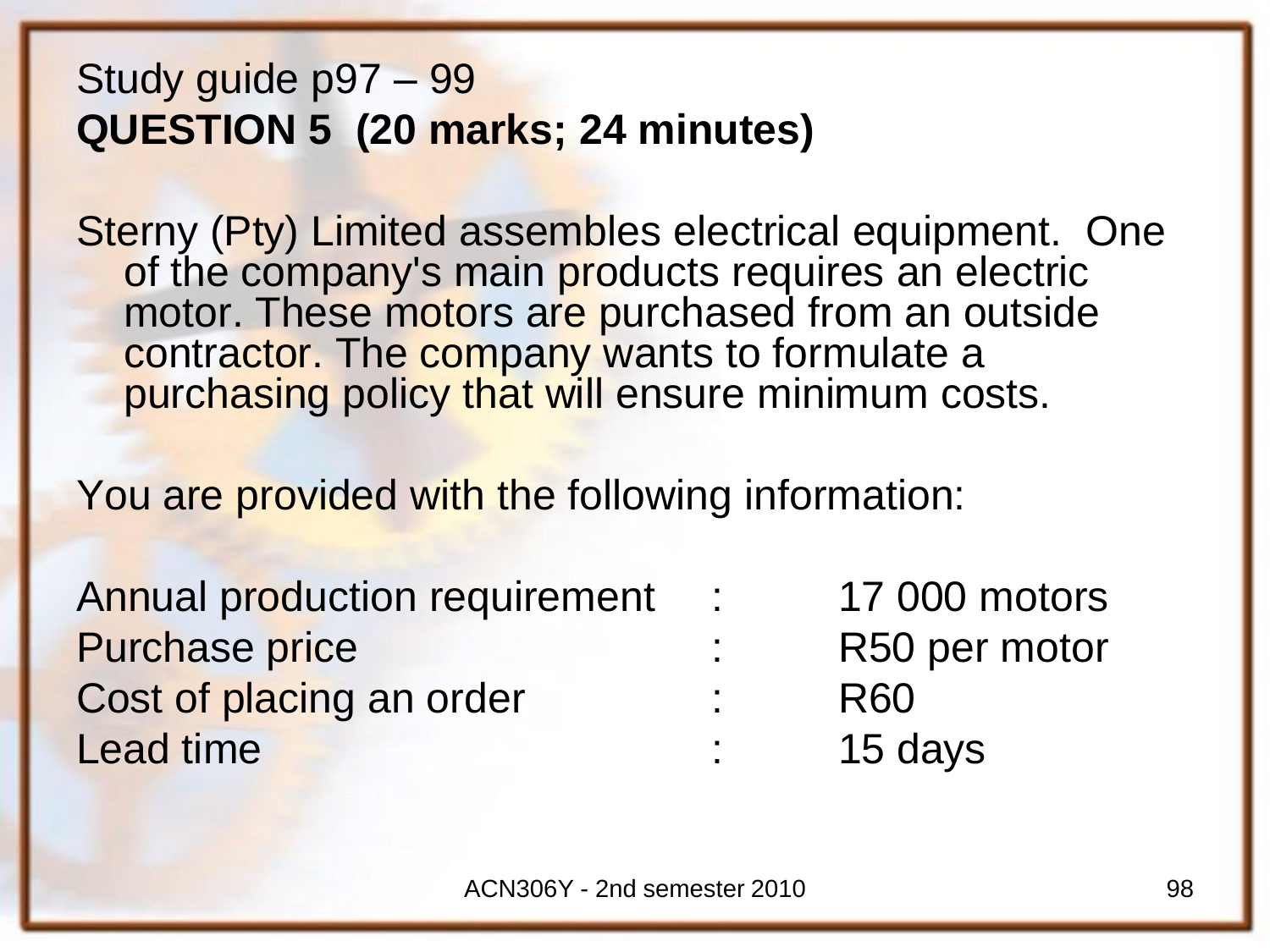Stockholding costs consist of the following: Direct costs : R10 per motor per annum Cost of capital : 20% per annum after tax

The current rate of inflation is 15% per annum. The company is operative for 340 days per annum.

The supplier of the electric motors has requested the company not to place more than 20 orders per annum, in which case they are prepared to grant a discount of R0,25 per motor. The current rate of taxation is 30%.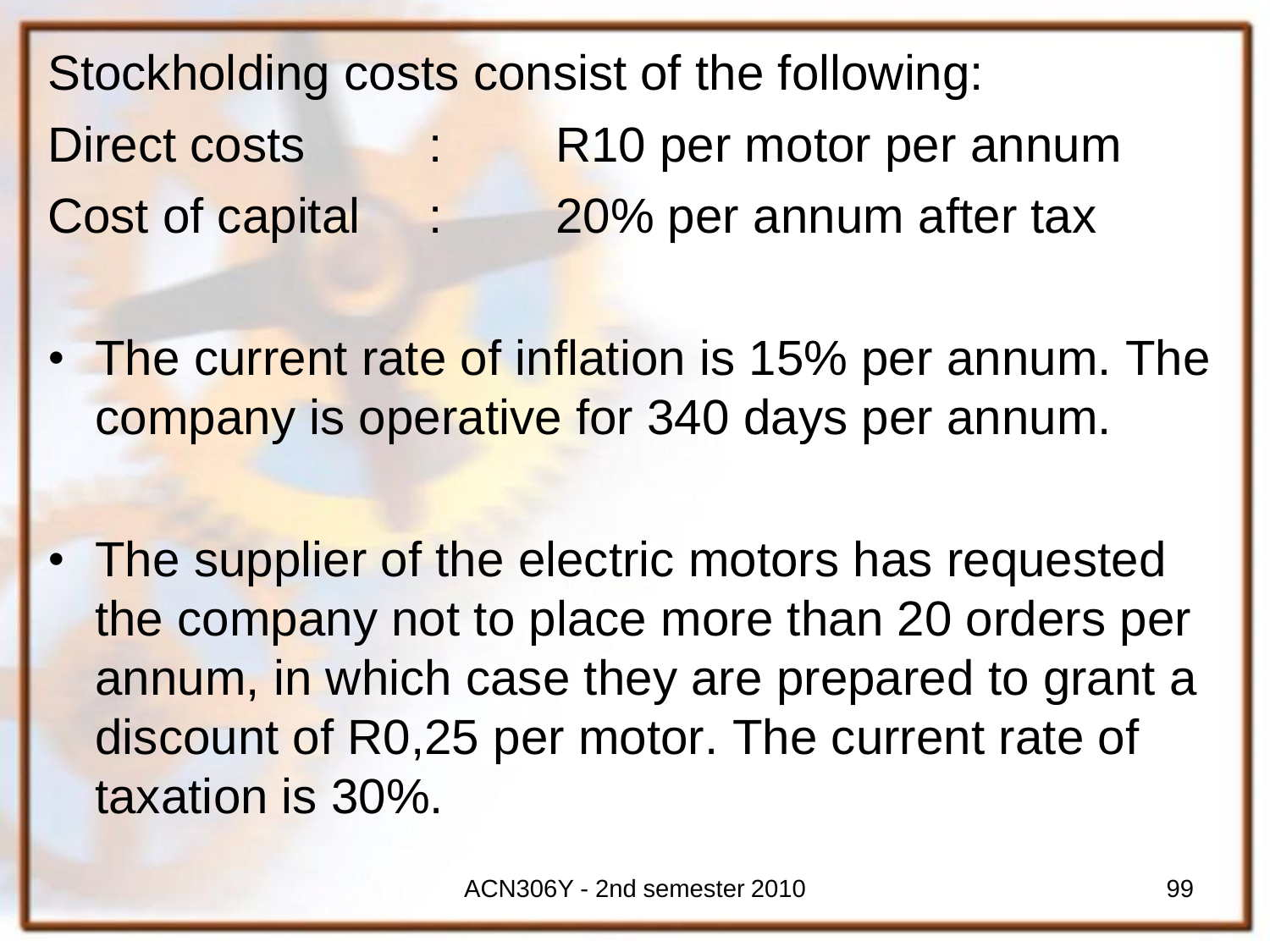## **REQUIRED:**

- (a) Determine the following without taking the request of the contractor into account:
	- (i) the economic order quantity (5) – (ii) the re-order point. (3)
- (b) Determine whether the request to place 20 orders per annum should be met. (12) Figures must be rounded off to the nearest rand. **[20]**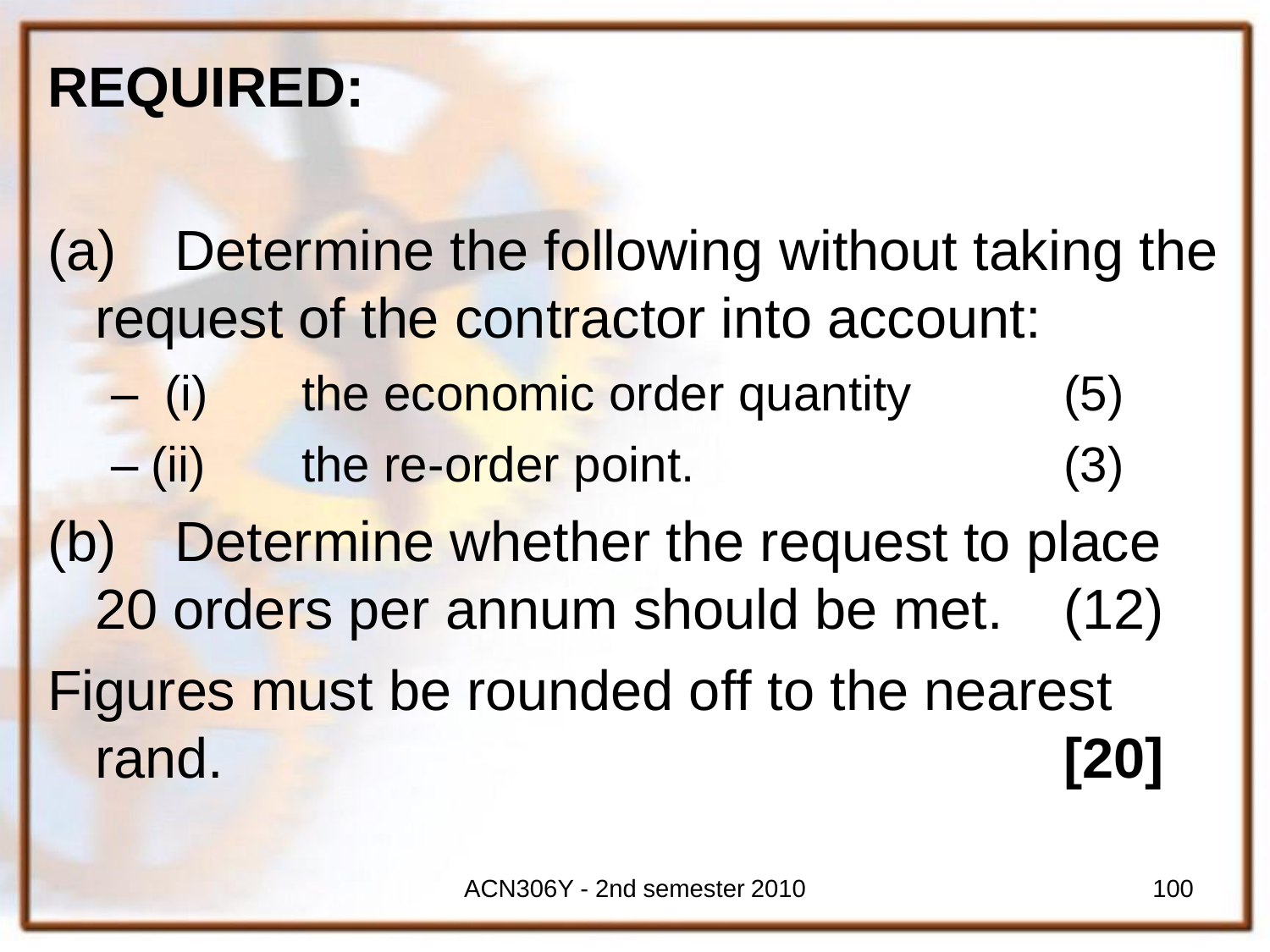#### **SOLUTION**

=

=

(i) *The economic order quantity* EOQ

2 x Annual demand x Ordering cost per order

Stockholding cost per unit per annum

2 x 17 000 x R60 (R50 x 20 -15 100  $)+R10$ 





- = 403,98 motors
- $= 404$  motors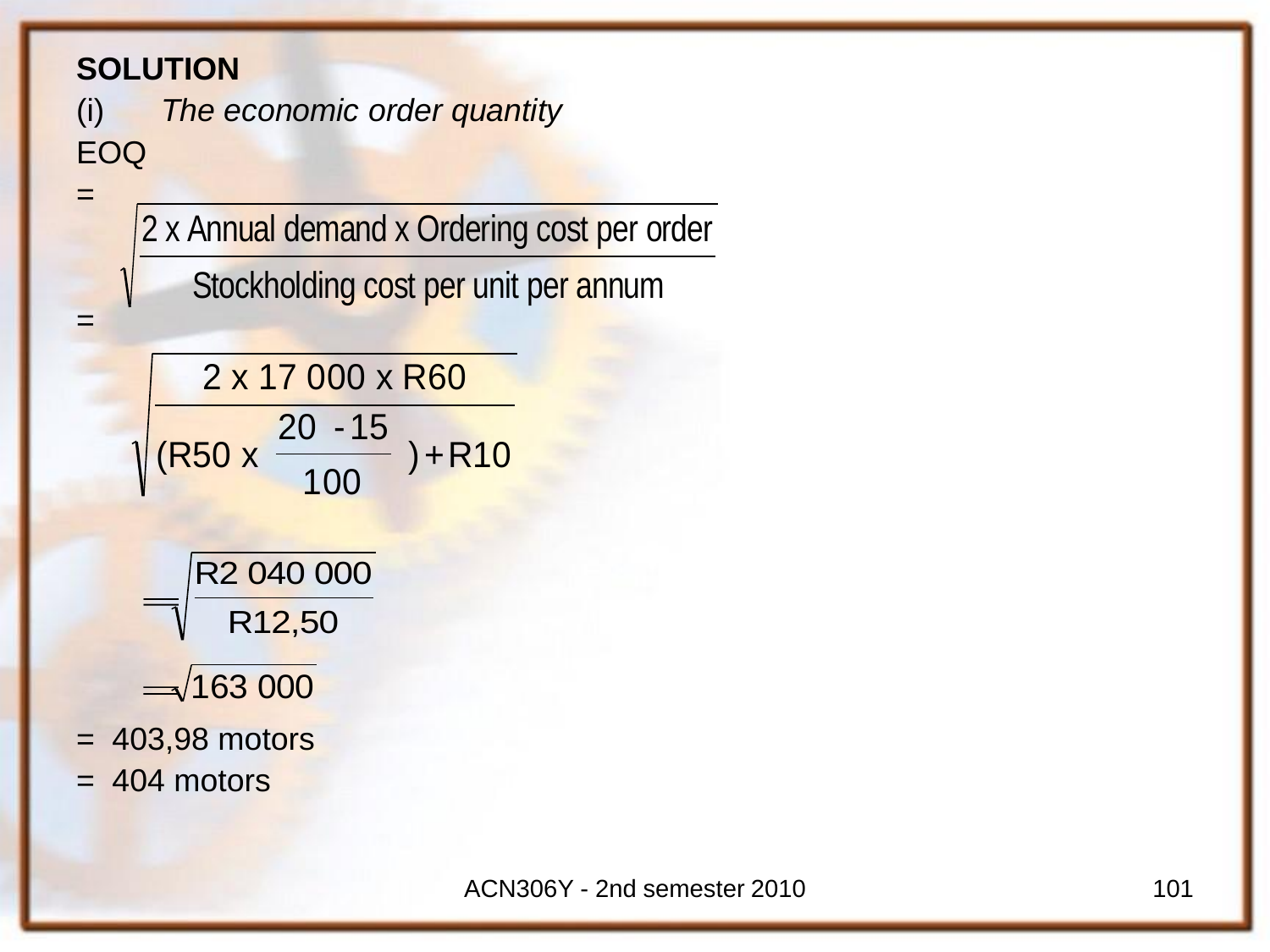## (ii) *Re-order point*  $Re$ -order point  $=$  Consumption during lead time = 17 000/ 340 x 15 days 750 motors (3) *(b) Evaluation of request* Number of orders per annum if EOQ is accepted = 17 000/ 404 orders

- $=$  42,08 orders
- $\approx$  43 orders (1½)

Order size if 20 orders are placed

- = 17 000/ 20 motors
- 850 motors

ACN306Y - 2nd semester 2010  $(1\frac{1}{2})$  102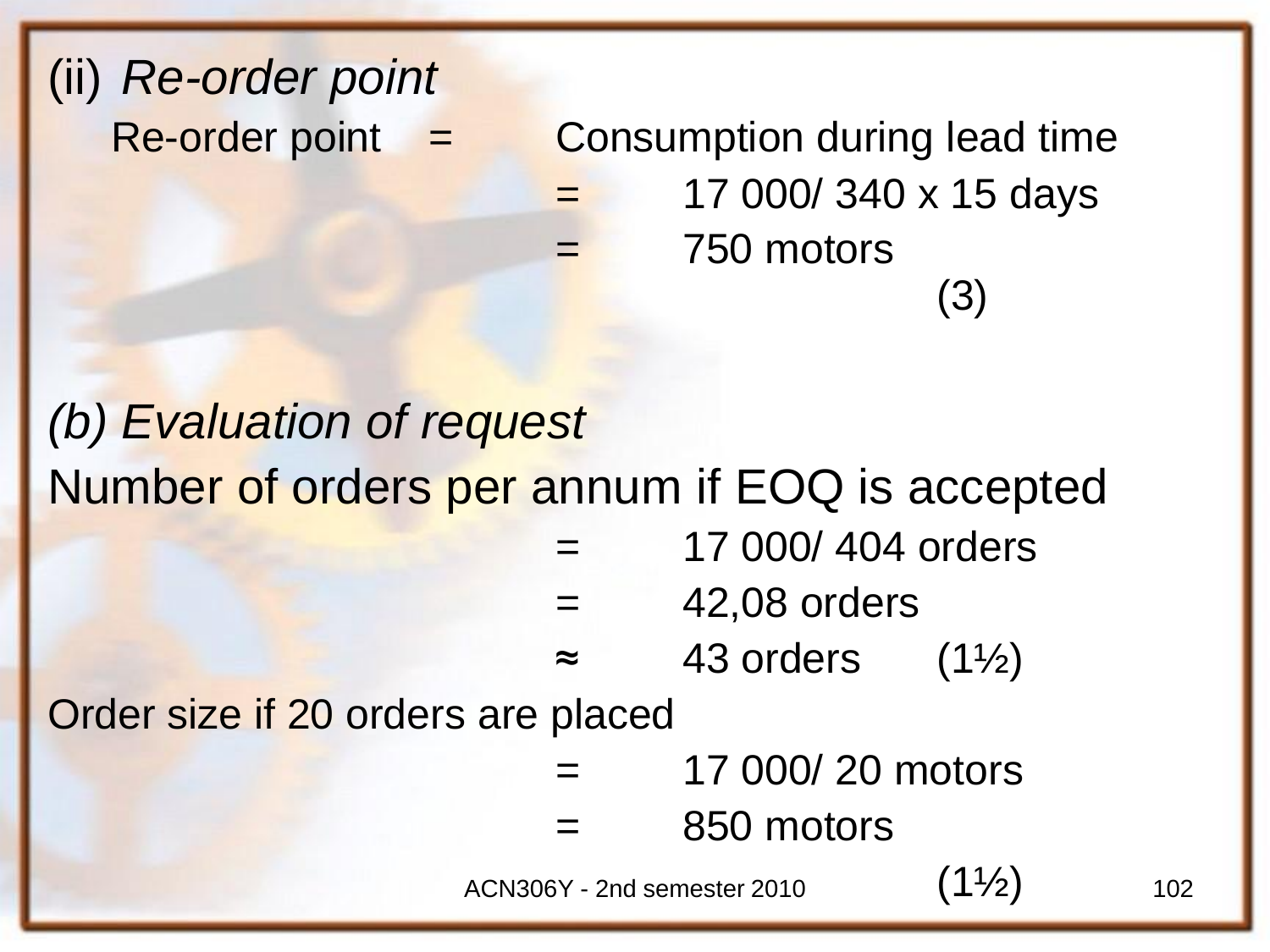| Average stock (850/2); (404/2)                                       | <b>Relevant cost</b><br>(special<br>request)<br>425 motors<br>R | <b>Relevant cost</b><br>(EOQ model)<br>202 motors<br>R |
|----------------------------------------------------------------------|-----------------------------------------------------------------|--------------------------------------------------------|
| Ordering cost (20 x R60);                                            | 1 200                                                           |                                                        |
| $(43 \times R60)$                                                    |                                                                 | 2580                                                   |
| Discount not allowed                                                 |                                                                 | 4 250                                                  |
| $(17000 \times R0,25)$                                               |                                                                 |                                                        |
| <b>Carrying cost</b>                                                 |                                                                 |                                                        |
| $425 \times [(5\% \times R49,75) + R10]$                             | 5 307                                                           |                                                        |
| 202 x R12,50 [per (a)(i)                                             |                                                                 | 2 5 2 5                                                |
| <b>Total relevant cost</b><br><del>ACN306Y - 2nd semester 2010</del> | 6 507                                                           | 9 3 5 5                                                |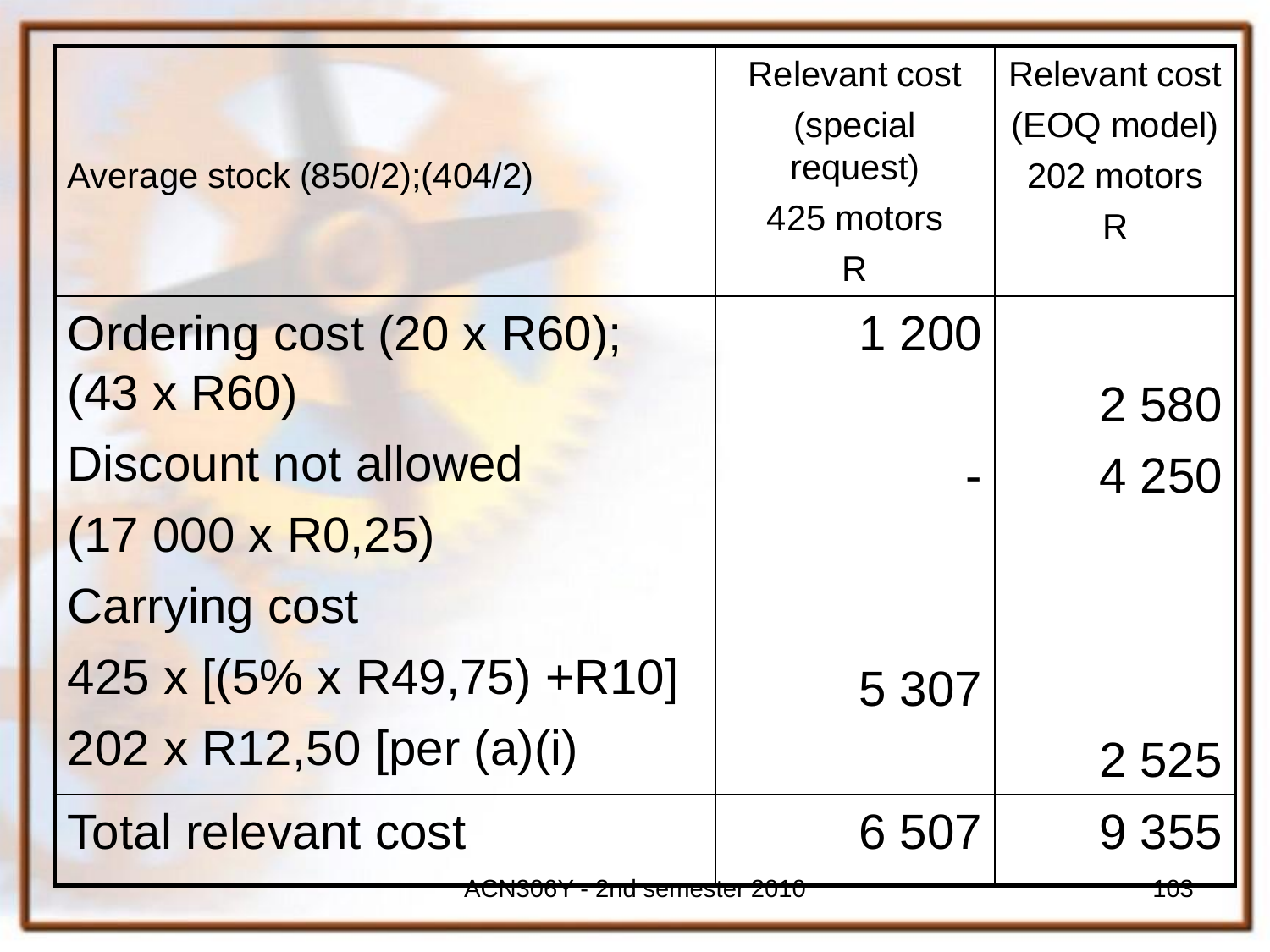Relevant cost when making a decision:

Ordering cost + stockholding cost

Do not forget to include any additional costs and opportunity income.

Ordering cost = Cost per order

Stockholding cost = Total stockholding cost per annum x average stock level ( Order quantity/2 + safety stock) + cost of capital to carry the stock.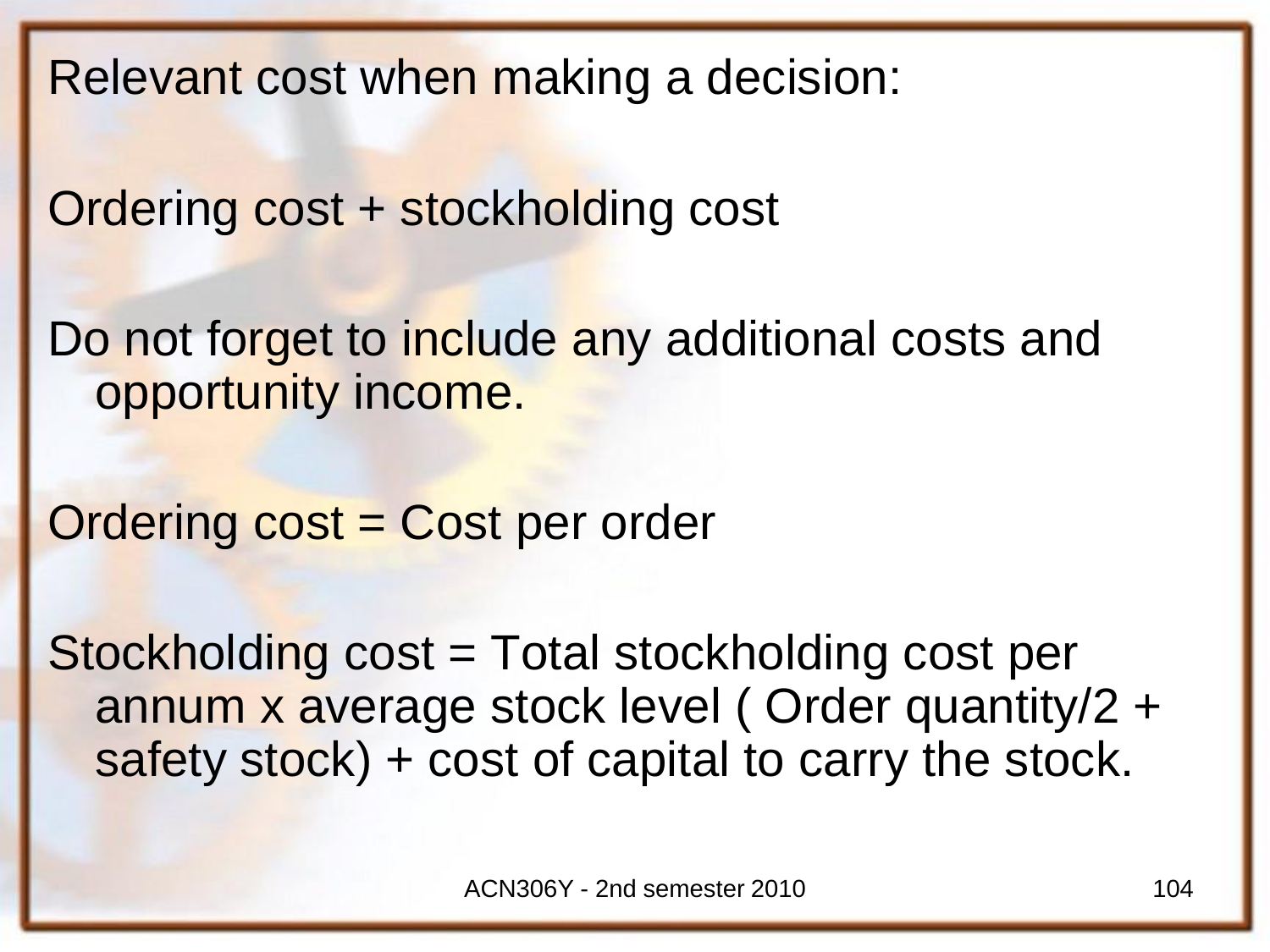# Examination Techniques

ACN306Y - 2nd semester 2010 105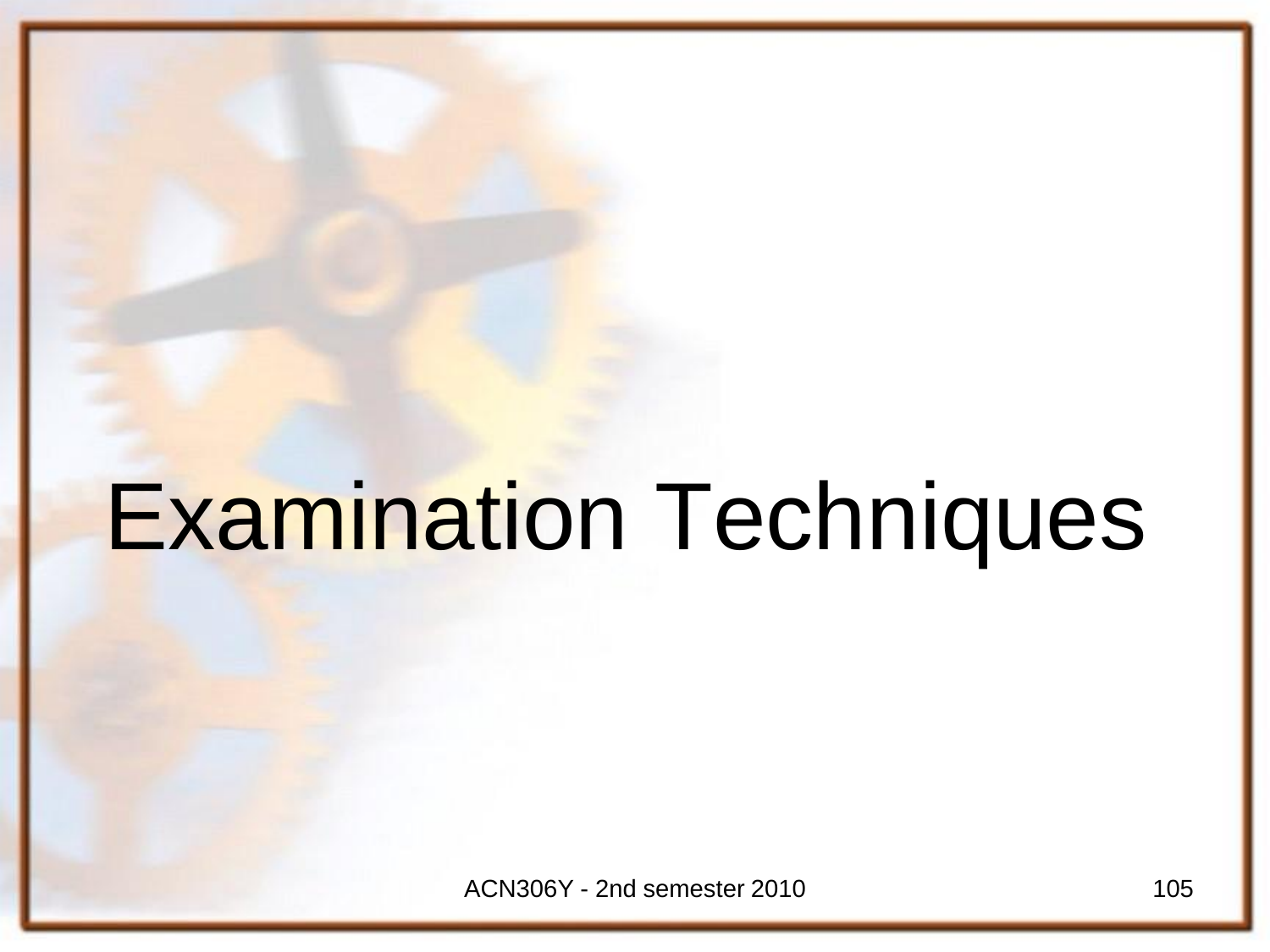# Mark scoring techniques **REQUIRED**

- Knowing theory thoroughly makes a big difference
- Be able to write solutions self. It is different than understanding solutions

## **REVISION TECHNIQUES**

- needs plenty of practise (major problem in written answers)
- Repetition of practising
- must do under time pressure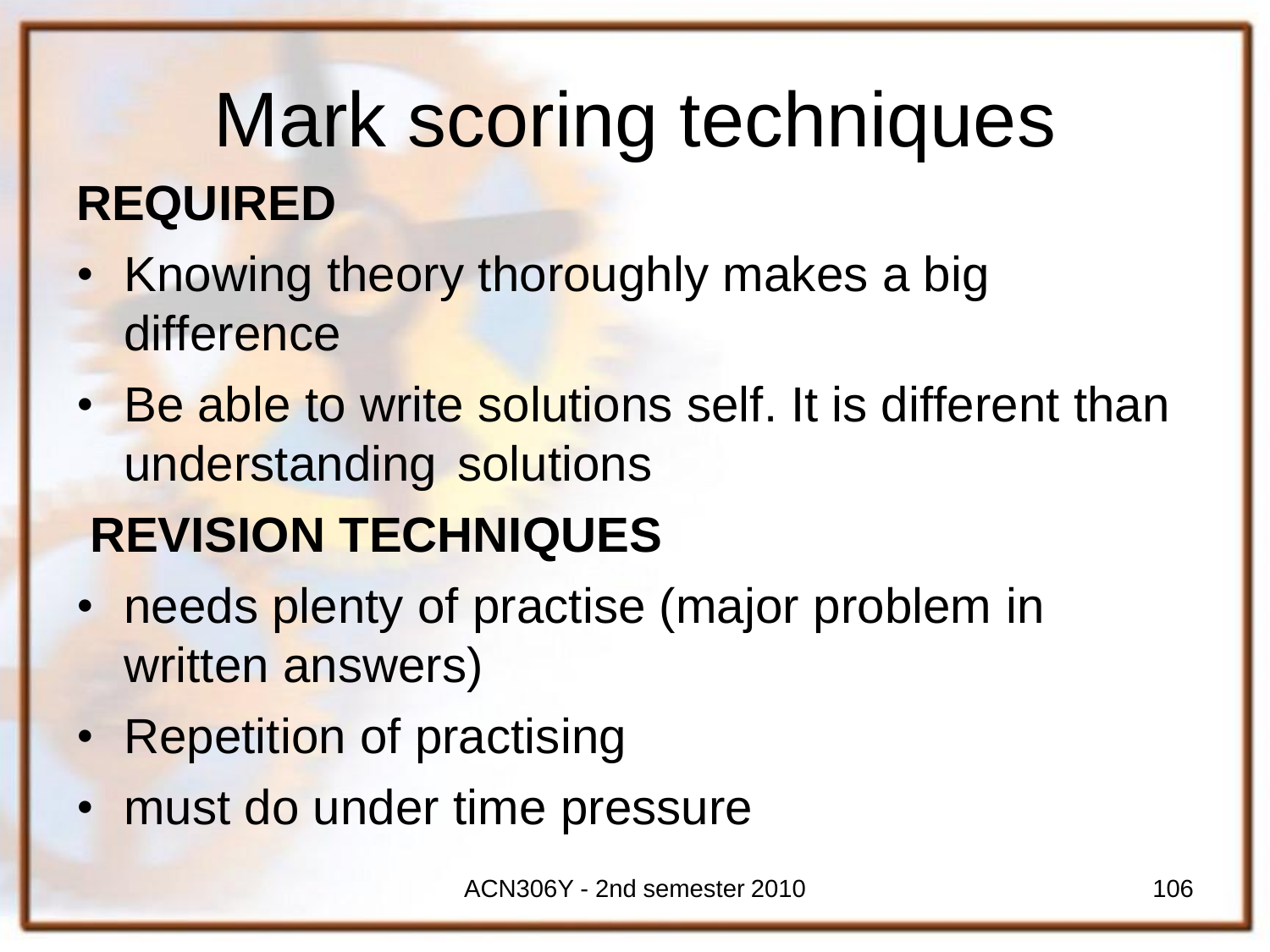# Mark scoring techniques **PLAN ANSWER**

- Neat layout. Use headings, columns and rows
- marks awarded (normally a half mark per figure or one mark per fact)
- timing (marks per minute **DON'T RUN OVER THE TIME ALLOCATED** for the answer!)
- Go back to a question if time is available after you have finished.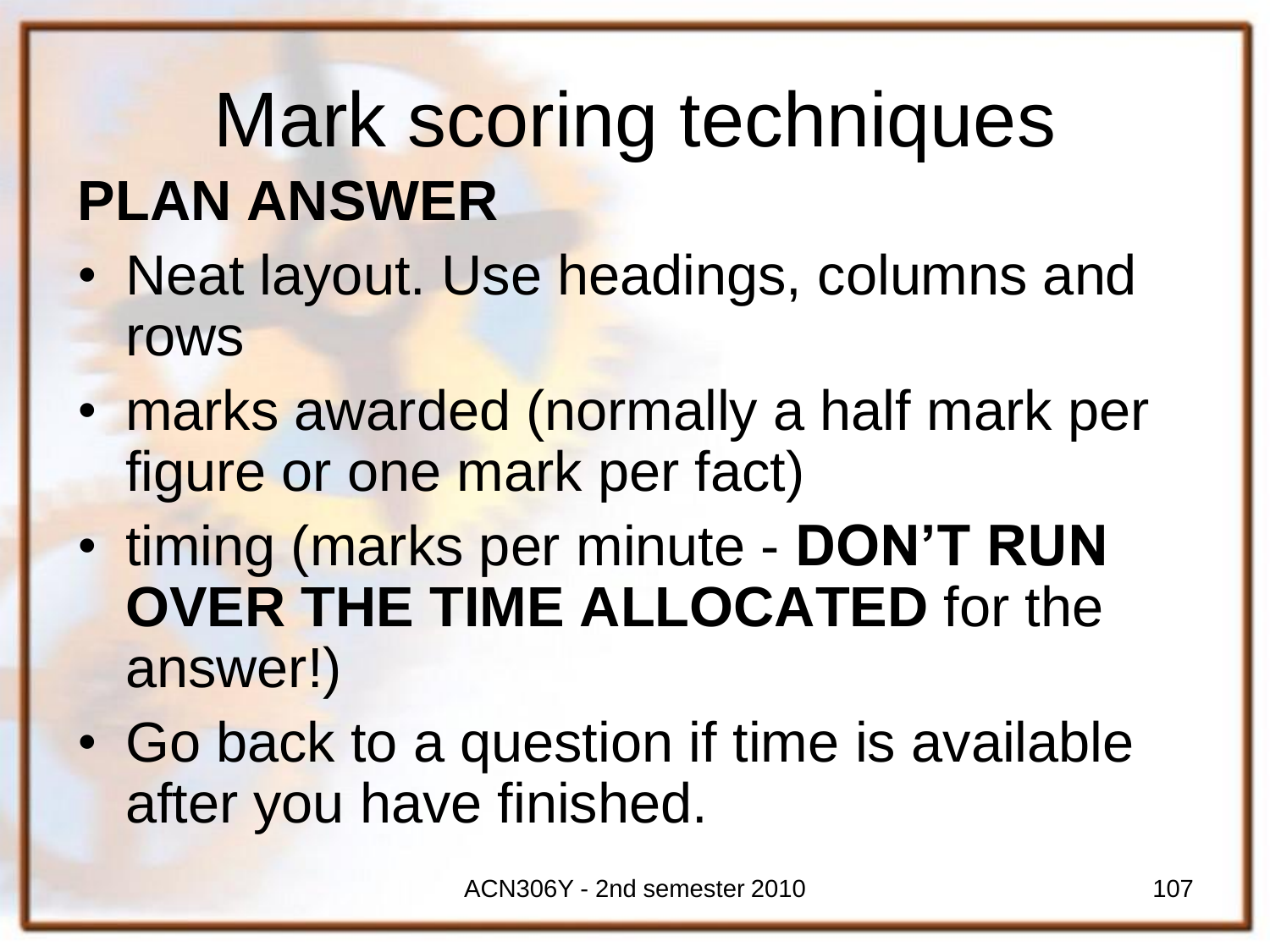## Mark scoring techniques

Indicate different parts of workings/answers clearly

• use spaces; **DON'T CRAM**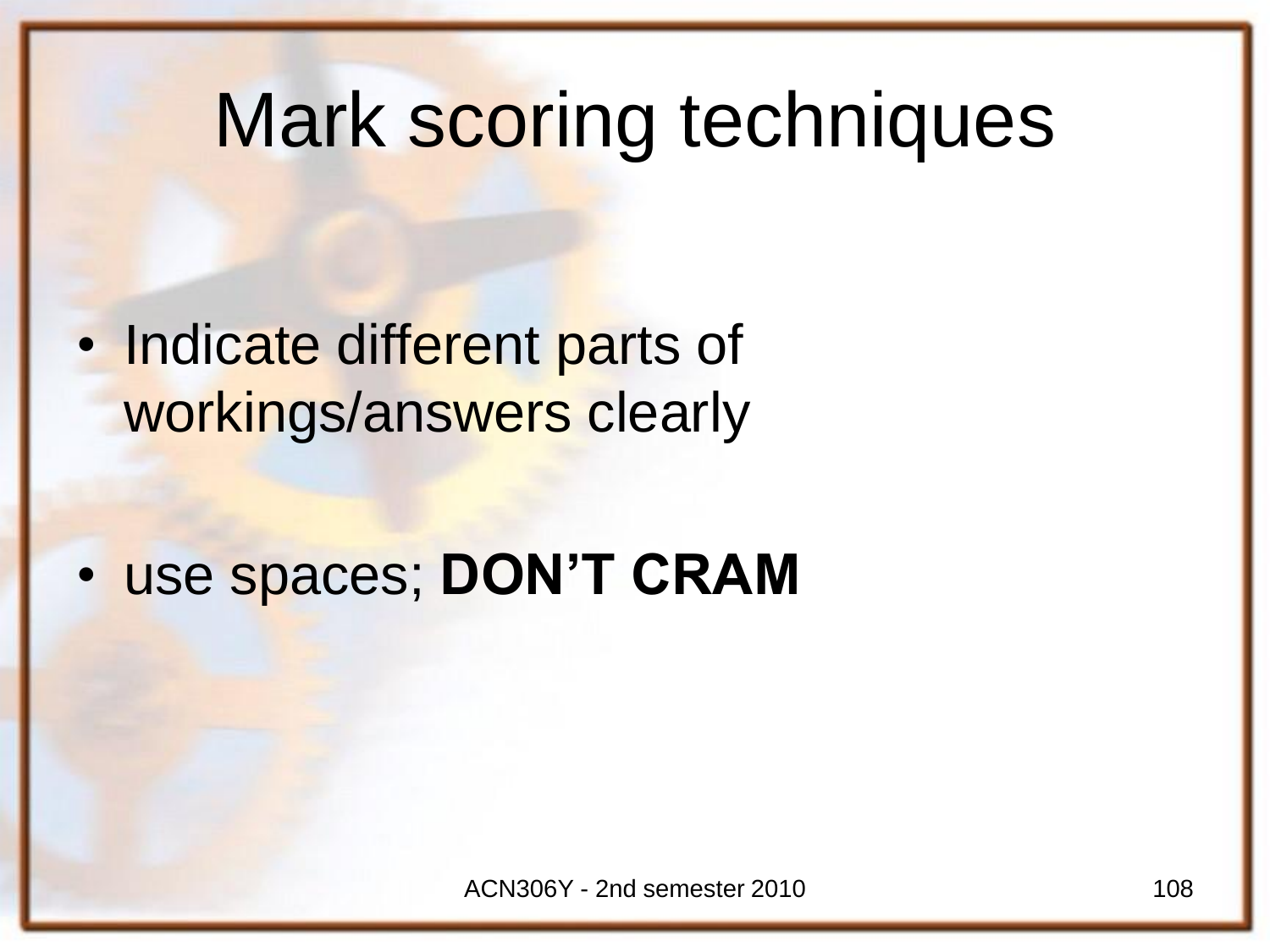## Mark scoring techniques

#### **Written answers**

- Point form (unless otherwise indicated sentences longer than two/three lines are generally getting 'waffly')
- one item of information under each point (let the marker decide whether each point earns a mark)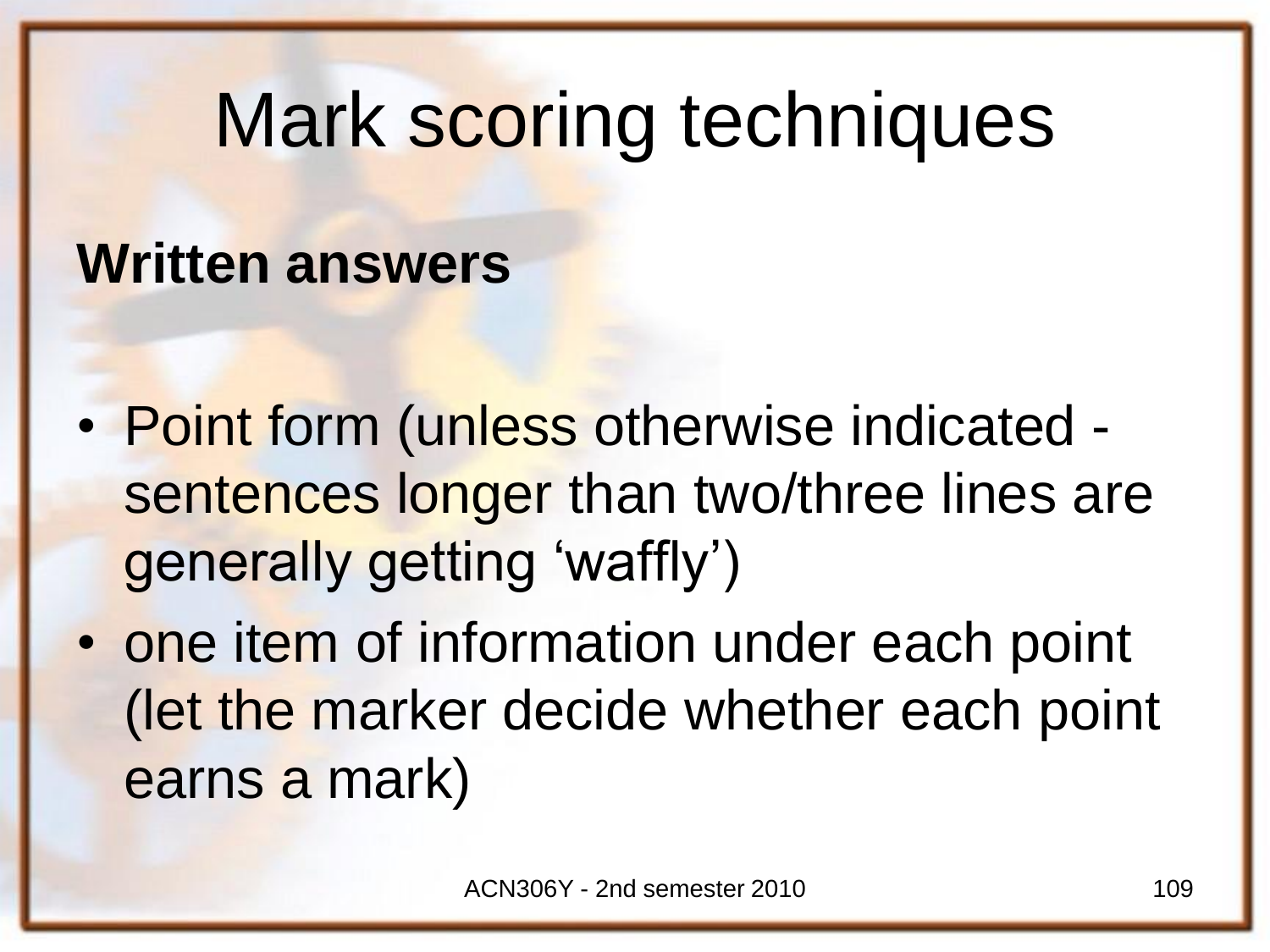### Mark scoring techniques

- be specific in your answer
- list points generated if time unavailable to explain each one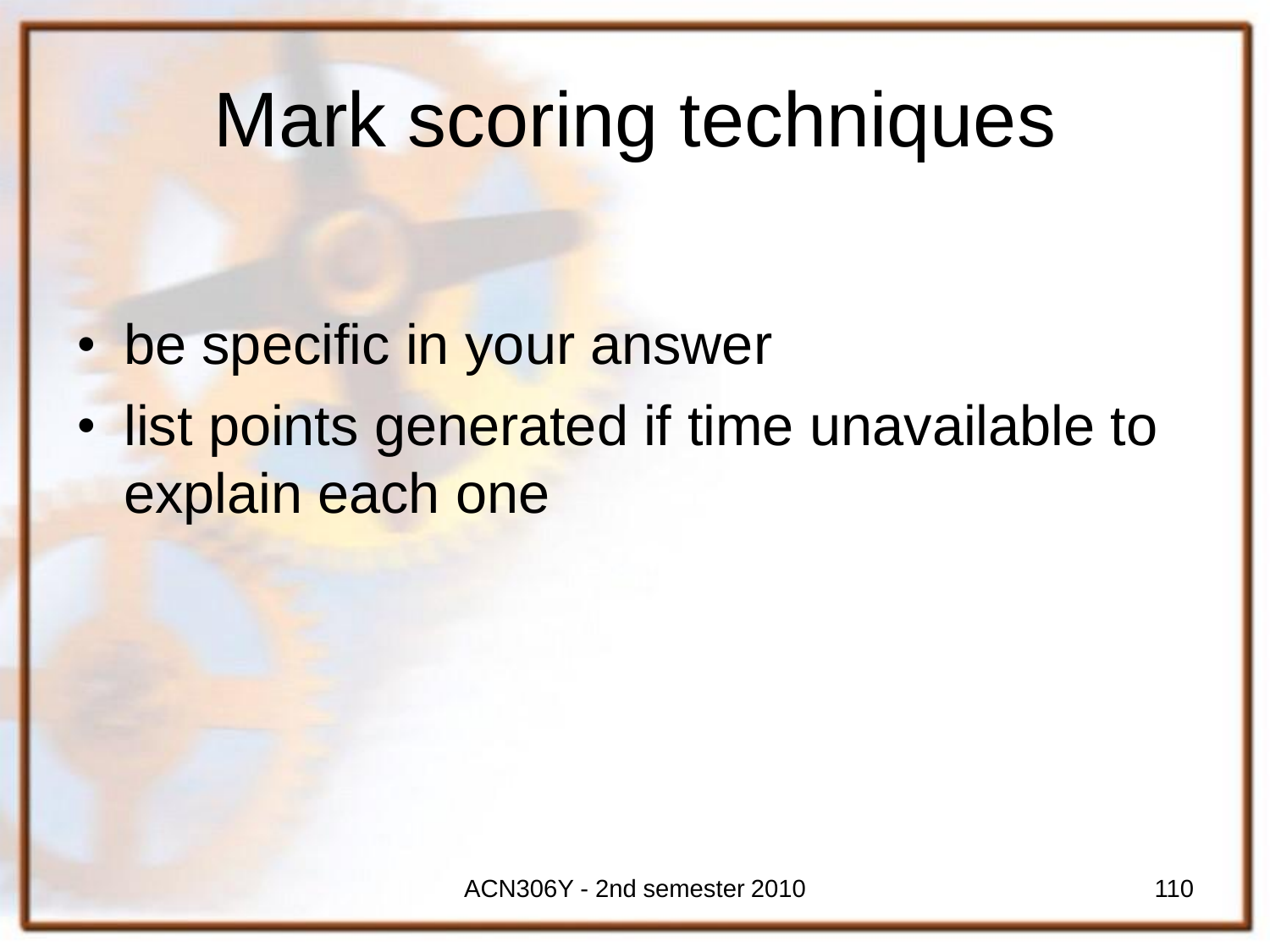## Mark scoring techniques

#### **Calculation answers**

- cross reference all involved workings
- avoid getting bogged down: assume figures if necessary and carry on with your answer
- **show all your calculations!**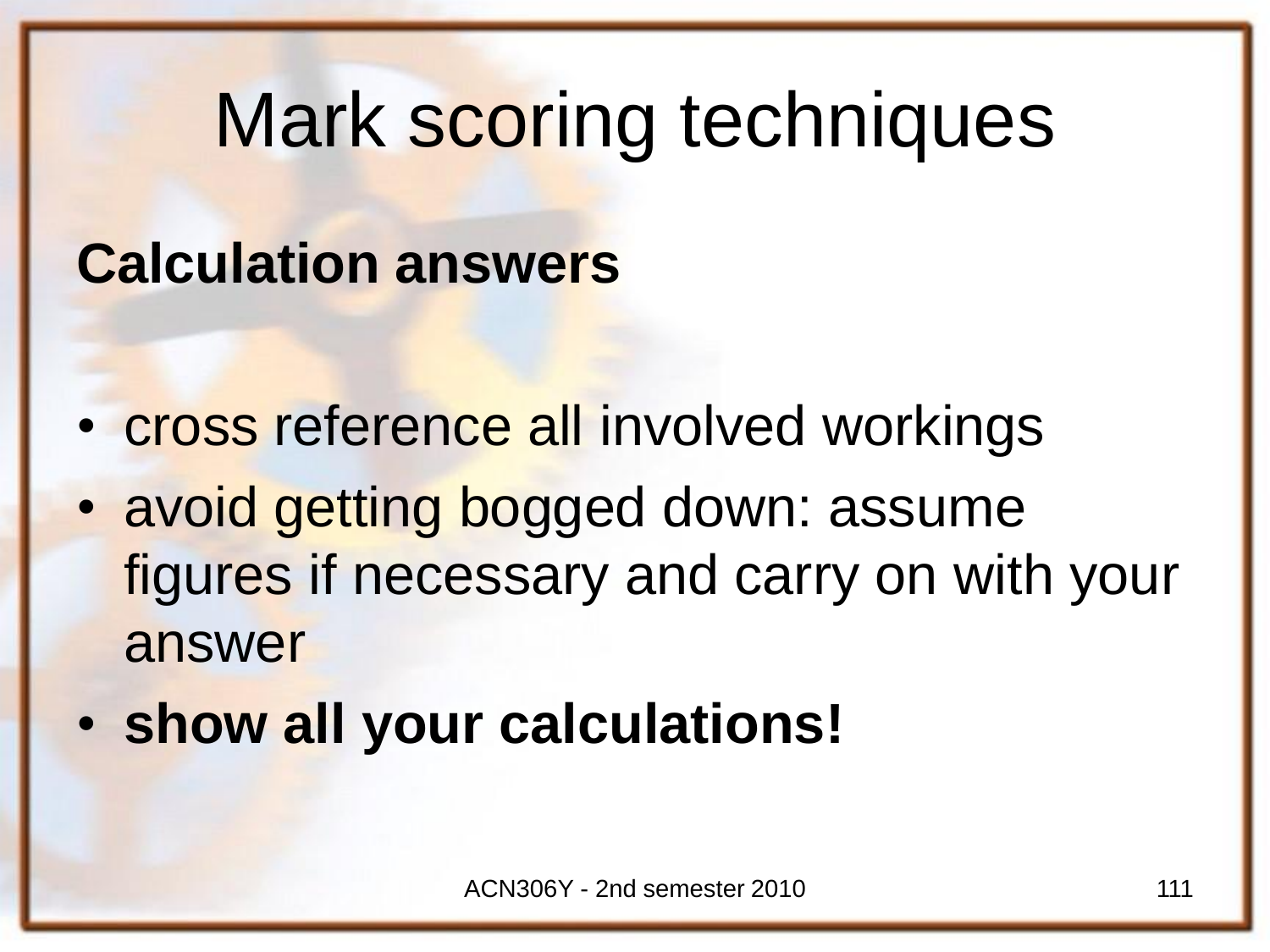## **STRATEGIES FOR ANSWERING MULTIPLE-CHOICE QUESTIONS**

ACN306Y - 2nd semester 2010 112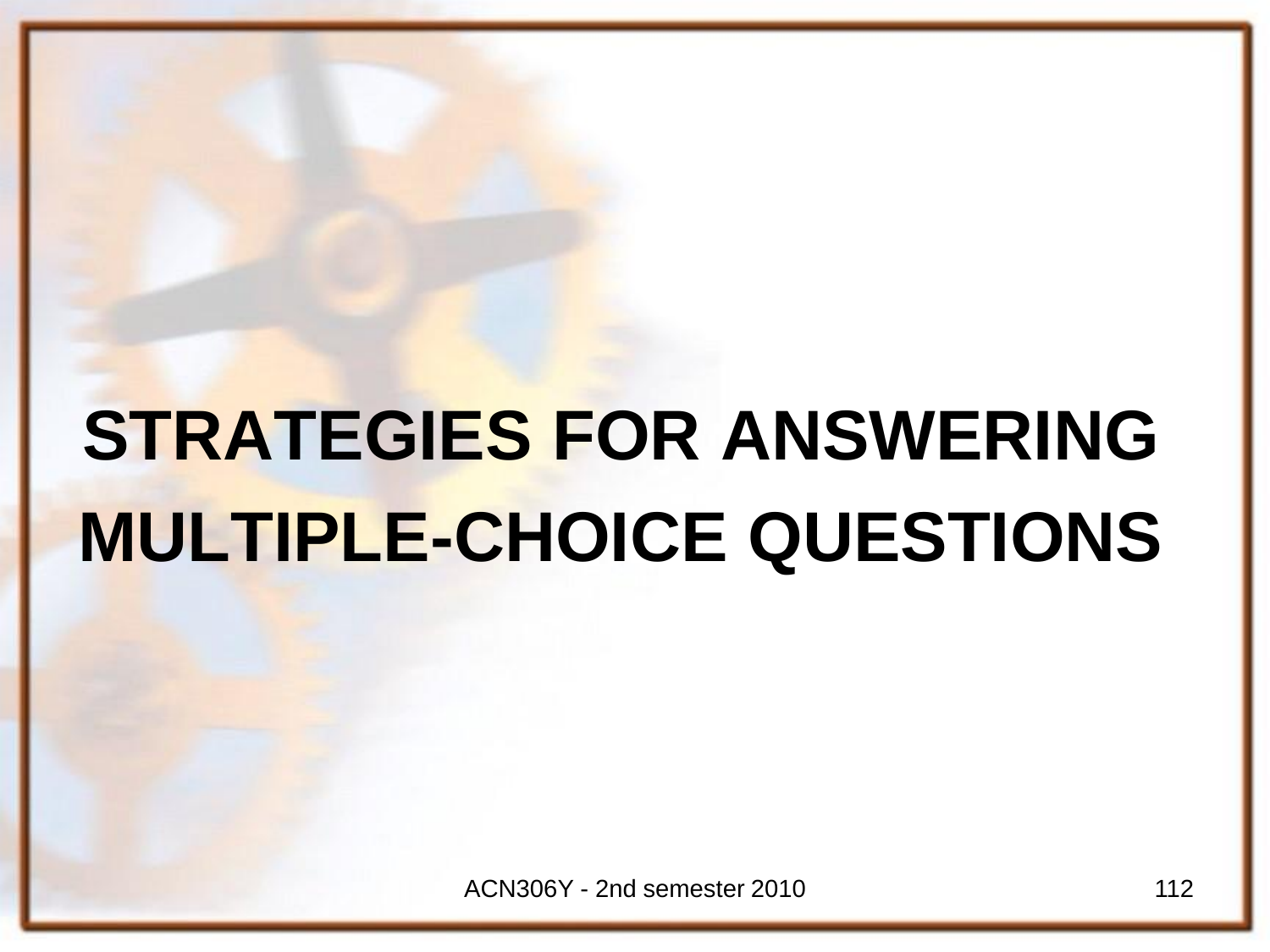#### **DIFFERENT TYPES OF QUESTIONS:**

- Options that require prior knowledge
- Questions where no prior knowledge is required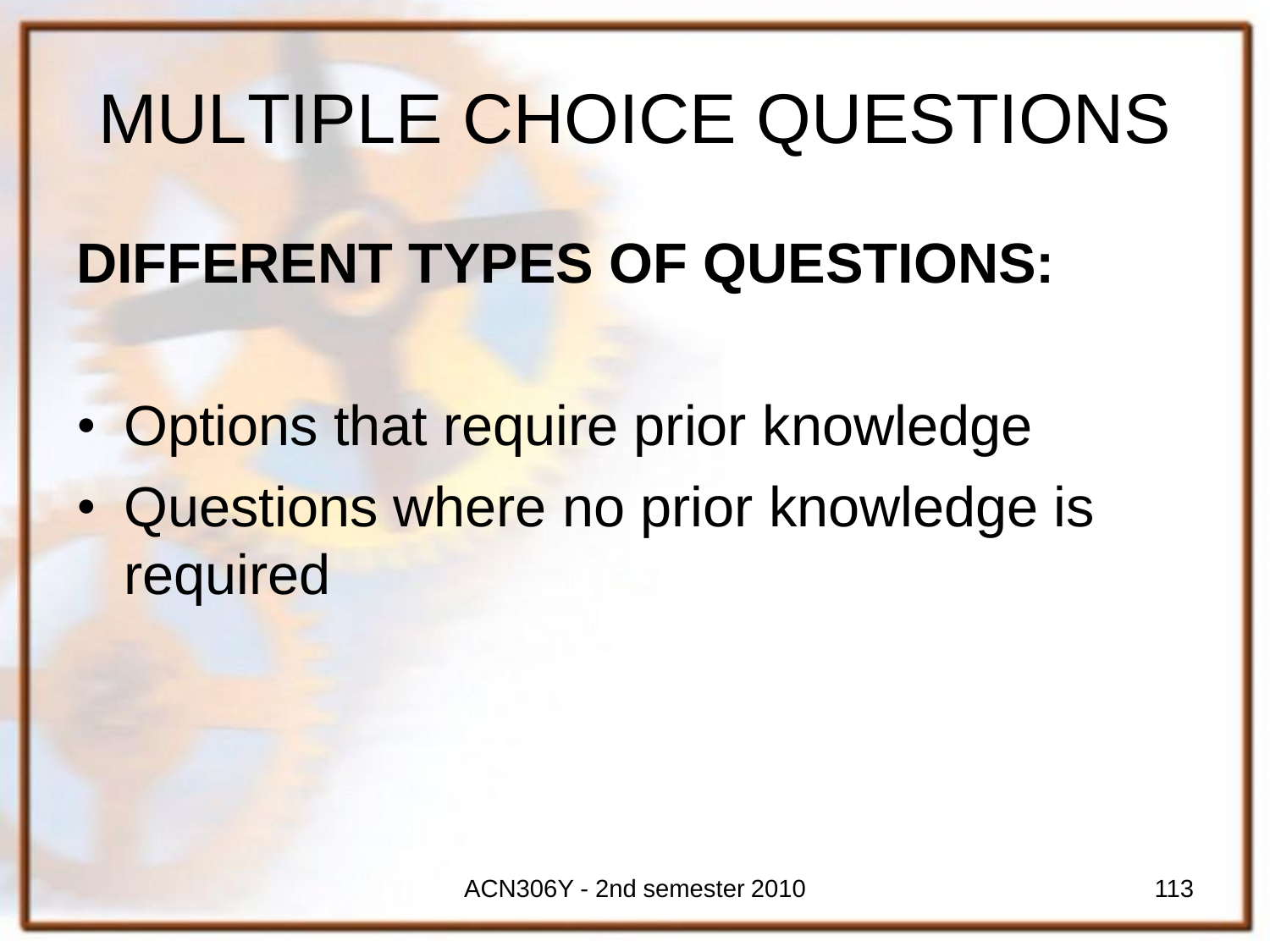#### MULTIPLE CHOICE QUESTIONS **GENERAL STRATEGIES FOR MULTIPLE-CHOICE QUESTIONS**

- **Read the question carefully**, paying attention to the key-words of the question
- Watch for words like **always, never, except (**Be careful selecting answers that indicate extremes)
- Look for key words in questions or examples that might provide an answer, or other reference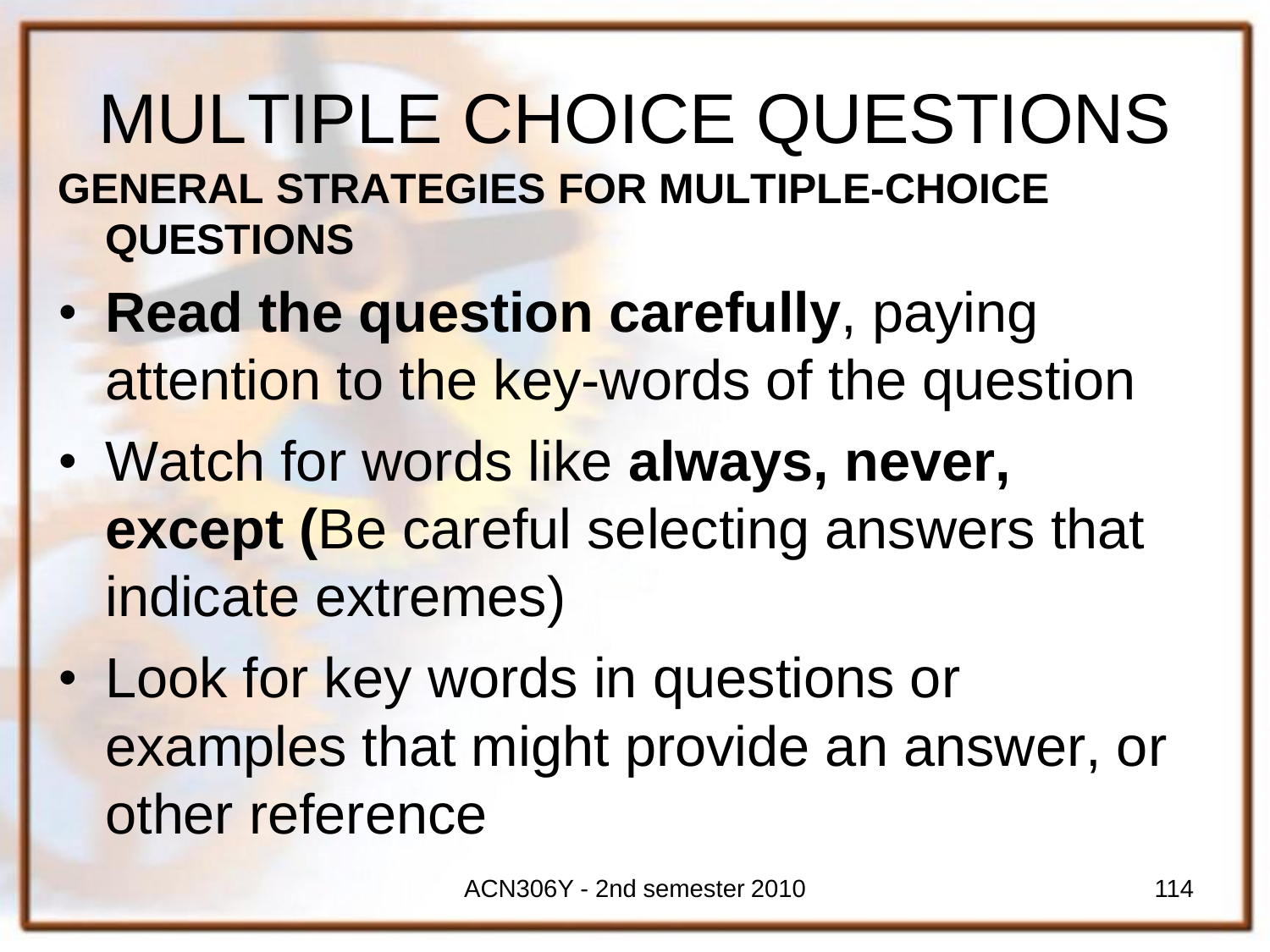#### **Select the best answer**

- There is no penalty for guessing; make your best guess; **do not leave a blank answer**
- Answer by calculation (numbers) or by elimination (words) normally.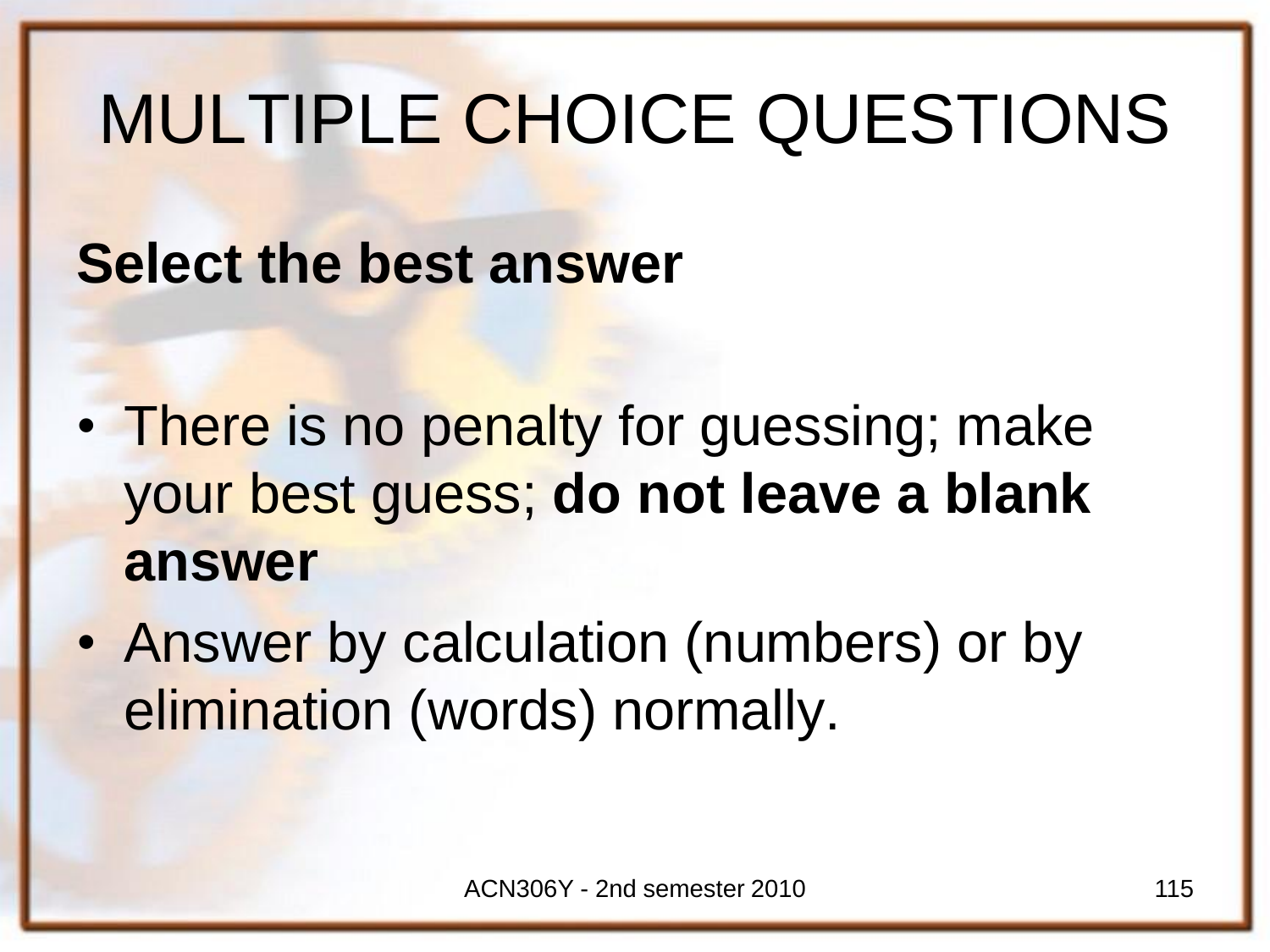- **If a question has you stumped** or seems too difficult, skip it and come back to it later after you have finished the easier questions
- **If you can eliminate at least two answers,** and still are not sure, take a guess or come back to the question later. Then go with the answer that seems right to you.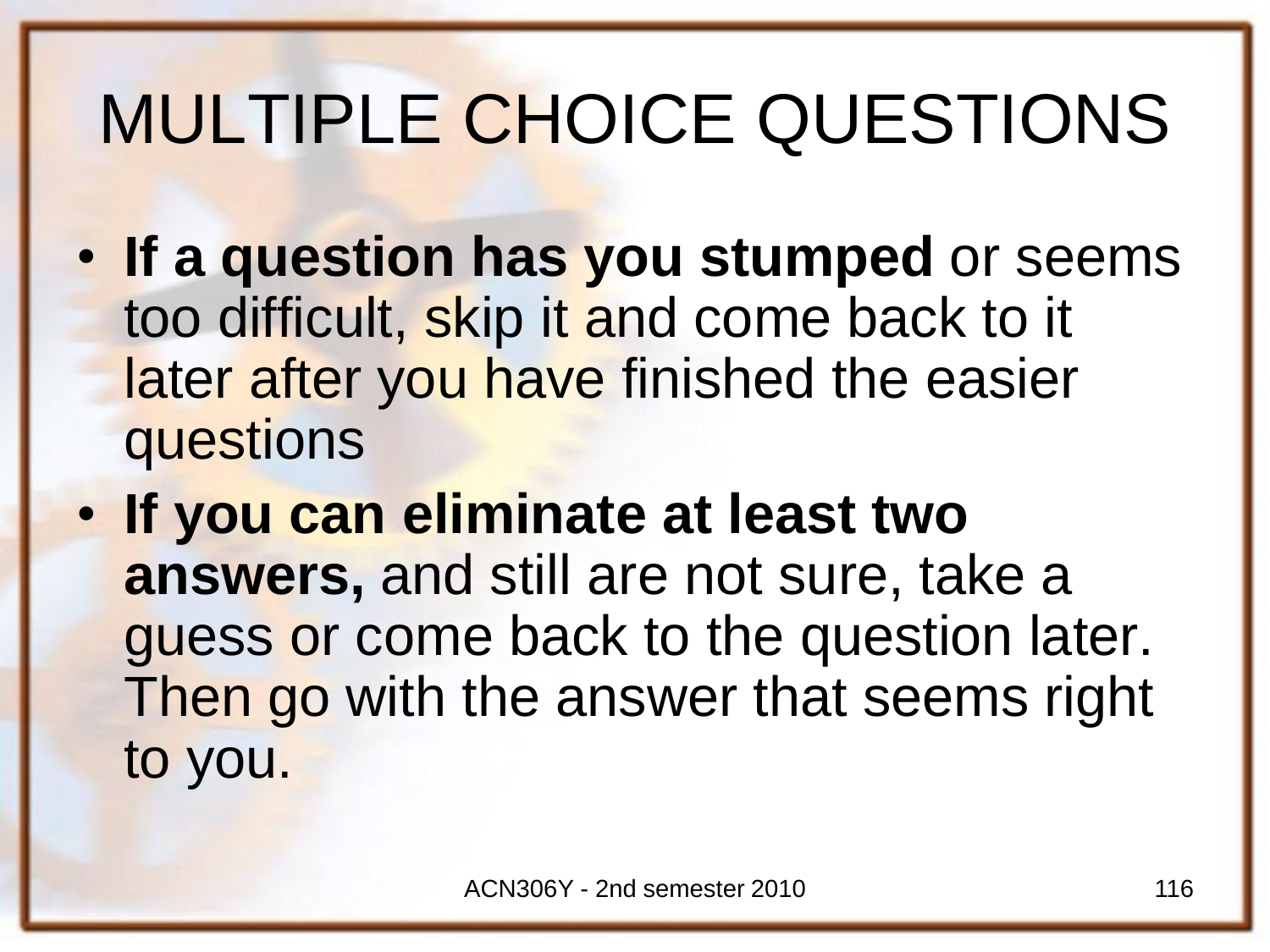• **Go back to the most difficult question after you have answered all the others.** If you still can't eliminate any answers at this point, **GUESS.** DO NOT LEAVE ANY BLANK ANSWERS!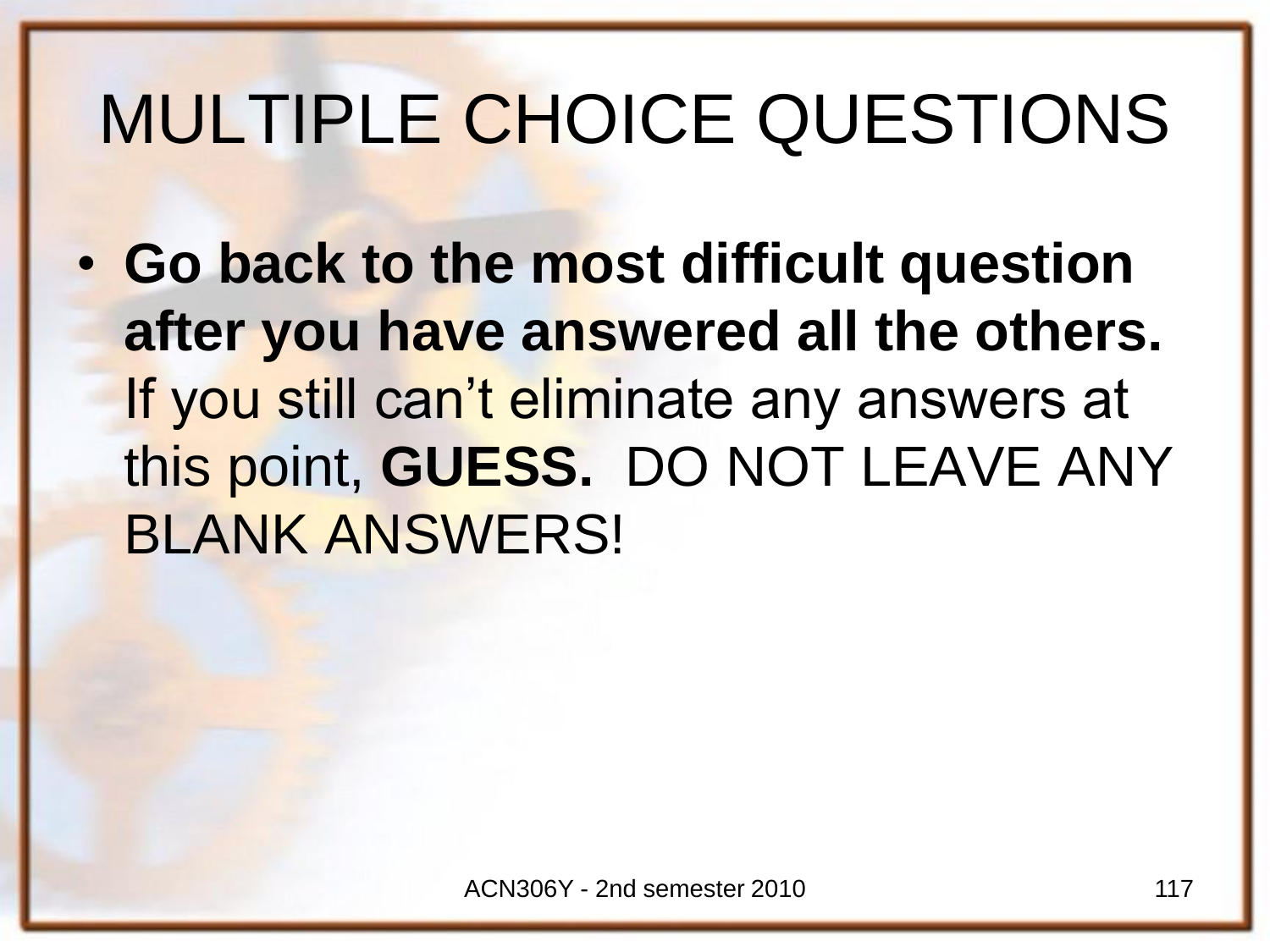- **PLEASE DO NOT USE THE MULTIPLE CHOICE QUESTIONS TO MAKE UP TIME FOR OTHER QUESTIONS. IT IS AS IMPORTANT AS ANY OTHER QUESTION!**
- **DON'T GO OVER THE TIME BECAUSE NO MARKS FOR CALCULATIONS AT MULTIPLE CHOICES**